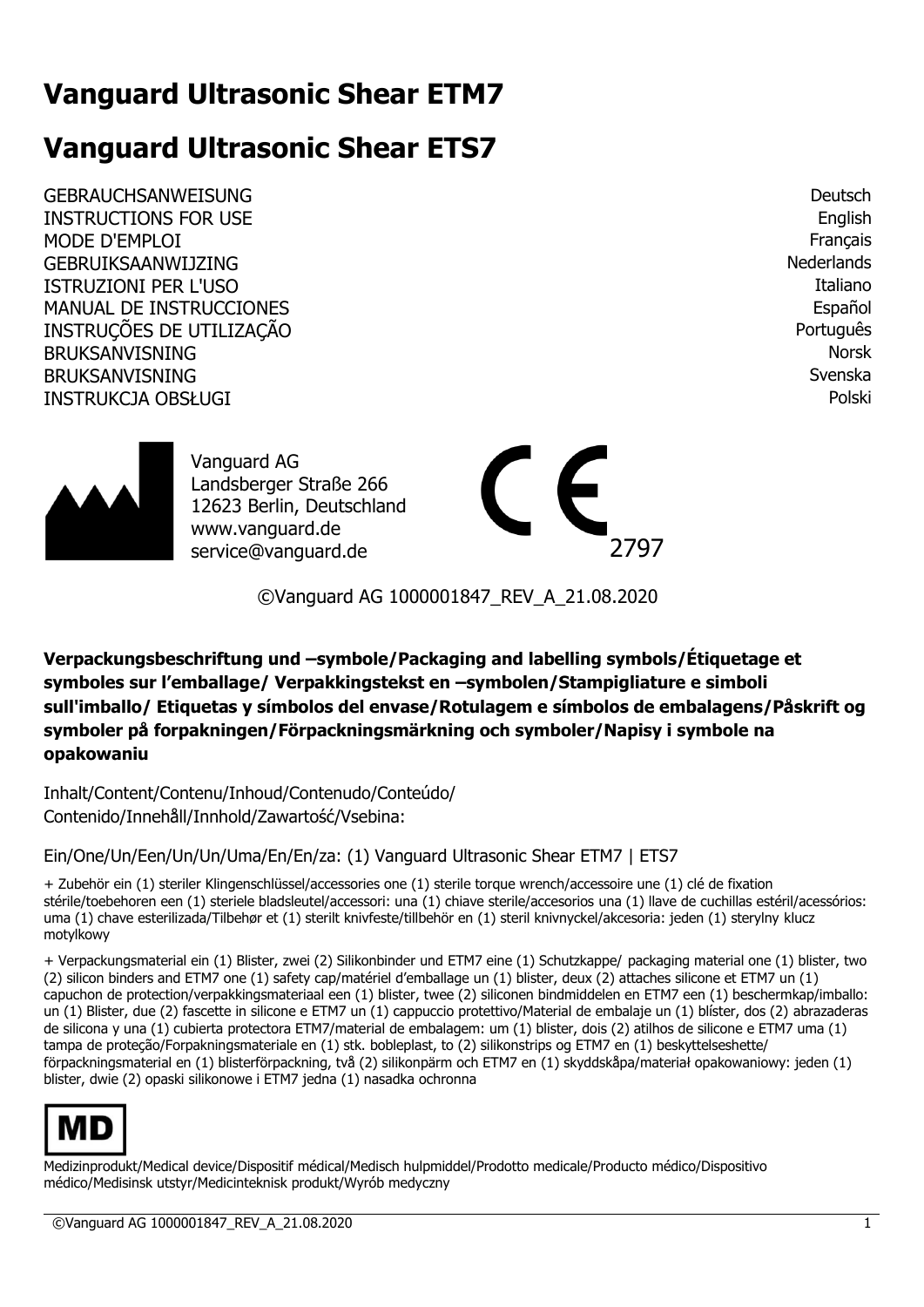

Dieses Produkt ist als neu aufbereitet mit der Angabe zur Anzahl an bereits durchlaufenen Aufbereitungszyklen X / maximal möglichen Anzahl an Aufbereitungszyklen Y/This is a remanufactured product with number of cycles already performed X / maximum number of possible reprocessing cycles Y/Ce produit a été remis à neuf avec la spécification du nombre de cycles de retraitement déjà effectués X / du nombre maximum possible de cycles de retraitement Y/Dit product is opnieuw opgewerkt waarbij het aantal opwerkingscycli X dat reeds is doorlopen / het maximaal mogelijke aantal opwerkingscycli Y wordt opgegeven/Questo è un prodotto rimesso a nuovo, con indicazione del numero di cicli di rimessa a nuovo già effettuati X / del numero massimo di cicli di rimessa a nuovo Y/Este producto está completamente renovado con indicación del número de ciclos de renovación ya efectuados X/máximo número posible de ciclos de renovación Y/Produto renovado, com a indicação do número de ciclos de reprocessamento já efetuados (X) / número máximo possível de ciclos de reprocessamento (Y)/Dette produktet er overhalt til ny stand. Antall allerede gjennomførte overhalingssykluser X / maksimalt mulig antall overhalingssykluser Y er angitt./Den här produkten har renoverats och är som ny med uppgift om antal redan utförda renoveringscykler X/maximalt antal renoveringscykler Y/Ten produkt jest w pełni odnowiony i zaopatrzony w informację na temat liczby przeprowadzonych już cyklów odnowienia X / maksymalnej możliwej liczby cyklów odnowienia Y



Nicht wiederverwenden/Do not reuse/Ne pas réutiliser/Niet hergebruiken/Non riutilizzare/No reutilizar/Não reutilizar/Må ikke brukes om igjen/Får inte återanvändas/Nie używać ponownie



Einzelne Sterilbarriere/Single sterile barrier/Barrière stériles uniques/Enkele steriele barrière/Barriera sterile singola/Barrera estéril individual/Barreira estéril individual/Enkel steril barriere/Separat sterilbarriär/Pojedyncza bariera sterylna



Nicht erneut sterilisieren/Do not resterilize/Ne pas stériliser une nouvelle fois/Niet opnieuw steriliseren/Non risterilizzare/No volver a esterilizar/Não reesterilizar/Skal ikke steriliseres på nytt/Får ej omsteriliseras/Nie sterylizować ponownie



Bei beschädigter [oder geöffneter] [Steril]verpackung NICHT verwenden/Do NOT use if the [sterile] packaging is damaged or opened/NE PAS utiliser en cas d'emballage [stérile] endommagé [ou ouvert]/Bij beschadigde [of geopende] [steriele] verpakking NIET gebruiken/NON utilizzare se la confezione [sterile] è danneggiata [o aperta]/NO utilizar en caso de envase [esterilizado] dañado [o abierto]/NÃO utilizar se a embalagem [esterilizada] estiver danificada [ou aberta]/Hvis [den sterile] emballasjen er skadd [eller åpnet], skal produktet IKKE brukes/Använd INTE vid skadad [eller öppnad] [steril]förpackning/NIE używać, jeżeli [sterylne] opakowanie jest uszkodzone [lub otwarte]



Konsultieren Sie die Gebrauchsanweisung wenn die Sterilverpackung vor der Verwendung des Produkts beschädigt oder versehentlich geöffnet wurde/Check the instructions for use if the sterile packaging is damaged or unintentionally opened before use/Consulter le mode d'emploi si l'emballage stérile est endommagé qu'il a été ouvert accidentellement avant d'utiliser le produit./Raadpleeg de gebruiksaanwijzing als de steriele verpakking is beschadigd of per ongeluk is geopend voordat u het product gebruikt/Consultare le istruzioni per l'uso se la confezione sterile è stata danneggiata o aperta accidentalmente prima di utilizzare il prodotto/Consulte el manual de instrucciones en caso de que el embalaje esterilizado esté dañado o se haya abierto de forma no intencionada antes de utilizar el producto/Consulte as Instruções de Utilização, caso a embalagem esterilizada esteja danificada ou tenha sido aberta acidentalmente antes da utilização do produto/Se i bruksanvisningen hvis den sterile forpakningen er skadet eller har blitt åpnet ved forseelse før bruken av produktet/Läs bruksanvisningen om den sterila förpackningen har skadats eller öppnats oavsiktligt innan produkten används./Jeżeli przed użyciem produktu opakowanie sterylne zostało uszkodzone lub przypadkowo otwarte, należy się zapoznać z instrukcja obsługi



Steril, Sterilisation mit Ethylenoxid/Sterile, sterilization with ethylene oxide/Stérile, stérilisation à l'oxyde d'éthylène/Steriel, sterilisatie met behulp van ethyleenoxide/Sterile, sterilizzato con ossido di etilene/Estéril, esterilización con óxido de etileno/Esterilizado, esterilização com óxido de etileno/Sterilt, sterilisert med etylenoksid/Steril, sterilisering med etylenoxid/Produkt sterylny, sterylizacja tlenkiem etylenu



Verwendbar bis/Use-by-date/À utiliser avant le/Uiterste gebruiksdatum/Utilizzare entro/Utilizable hasta/Data limite de utilização/Siste forbruksdato/Sista förbrukningsdag/Nie używać po tej dacie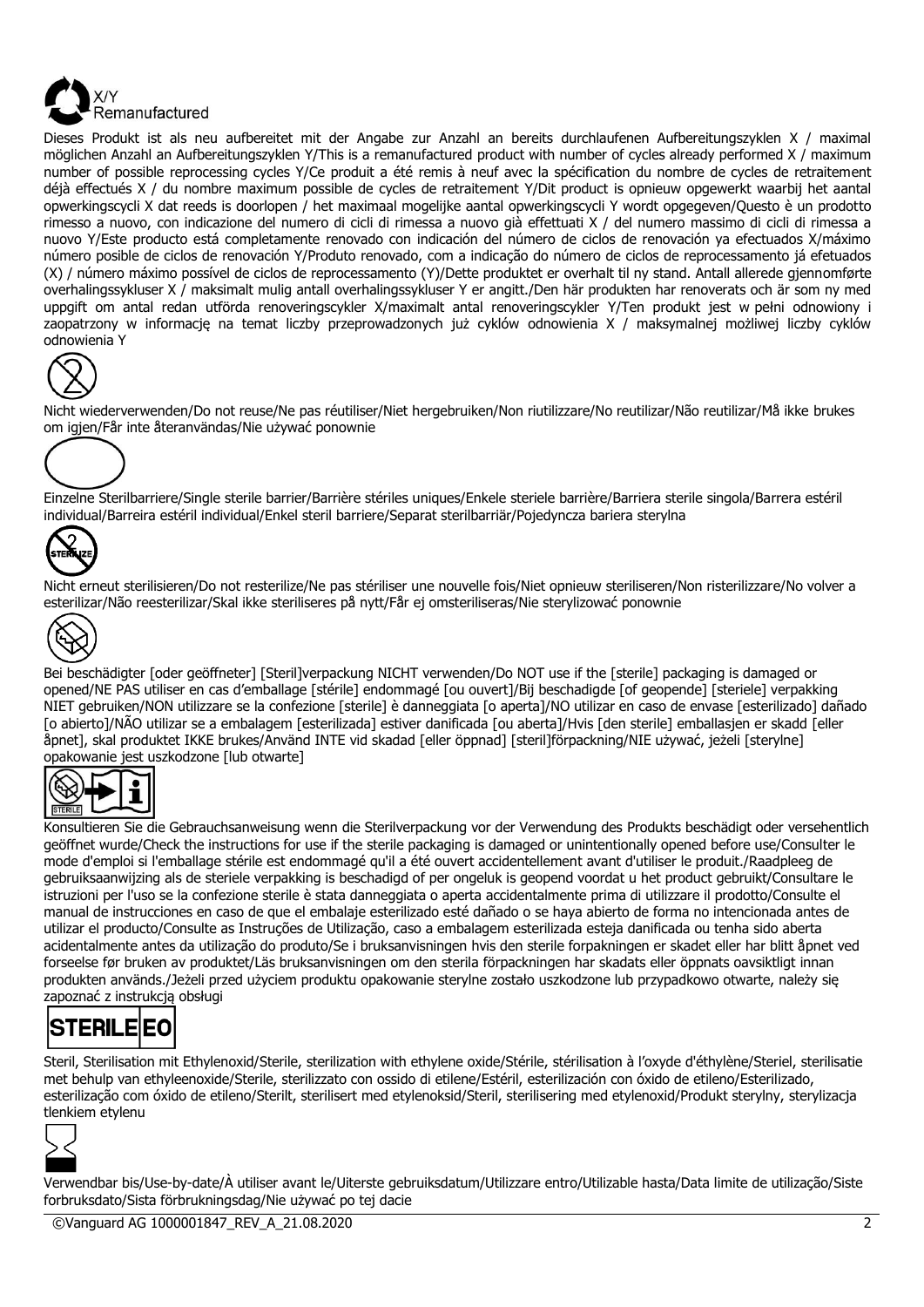

Herstellungsdatum/Manufacturing date/Date de fabrication/Fabricagedatum/Data di produzione/Fecha de fabricación/Data de fabrico/Produksjonsdato/Tillverkningsdatum/Data produkcji



Artikelnummer/Article number/Numéro d'article/Artikelnummer/Codice articolo/N.º de artículo/Referência/Artikkelnummer/Artikelnummer/Nr artykułu



Seriennummer/Serial number/Numéro de série/Serienummer/Numero di serie/N.º de serie/Número de série/Serienummer/Serienummer/Numer seryjny



Vor Sonnenlicht schützen/Keep away from sunlight/Protéger de la lumière du soleil/Beschermen tegen zonlicht/Proteggere dalla luce del sole/Proteger de la luz solar/Conservar ao abrigo da luz solar/Beskytt mot solinnstråling/Skyddas mot solljus/Chronić przed światłem słonecznym



Trocken aufbewahren/Keep in a dry place/Conserver au sec/Droog bewaren/Conservare in luogo asciutto/Conservar en un lugar seco/Conservar em local seco/Oppbevares tørt/Förvaras torrt/Przechowywać w suchym miejscu



Temperaturbegrenzung Lagerung/Storage temperature limits/Limitation de température stockage/Temperatuurbegrenzing opslag/Temperatura limite di immagazzinaggio/Límite de temperatura de almacenamiento/Limitação da temperatura de armazenamento/Temperaturbegrensning ved oppbevaring/Temperaturbegränsning vid förvaring/Przechowywać w warunkach ograniczonej temperatury



Gebrauchsanweisung beachten/Consult the instruction for use/Respecter le mode d'emploi/Volg de gebruiksaanwijzing/Consultare le istruzioni per l'uso/Seguir el manual de instrucciones/Observar as Instruções de Utilização/Følg bruksanvisningen/Beakta bruksanvisningen/Przestrzegać instrukcji obsługi



CE-Kennzeichnung mit Identifikationsnummer (2797) der benannten Stelle/CE marking with identification number (2797) of notified body/Marquage CE avec numéro d'identification (2797) de l'organisme notifié/CE-markering met identificatienummer (2797) van de aangemelde instantie/Marchio CE con identificativo (2797) dell'organismo notificato/Marca CE con número de identificación (2797) del organismo notificado/Marcação «CE» com número de identificação (2797) do organismo notificado/CE-merke med identifikasjonsnummer (2797) til ansvarlig teknisk kontrollorgan/CE-märkning med det anmälda organets ID-nummer (2797)/Znak CE z numerem identyfikacyjnym (2797) jednostki notyfikowanej



Hersteller/Manufacturer/Fabricant/Fabrikant/Produttore/Fabricante/Fabricante/Produsent/Tillverkare/Producent



**Ultrasonic Shear** 

Ultraschallschere/Ultrasonic Shear/Ciseaux à ultrasons/Ultrasone schaar/Forbice a ultrasuoni/Tijera ultrasónica/Tesoura ultrassónica/Ultralydsaks/Ultraljudssax/Nożyczki ultradźwiękowe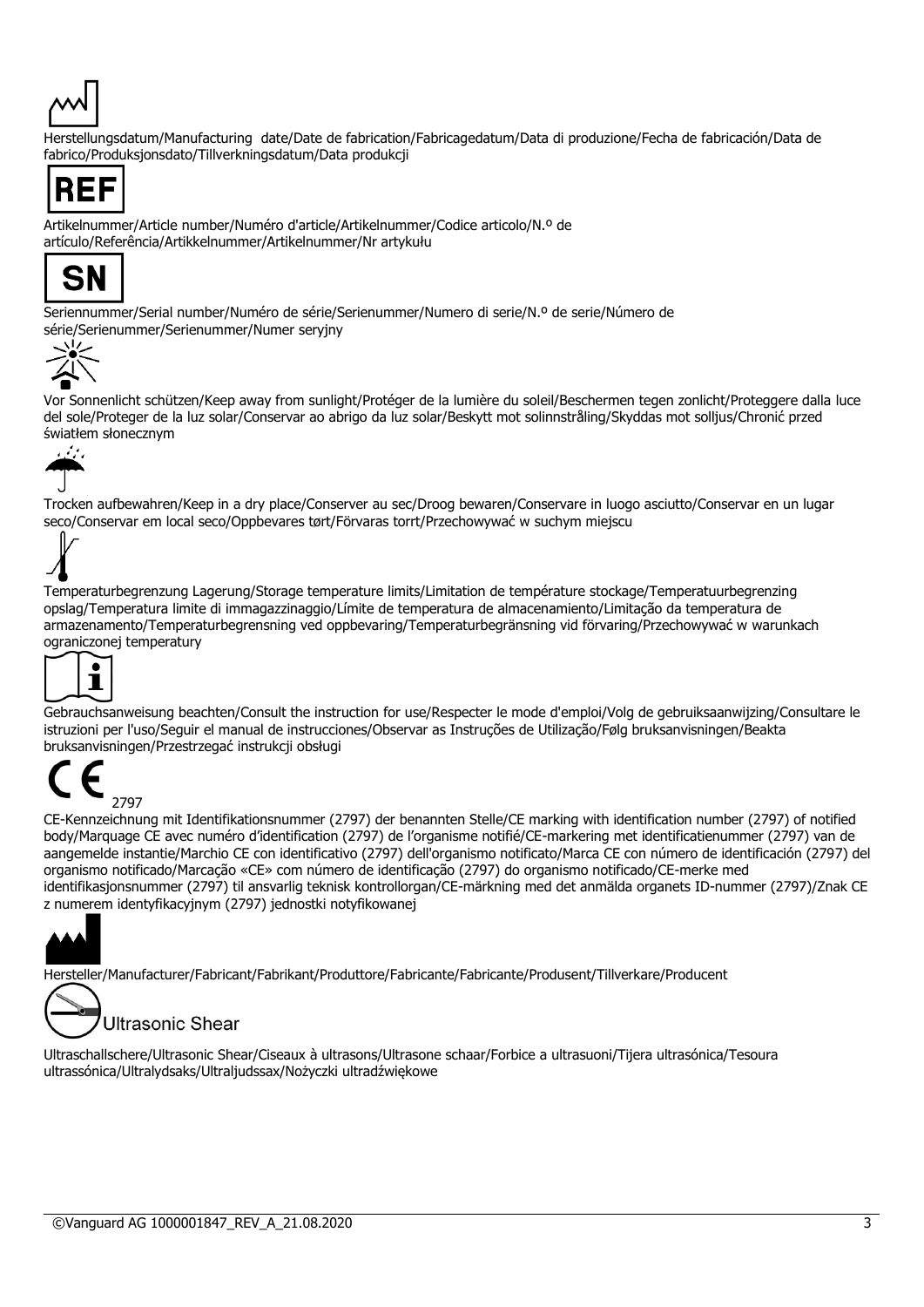

Nutzbare Länge und Schaftdurchmesser/Usable length and shaft diameter/Longueur utile et diamètre de tige/Bruikbare lengte en schachtdiameter/Lunghezza utile e diametro del gambo/Longitud útil y diámetro del mango/Comprimento útil e diâmetro da haste/Brukslengde og skaftdiameter/Användbar längd och skaftets diameter/Długość użytkowa i średnica cewnika



Kompatibel mit/Compatible with/Compatible avec/Compatibel met/Compatibile con/Compatible con/Compatível com/Kompatibel med/Kompatibel med/Kompatybilność z





Generator G11 von Ethicon Endo-Surgery mit Software 2013\_1 oder 2016\_1/Generator G11 from Ethicon Endo-Surgery with software 2013\_1 or 2016\_1/Générateur G11 de Ethicon Endo-Surgery avec logiciel 2013\_1 ou 2016\_1/Generator G11 van Ethicon Endo-Surgery met software 2013\_1 of 2016\_1/Generatore G11 della Ethicon Endo-Surgery con software 2013\_1 oppure 2016\_1/Generador G11 de Ethicon Endo-Surgery con software 2013\_1 o 2016\_1/Gerador G11 da Ethicon Endo-Surgery com software 2013\_1 ou 2016\_1/Generator G11 med Ethicon Endo-Surgery med programvare 2013\_1 eller 2016\_1/Generator G11 från Ethicon Endo-Surgery med programvara 2013\_1 eller 2016\_1/Generator G11 firmy Ethicon Endo-Surgery z wersją oprogramowania 2013\_1 lub 2016\_1

# **HP054**

Handstück HP054 von Ethicon Endo-Surgery/Hand piece HP054 from Ethicon Endo-Surgery/Pièce à main HP054 de Ethicon Endo-Surgery/Handstuk HP054 van Ethicon Endo-Surgery/Impugnatura HP054 della Ethicon Endo-Surgery/Pieza manual HP054 de Ethicon Endo-Surgery/Peça de mão HP054 da Ethicon Endo-Surgery/Håndstykke HP054 fra Ethicon Endo-Surgery/Handenhet HP054 från Ethicon Endo-Surgery/Uchwyt HP054 firmy Ethicon Endo-Surgery



Adapter HGA11 von Ethicon Endo-Surgery/Adapter HGA11 from Ethicon Endo-Surgery/Adaptateur HGA11 de Ethicon Endo-Surgery/Adapter HGA11 van Ethicon Endo-Surgery/Adattatore HGA della Ethicon Endo-Surgery/Adaptador HGA11 de Ethicon Endo-Surgery/Adaptador HGA11 da Ethicon Endo-Surgery/Adapter HGA11 fra Ethicon Endo-Surgery/Handenhet HGA11 från Ethicon Endo-Surgery/Adapter HGA11 firmy Ethicon Endo-Surgery

# **ALLGEMEINES**

Lesen Sie diese Gebrauchsanweisung vor der Verwendung des darin beschriebenen Produktes bitte sorgfältig durch. Sollten Sie Fragen zur Gebrauchsanweisung oder zur Handhabung des Produktes haben, wenden Sie sich bitte vor dessen Anwendung am Patienten an unseren Kundenservice unter der Email-Adresse service@vanguard.de oder sprechen Sie unseren Außendienst an, bevor Sie das Produkt an einem Patienten anwenden.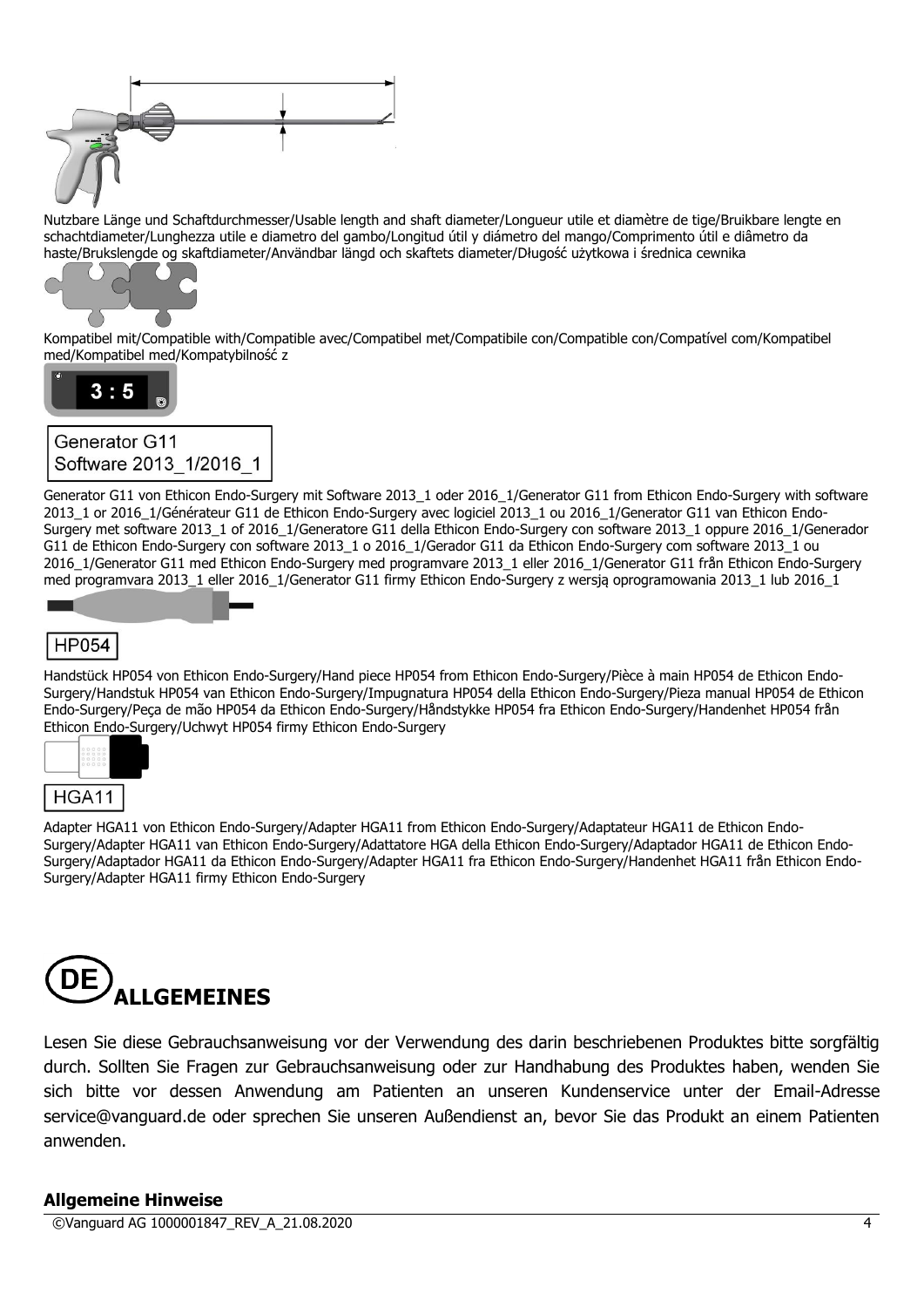In dieser Gebrauchsanweisung finden Sie bestimmte Schreibweisen, die Ihnen helfen sollen, Funktionen und Bedeutungen des Textes schneller zu erfassen:

- Handlungsanweisungen
- Aufzählungen

# **Angaben zum Produkt**

Dieses Produkt darf nur dann in Betrieb genommen werden, wenn seine sichere Anwendung gewährleistet ist. Beachten Sie die Hinweise, Sicherheitsmaßnahmen und Warnhinweise!

Vanguard übernimmt keine Haftung für Schäden, die aufgrund des unsachgemäßen Betriebs der Vanguard Ultrasonic Shear ET7 und/oder der Missachtung der Anweisungen in dieser Gebrauchsanweisung entstehen.

Die Vanguard AG und der Hersteller des Originalproduktes, Ethicon Endo-Surgery, Inc. (Cincinnati, OH 45242- 2839 USA, Teil der Johnson & Johnson Company), sind keine verbundenen Unternehmen; die Aufbereitung des Produktes als Neu erfolgt allein durch die Vanguard AG, die dieses ohne Mitwirkung der Ethicon Endo-Surgery, Inc. in Verkehr bringt. "Harmonic" ist eine geschützte Marke des Herstellers des Originalproduktes, Ethicon Endo-Surgery, Inc. (Cincinnati, OH 45242-2839 USA, Teil der Johnson & Johnson Company) oder eines mit diesem verbundenen Unternehmen.

# **PRODUKTBESCHREIBUNG**

Die Vanguard Vanguard Ultrasonic Shear ET7 ist für das Trennen und Koagulieren von Weichgewebe vorgesehen. Weithin kann das Instrument zum Präparieren und Fassen verwendet werden, eine Ultraschallaktivierung ist dazu nicht notwendig.



Die Vanguard Vanguard Ultrasonic Shear ET7 besteht aus einem Gehäuse (1) mit Bedienelementen, dem Anschluss für das Handstück (5) sowie dem Schaft (2) mit distalem Arbeitsbereich bestehend aus Klinge (3) und Gegenlager (4). Die Handaktivierung des Instruments erfolgt mit dem Aktivierungsknopf mit den Leistungsstufen "MAX" (7) für das Schneiden kleiner Gefäße und "MIN" (7) für Gefäße bis einschließlich 5 mm oder mit dem Aktivierungsknopf "Advanced Hemostasis" (8, beidseitig) für Gefäße bis einschließlich 7 mm. Die Gefäßdicken sind exemplarisch mit verschiedenen Strichdicken neben den Aktivierungsknöpfen dargestellt. Das Greifen von Gewebe erfolgt nach Schließen des Gegenlagers durch Betätigung des Bedienungshebels (6). Das vollständige Schließen des Gegenlagers wird durch eine audio-taktile Rückmeldung bestätigt. Zur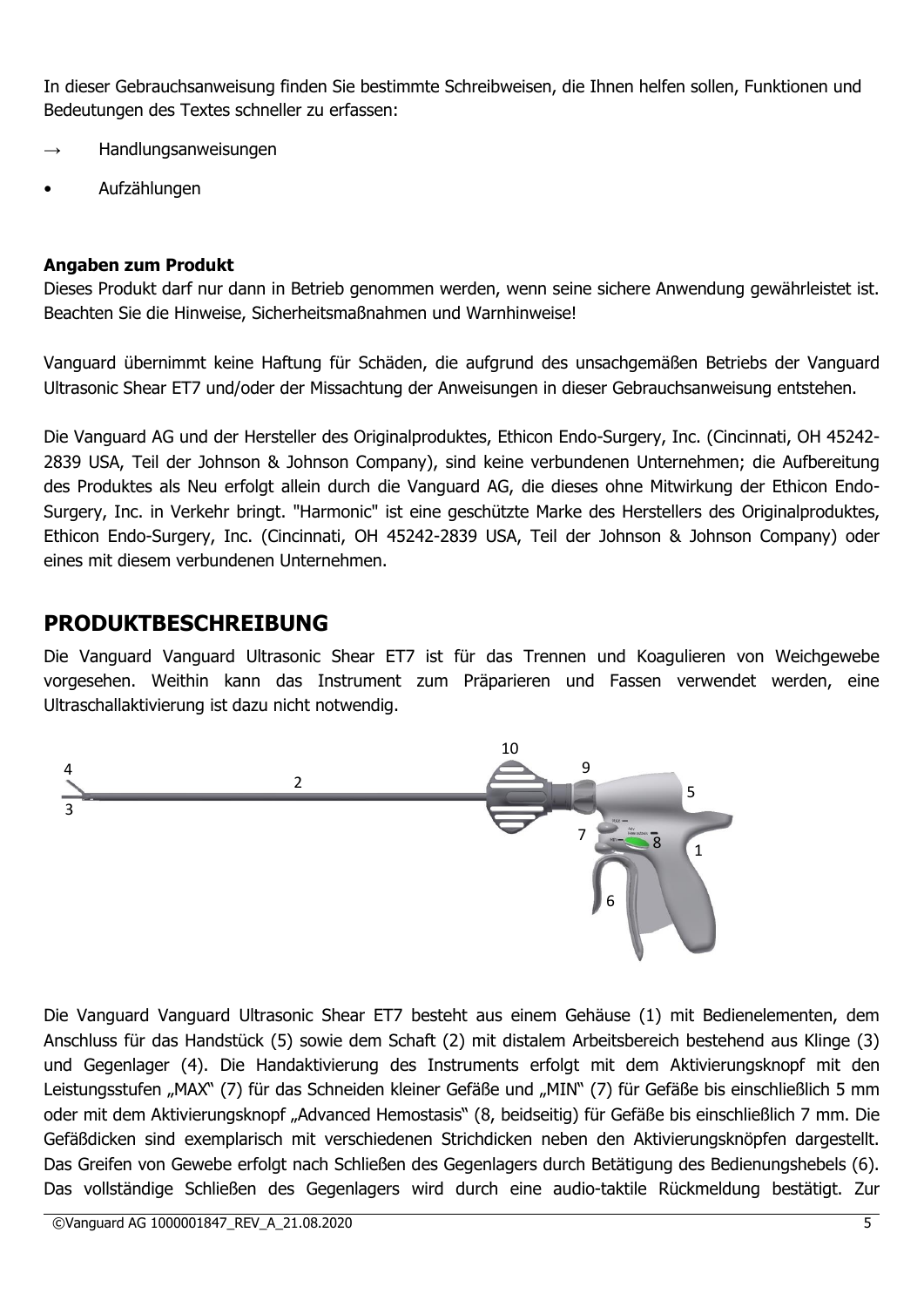ergonomischen Anwendung ist der Schaft des Instruments drehbar gelagert. Die Rotation des Schafts erfolgt mit dem im Gehäuseintegrierten Drehknopf (9). Die Einführung des Instruments in den Körper kann über geeignete Trokare für Instrumente mit einem Außendurchmesser von 5 mm oder direkt durch die Inzision erfolgen.

In die Vanguard Ultrasonic Shear ET7 ist die "Adaptive Tissue Technoloy" integriert. Mit dieser kann der Generator den Trenn- bzw. Koagulationsfortschritt des Gewebes überwachen. Abhängig vom Gewebezustand passt der Generator automatisch die Leistungsabgabe an. Eine akustische Rückmeldung für den Anwender erfolgt, durch eine Veränderung des Generatorsignals.

Im Lieferumfang jeder Vanguard Ultrasonic Shear ET7 befindet sich ein steriler Einweg-Klingenschlüssel (10). Der Klingenschlüssel ist zum Befestigen und Lösen des Instruments am Handstück zu verwenden.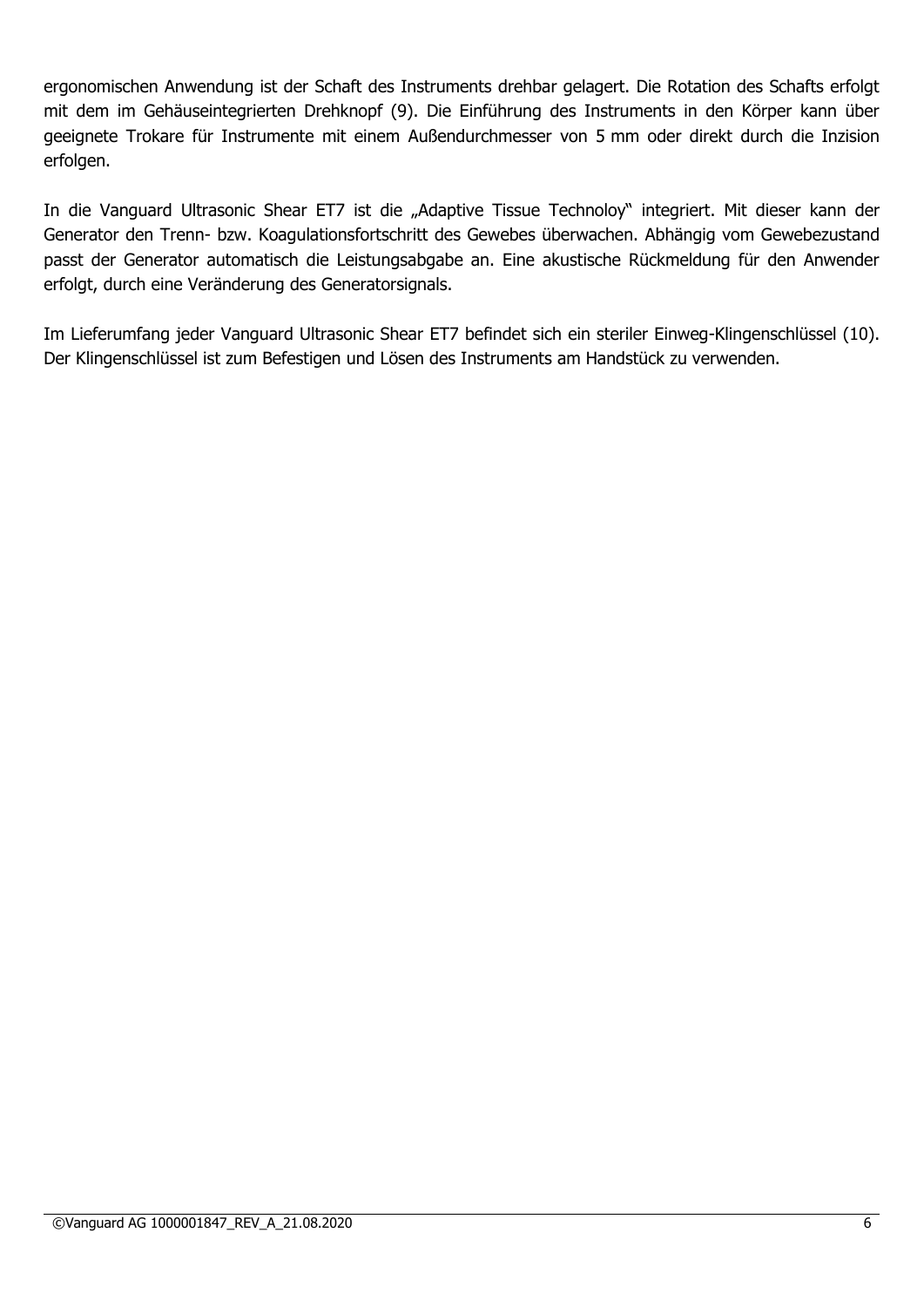Die Vanguard Ultrasonic Shear ET7 ist ausschließlich für den Einsatz mit dem nachfolgenden Zubehör und Zusatzgerät der Firma Ethicon Endo Surgery, Inc. zu verwenden: Handstück (HP054), Generator G11 (GEN11) mit Softwareversion 2013\_1 / 2016\_1 und Adapter (HGA11). Die Gebrauchsanweisung des Zubehörs und des Zusatzgeräts ist zu beachten.

# **Bestimmungsgemäße Verwendung**

Die Vanguard Ultrasonic Shear ET7 ist in Verbindung mit dem Abschnitt technische Daten aufgeführten Zubehör und Zusatzgeräten zum Trennen und Koagulieren von Weichteilgewebe vorgesehen. Das sichere Trennen und Koagulieren von Gefäßen ist für Gefäßdurchmesser bis 5 mm gegeben. Bei der Verwendung der Funktion "Advanced Hemostasis" ist das Koagulieren von Gefäßen bis einschließlich 7 mm gegeben. Das Instrument darf nicht für das Koagulieren von größeren Gefäßen eingesetzt werden.

Die Vanguard Ultrasonic Shear ET7 können im Bereich der Allgemeinchirurgie, plastischen Chirurgie, Pädiatrie, Gynäkologie, Urologie, Thoraxchirurgie, bei der Exposition von orthopädischen Strukturen (wie z. B. der Wirbelsäule und Gelenkspalten), bei der Versiegelung und Durchtrennung von Lymphgefäßen und anderen offenen und laparoskopischen Verfahren verwendet werden. Die Kombination mit anderen elektrochirurgischen und konventionellen Instrumenten sowie Laserinstrumenten ist möglich.

Das Medizinprodukt darf nur von einem entsprechend ausgebildeten und erfahrenen Facharzt angewendet werden. Alle angewendeten chirurgischen Verfahren und Techniken liegen im Verantwortungsbereich des ausführenden Arztes. Die Hinweise in dieser Gebrauchsanweisung müssen dabei beachtet werden.

#### **Kontraindikationen**

Die Anwendung der Vanguard Vanguard Ultrasonic Shear ET7 ist kontraindiziert für Knocheninzisionen sowie für die gynäkologische Tubenokklusion.

# **Technische Daten**

| REF-Nr. | Nutzlänge<br>messer | Schaftdurch-     | korrespondierende<br>REF-Nr. Instrument | REF-Nr. Zubehör / Zusatzgeräte<br><b>Ethicon Endo-Surgery</b> |                      |              |
|---------|---------------------|------------------|-----------------------------------------|---------------------------------------------------------------|----------------------|--------------|
|         |                     |                  | Ethicon Endo-Surgery                    | Generator                                                     | Handstück<br>Adapter |              |
| 35033   | $23 \text{ cm}$     | $5 \, \text{mm}$ | HARH <sub>23</sub>                      | GEN11 mit Software-<br>version 2013 1 /                       | HGA11                | <b>HP054</b> |
| 35034   | 36 cm               | $5 \text{ mm}$   | HARH36                                  | GEN11 mit Software-<br>version 2013 1 /                       | HGA11                | <b>HP054</b> |



Dieses Produkt trägt ein CE-Kennzeichen in Übereinstimmung mit den Bestimmungen der EG-Richtlinie 93/42/EWG.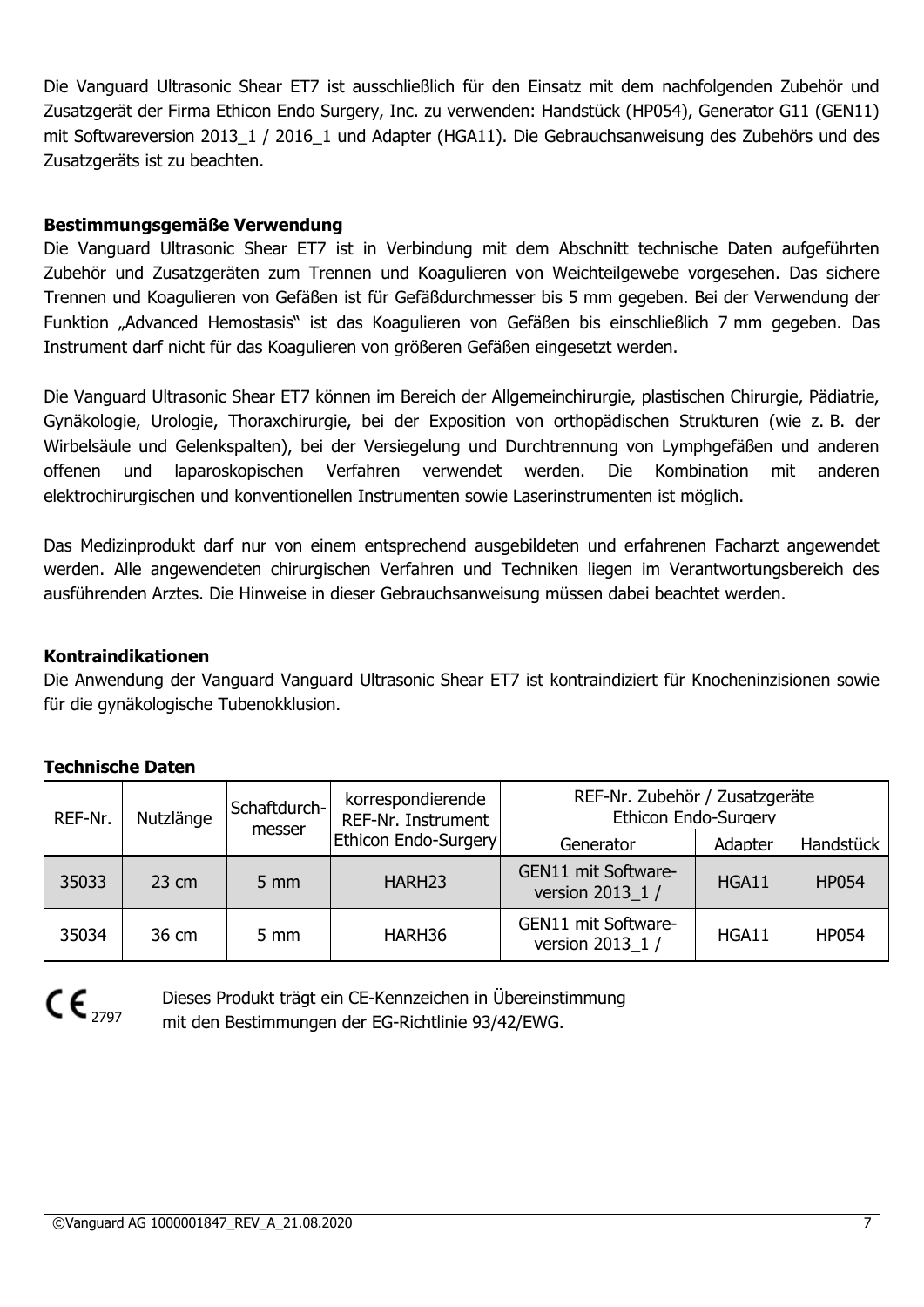# **SICHERHEITSMAßNAHMEN UND WARNHINWEISE**

- 1. Ein grundlegendes Verständnis der Prinzipien und Techniken von chirurgischer Ultraschall-Verfahren wird vorausgesetzt, um Gefahren für Patienten und medizinisches Personal zu vermeiden sowie medizinische Geräte und Instrumente vor Beschädigungen zu schützen.
- 2. Eingriffe sind ausschließlich von ausgebildeten und erfahrenen Fachärzten vorzunehmen die mit dem entsprechenden Verfahren vertraut sind.
- 3. Der Gebrauch entsprechend der Zweckbestimmung und die Lagerungsbedingungen müssen berücksichtigt und eingehalten werden, um Beschädigung des Produkts zu vermeiden.
- 4. Die Vanguard Ultrasonic Shear ET7 ist Teil eines Ultraschall Chirurgie Systems. Für den Fall des Versagens des Systems während der Anwendung muss ein geeignetes Reservesystem zur Verfügung stehen.
- 5. Die Vanguard Ultrasonic Shear ET7 darf ausschließlich mit kompatiblem Zubehör und Zusatzgeräten (siehe technische Daten) verwendet werden. Die Kompatibilität der Softwareversion des Generators GEN11 ist zu prüfen. Die jeweiligen Gebrauchsanweisungen müssen gelesen und verstanden worden sein.
- 6. Die Vanguard Ultrasonic Shear ET7 ist ein Einwegprodukte und ausschließlich für den einmaligen Gebrauch an einem Patienten vorgesehen.
- 7. Durch die Anwendung von nicht sterilen Instrumenten kann es zur Infektion des Patienten kommen. Instrumente mit beschädigter oder geöffneter Sterilisierverpackung sind daher nicht zu verwenden.
- 8. Führen Sie vor Gebrauch der Vanguard Ultrasonic Shear ET7 eine sorgfältige Sicht- und Funktionsprüfung durch. Beschädigte oder nicht funktionsfähige Instrumente können zur Verletzungen von Patienten oder Anwender führen und dürfen nicht verwendet werden.
- 9. Fehlerhafte Befestigung der Klinge oder die Überschreitung der Lebensdauer des Handstücks oder ein Defekt der Klinge können während der Anwendung zu hohen Temperaturen und somit zur Verletzung von Patient oder Anwender führen. Dieser Fehlerzustand ist durch hohe Töne, welche von Klinge oder Handstück ausgehen, zu erkennen.
- 10. Wenn während der Anwendung am Generator eine Fehlermeldung zu den erweiterten Funktionen angezeigt wird, sind die automatische Anpassung der Ausgangsleistung durch die "Adaptive Tissue Technoloy" und die Versiegelung von Gefäßen größer als 5 mm mit der "Advanced Hemostasis" nicht verfügbar.
- 11. Jegliche statische Elektrizität muss vom Ultraschall Chirurgie System während der Aktivierung der Vanguard Ultrasonic Shear ET7 ferngehalten werden. Die elektrische Isolierung und die Erdung müssen gewährlistet sein.
- 12. Das Tauchen der Vanguard Ultrasonic Shear ET7 in Flüssigkeiten ist untersagt. Ausnahme bildet das Tauchen der Instrumentenspitze in Kochsalzlösung zur Entfernung unerwünschter Anwendungsrückständen. Die Durchführung ist im entsprechenden Abschnitt dieser Gebrauchsanweisung beschrieben.
- 13. Um Beschädigungen des Instruments, des Trokars oder Verletzungen des Patienten zu vermeiden muss das Gegenlager der Vanguard Ultrasonic Shear ET7 beim Ein-/Ausführen durch den Trokar oder die Inzision geschlossen sein.
- 14. Änderungen der Klinge in jeglicher Form sind untersagt. Diese können zu Fehlfunktionen und zu Verletzungen des Patient oder Anwenders führen.
- 15. Der Kontakt der Klinge mit Metall- und Kunststoffgegenständen oder Instrumenten während Aktivierung der Vanguard Ultrasonic Shear ET7 ist zu vermeiden. Bei Kontakt der Klinge mit Klammern, Clips oder anderen Instrumenten bei gleichzeitiger Aktivierung besteht die Gefahr der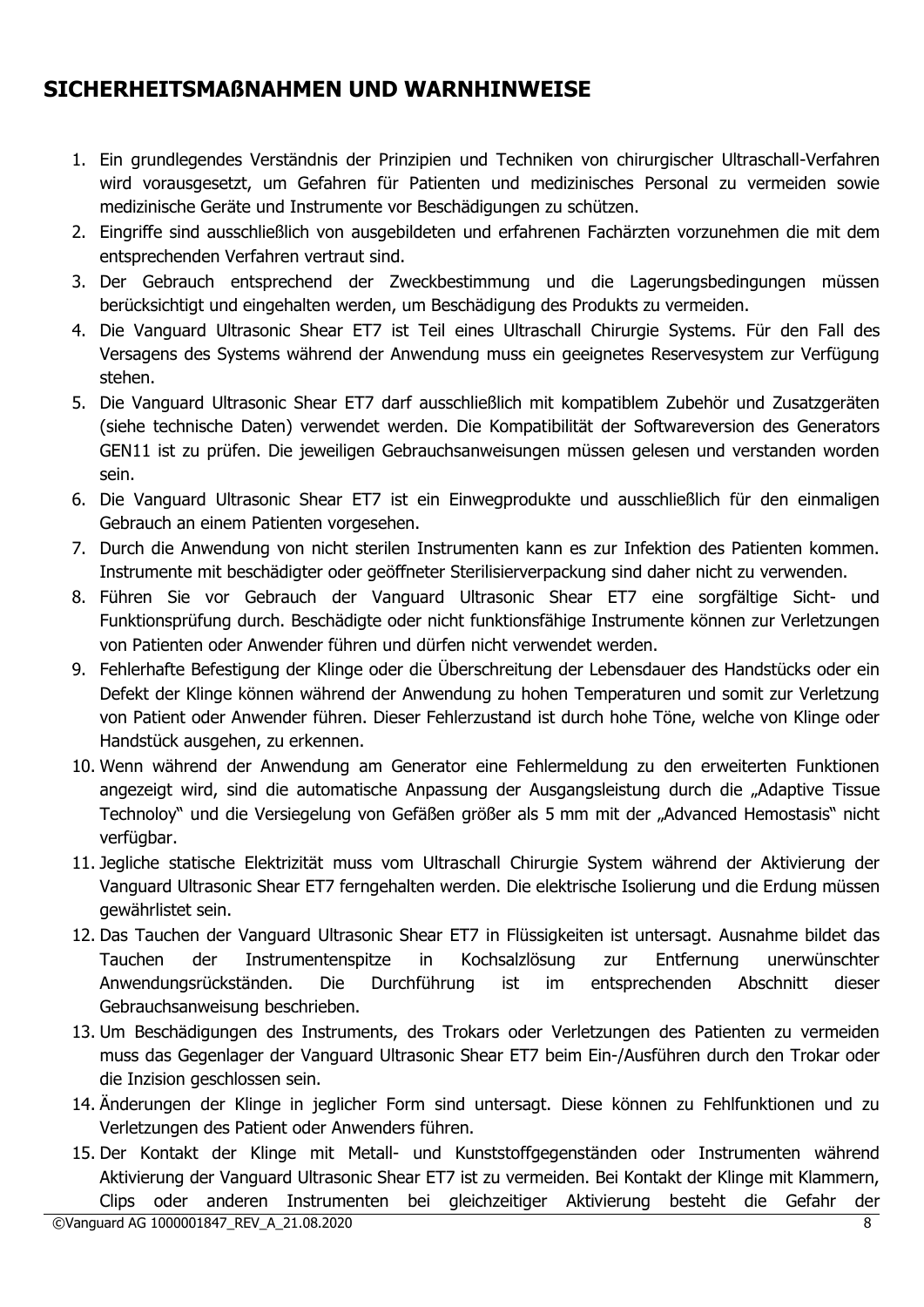Klingenbeschädigung welche zum Bruch der Klinge führen kann. Bei einer Beschädigung der Klinge, warnt der Generator durch eine Fehlermeldung. Diese Fehlermeldungen sind zu beachten.

- 16. Die freiliegenden Abschnitte von Klinge und Schaft können Gewebe trennen bzw. koagulieren, wenn das Instrument aktiviert wird. Daher ist unbeabsichtigter Kontakt dieser Flächen während der Aktivierung des Instruments zu vermeiden.
- 17. Für die Anwendung an festen Organen müssen eventuell zusätzliche Maßnahmen getroffen werden, um eine erfolgreiche Hämostase zu erzielen. Große Gewebemengen sollten langsam in mehreren Schritten getrennt werden, da innere Strukturen nicht ausreichend berücksichtigt werden können. Bei eingeschränktem Kenntnisstand der inneren Strukturen ist das Trennen großer vaskulärer und biliärer Bündeln zu vermeiden.
- 18. Das Gewebe muss stets auf eine sichere Hämostase überprüft werden. Diese muss ggf. durch geeignete Techniken sichergestellt werden.
- 19. Bei Verwendung von Energiequellen mit Temperaturwirkung auf das Gewebe entstehen Rauch und Sprühnebel. Es gibt Hinweise das diese Rauch und Sprühnebel karzinogen bzw. infektiös sind. Während der Anwendung der Vanguard Ultrasonic Shear ET7 sind Schutzbrillen oder Masken sowie eine ausreichende Abführung des Rauchs für offene und laparoskopisch Eingriffe empfohlen.
- 20. Bei der Aktivierung im Fettgewebe entstehender Sprühnebel ist potenziell brennbar. Um Patient und Anwender vor Verletzungen zu schützen, sind elektrochirurgische Instrumente während der Aktivierung der Vanguard Ultrasonic Shear ET7 nicht zu aktivieren.
- 21. Bei Aktivierung des Instruments bei direktem Kontakt von Klinge und Gegenlager (kein Gewebe zwischen Klinge und Gegenlager) kann es zur Beschädigungen des Gewebepolsters im Gegenlager kommen. Weiterhin können Temperaturerhöhungen an Klinge, Gegenlager und distalem Schaft auftreten, welche das Instrument beschädigen können. Bei Beschädigungen des Instruments wird durch eine Fehlermeldung des Generators gewarnt.

Das Instrument darf bei geschlossenem Gegenlager nur aktiviert werden, wenn Gewebe zwischen Klinge und Gegenlager ist. Wird mit der aktiven Klingenseite geschnitten muss das Gegenlager geöffnet sein.

- 22. Bei langer Anwendung der Funktion "Advanced Hemostasis" kann es zur Beschädigung des im Gegenlager montierten Gewebepolsters kommen.
- 23. Durch die Aktivierung des Instruments erhitzen sich Klinge, Gegenlager und die distalen 7 cm des Schaftes.
- 24. Der unbeabsichtigte Kontakt mit sterilen Tüchern, OP-Kleidung, anderen brennbaren Materialien sowie Gewebe muss vermieden werden.
- 25. Ansammlungen von Blut oder Gewebe können zu erhöhten Temperaturen im distalen Bereich des Schafts führen. Um einer Verbrennungsgefahr vorzubeugen wird empfohlen sichtbare Rückstände im distalen Bereich des Schafts zu beseitigen.
- 26. Längere und versehentliche Aktivierungen an festen Oberflächen (z. B. Knochen) führen zur Erhitzung der Klinge. Dadurch können Fehlfunktionen des Instruments auftreten.
- 27. Zum Schutz des Anwenders oder Dritter vor Infektionen müssen Instrumente und Klingenschlüssel nach der Anwendung entsorgt werden.

# **HINWEISE ZUR HANDHABUNG**

**Transport Lagerung**

Temperatur: -29 °C bis +50 °C Temperatur: maximal Raumtemperatur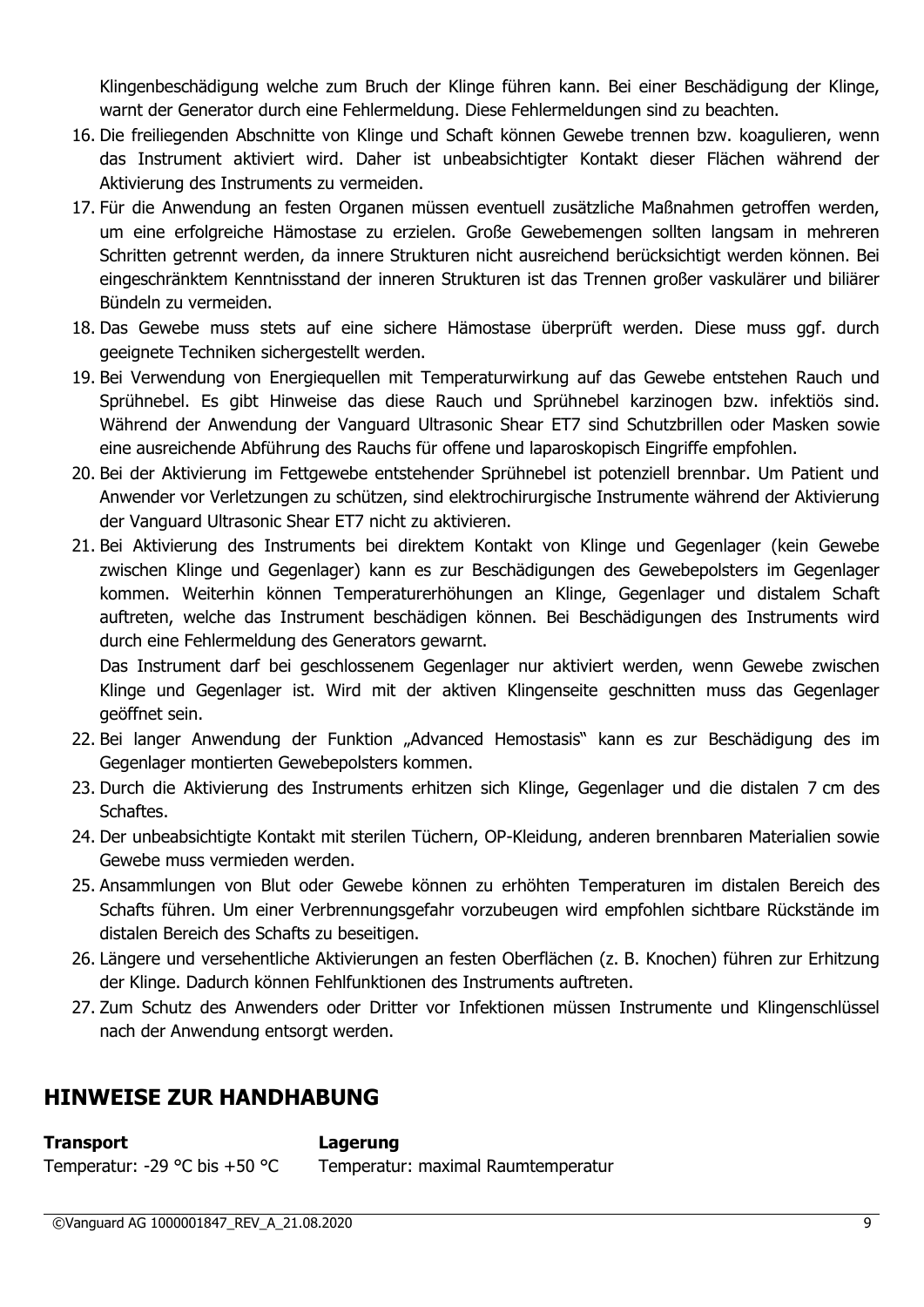#### **Entnahme aus der Verpackung**

- → Überprüfen Sie die Verpackung auf Unversehrtheit. Bei Beschädigung der Verpackung ist das Instrument zu verwerfen und ein anderes zu verwenden.
- $\rightarrow$  Entnehmen Sie das Instrument unter aseptischen Bedingungen aus der Verpackung und überführen Sie dieses auf das sterile Arbeitsfeld. Das Instrument nicht werfen.
- $\rightarrow$  Überprüfen Sie die Vanguard Ultrasonic Shear ET7 auf offensichtliche Mängel, die auf Fremdeinwirkung zurückzuführen sind. Die Vanguard Ultrasonic Shear ET7 darf bei offensichtlichen Beschädigungen nicht verwendet werden.

# **Anwendung**

- → Stellen Sie unter Berücksichtigung der aseptischen Regeln einen Zugang zum Eingriffsort her, über den Sie die Vanguard Ultrasonic Shear ET7 zu- bzw. einführen können.
- → Verbinden Sie die Vanguard Ultrasonic Shear ET7 mit einem kompatiblen, sterilen Handstück (siehe technische Daten). Dazu das Instrument auf das Handstück aufsetzen und durch Drehen des Schafts im Uhrzeigersinn zum Handstück handfest befestigen. Zur vollständigen Befestigung des Instruments nur den mitgelieferten Klingenschlüssel verwenden, um eine Beschädigung von Instrument und Handstück zu vermeiden. Dazu das Handstück halten und den Klingenschlüssel im Uhrzeigersinn zum Handstück drehen bis die korrekte Befestigung durch ein zweimaliges Klicken des Klingenschlüssels bestätigt wird.

Damit der Klingenschlüssel auf den Schaft aufgesteckt bzw. abgezogen werden kann, muss das Gegenlager geschlossen sein. Dazu ist der Bedienungshebel vollständig zu schließen.

- Verbinden Sie die Vanguard Ultrasonic Shear ET7 mit angeschlossenem Handstück mit dem kompatiblen Generator (siehe technische Daten). Den Generator erst nach dem Anschließen einschalten.
- $\rightarrow$  Zur Initialisierung der Vanguard Ultrasonic Shear ET7 den Menü-Aufforderungen des Generators folgen. Instrumente mit einerFehlermeldung zu den Eerweiterten Funktionen konnten nicht erfolgreich initialisiert. In diesem Fall ist das Instrument nicht für die Anwendung zu verwenden.
- → Die Aktivierung der Ultraschallenergie erfolgt über die entsprechenden gekennzeichneten Knöpfe am Instrument: MAX, MIN und Adv Hemostasis für die Funktion "Advanced Hemostasis".
- $\rightarrow$  Die maximale Leistungsstufe (MAX) ist am Generator auf Stufe 5 eingestellt und kann nicht geändert werden. Die minimalen Leistungsstufe (MIN) kann am Generator eingestellt werden. Für den Anfang wird als minimale Leistungsstufe die voreingestellte Stufe 3 empfohlen.
- → Die Funktion "Advanced Hemostasis" kann nur bei vollständigem Kontakt zwischen Klinge und Gegenlager verwendet werden. Bei Anwendungen ohne vollständigen Kontakt zwischen Klinge und Gegenlager ist die "Advanced Hemostasis" nicht zu verwenden.
- $\rightarrow$  Bei Verwendung der Funktion "Advanced Hemostasis" wird empfohlen, mit dieser die vollständige Trennung des Gefäßes durchzuführen.
- $\rightarrow$  Bei unbeabsichtigter Unterbrechung der Funktion "Advanced Hemostasis" ist diese bei fixiertem Gewebe zwischen Klinge und Gegenlager erneut zu aktivieren.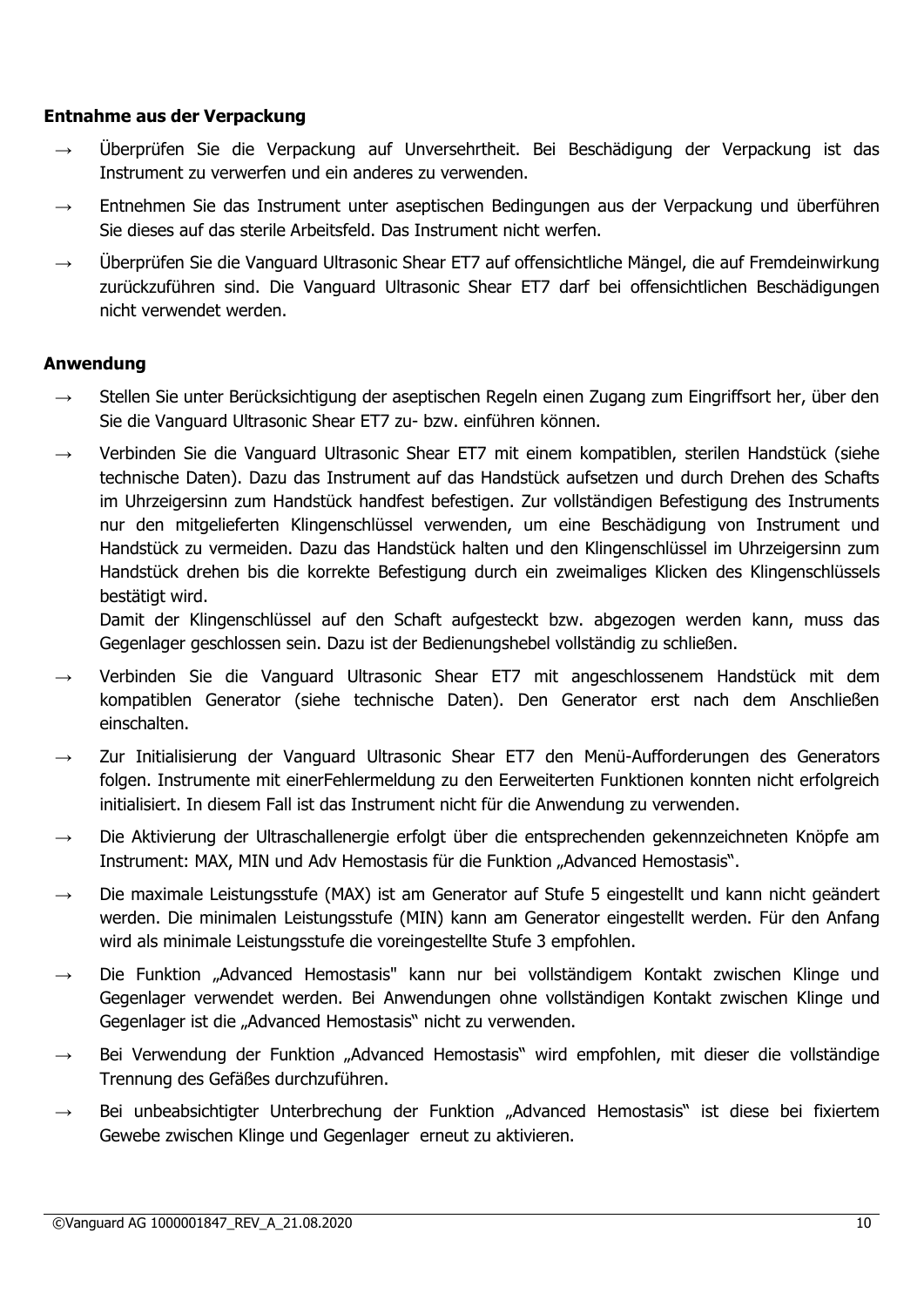- → Die Aktivierung der "Advanced Hemostasis" kann am Generator auf den MIN Aktivierungsknopf umgestellt werden. Nach der Umstellung ist der Knopf zur Aktivierung der "Advanced Hemostasis" deaktiviert.
- Für eine hohe Schneidgeschwindigkeit muss eine hohe Leistungsstufe, für eine tiefe Koagulationswirkung eine niedrige Leistungsstufe gewählt werden.
- Beim Ein- und Ausführen der Vanguard Ultrasonic Shear ET7 durch den Trokar oder die Inzision muss das Gegenlager geschlossen sein. Dazu ist der Bedienungshebel vollständig zu schließen.
- $\rightarrow$  Nach Abschluss der Anwendung ist der Generator am Netzschalter auszuschalten.
- → Die Vanguard Ultrasonic Shear ET7 ist mit dem mitgelieferten Klingenschlüssel vom Handstück zu lösen. Das Lösen des Instruments vom Handstück erfolgt analog zum Vorgang der Befestigung. Das Drehen erfolgt dabei in die Gegenrichtung.
- → Klingenschlüssel und Vanguard Ultrasonic Shear ET7 sind zu entsorgen. Achtung das Handstück ist nicht zu entsorgen!

**HINWEIS:** Für einen leichteren Zugang zum Gewebe und eine bessere Sicht auf den Anwendungsort kann die Ausrichtung durch die Rotation des Schaftes verändert werden. Dazu wird der am Griff befindliche Drehknopf mit dem Zeigefinger bedient bis die gewünschte Position erreicht ist. Die Rotation ist beidseitig ohne Begrenzung möglich.

**HINWEIS:** Die bestmögliche Versiegelung durch das Instrument wird für Gewebe erreicht, welches sich vollständig zwischen Gegenlager und Klinge befindet. Dazu ist der Bedienungshebel vollständig zu schließen. Das vollständige Schließen und das Lösen des Bedienungshebels aus dieser Position wird durch eine audiotaktile Rückmeldung bestätigt. Weiterhin sollte die Klinge frei von Rückständen sein.

**HINWEIS:** Das Trennen von Gewebe kann mit der Vanguard Ultrasonic Shear ET7 durch zwei Methoden erfolgen. Das Gewebe kann mit Klinge und Gegenlager gegriffen und unter Druck getrennt werden oder mit der aktiven Klingenseite, welche dem Gegenlager gegenüberliegt, unter Zug getrennt werden. Für das Schneiden mit der aktiven Klingenseite muss das Gegenlager offen sein.

**HINWEIS:** Die durch die Vanguard Ultrasonic Shear ET7 an das Gewebe abgegebene Energie und daraus resultierende Wirkung auf das Gewebe sind z. B. von nachfolgenden Faktoren abhängig: gewählte Leistungsstufe, Eigenschaften der Klinge, dem Druck bzw. dem Zug auf das Gewebe, dem Gewebetyp, der Gewebespannung und der Gewebepathologie sowie der angewandten chirurgischen Technik.

**HINWEIS:** Die Aktivierung der Vanguard Ultrasonic Shear ET7 wird durch den Generator mit einem akustischen Signal bestätigt. Der Signalton ändert sich sobald die Leistungsabgabe durch die "Adaptive Tissue Technoloy" reguliert wird. Die Änderung des Signaltons bedeutet eine thermische Änderung der Klinge. Die thermische Änderung können durch kein oder wenig Gewebe zwischen Klinge und Gegenlager oder Flüssigkeiten hervorgerufen werden. Aufgrund des indirekten Zusammenhangs zwischen veränderten Klingentemperatur und dem Gewebezustand sollte in dieser Situation stets durch konventionelle Kontrollen z. B. visuell oder taktil die Erzielung der beabsichtigten Wirkung auf das Gewebe geprüft werden und entsprechend reagiert werden.

**HINWEIS:** Zum Entfernen von Rückständen sollte das distale Ende (Klinge, Gegenlager und Schaft) in Kochsalzlösung aktiviert werden. Zum Abwischen der Klinge können feuchte Gazetupfer verwendet werden. Die Verwendung von Scheuermitteln ist untersagt.

Im Gegenlager befindliches Gewebe ist mit einer Klemme zu entfernen, dabei darf das Instrument nicht aktiviert werden.

**HINWEIS:** Den Klingenschlüssel erst nach dem Abschluss der Anwendung entsorgen, da dieser ggf. zum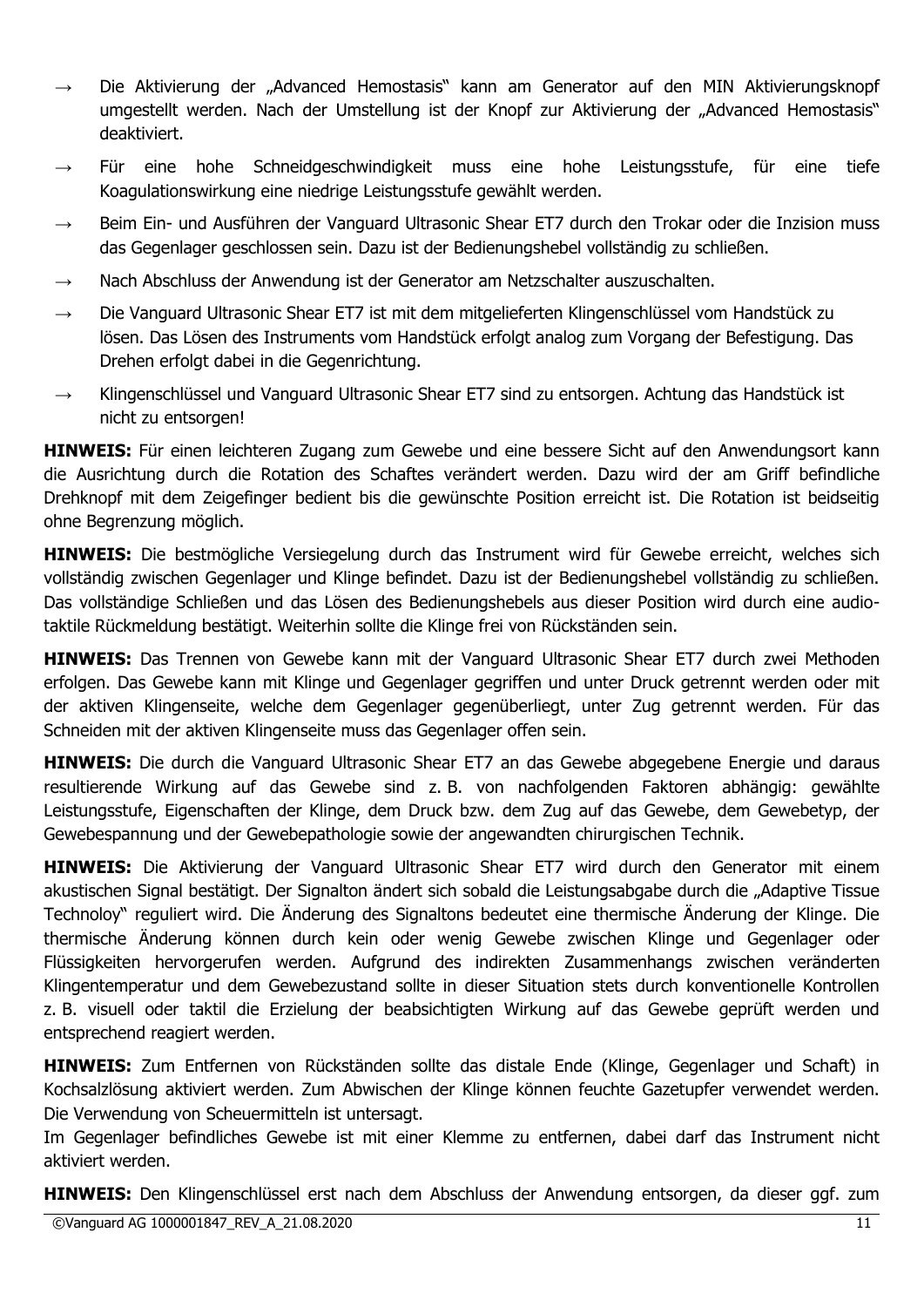erneuten Festziehen und zum Lösen benötigt wird.

# **Entsorgung**

Die Entsorgung des Produkts hat gemäß der geltenden landesspezifischen Gesetze und Richtlinien zu erfolgen.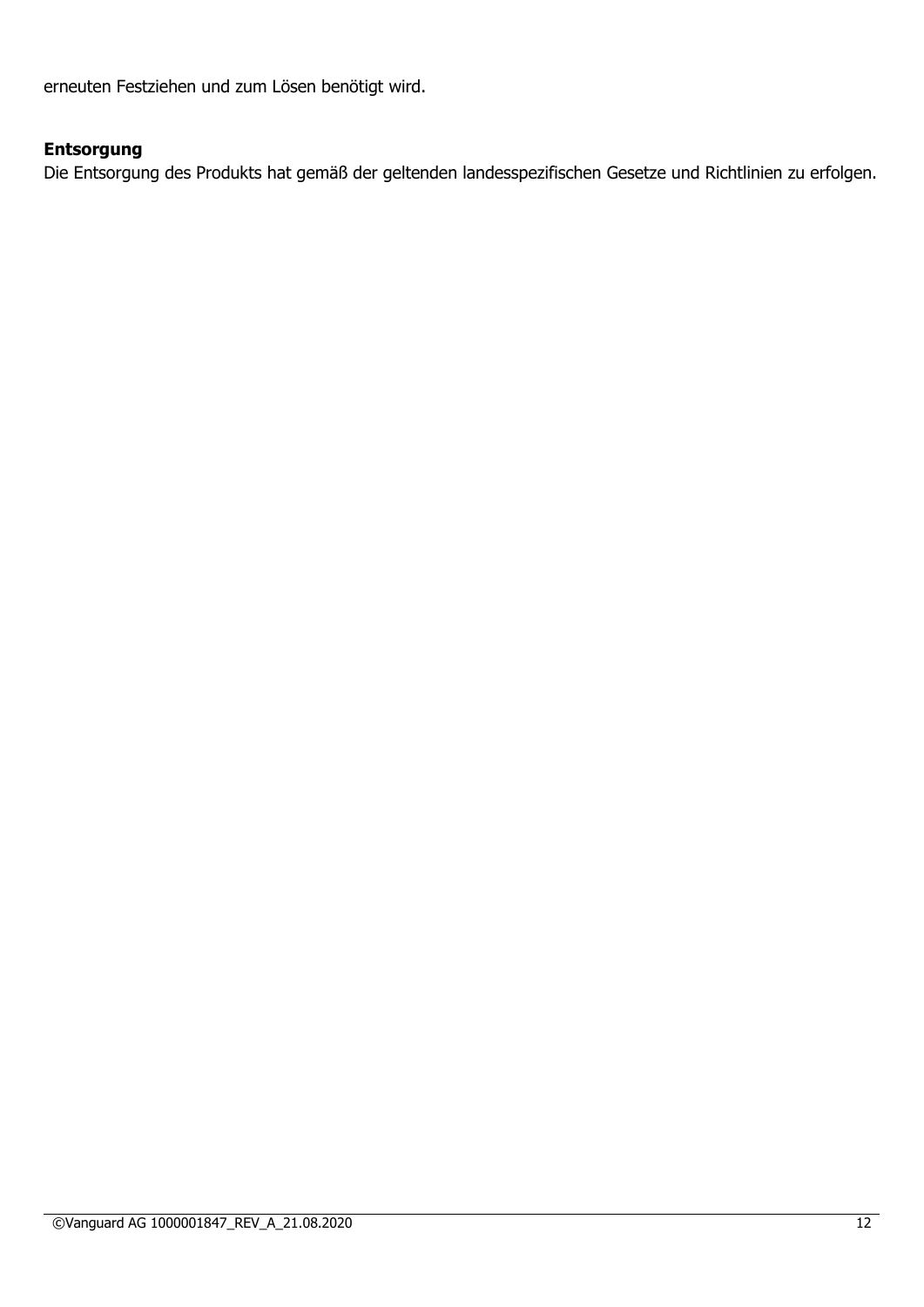

Read these instructions carefully before using the product described. If you have questions concerning the instructions for use or handling of the product, please contact our Customer Service Centre at service@vanguard.de or contact our field staff before using the product on patients.

#### **General information**

These instructions contain certain notations which are intended to help you understand the functions and meaning of the text more quickly:

- $\rightarrow$  Instructions
- Lists

#### **Device information**

This product may only be operated if its safe use is guaranteed. Observe the notes, warnings and precautions!

Vanguard AG assumes no liability for damages that arise from improper operation of the Vanguard Ultrasonic Shear ET7 and/or disregard of these instructions for use.

Vanguard AG and the manufacturer of the original product, Ethicon Endo-Surgery, Inc. (Cincinnati, OH 45242- 2839 USA, a subsidiary of the Johnson & Johnson Company), are not affiliated companies; the device is fully refurbished solely by Vanguard AG, who markets the device without collaboration by Ethicon Endo-Surgery, Inc. "Harmonic" is a protected brand of the original product's manufacturer, Ethicon Endo-Surgery, Inc. (Cincinnati, OH 45242-2839 USA, a subsidiary of the Johnson & Johnson Company) or an affiliated company.

# **PRODUCT DESCRIPTION**

The Vanguard Vanguard Ultrasonic Shear ET7 is intended for soft tissue separation and coagulation. The instrument can also be used for preparation and grasping without necessitating ultrasound activation.



©Vanguard AG 1000001847 REV A 21.08.2020 13 The Vanguard Vanguard Ultrasonic Shear ET7 consists of a housing (1) with control elements, a connection for the hand-piece (5), as well as the shaft (2) with a distal work field consisting of blade (3) and clamp arm (4). The instrument is hand-activated with the control button located on the on the housing. You can select and power level "MAX" for cutting small vessels and "MIN" (7) for vessels up to and including 5 mm or with the control button "Advanced Hemostasis" (8, on both sides) for vessels up to and including 7 mm. By way of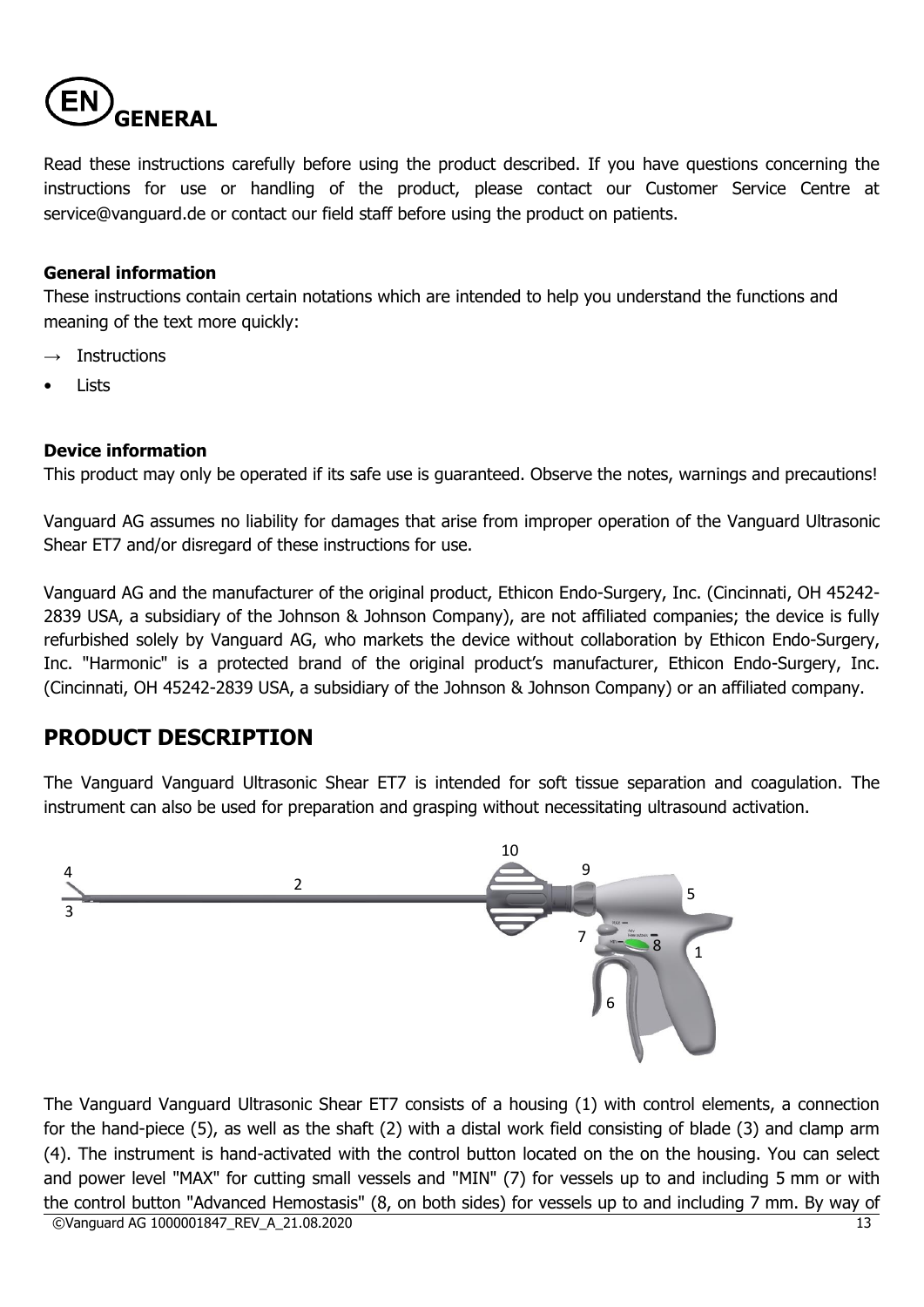example, vessel thicknesses are illustrated with different line thicknesses next to the control buttons. Activating the trigger closes the clamp arm (6), which then grasps the tissue. Confirmation that the clamp arm is completely closed will be provided by audio-tactile feedback. For simplified use, the instrument shaft is pivoted. The shaft is rotated by using the rotation knob (9) integrated in the housing. Inserting the instrument into the body can occur with suitable trocars for instruments with an external diameter of 5 mm or directly

The "Adaptive Tissue Technology" is integrated in the Vanguard Ultrasonic Shear ET7. This is used by the generator to monitor the tissue's separation and coagulation progress. Depending on the tissue state, the generator will automatically adjust the power output. The user will hear an audible feedback in the form of a changed generator signal.

The delivery scope of every Vanguard Ultrasonic Shear ET7 includes one sterile disposable torque wrench (10). The torque wrench is used to attach and detach the instrument at the hand piece.

The Vanguard Ultrasonic Shear ET7 may only be used in combination with the following accessories and additional devices from Ethicon Endo Surgery, Inc.: Hand piece (HP054), generator G11 (GEN11) with Software version 2013\_1 / 2016\_1 and adapter (HGA11). Observe the instructions for use of the accessories and additional device.

# **Intended use**

through the incision.

The Vanguard Ultrasonic Shear ET7 is intended for use to aid the separation and coagulation of soft tissue in combination with the accessories and additional devices listed in the Technical Data section. Safe separation and coagulation of vessels is ensured for vascular diameters of up to 5 mm. When using the "Advanced Hemostasis" function, vessels up to and including 7 mm can be coagulated. The instrument may not be used for the coagulation of larger vessels.

The Vanguard Ultrasonic Shear ET7 can be used in general surgery, plastic surgery, paediatrics, gynaecology, urology, thoracic surgery, in the exposition of orthopaedic structures (such as the spine and joint cavities), in the sealing and transection of lymphatic vessels and other open and laparoscopic procedures. It can also be combined with other electro-surgical and conventional instruments, as well as with laser instruments.

The medical device may only be used by a trained and experienced specialist physician. All applied surgical procedures and techniques are the responsibility of the attending physician. The information contained in these instructions of use must be observed.

# **Contraindications**

The use of the Vanguard Vanguard Ultrasonic Shear ET7 is contraindicated for bone incisions and for gynaecological tube occlusion.

# **Technical data**

| REF No. | Working<br>length | Shaft<br>diameter | REF no. Accessories / Additional devices<br>corresponding REF<br>Ethicon Endo-Surgery<br>no. Instrument |           |         |
|---------|-------------------|-------------------|---------------------------------------------------------------------------------------------------------|-----------|---------|
|         |                   |                   | <b>Ethicon Endo-Surgery</b>                                                                             | Generator | Adapter |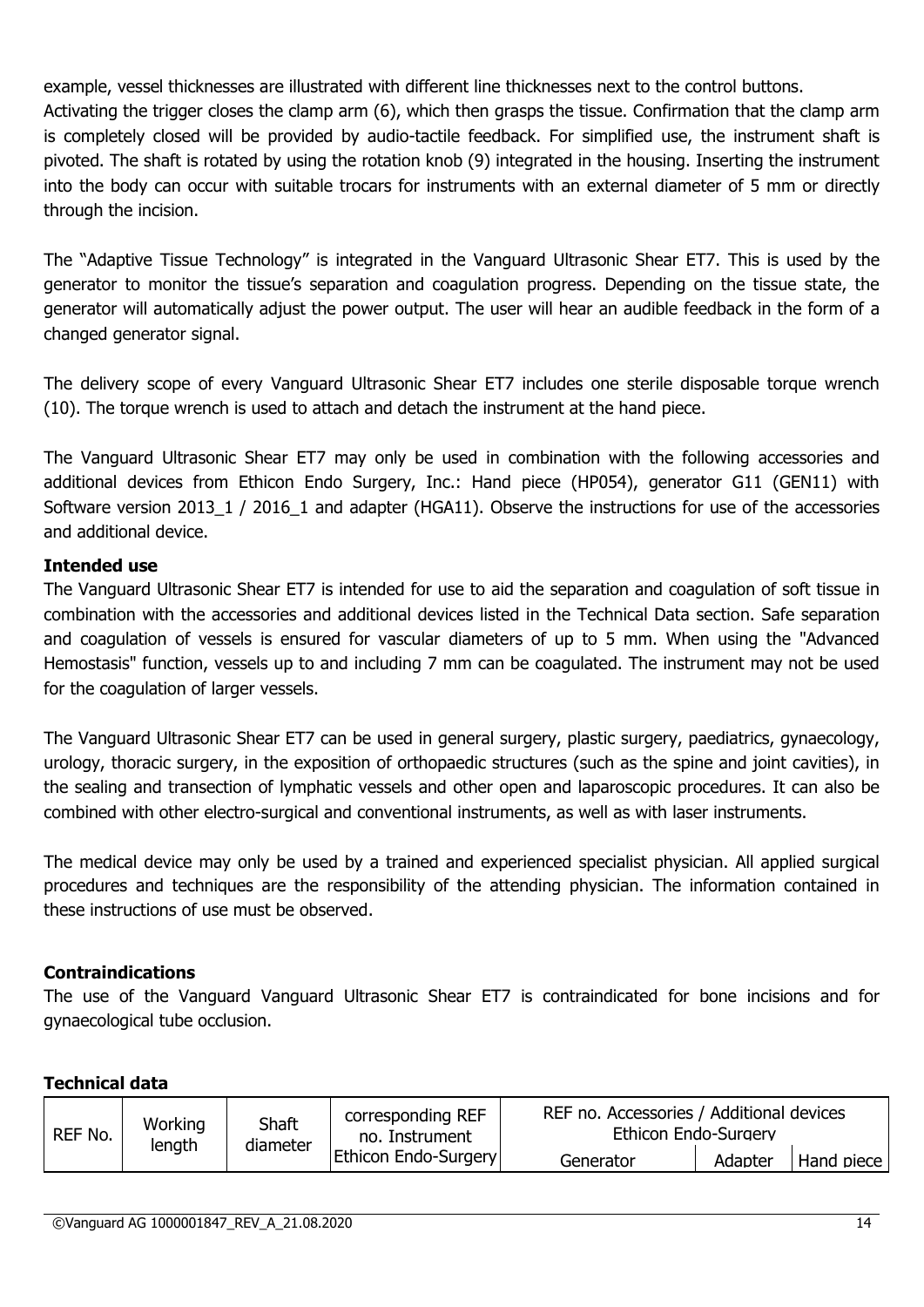| 35033 | $23 \text{ cm}$ | $5 \, \text{mm}$ | HARH <sub>23</sub> | <b>GEN11 with Software</b><br>version 2013 1 / | HGA11 | <b>HP054</b> |
|-------|-----------------|------------------|--------------------|------------------------------------------------|-------|--------------|
| 35034 | 36 cm           | 5 mm             | HARH36             | <b>GEN11 with Software</b><br>version 2013 1 / | HGA11 | <b>HP054</b> |

 $CE_{2797}$ 

This product bears a CE mark in accordance

with the requirements in the EC directive 93/42/EWG.

# **SAFETY MEASURES AND WARNINGS**

- 1. A basic understanding of the principles and techniques of surgical ultrasound procedures is a prerequisite to avoid dangers for patients and medical personnel and to protect medical devices and instruments from being damaged.
- 2. Surgical interventions may only be conducted by trained and experienced specialists familiar with the appropriate procedure.
- 3. The device may only be used and stored as intended to prevent damaging the device.
- 4. The Vanguard Ultrasonic Shear ET7 is a component of the Ultrasound Surgical System. A suitable reserve system must be available in the event of system failure during use.
- 5. The Vanguard Ultrasonic Shear ET7 may only be used in combination with compatible accessories and additional devices (refer to Technical Data). The compatibility of the software version of the GEN11 generator must be checked. The respective operating instructions must have been read and understood.
- 6. The Vanguard Ultrasonic Shear ET7 is a disposable product and only intended for single use on one patient.
- 7. The use of non-sterile instruments may cause infection of the patient. Instruments with damaged or opened sterile packaging may therefore not be used.
- 8. Before using the Vanguard Ultrasonic Shear ET7, conduct a careful visual and functional inspection. Damaged or defective instruments may injure the patient or user and may therefore not be used.
- 9. Incorrect blade attachment or an exceeded life cycle of the hand piece or a defective blade may lead to high temperatures during use and therefore to injury of the patient or user. This error state can be recognised by high-pitched sounds issued by the blade or hand piece.
- 10. If an error message about the advanced functions is displayed during application on the generator, the automatic adjustment of the output power by the "Adaptive Tissue Technology" and the sealing of vessels larger than 5 mm with the "Advanced Hemostasis" are not available.
- 11. Any static electricity must be kept away from the Ultrasound Surgical System when activating the Vanguard Ultrasonic Shear ET7. Electrical insulation and earthing must be ensured.
- 12. Do not immerse the Vanguard Ultrasonic Shear ET7 in liquids. However, you may immerse the tip of the instrument in saline solution to remove any residues. This process is described in the appropriate section of these instructions for use.
- 13. To prevent damage to the instrument, the trocar or injuries to patients, the clamp arm of the Vanguard Ultrasonic Shear ET7 must be closed during insertion or retraction through the trocar or the incision.
- 14. Changing the blade in any form is prohibited. This could lead to malfunction and injuries to the patient or user.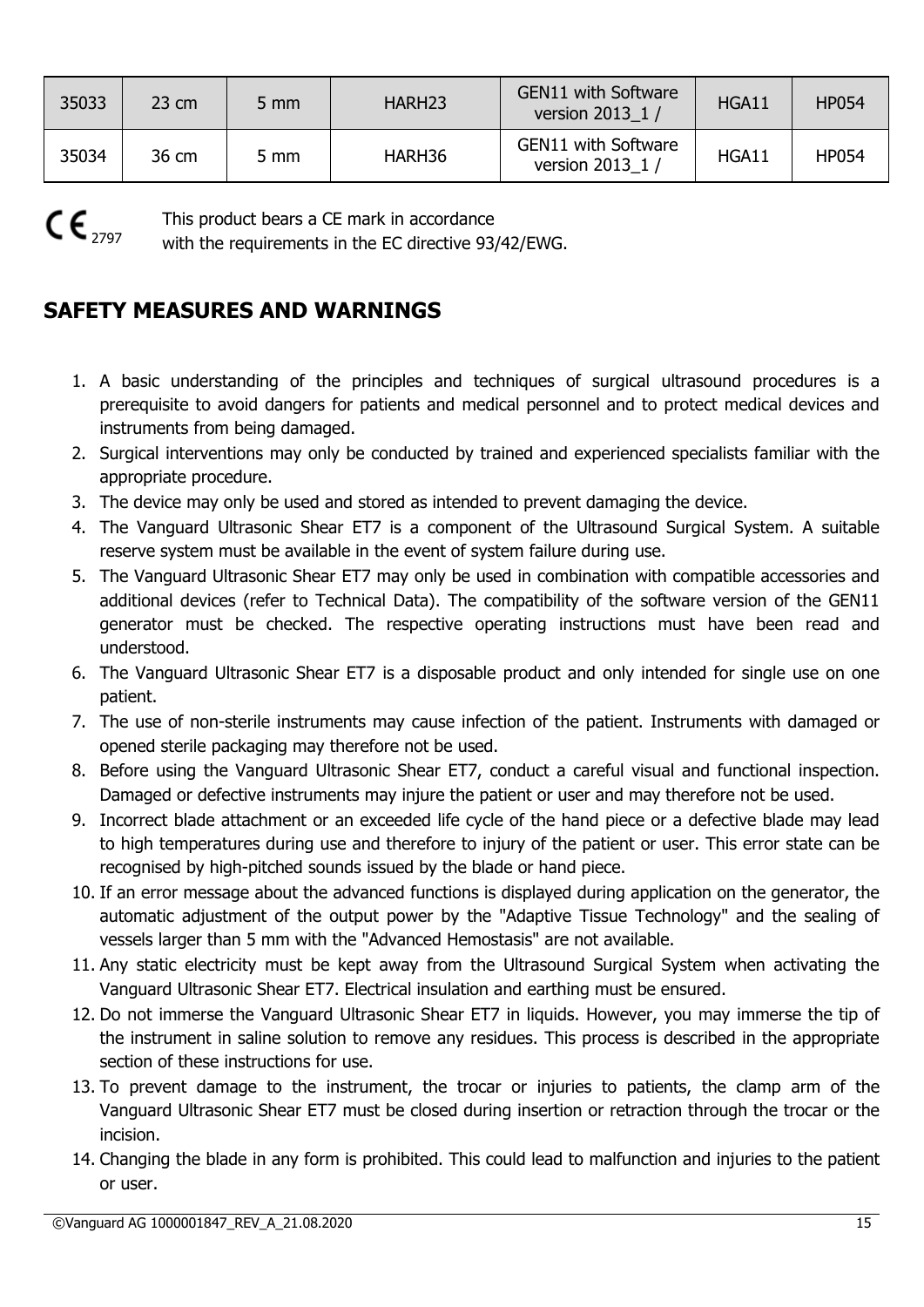- 15. Prevent the blade from touching metal or plastic objects or instruments when activating the Vanguard Ultrasonic Shear ET7. If the blade comes into contact with clamps, clips or other instruments during simultaneous activation, the blade may be damaged and could lead to its breakage. The generator will issue an error message when the blade is damaged. These error messages must be noted.
- 16. The exposed parts of the blade and shaft can separate or coagulate tissue when the instrument is activated. You should therefore prevent unintended contact between these surfaces when activating the instrument.
- 17. For use on solid organs, you may have to take additional measures to achieve successful Hemostasis. Large amounts of tissue should be separated slowly in several stages, as internal structures cannot be taken into sufficient consideration. In the event of limited knowledge of the internal structures, the separation of large vascular and biliary bundles must be avoided.
- 18. Tissue must always be checked for reliable Hemostasis. This may have to be ensured through appropriate techniques.
- 19. The use of energy sources with temperature effect on tissue creates smoke and spray. There are indications that smoke and spray may be carcinogenic or infectious. The use of goggles or masks and sufficient smoke-evacuation measures are recommended when using the Vanguard Ultrasonic Shear ET7 for open and laparoscopic surgeries.
- 20. Any spray created during activation in fatty tissue is potentially flammable. To protect patients and users from injury, electro-surgical instruments may not be activated during the activation of the Vanguard Ultrasonic Shear ET7 .
- 21. When activating the instrument, direct contact between the blade and clamp arm (no tissue between the blade and clamp arm) may damage the tissue pad in the clamp arm. Temperature increases at the blade, clamp arm and distal shaft may also occur and could damage the instrument. If the instrument is damaged, the generator issues an error message.

The instrument with a closed clamp arm may only be activated when there is tissue between the blade and the clamp arm. If cutting is conducted with the active side of the blade, the clamp arm must be open.

- 22. If the "Advanced Hemostasis" function is used for longer periods, the fabric pad mounted in the clamp arm may be damaged.
- 23. The activation of the instrument causes the blade, the clamp arm and the distal 7 cm of the shaft to heat up.
- 24. Avoid unintentional contact with sterile wipes, surgical clothing or other flammable materials as well as with tissue.
- 25. Accumulated blood or tissue could lead to higher temperatures in the distal shaft area. To prevent risk of burning, the removal of visible residue in the distal shaft area is recommended.
- 26. Longer activation and unintentional activation on solid surfaces (e.g. bone) lead to blade heating. This may cause the instrument's malfunction.
- 27. To protect the user or third parties from infection, the instruments and torque wrench must be disposed of after application.

# **HANDLING INSTRUCTIONS**

# **Transport Storage**

Temperature: -29  $^{\circ}$ C to +50  $^{\circ}$ C Temperature: room temperature

# **Removal from packaging**

©Vanguard AG 1000001847\_REV\_A\_21.08.2020 16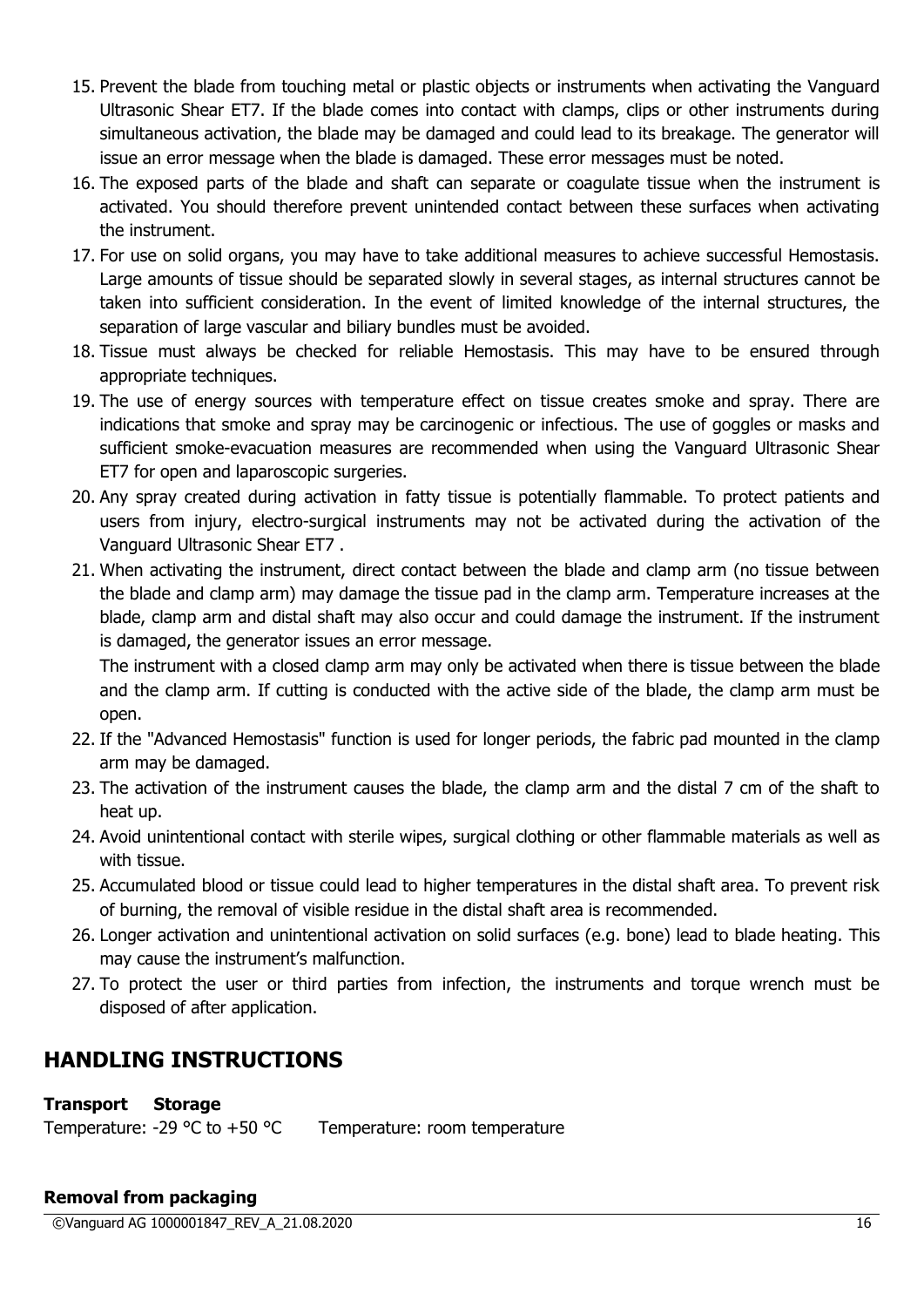- $\rightarrow$  Check that the packaging is not damaged. If the packaging is damaged, discard the instrument and use another one.
- $\rightarrow$  Remove the instrument from its packaging under aseptic conditions and transfer it to a sterile working environment. Do not throw the instrument.
- $\rightarrow$  Check the Vanguard Ultrasonic Shear ET7 for obvious defects indicating external influence. The Vanguard Ultrasonic Shear ET7 may not be used if there are any obvious damages.

# **Application**

- $\rightarrow$  With consideration to aseptic standards, create an access to the surgical site, via which you can feed or insert the Vanguard Ultrasonic Shear ET7.
- $\rightarrow$  Connect the Vanguard Ultrasonic Shear ET7 to a compatible, sterile hand piece (refer to Technical Data). Place the instrument onto the hand piece and attach it manually be rotating the shaft in clockwise direction. To ensure complete attachment of the instrument, only use the provided torque wrench to prevent damage to the instrument and hand piece. Hold the hand piece and rotate the torque wrench in clockwise direction from the hand piece until the torque wrench clicks twice to confirm correct attachment.

To facilitate the application or removal of the torque wrench onto or from the shaft, the clamp arm must be closed. This requires a completely closed trigger.

- $\rightarrow$  Connect the Vanguard Ultrasonic Shear ET7 and attached hand piece to the compatible generator (refer to Technical Data). Activate the generator only once it is connected.
- $\rightarrow$  To initialise the Vanguard Ultrasonic Shear ET7, follow the menu prompts of the generator. Instruments with an error message for the extended functions could not be initialised successfully. In this case, do not use the instrument for application.
- $\rightarrow$  Ultrasound energy is activated via the appropriately marked buttons on the instrument: MAX, MIN and Adv Hemostasis for the function "Advanced Hemostasis".
- $\rightarrow$  The maximum output level (MAX) is set to Stage 5 on the generator and cannot be adjusted. The minimum output level (MIN) can be adjusted on the generator. To start, the recommended minimum output level is preset to Stage 3.
- $\rightarrow$  The "Advanced Hemostasis" function can only be used when there is full contact between the blade and the clamp arm. For applications without complete contact between blade and clamp arm,"Advanced Hemostasis" should not be used.
- When using the "Advanced Hemostasis" function, it is recommended to use it to fully separate the vessel.
- $\rightarrow$  If the "Advanced Hemostasis" function is inadvertently interrupted, it must be reactivated in the case of fixed tissue between blade and clamp arm.
- $\rightarrow$  Activation of the "Advanced Hemostasis" function can be switched to the MIN control button on the generator. After the switch, the "Advanced Hemostasis" control button is deactivated.
- $\rightarrow$  Select a high output level for high cutting speed and a low output level for deep coagulation effect.
- $\rightarrow$  When inserting and retracting the Vanguard Ultrasonic Shear ET7 through the trocar or incision, the clamp arm must be closed. This requires a completely closed trigger.
- $\rightarrow$  Once the application is completed, deactivate the generator at the mains switch.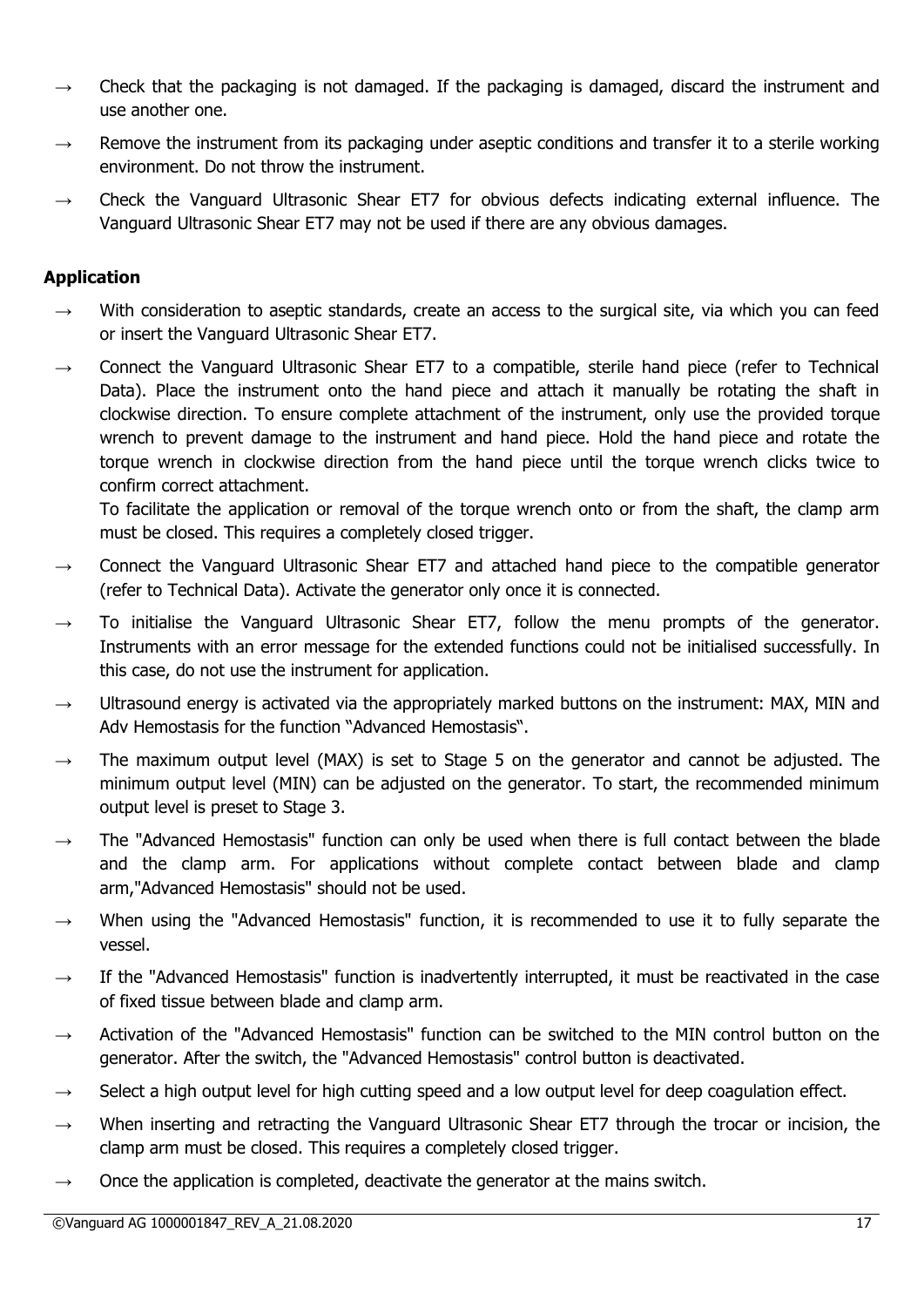- $\rightarrow$  Disconnect the Vanguard Ultrasonic Shear ET7 from the hand piece with the provided torque wrench. Detaching the instrument from the hand piece follows in the same way as the attachment, whereby rotation is in the opposite direction.
- The torque wrench and the Vanguard Ultrasonic Shear ET7 must be discarded. Attention: Do not dispose of the hand piece!

**NOTE:** For easier access to the tissue and a better view of the surgical site, you can change the alignment by rotating the shaft. Operate the rotation knob on the housing with your forefinger until the required position is reached. Rotation is continuous in both directions.

**NOTE:** The instrument is able to best achieve sealing results for tissues which are fully located between the clamp arm and the blade. This requires a completely closed trigger. The complete closure and release of the operating lever from this position is confirmed by audio-tactile feedback. The blade should also be free of residue.

**NOTE:** The Vanguard Ultrasonic Shear ET7 can be used to separate tissue with two methods. The tissue can either be grasped between blade and clamp arm and separated under pressure or separated by traction with the active side of the blade opposite the clamp arm. To cut with the activate side of the blade, the clamp arm must be open.

**NOTE:** The energy, which the Vanguard Ultrasonic Shear ET7 emits to the tissue, and the resulting effect on the tissue depend on, for example, the following factors: selected output level, blade properties, the pressure or traction on the tissue, the tissue type, tissue tension and tissue pathology, as well as the applied surgical technique.

**NOTE:** The activation of the Vanguard Ultrasonic Shear ET7 is confirmed by the generator with an audible signal. The signal tone changes as soon as power output is regulated by the "Adaptive Tissue Technology". A changed signal tone indicates a thermal change in the blade. The thermal changes can be caused by little or no tissue between the blade and the clamp arm or liquids. Due to the indirect correlation between the changed blade temperature and the tissue status, the achievement of the intended effect on the tissue should be verified by conventional controls, e.g. visual or tactile, with appropriate subsequent reactions.

**NOTE:** To remove residues, the distal end (blade, clamp arm and shaft) should be activated in saline solution. You can use moist gauze swabs to wipe the blade. Do not use abrasive cleaning agents.

Residual tissue in the clamp arm is removed with a clamp, whereby the instrument may not be activated.

**NOTE:** Only dispose of the torque wrench after completing the application, as it may still be required for repeat tightening and detachment.

# **Disposal**

The product must be disposed of in accordance with the applicable national laws and directives



Veuillez lire attentivement l'intégralité du présent mode d'emploi avant d'utiliser le produit qu'il décrit. Si vous avez des questions concernant le mode d'emploi ou la manipulation du produit, nous vous prions de bien vouloir vous adresser, avant l'utilisation sur le patient, à notre service après-vente à l'adresse e-mail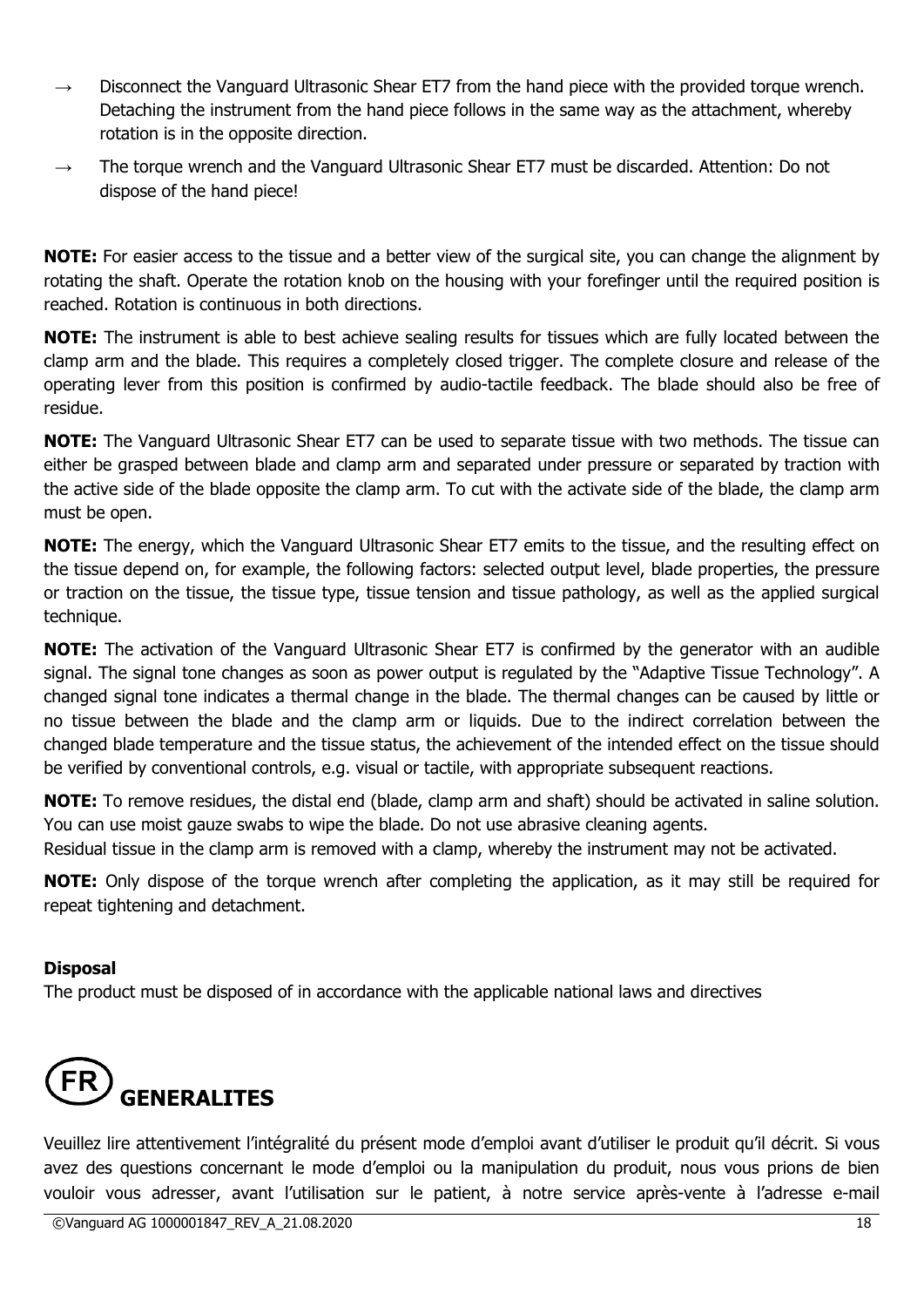service@vanguard.de ou prendre contact avec nos commerciaux avant d'utiliser le produit sur un patient.

# **Remarques générales**

Le présent mode d'emploi contient certains graphismes qui sont destinés à vous aider à saisir plus rapidement les fonctions et les significations du texte :

- Instructions relatives à la manipulation
- Énumération

# **Indications relatives au produit**

Le présent produit peut uniquement être utilisé si l'on peut garantir son utilisation sûre. Veuillez respecter les remarques les consignes de sécurité et les mises en garde !

La société Vanguard décline toute responsabilité pour des dommages imputables à une utilisation non conforme de Vanguard Ultrasonic Shear ET7 et/ou au non-respect des instructions du présent mode d'emploi.

La société Vanguard AG et le fabricant de produit d'origine, Ethicon Endo-Surgery, Inc. (Cincinnati, OH 45242- 2839 USA, part de la Johnson & Johnson Company) ne sont pas des entreprises liées; la remise à neuf du produit se fait uniquement par la société Vanguard AG qui le met sur le marché sans la participation de Ethicon Endo-Surgery, Inc. « Harmonic » est une marque déposée du fabricant du produit d'origine, Ethicon Endo-Surgery, Inc. (Cincinnati, OH 45242-2839 USA, part de la Johnson & Johnson Company) ou d'un fabricant lié à cette entreprise.

# **DESCRIPTION DU PRODUIT**

Le Vanguard Ultrasonic Shear ET7 est destiné à la séparation et à la coagulation des tissus mous. De plus, l'instrument peut être utilisé pour la préparation et la saisie, l'activation ultrasons n'est pas nécessaire dans ce cas.



Le Vanguard Ultrasonic Shear ET7 se compose d'un boîtier (1) avec éléments de commande, du raccordement pour la poignée (5) ainsi que de la tige (2) avec zone de travail distal composé d'une lame (3) et d'un paliersupport (4). L'activation manuelle de l'instrument se fait par le bouton d'activation avec les niveaux de puissance « MAX » (7) pour la coupe de petits vaisseaux et « MIN » (7) pour les vaisseaux jusqu'à 5 mm de diamètre ou par le bouton d'activation « Advanced Hemostasis » (8, des deux côtés) pour les vaisseaux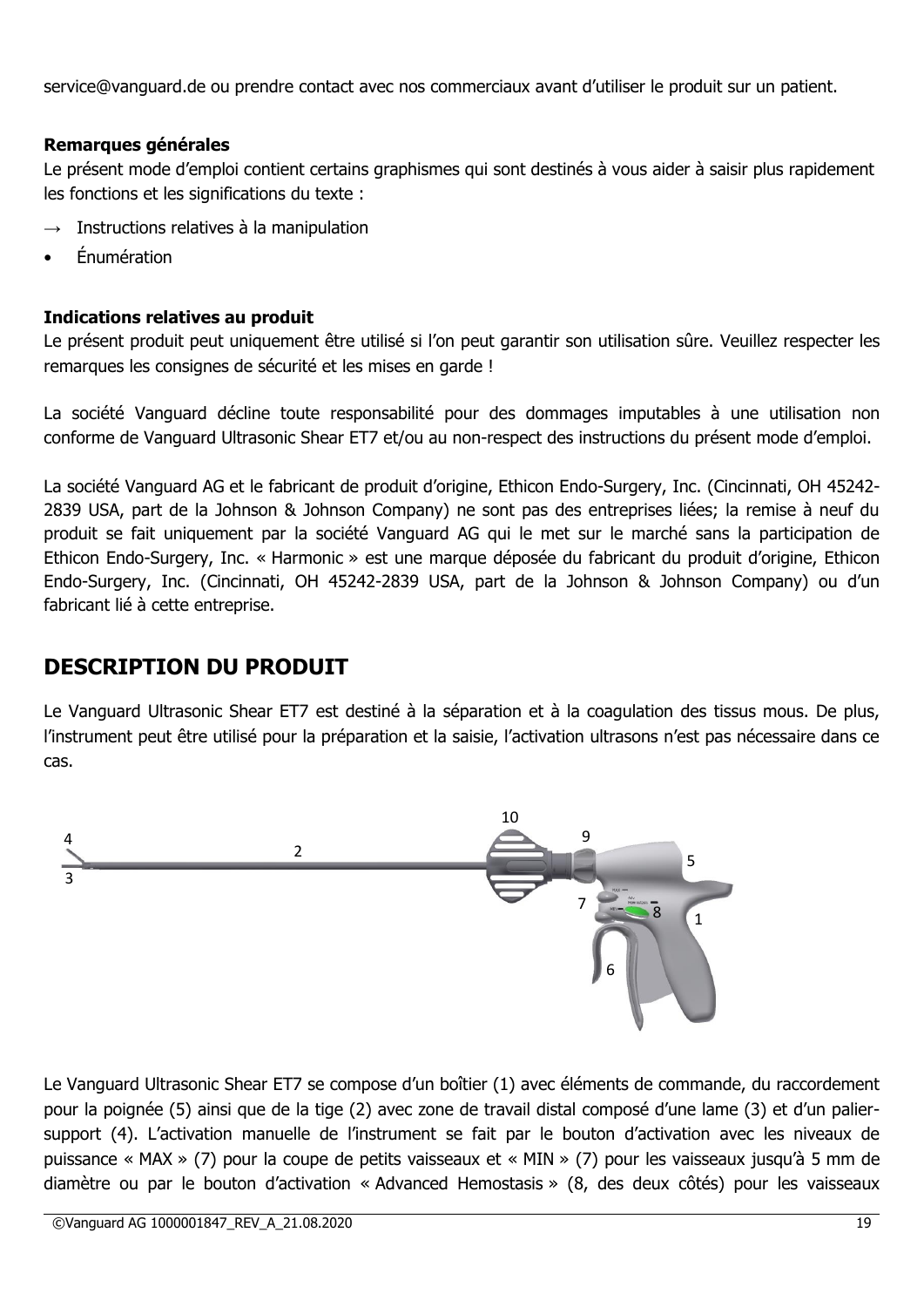jusqu'à 7 mm. Les épaisseurs de vaisseaux sont représentées à titre d'exemple par différents épaisseurs de trait à côté des boutons d'activation. La saisie du tissu se fait par la fermeture du palier-support en actionnant le levier de commande (6). La fermeture complète du palier-support est validée par un retour audio-tactile. Pour l'utilisation ergonomique, la tige de l'instrument est rotative. La rotation de la tige se fait à l'aide du bouton rotatif intégré au boîtier (9). L'introduction de l'instrument dans le corps peut se faire soit via des trocarts adaptés pour les instruments avec un diamètre de 5 mm ou directement par incision.

Le Vanguard Ultrasonic Shear ET7 intègre la technologie « Adaptive Tissue Technoloy ». Grâce à elle, le générateur peut surveiller le progrès de la séparation ou de la coagulation du tissu. En fonction de l'état du tissu, le générateur adapte automatiquement la puissance fournie. Un retour acoustique pour l'utilisateur se fait par la modification du signal du générateur.

Une clé de fixation jetable unique (10) est livrée avec chaque Vanguard Ultrasonic Shear ET7. La clé de fixation permet de fixer et de serrer l'instrument sur la poignée.

Le Vanguard Ultrasonic Shear ET7 doit être utilisé uniquement avec les accessoires et appareils supplémentaires suivants de la société Ethicon Endo Surgery, Inc. : Poignée (HP054), générateur G11 (GEN11) avec version de logiciel 2013\_1 / 2016\_1 et adaptateur (HGA11). Respecter le mode d'emploi de l'accessoire et du complément.

# **Utilisation conforme**

Le Vanguard Ultrasonic Shear ET7 est prévu, en association avec les accessoires et compléments indiqués dans la section des spécifications techniques pour la séparation et la coagulation des tissus mous. La séparation et la coagulation sûres des vaisseaux sont données pour des diamètres de vaisseaux allant jusqu'à 5 mm. Lors de l'utilisation de la fonction « Advanced Hemostasis », la coagulation des vaisseaux jusqu'à 7 mm de diamètre est assurée. L'instrument ne doit pas être utilisé pour la coagulation de vaisseaux plus grands.

Les Vanguard Ultrasonic Shear ET7 peuvent être utilisés dans le domaine de la chirurgie générale, de la chirurgie plastique, de la pédiatrie, de la gynécologie, de l'urologie, de la chirurgie du thorax, lors de l'exposition de structures orthopédiques (comme la colonne vertébrale et les cavités articulaires), lors du colmatage et de la séparation des vaisseaux lymphatiques et d'autres méthodes ouvertes et laparoscopiques. La combinaison avec d'autres instruments électrochirurgicaux et conventionnels ainsi qu'avec des instruments à laser est possible.

L'utilisation du produit médical est réservée uniquement au médecin spécialiste formé et expérimenté à ce sujet. Toutes les méthodes et techniques chirurgicales utilisées relèvent de la responsabilité du médecin exécutant. Les consignes figurant dans ce mode d'emploi doivent être respectées.

#### **Contre-indications**

L'utilisation du Vanguard Ultrasonic Shear ET7 est contre-indiquée pour les incisions osseuses ainsi que pour l'occlusion tubaire gynécologique.

#### **Spécifications techniques**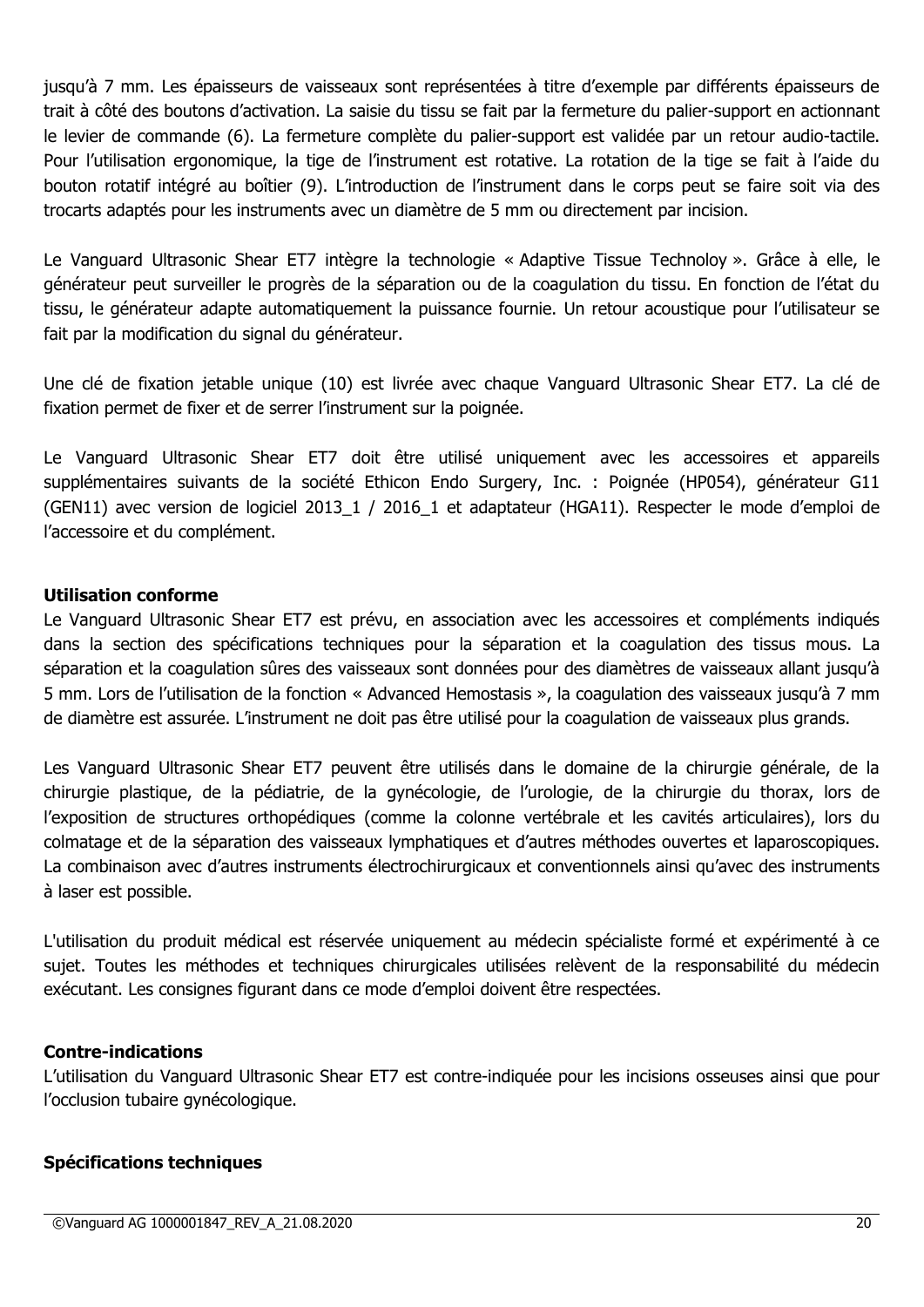| N° réf. | Longueur<br>la tige<br>utile | Diamètre de      | N° réf correspondant<br><b>Instrument Ethicon</b><br>Endo-Surgery | N° réf accessoires / compléments<br>Ethicon Endo-Surgery |            |              |
|---------|------------------------------|------------------|-------------------------------------------------------------------|----------------------------------------------------------|------------|--------------|
|         |                              |                  |                                                                   | Générateur                                               | Adaptateur | Poianée      |
| 35033   | $23 \text{ cm}$              | $5 \, \text{mm}$ | HARH <sub>23</sub>                                                | GEN11 mit Software-<br>version 2013_1 /                  | HGA11      | <b>HP054</b> |
| 35034   | 36 cm                        | $5 \text{ mm}$   | HARH36                                                            | GEN11 mit Software-<br>version 2013 1 /                  | HGA11      | <b>HP054</b> |



Le présent produit porte un marquage CE en conformité avec les dispositions de la directive CE 93/42/CEE.

# **MESURES DE SECURITE ET MISES EN GARDE**

- 1. Une compréhension fondamentale des principes et des techniques de la méthode chirurgicale à ultrasons est une condition primordiale pour éviter les dangers pour les patients et le personnel médical ainsi que pour protéger les appareils médicaux et les instruments contre les dommages.
- 2. Les interventions doivent être réalisées exclusivement par des spécialistes expérimentés familiarisés avec la méthode correspondante.
- 3. L'utilisation conformément à la destination et les conditions de stockage doivent être respectées et prises en compte pour éviter tout dommage du produit.
- 4. Le Vanguard Ultrasonic Shear ET7 fait partie du système de chirurgie à ultrasons. En cas de défaillance du système pendant l'utilisation, un système de réserve doit être mis à disposition.
- 5. Le Vanguard Ultrasonic Shear ET7 doit être utilisé exclusivement avec des accessoires et des compléments compatibles (voir spécifications techniques). La compatibilité de la version logicielle du générateur GEN11 doit être vérifiée. Les modes d'emploi correspondants doivent avoir été lus et compris.
- 6. Le Vanguard Ultrasonic Shear ET7 est un produit jetable et prévu exclusivement pour une utilisation unique sur un patient.
- 7. L'utilisation d'instruments non stériles peut causer des infections chez le patient. Les instruments dont l'emballage est endommagé ou ouvert ne doivent donc pas être utilisés.
- 8. Réalisez avant l'utilisation du Vanguard Ultrasonic Shear ET7 un contrôle visuel et fonctionnel soigneux. Les instruments endommagés ou qui ne fonctionnent pas peuvent causer des blessures chez le patient ou l'utilisateur et ne doivent pas être utilisés.
- 9. Une mauvaise fixation de la lame ou un dépassement de la durée de vie de la poignée ou un défaut de la lame peuvent conduire pendant l'utilisation à des températures élevées et causer ainsi des blessures chez le patient ou l'utilisateur. Cet état de défaut est identifiable par des sons aigus provenant de la lame ou de la poignée.
- 10. Si, au cours de l'utilisation, un message d'erreur s'affiche sur le générateur à propos des fonctions étendues, l'adaptation automatique de la puissance de sortie via la fonction « Adaptive Tissue Technoloy » et le colmatage des vaisseaux supérieurs à 5 mm avec la fonction « Advanced Hemostasis » ne sont pas disponibles.
- 11. Toute électricité statique doit être éloignée du système de chirurgie à ultrasons pendant l'activation du Vanguard Ultrasonic Shear ET7. L'isolation électrique et la mise à la terre doivent être garanties.
- 12. Il est interdit de plonger le Vanguard Ultrasonic Shear ET7 dans des liquides. À l'exception de la pointe de l'instrument dans une solution saline pour éliminer les résidus indésirables de l'application.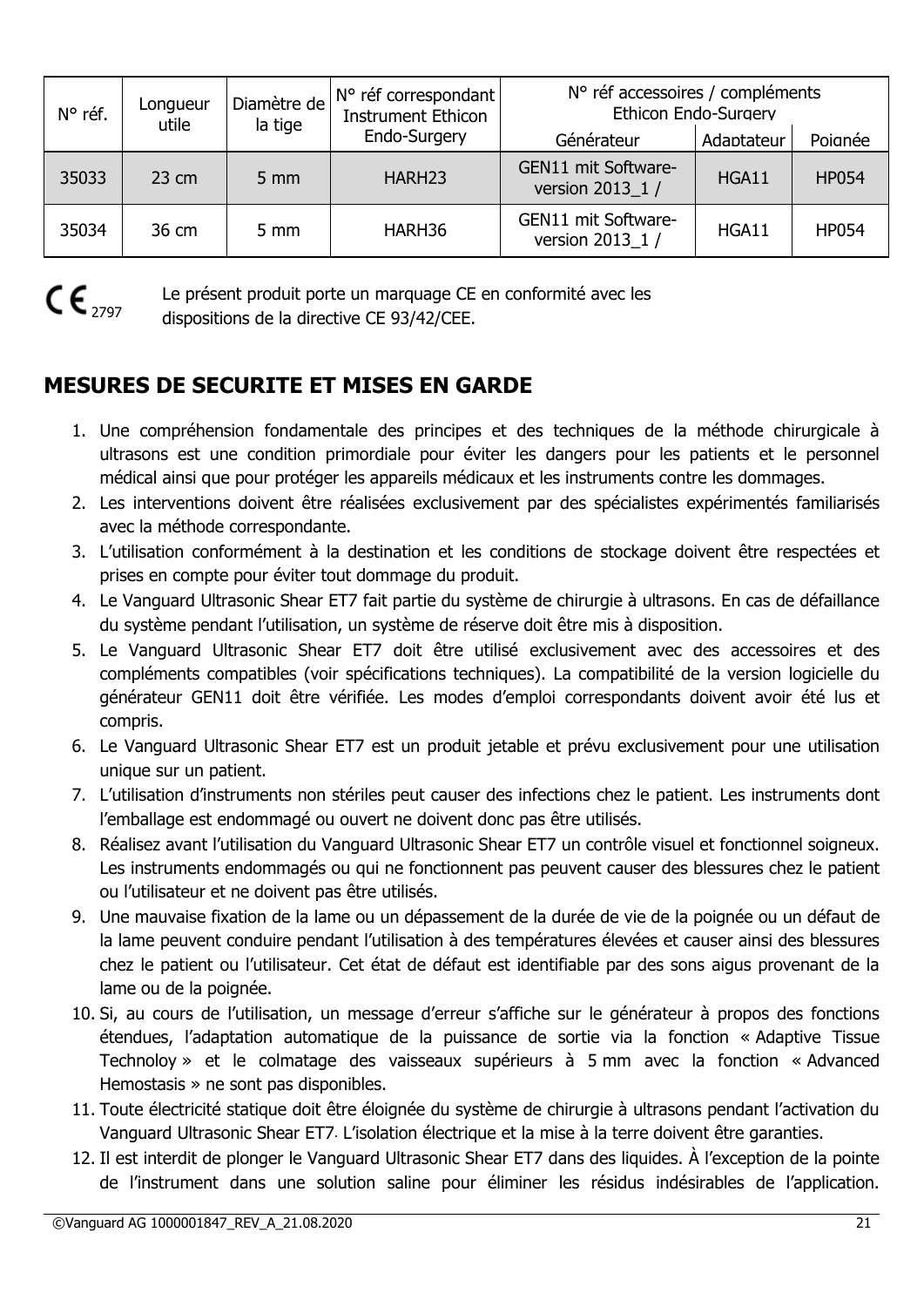L'exécution est décrite dans la section correspondante du présent mode d'emploi.

- 13. Pour éviter d'endommager l'instrument, le trocart ou de blesser le patient, le palier-support du Vanguard Ultrasonic Shear ET7 doit être fermé lors de l'introduction/sortie à travers le trocart ou l'incision.
- 14. Il est interdit de modifier la lame de quelque forme que ce soit. Elles peuvent amener à des dysfonctionnements et blesser le patient ou l'utilisateur.
- 15. Le contact de la lame avec le métal et les objets en plastique ou les instruments pendant l'activation du Vanguard Ultrasonic Shear ET7 doit être évité. En cas de contact de la lame avec les pinces, les clips ou d'autres instruments avec activation simultanée, la lame risque d'être endommagée ce qui peut la casser. En cas d'endommagement de la lame, le générateur émet un avertissement sous forme d'un message d'erreur. Ces messages d'erreur doivent être respectés.
- 16. Les sections libres de la lame et de la tige peuvent séparer ou coaguler le tissu quand l'instrument est activé. Un contact de ces surfaces pendant l'activation de l'instrument doit donc être évité.
- 17. Pour l'application sur les organes solides, des mesures supplémentaires éventuelles doivent être prises pour obtenir une bonne hémostase. Les grandes quantités de tissus doivent être séparées lentement en plusieurs étapes car les structures internes ne peuvent pas être prises en compte suffisamment. En cas de connaissances limitées des structures internes, la séparation de grands ensembles vascularisés et biliaires doit être évitée.
- 18. Il faut toujours vérifier la bonne hémostase du tissu. Elle doit le cas échéant être assurée par des techniques adaptées.
- 19. En cas d'utilisation de sources d'énergie avec des effets de température sur le tissu, de la fumée et un brouillard pulvérisé se forment. Il y a des indices que cette fumée et ce brouillard pulvérisé sont carcinogène ou infectieux. Pendant l'application du Vanguard Ultrasonic Shear ET7, des lunettes de protection ou des masques ainsi qu'une évacuation suffisante de la fumée pour les interventions ouvertes ou laparoscopiques sont recommandées.
- 20. Lors de l'activation le brouillard pulvérisé se formant dans le tissu adipeux est potentiellement inflammable. Pour protéger le patient et l'utilisateur contre les blessures, les instruments électrochirurgicaux ne doivent pas être activés pendant l'activation du Vanguard Ultrasonic Shear ET7.
- 21. Lors de l'activation de l'instrument en cas de contact direct de la lame et du palier-support (pas de tissu entre la lame et le palier-support), il peut arriver que le coussin de tissu dans le palier-support soit endommagé. De plus, des augmentations de la température sur la lame, le palier-support et la tige distale peuvent survenir et endommager l'instrument. Un message de défaut venant du générateur avertit d'un dommage sur l'instrument.

L'instrument ne doit être activé, quand le palier-support est fermé, seulement si du tissu se trouve entre la lame et le palier-support. Si on coupe avec le côté activé de la lame, le palier-support doit être ouvert.

- 22. En cas d'utilisation prolongée de la fonction « Advanced Hemostasis », le coussin de tissu monté dans le palier-support peut être endommagé.
- 23. Par l'activation de l'instrument, la lame, le palier-support et la tige distale de 7 cm chauffent.
- 24. Le contact involontaire avec des linges stériles, des vêtements OP et autres matériels inflammables ainsi que le tissu doit être évité.
- 25. Les accumulations de sang ou de tissu peuvent causer des températures élevées dans la zone distale de la tige. Pour éviter un risque de brûlure, il est recommandé d'éliminer les résidus visibles dans la zone distale.
- 26. Les activations prolongées et involontaires sur des surfaces dures (par ex. les os) entraînent le réchauffement de la lame. Cela peut provoquer des dysfonctionnements de l'instrument.

©Vanguard AG 1000001847\_REV\_A\_21.08.2020 22 27. Pour protéger l'utilisateur ou des tiers contre les infections, les instruments et la clé de fixation doivent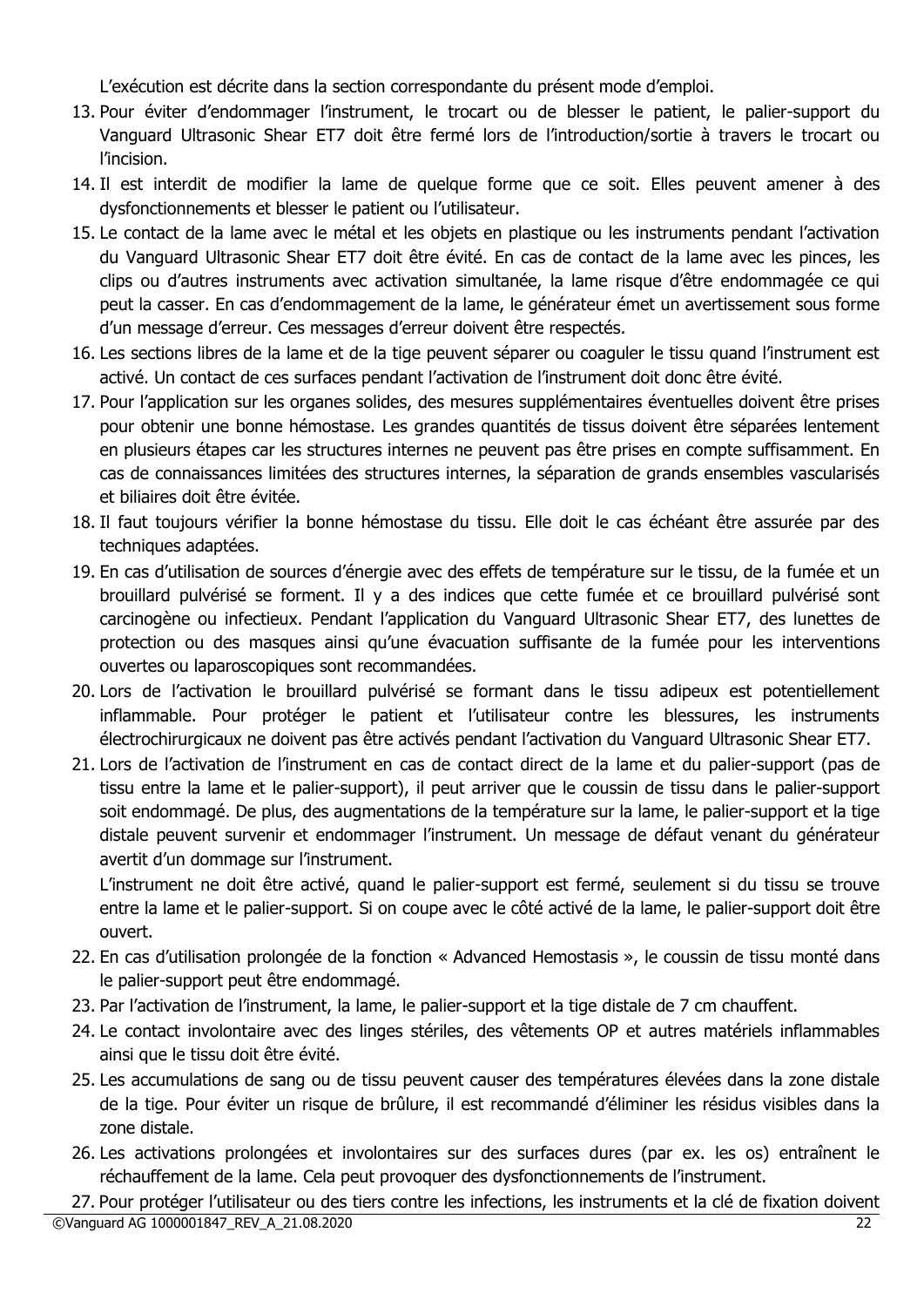être jetés après l'utilisation.

# **CONSIGNES RELATIVES À LA MANIPULATION**

# **Transport Stockage**

Température : -29 $\degree$  C à +50 $\degree$  C température : température ambiante maximale

# **Retrait de l'emballage**

- Vérifiez que l'emballage est intact. En cas de dommages de l'emballage, refuser l'instrument et en utiliser un autre.
- Prélever l'instrument de son emballage dans des conditions aseptiques et transférez-le sur le champ de travail stérile. Ne pas jeter l'instrument.
- → Vérifiez la présence visible de défaut sur le Vanguard Ultrasonic Shear ET7 pouvant résulter d'une action externe. Ne pas utiliser le Vanguard Ultrasonic Shear ET7 présentant des détériorations visibles.

# **Application**

- $\rightarrow$  Établissez un accès au lieu de l'intervention en respectant les règles aseptiques à travers lequel vous pouvez introduire et ressortir le Vanguard Ultrasonic Shear ET7.
- $\rightarrow$  Reliez le Vanguard Ultrasonic Shear ET7 à une poignée stérile compatible (voir spécifications techniques). Posez l'instrument sur le poignée et en tournant la tige dans le sens horaire par rapport à la poignée, la fixer légèrement. Pour fixer complètement l'instrument, utiliser uniquement la clé de fixation fournie pour éviter d'endommager l'instrument et la poignée. Tenir la poignée et tourner la clé de fixation dans le sens horaire par rapport à la poignée jusqu'à ce que la fixation correcte soit validée par un double clic de la clé de fixation.

Afin que la clé de fixation puisse être posée et ôtée de la tige, le palier-support doit être fermé. Pour cela, fermer complètement le levier de commande.

- Reliez le Vanguard Ultrasonic Shear ET7 avec une poignée raccordée à un générateur compatible (voir spécifications techniques). Allumer le générateur seulement après le raccordement.
- Pour l'initialisation du Vanguard Ultrasonic Shear ET7, suivre les invitations du menu du générateur. Les instruments avec un message d'erreur à propos des fonctions étendues ne peuvent pas être initialisées avec succès. Dans ce cas, ne pas utiliser l'instrument pour l'application.
- L'activation de l'énergie à ultrasons se fait via les boutons avec les repères sur l'instrument : MAX, MIN et Adv Hemostasis pour la fonction « Advanced Hemostasis ».
- → Le niveau de puissance maximal (MAX) est réglé sur le générateur sur le niveau 5 et ne peut pas être modifié. Le niveau de puissance minimal (MIN) peut être réglé sur le générateur. Nous recommandons pour le début comme niveau de puissance minimal, le niveau préréglé 3.
- $\rightarrow$  La fonction « Advanced Hemostasis » ne peut être utilisée qu'en cas de contact complet entre la lame et le palier-support. Pour les utilisations sans contact complet entre la lame et le palier-support, la fonction « Advanced Hemostasis » ne doit pas être utilisée.
- En cas d'utilisation de la fonction « Advanced Hemostasis », il est recommandé d'effectuer la séparation complète du vaisseau.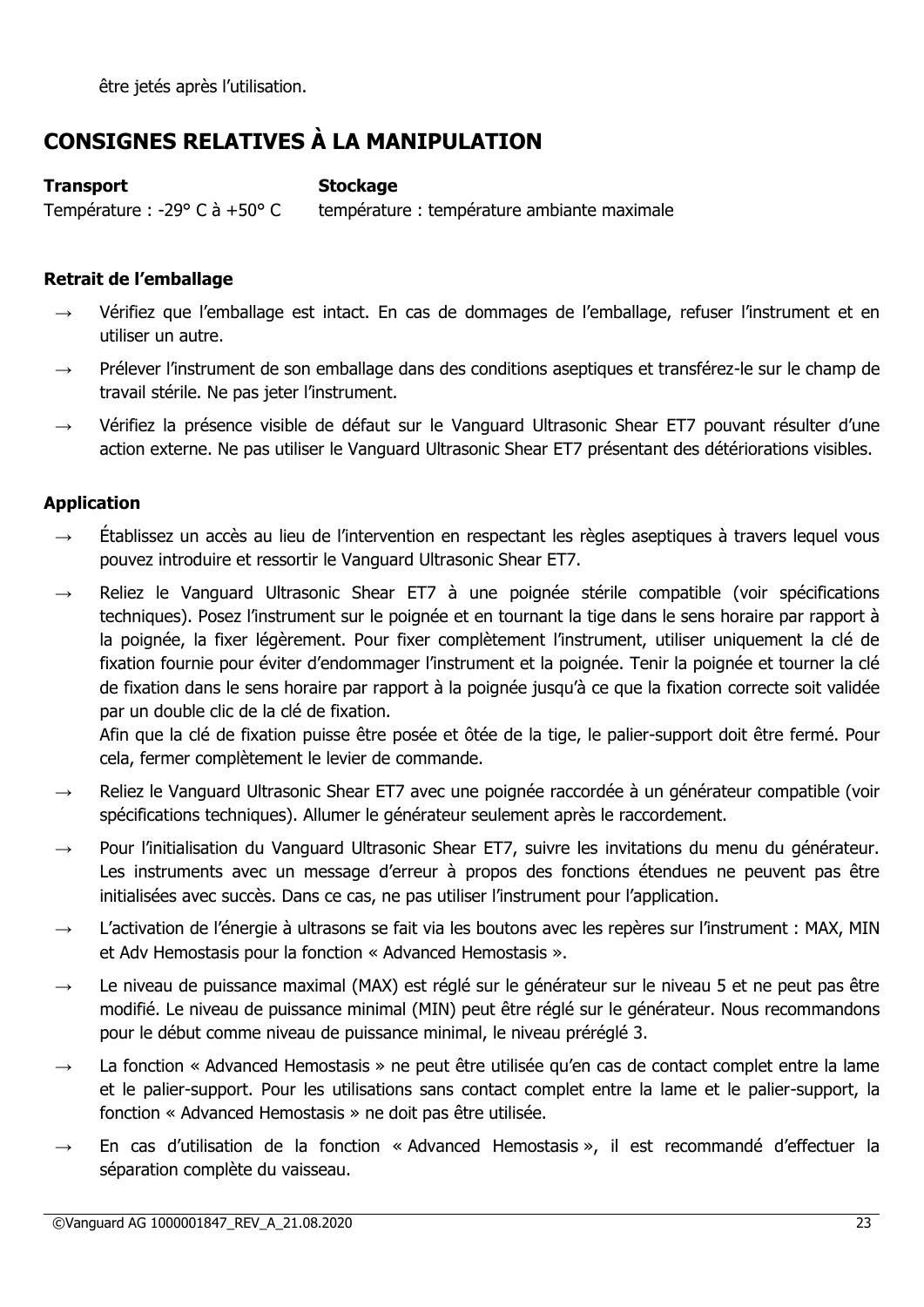- $\rightarrow$  En cas d'interruption involontaire de la fonction « Advanced Hemostasis », elle doit être activée de nouveau avec le tissu fixé entre la lame et le palier-support.
- → L'activation de la fonction « Advanced Hemostasis » peut être déplacée sur le générateur sur le bouton d'activation MIN. Après la modification, le bouton d'activation de la fonction « Advanced Hemostasis » est désactivé.
- Pour une grande vitesse de coupe, un niveau de puissance élevé, pour un effet de coagulation profonde un niveau de puissance faible doivent être sélectionnés.
- $\rightarrow$  Lors de l'introduction et de la sortie du Vanguard Ultrasonic Shear ET7 à travers le trocart ou l'incision, la contre-pièce doit être fermée. Pour cela, fermer complètement le levier de commande.
- $\rightarrow$   $\dot{A}$  la fin de l'application, arrêter le générateur par l'interrupteur secteur.
- → Le Vanguard Ultrasonic Shear ET7 doit être détaché de la poignée à l'aide de la clé de fixation fournie. Le détachement de l'instrument hors de sa poignée se fait de la même manière que pour la fixation. La rotation se fait ici dans le sens inverse.
- La clé de fixation et le Vanguard Ultrasonic Shear ET7 doivent être éliminés. Attention, la poignée ne doit pas être éliminée !

**REMARQUE :** Pour avoir accès plus facilement au tissu et avoir une meilleure visibilité sur le lieu d'application, l'orientation peut être modifiée en faisant tourner la tige. Pour cela, tourner le bouton rotatif se trouvant sur la poignée à l'aide de l'index jusqu'à la position souhaitée. La rotation est illimitée dans les deux sens.

**REMARQUE :** Le meilleur colmatage possible par l'instrument est obtenu pour le tissu qui se trouve complètement entre le palier-support et la lame. Pour cela, fermer complètement le levier de commande. La fermeture complète et le déclenchement du levier de commande depuis cette position sont validés par un retour audio-tactile. Par ailleurs, la lame doit être exempte de résidus.

**REMARQUE :** La séparation du tissu peut se faire avec le Vanguard Ultrasonic Shear ET7 selon deux méthodes. Le tissu peut être saisi avec la lame et le palier-support et séparé sous pression ou être séparé sous traction avec le côté activé de la lame qui est opposé au palier-support. Pour la coupe avec le côté activé de la lame, le palier-support doit être ouvert.

**REMARQUE :** L'énergie transmise au tissu à travers le Vanguard Ultrasonic Shear ET7 et l'effet qui en résulte sur le tissu dépendent par ex. des facteurs suivants : niveau de puissance sélectionné, propriété de la lame, de la pression ou de la traction exercée sur le tissu, le type de tissu, la tension du tissu et la pathologie du tissu ainsi que de la technique chirurgicale appliquée.

**REMARQUE :** L'activation du Vanguard Ultrasonic Shear ET7 est validée par le générateur avec un signal acoustique. Le signal sonore se modifie dès que la puissance fournie est régulée par la fonction « Adaptive Tissue Technoloy ». La modification du signal sonore signifie une modification thermique de la lame. La modification thermique peut être provoquée par une absence de tissu ou une petite quantité de tissu entre la lame et le palier-support ou les liquides. En raison de la relation indirecte entre le changement de température de la lame et l'état du tissu, il convient dans cette situation de toujours vérifier par des contrôles conventionnels par ex. visuels ou tactiles l'effet escompté sur le tissu et de réagir en conséquence.

**REMARQUE :** Pour retirer les résidus, le bout distal (lame, palier-support et tige) doit être activé dans une solution saline. Pour essuyer la lame, on peut utiliser des tampons de gaze humide. L'utilisation de produits abrasifs est interdite.

©Vanguard AG 1000001847\_REV\_A\_21.08.2020 24 Le tissu se trouvant dans le palier-support doit être retiré avec une pince, l'instrument ne doit pas être activé.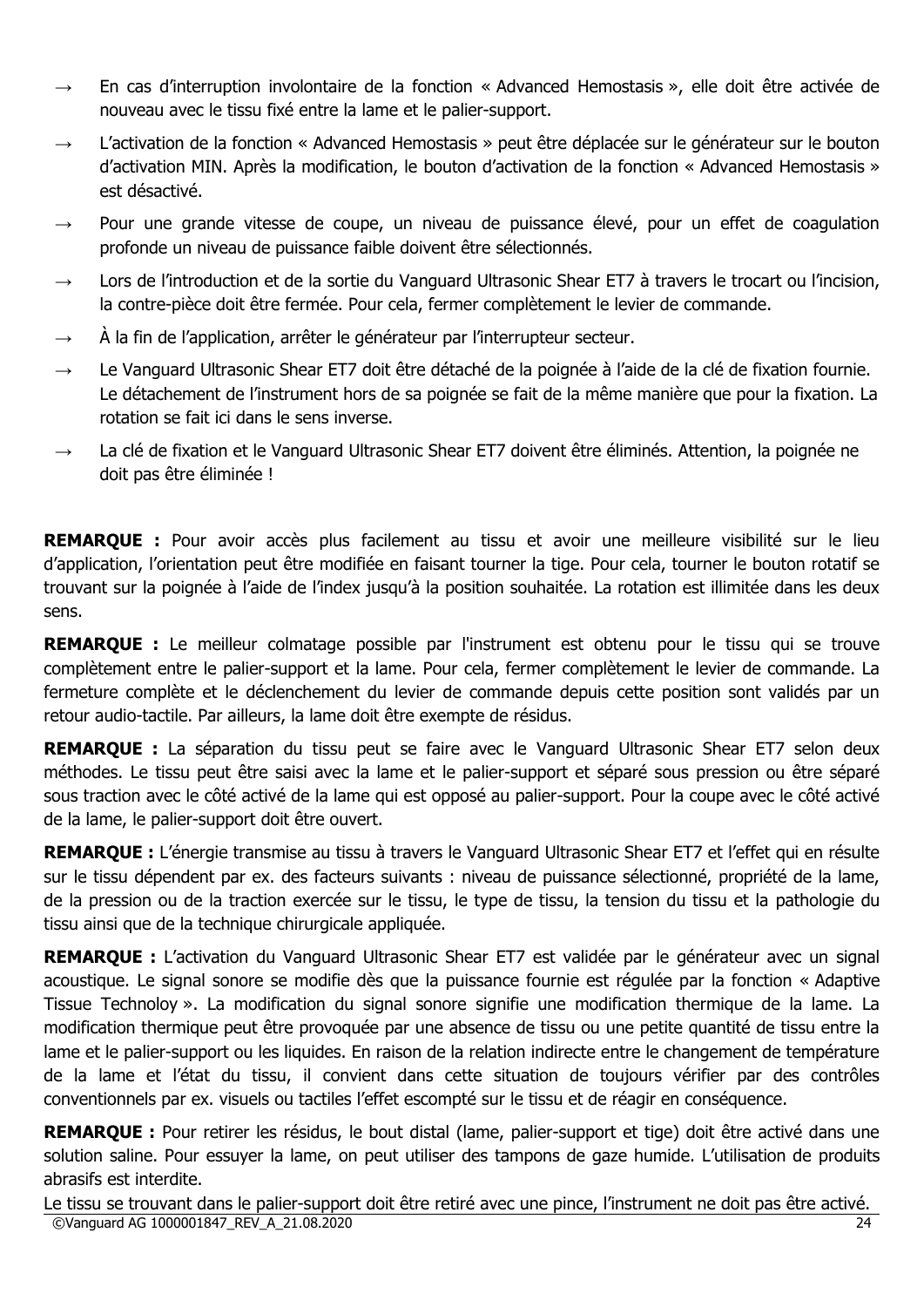**REMARQUE** : Éliminer la clé de fixation seulement à la fin de l'application car elle est nécessaire le cas échéant pour resserrer une nouvelle fois et desserrer.

# **Élimination**

L'élimination du produit devra se faire dans le respect des lois et réglementations en vigueur dans le pays d'utilisation.



Lees deze gebruiksaanwijzing zorgvuldig door voordat u het daarin beschreven product gebruikt. Als u vragen hebt over de gebruiksaanwijzing of het gebruik van het product, neem dan – voordat u het op patiënten gebruikt – contact op met onze klantenservice op het e-mailadres service@vanguard.de of spreek iemand van onze buitendienst aan.

# **Algemene instructies**

In deze gebruiksaanwijzing vindt u bepaalde schrijfwijzen die u moeten helpen, de functies en betekenissen van de tekst sneller te begrijpen:

- Aanwijzingen hoe te handelen
- Opsommingen

#### **Informatie over het product**

Dit product mag alleen in bedrijf worden genomen, wanneer het veilige gebruik ervan gewaarborgd is. Houd u aan de aanwijzingen, veiligheidsinstructies en waarschuwingen!

Vanguard aanvaardt geen aansprakelijkheid voor schades die ontstaan op grond van het onjuiste gebruik van de Vanguard Ultrasonic Shear ET7 en/of de veronachtzaming van de aanwijzingen in deze gebruiksaanwijzing.

Vanguard AG en de fabrikant van het oorspronkelijke product, Ethicon Endo-Surgery, Inc. (Cincinnati, OH 45242-2839 USA, deel van de Johnson & Johnson Company), zijn geen gelieerde ondernemingen; de vernieuwing van het product gebeurt alleen door Vanguard AG, die dit zonder medewerking van Ethicon Endo-Surgery, Inc. in omloop brengt. "Harmonic" is een beschermd merk van de fabrikant van het oorspronkelijke product, Ethicon Endo-Surgery, Inc. (Cincinnati, OH 45242-2839 USA, deel van de Johnson & Johnson Company) of van een van de met deze gelieerde ondernemingen.

# **PRODUCTBESCHRIJVING**

De Vanguard Ultrasonic Shear ET7 is ontworpen voor het scheiden en coaguleren van weke delen. Bovendien kan het instrument worden gebruikt voor het voorbereiden en grijpen; hiervoor is de ultrasone activering niet nodig.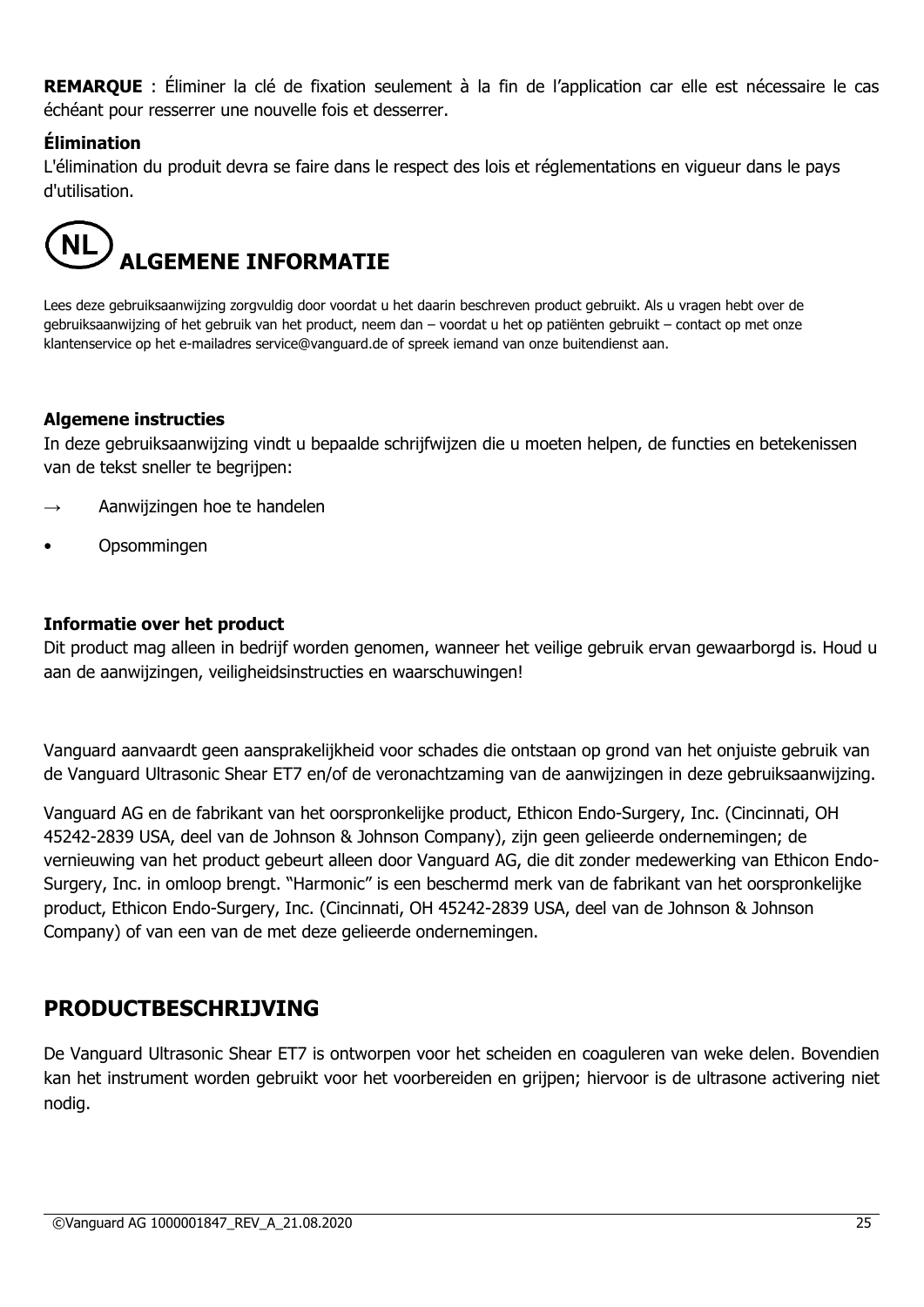

De Vanguard Ultrasonic Shear ET7 bestaat uit een behuizing (1) met bedieningselementen, de aansluiting voor het handstuk (5) en de schacht (2) met het distale functionele uiteinde, bestaande uit het blad (3) en tegenlager (4). Het instrument wordt handmatig geactiveerd met behulp van de activeringsknop met de vermogensniveaus "MAX" (7) voor het snijden van kleine bloedvaten en "MIN" (7) voor bloedvaten t/m 5 mm of met de activeringsknop "Advanced Hemostasis" (8, aan beide zijden) voor bloedvaten t/m 7 mm. De vaatdiktes zijn voorbeeldig weergegeven met verschillende lijndiktes naast de activeringsknoppen. Na het sluiten van het tegenlager wordt het weefsel gegrepen door de bedieningshendel (6) in te drukken. De volledige sluiting van het tegenlager wordt bevestigd door een audio-tactiel feedback-signaal. Voor een beter ergonomisch gebruik is de schacht van het instrument zwenkbaar. De schacht wordt gedraaid m.b.v. de in de behuizing geïntegreerde draaiknop (9). Het instrument kan in het lichaam worden ingebracht via trocars die geschikt zijn voor instrumenten met een buitendiameter van 5 mm – of rechtstreeks door de incisie.

In de Vanguard Ultrasonic Shear ET7 is "Adaptive Tissue Technology" (adaptieve weefseltechnologie) geïntegreerd. Hierdoor kan de generator de voortgang van de scheiding of coagulatie van het weefsel bewaken. Afhankelijk van de toestand van het weefsel past de generator de vermogensafgifte automatisch aan. De gebruiker krijgt een akoestische feedback door verandering van het generatorsignaal.

Inbegrepen in de leveringsomvang van elke Vanguard Ultrasonic Shear ET7 is een steriele wegwerpsleutel (10) voor het blad. Deze sleutel wordt gebruikt om het instrument op het handstuk te bevestigen en ervan los te maken.

De Vanguard Ultrasonic Shear ET7 dient uitsluitend te worden gebruikt met de volgende toebehoren en het hulpapparaat van Ethicon Endo Surgery, Inc.: Handstuk (HP054), generator G11 (GEN11) met softwareversie 2013\_1 / 2016\_1 en adapter (HGA11). De gebruiksaanwijzing van de toebehoren en het hulpapparaat moet in acht worden genomen.

#### **Beoogd gebruik**

De Vanguard Ultrasonic Shear ET7 is bedoeld voor het scheiden en coaguleren van weke delen in combinatie met de in het hoofdstuk "Technische gegevens" vermelde toebehoren en hulpapparatuur. De veilige scheiding en coagulatie van vaten is mogelijk tot een vatdiameter van 5 mm. Bij gebruik van de functie "Advanced Hemostasis" (geavanceerde hemostase) kunnen bloedvaten tot max. 7 mm worden gecoaguleerd. Het instrument mag niet worden gebruikt voor het coaguleren van grotere vaten.

De Vanguard Ultrasonic Shear ET7 kan worden gebruikt voor de algemene chirurgie, plastische chirurgie,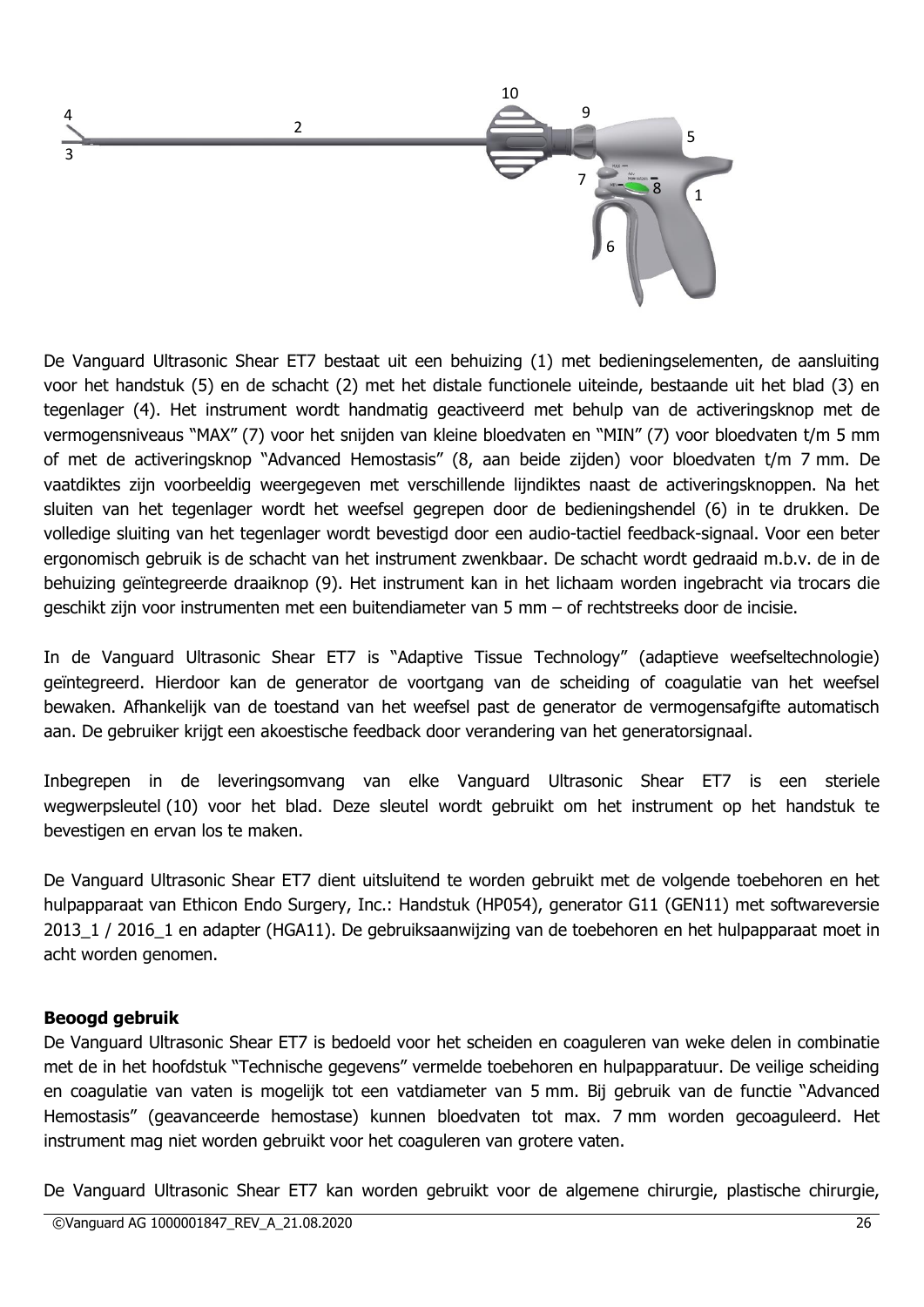kindergeneeskunde, gynaecologie, urologie, thoraxchirurgie, het blootleggen aan orthopedische structuren (zoals de wervelkolom en gewrichtsspleten), verzegelen en doorsnijden van lymfevaten en andere open en laparoscopische procedures. De combinatie met andere elektrochirurgische en conventionele instrumenten en laserinstrumenten is mogelijk.

Het medische hulpmiddel mag alleen door een adequaat geschoolde en ervaren medische specialist worden gebruikt. Alle toegepaste chirurgische procedures en technieken vallen onder de verantwoordelijkheid van de uitvoerende arts. De aanwijzingen in deze gebruiksaanwijzing dienen in acht genomen te worden.

# **Contra-indicaties**

Het gebruik van de Vanguard Ultrasonic Shear ET7 is gecontraïndiceerd voor incisies in de bot en voor tubale occlusies in de gynaecologie.

# **Technische specificaties**

| REF-nr. | <b>Bruikbare</b><br>lengte | Schachtdiam<br>eter | overeenkomstig REF-<br>nr. instrument | REF-nr. toebehoren / hulpapparatuur<br>Ethicon Endo-Surgery |         |              |
|---------|----------------------------|---------------------|---------------------------------------|-------------------------------------------------------------|---------|--------------|
|         |                            |                     | Ethicon Endo-Surgery                  | Generator                                                   | Adapter | Handstuk     |
| 35033   | $23 \text{ cm}$            | $5 \, \text{mm}$    | HARH <sub>23</sub>                    | GEN11 met software-<br>versie 2013_1 / 2016_1               | HGA11   | <b>HP054</b> |
| 35034   | 36 cm                      | $5 \text{ mm}$      | HARH36                                | GEN11 met software-<br>versie 2013 1 / 2016 1               | HGA11   | <b>HP054</b> |

 $C \epsilon_{2797}$ 

Dit product heeft een CE-markering in overeenstemming met de bepalingen van de EG-richtlijn 93/42/EEG.

# **VEILIGHEIDSMAATREGELEN EN WAARSCHUWINGEN**

- 1. De fundamentele kennis van de beginselen en technieken van chirurgische ultrasone procedures is vereist om risico's voor patiënten en medisch personeel te vermijden en medische apparatuur en instrumenten tegen beschadiging te beschermen.
- 2. Ingrepen mogen uitsluitend worden uitgevoerd door opgeleide en ervaren specialisten die vertrouwd zijn met de desbetreffende procedure.
- 3. Om schade aan het product te voorkomen, moet rekening worden gehouden met het doelmatige gebruik en de opslagvoorwaarden.
- 4. De Vanguard Ultrasonic Shear ET7 maakt deel uit van een ultrasoon chirurgiesysteem. Voor het geval dat het systeem uitvalt tijdens het gebruik, moet een geschikt reservesysteem beschikbaar zijn.
- 5. De Vanguard Ultrasonic Shear ET7 mag alleen worden gebruikt met compatibele toebehoren en hulpapparatuur (zie technische gegevens). Er dient te worden gecontroleerd of de softwareversie van generator GEN11 compatibel is. De bijbehorende gebruiksaanwijzingen moeten worden gelezen en begrepen.
- 6. De Vanguard Ultrasonic Shear ET7 is een wegwerpproduct en uitsluitend bedoeld voor eenmalig gebruik bij één patiënt.
- 7. Het gebruik van niet-steriele instrumenten kan leiden tot een besmetting van de patiënt. Instrumenten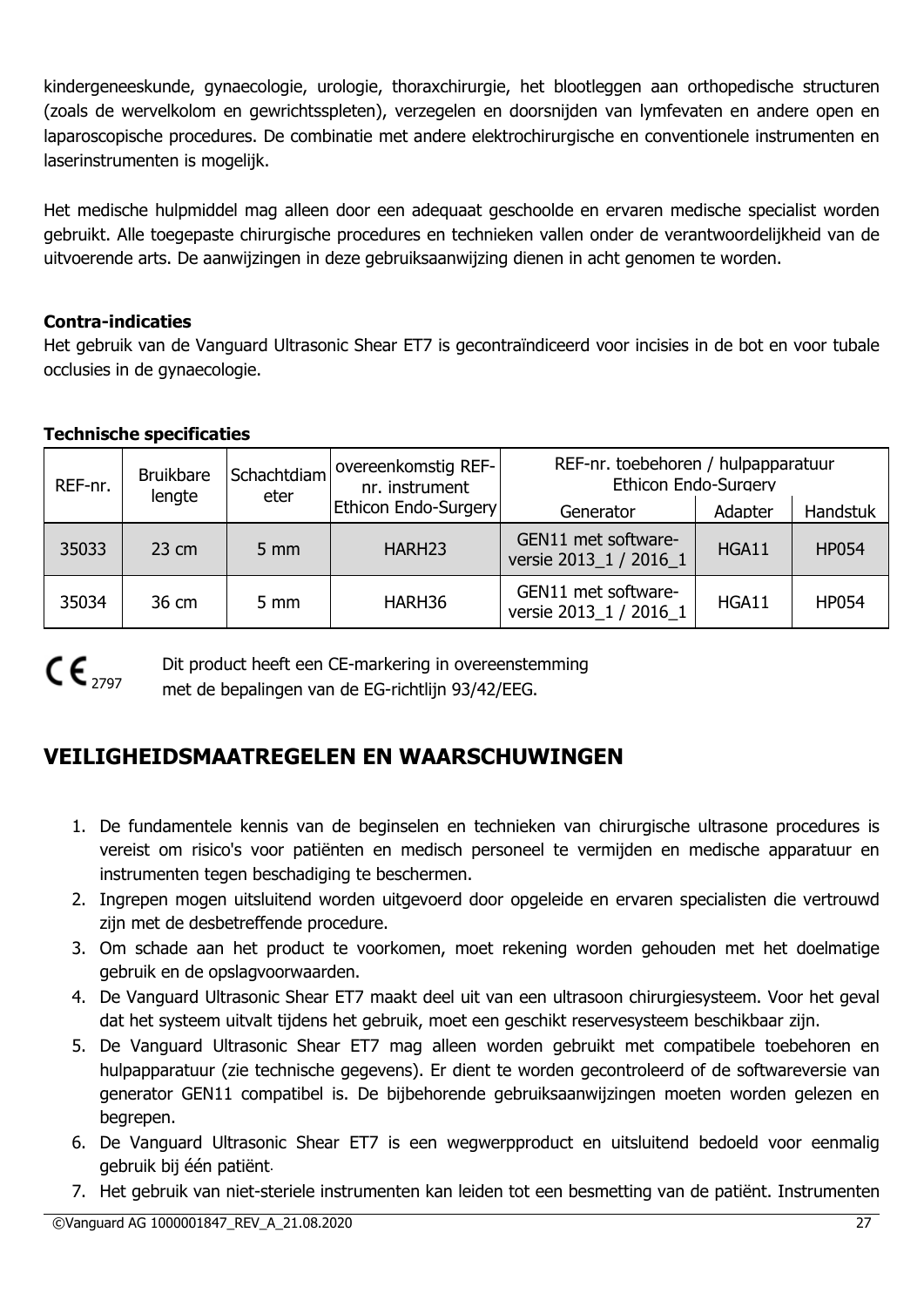met een beschadigde of geopende steriele verpakking mogen om deze reden niet worden gebruikt.

- 8. Voer een grondige visuele en functionele test uit voordat u de Vanguard Ultrasonic Shear ET7 gebruikt. Beschadigde of niet functionerende instrumenten kunnen verwondingen veroorzaken bij patiënten of gebruikers en mogen dus niet worden gebruikt.
- 9. Wanneer het blad onjuist wordt bevestigd of de levensduur van het handstuk wordt overschreden, of in geval van een defect van het blad, kan dit leiden tot hoge temperatuur tijdens het gebruik en dus tot verwonding van patiënt of gebruiker. Deze fouttoestand kan worden waargenomen door hoge tonen die door het blad of het handstuk worden veroorzaakt.
- 10. Als er tijdens het gebruik een foutmelding over de geavanceerde functies op de generator wordt weergegeven, zijn de automatische aanpassing van het uitgangsvermogen door de "Adaptive Tissue Technology" en de verzegeling van bloedvaten groter dan 5 mm met behulp van de functie "Advanced Hemostasis" niet beschikbaar.
- 11. Tijdens de activering van de Vanguard Ultrasonic Shear ET7 mag het ultrasone chirurgiesysteem nooit in contact komen met eventuele statische elektriciteit. Elektrische isolatie en aarding moeten altijd gewaarborgd zijn.
- 12. Het is niet toegestaan om de Vanguard Ultrasonic Shear ET7 in vloeistoffen te dompelen. Uitzondering hierop is het dompelen van het uiteinde van het instrument in kookzoutoplossing om ongewenste door het gebruik veroorzaakte residuen te verwijderen. Deze procedure wordt beschreven in het desbetreffende hoofdstuk van deze gebruiksaanwijzing.
- 13. Om schade aan het instrument of de trocar en letsel aan de patiënt te voorkomen, moet de tegenlager van de Vanguard Ultrasonic Shear ET7 worden gesloten wanneer het instrument door de trocar of de incisie wordt ingebracht/verwijderd.
- 14. Wijzigingen van het blad in welke vorm dan ook zijn verboden. Deze kunnen leiden tot storingen en tot verwondingen van de patiënt of gebruiker.
- 15. Tijdens de activering van de Vanguard Ultrasonic Shear ET7 dient het contact van het blad met metalen en kunststof voorwerpen of instrumenten te worden vermeden. Als het blad in contact komt met wondhaakjes, agraves, clips of andere instrumenten terwijl het instrument tegelijkertijd wordt geactiveerd, bestaat er gevaar voor beschadiging van het blad, waardoor het kan breken. Als het blad beschadigd is, waarschuwt de generator door middel van een foutmelding. Neem deze foutmeldingen in acht.
- 16. Wanneer het instrument wordt geactiveerd, kunnen de blootgestelde delen van het blad en de schacht weefsel scheiden of coaguleren. Daarom moet onbedoeld contact met deze oppervlakken worden vermeden tijdens de activering van het instrument.
- 17. Voor gebruik op vaste organen kunnen aanvullende maatregelen nodig zijn om een succesvolle hemostase te bereiken. Grote hoeveelheden weefsel moeten langzaam in meerdere stappen worden gescheiden, omdat er anders onvoldoende rekening kan worden gehouden met de interne structuren. Wanneer de interne structuren slechts beperkt bekend zijn, moet de scheiding van grote vasculaire en biliaire bundels worden vermeden.
- 18. Het weefsel moet altijd gecontroleerd worden op een veilige hemostase. Indien nodig, moet deze door geschikte technieken worden gewaarborgd.
- 19. Bij het gebruik van energiebronnen met een temperatuureffect op het weefsel ontstaan rook en aerosol. Er zijn aanwijzingen dat deze rook en aerosol kankerverwekkend of besmettelijk zijn. Het wordt aanbevolen een veiligheidsbril of masker te dragen tijdens het gebruik van de Vanguard Ultrasonic Shear ET7 en bovendien voor een voldoende rookverwijdering te zorgen tijdens open en laparoscopische ingrepen.
- 20. Aerosol die tijdens de activering in vetweefsel ontstaat, kan ontvlambaar zijn. Om patiënten en gebruikers tegen letsel te beschermen, mogen elektrochirurgische instrumenten tijdens de activering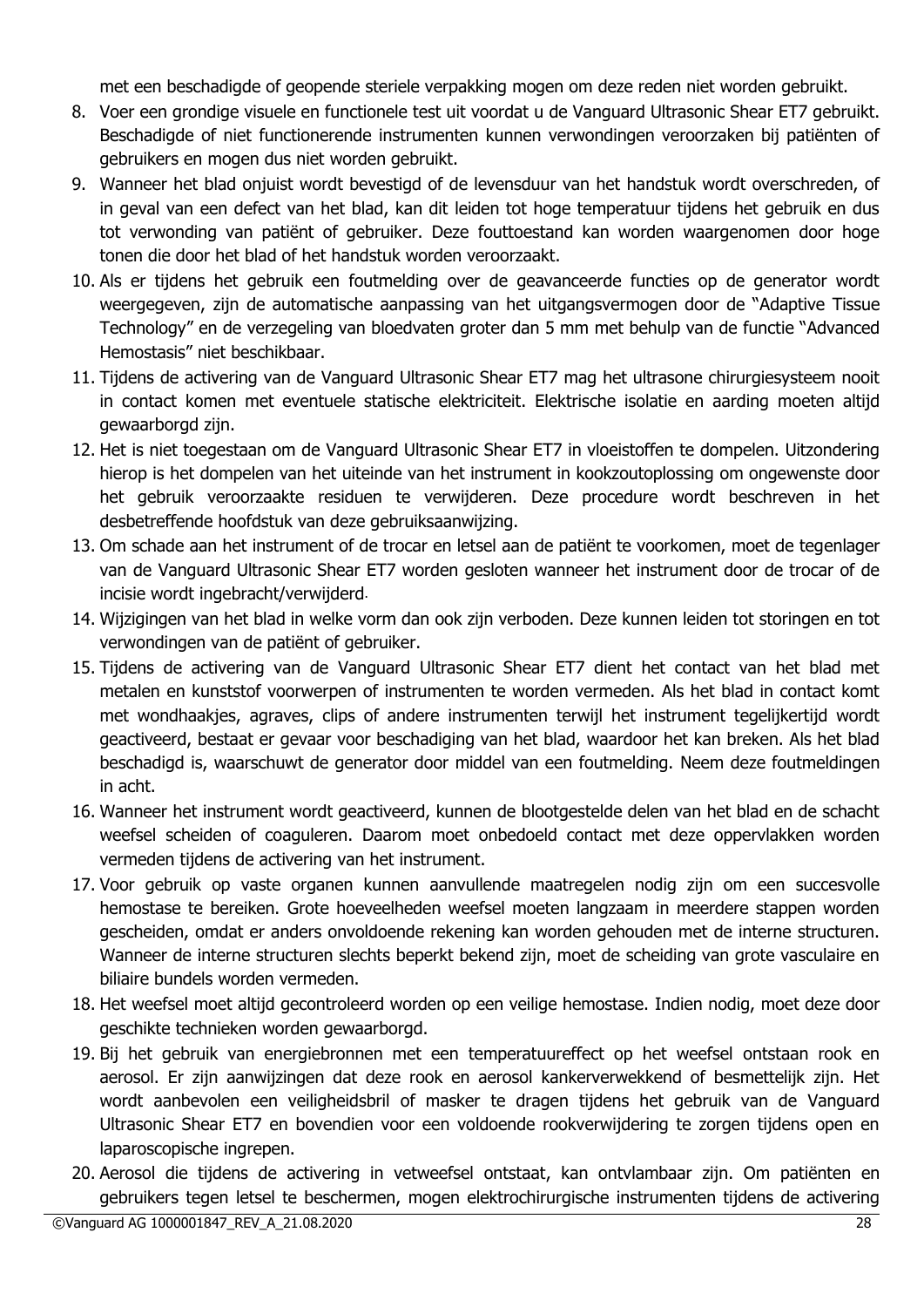van de Vanguard Ultrasonic Shear ET7 niet worden geactiveerd.

- 21. Wanneer het instrument bij direct contact tussen het blad en tegenlager (geen weefsel tussen blad en tegenlager) wordt geactiveerd, kan dit leiden tot schade aan het weefselkussentje in het tegenlager. Ook kan de temperatuur van het blad, het tegenlager en de distale schacht stijgen wat het instrument kan beschadigen. Als het instrument beschadigd is, waarschuwt de generator u met een foutmelding. Bij gesloten tegenlager mag het instrument alleen worden geactiveerd wanneer er weefsel tussen het blad en het tegenlager is. Tijdens het snijden met de actieve zijde van het blad moet het tegenlager open zijn.
- 22. Langdurig gebruik van de functie "Advanced Hemostase" kan leiden tot schade aan het weefselkussentjes in het tegenlager.
- 23. Door de activering van het instrument worden het blad, het tegenlager en de distale 7 cm van de schacht heet.
- 24. Onbedoeld contact met steriele doekjes, operatiekleding, andere brandbare materialen en weefsel dient te worden vermeden.
- 25. De ophoping van bloed of weefsel kan leiden tot verhoogde temperaturen in het distale deel van de schacht. Om het risico van brandwonden te voorkomen, wordt aanbevolen zichtbare resten in het distale deel van de schacht te verwijderen.
- 26. Langere en onbedoelde activeringen op een vast oppervlak (bijv. bot) leiden ertoe dat het blad heet wordt. Dit kan storingen in de werking van het instrument veroorzaken.
- 27. Om de gebruiker of derden tegen infecties te beschermen, moeten de instrumenten en bladsleutels na gebruik worden weggegooid.

# **AANWIJZINGEN VOOR DE HANTERING**

| Transport                      | <b>Opslag</b>                         |
|--------------------------------|---------------------------------------|
| Temperatuur: -29 °C tot +50 °C | Temperatuur: maximum kamertemperatuur |

#### **Uit de verpakking halen**

- Controleer of de verpakking onbeschadigd is. Als de verpakking beschadigd is, moet het instrument worden weggegooid en een ander worden gebruikt.
- $\rightarrow$  Haal het instrument onder aseptische omstandigheden uit de verpakking en breng het naar het steriele werkveld. Het instrument niet werpen.
- $\rightarrow$  Controleer de Vanguard Ultrasonic Shear ET7 op zichtbare gebreken door externe invloeden. In geval van zichtbare schade mag de Vanguard Ultrasonic Shear ET7 niet worden gebruikt.

#### **Gebruik**

- $\rightarrow$  Maak in overeenstemming met de aseptische regels een toegangspunt tot de plaats van de interventie, waardoor u de Vanguard Ultrasonic Shear ET7 kunt inbrengen of invoegen.
- $\rightarrow$  Sluit de Vanguard Ultrasonic Shear ET7 aan op een compatibel steriel handstuk (zie technische gegevens). Plaats hiervoor het instrument op het handstuk en draai het vast door de schacht met de wijzers van de klok mee naar het handstuk handvast aan te draaien. Om het instrument volledig te bevestigen, gebruik alleen de meegeleverde bladsleutel om schade aan het instrument en het handstuk te voorkomen. Houd hiervoor het handstuk vast en draai de bladsleutel met de wijzers van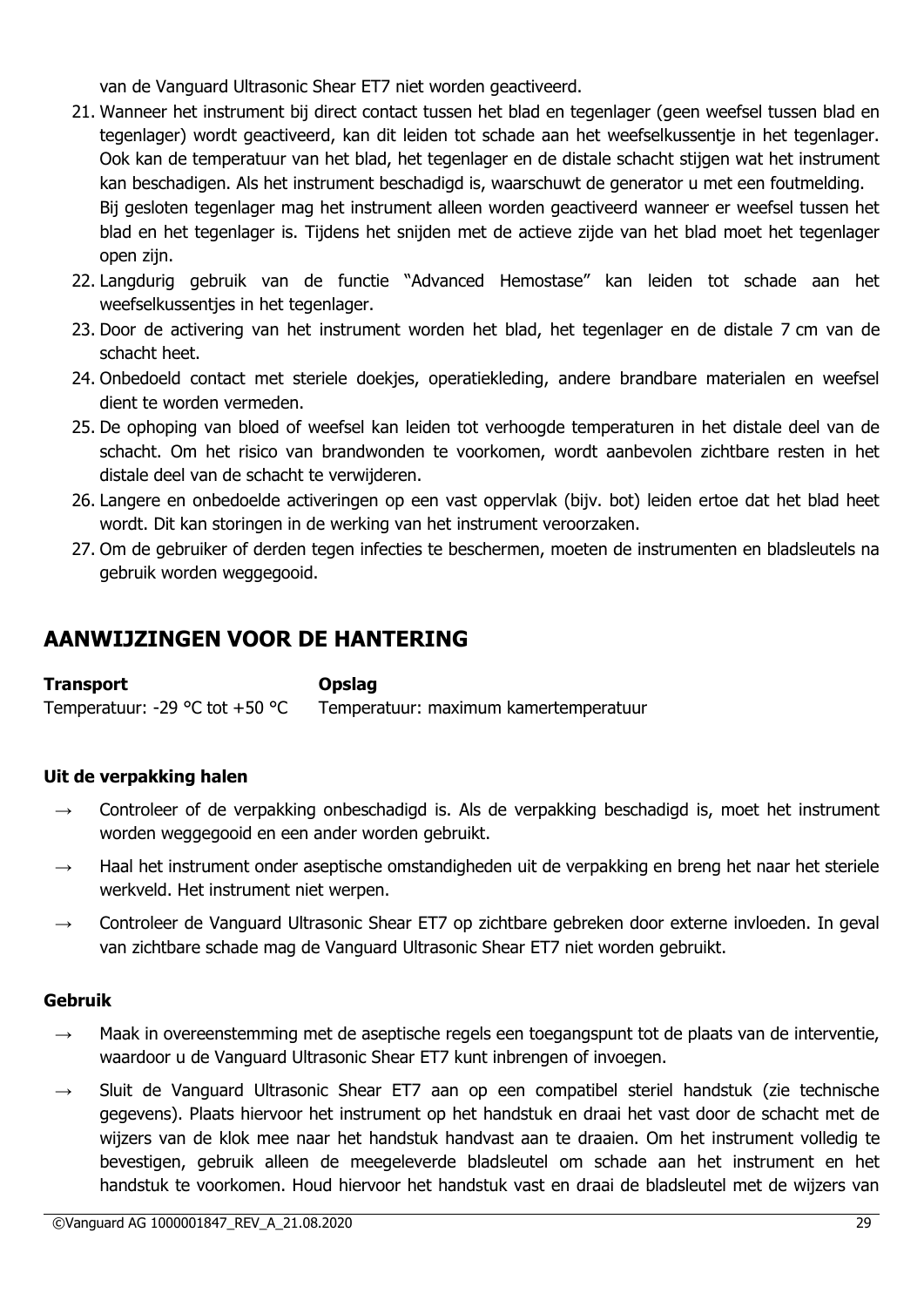de klok mee naar het handstuk, totdat de correcte bevestiging wordt bevestigd door twee klikgeluiden van de bladsleutel.

Het tegenlager moet gesloten zijn, om de bladsleutel op de schacht te plaatsen of ervan te verwijderen. Hiervoor dient de bedieningshendel volledig te worden gesloten.

- $\rightarrow$  Sluit de Vanguard Ultrasonic Shear ET7 samen met het aangesloten handstuk aan op de compatibele generator (zie technische gegevens). Schakel de generator pas na het aansluiten in.
- $\rightarrow$  Om de Vanguard Ultrasonic Shear ET7 te initialiseren, volgt u de menu-instructies van de generator. Instrumenten met een foutmelding over de geavanceerde functies konden niet succesvol worden geïnitialiseerd. In dat geval mag het instrument niet voor de toepassing worden gebruikt.
- $\rightarrow$  De ultrasone energie wordt geactiveerd via de overeenkomstig gemarkeerde knoppen op het instrument: "MAX", "MIN" en "Adv Hemostasis"voor de functie "Geavanceerde hemostase".
- $\rightarrow$  Het maximale vermogensniveau (MAX) is op de generator ingesteld op niveau 5 en kan niet worden gewijzigd. Het minimale vermogensniveau (MIN) kan op de generator worden ingesteld. Voor het begin wordt het vooraf ingestelde niveau 3 aanbevolen als het minimale vermogensniveau.
- $\rightarrow$  De functie "Advanced Hemostasis" kan alleen worden gebruikt bij volledig contact tussen blad en tegenlager. De functie "Advanced Hemostasis" mag niet worden gebruikt voor toepassingen zonder volledig contact tussen blad en tegenlager.
- $\rightarrow$  Bij gebruik van de functie "Advanced Hemostasis" wordt aanbevolen om het bloedvat volledig door te snijden m.v. deze functie.
- → Als de functie "Advanced Hemostasis" onbedoeld wordt onderbroken, moet deze worden opnieuw worden geactiveerd als er weefsel tussen blad en tegenlager vastzit.
- $\rightarrow$  De activering van de "Advanced Hemostasis" kan worden overgeschakeld m.b.v. de activeringsknop "MIN" op de generator. Na het overschakelen wordt de knop voor het activeren van "Advanced Hemostasis" gedeactiveerd.
- → Voor een hoge snijsnelheid moet een hoog vermogensniveau worden gekozen en een laag vermogensniveau voor een diep coagulatie-effect.
- → Tijdens het inbrengen en verwijderen van de Vanguard Ultrasonic Shear ET7 door de trocar of incisie moet het tegenlager gesloten zijn. Hiervoor dient de bedieningshendel volledig te worden gesloten.
- $\rightarrow$  De generator moet na afloop van de toepassing worden uitgeschakeld met de hoofdschakelaar.
- $\rightarrow$  De Vanguard Ultrasonic Shear ET7 wordt met behulp van de meegeleverde bladsleutel losgemaakt van het handstuk. Het losmaken van het instrument van het handstuk gebeurt op dezelfde manier als de bevestiging. Echter wordt nu in de tegenovergestelde richting gedraaid.
- $\rightarrow$  De bladsleutel en de Vanguard Ultrasonic Shear ET7 worden weggegooid. Let op het handstuk wordt niet weggegooid!

**AANWIJZING:** Voor een betere toegang tot het weefsel en een beter zicht op het operatieveld kan de oriëntatie worden veranderd door de schacht te draaien. Hiervoor wordt de knop op de handgreep met de wijsvinger bediend tot de gewenste positie is bereikt. Rotatie is naar beide zijden onbeperkt mogelijk.

**AANWIJZING:** De best mogelijke verzegeling door het instrument wordt bereikt als het weefsel zich volledig tussen het tegenlager en het blad bevindt. Hiervoor dient de bedieningshendel volledig te worden gesloten. Het volledig sluiten en loslaten van de bedieningshendel vanuit deze positie wordt bevestigd door een audiotactiele feedback. Bovendien moet het blad vrij zijn van residuen.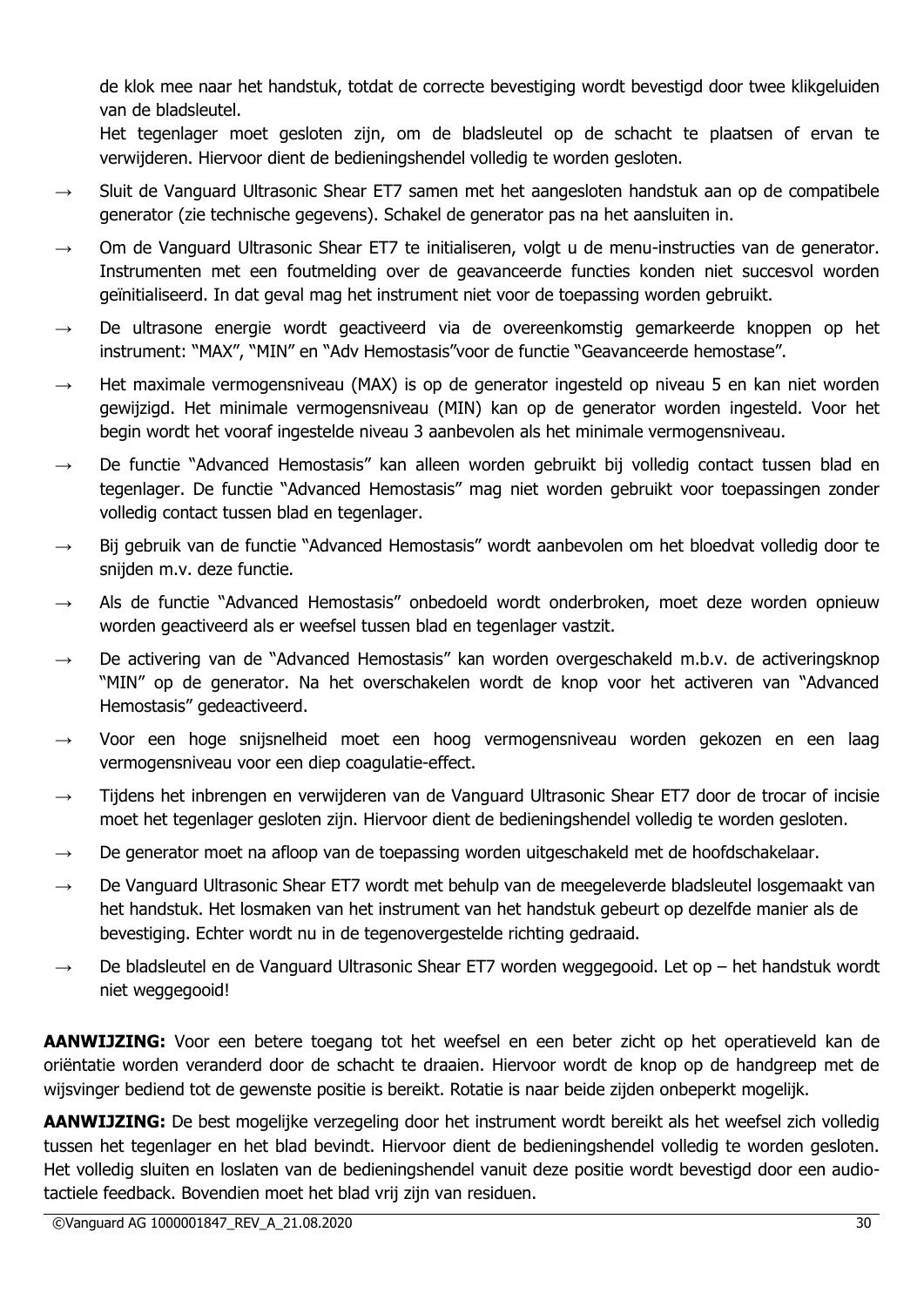**AANWIJZING:** Weefsel kan op twee manieren met de Vanguard Ultrasonic Shear ET7 worden gescheiden. Het weefsel kan met behulp van het blad en tegenlager worden gegrepen en ofwel onder druk worden gescheiden, ofwel met de actieve kant van het blad die naar de tegenlager is gericht, door trekkracht worden gescheiden. Om met de actieve kant van het blad te snijden, moet het tegenlager open zijn.

**AANWIJZING:** De energie die door de Vanguard Ultrasonic Shear ET7 aan het weefsel wordt afgegeven, en het daaruit voortvloeiende effect op het weefsel is bijv. afhankelijk van de volgende factoren: het gekozen vermogensniveau, de eigenschappen van het blad, de op het weefsel uitgeoefende druk of trekkracht, het weefseltype, de weefselspanning en weefselpathologie alsmede de gebruikte chirurgische techniek.

**AANWIJZING:** De activering van de Vanguard Ultrasonic Shear ET7 wordt door de generator bevestigd met een akoestisch signaal. Het akoestische signaal verandert zodra de vermogensafgifte wordt geregeld door de "Adaptive Tissue Technology". Het veranderen van de signaaltoon betekent een thermische verandering van het blad. Deze thermische verandering kan worden veroorzaakt door helemaal geen of weinig weefsel tussen blad en tegenlager of door vloeistoffen. Vanwege de indirecte correlatie tussen de veranderde bladtemperatuur en de weefseltoestand moeten in deze situatie altijd conventionele controles, bijv. visueel of tactiel, worden gebruikt om na te gaan of het beoogde effect op het weefsel is bereikt, en om dienovereenkomstig te kunnen reageren.

**AANWIJZING:** Om residuen te verwijderen, kan het distale uiteinde (blad, tegenlager en schacht) in zoutoplossing worden geactiveerd. Het blad kan met behulp van vochtige gaasdeppers worden afgeveegd. Het gebruik van schuurmiddelen is niet toegestaan.

In het tegenlager aanwezig weefsel kan met een klem worden verwijderd waarbij het instrument niet geactiveerd mag worden.

**AANWIJZING**: Gooi de bladsleutel pas weg als de toepassing voltooid is omdat de sleutel noodzakelijk kan zijn voor het vast- en losdraaien.

#### **Verwijdering en afvalverwerking**

Het product moet worden afgevoerd volgens de geldende landspecifieke wetten en richtlijnen.

# **INFORMAZIONI DI CARATTERE GENERALE**

Si prega di leggere attentamente le presenti istruzioni per l'uso prima di impiegare il prodotto in esse descritto. In caso di domande sulle istruzioni per l'uso o sull'utilizzo di questo prodotto, rivolgersi, prima di applicarlo sul paziente, al nostro Servizio assistenza all'indirizzo e-mail service@vanguard.de o chiamare il nostro servizio esterno.

#### **Indicazioni generali**

Le presenti istruzioni per l'uso contengono determinati simboli che aiutano l'utente a comprendere più rapidamente le funzioni e il significato del testo:

- $\rightarrow$  Istruzioni operative
- Elencazioni

#### **Informazioni relative al prodotto**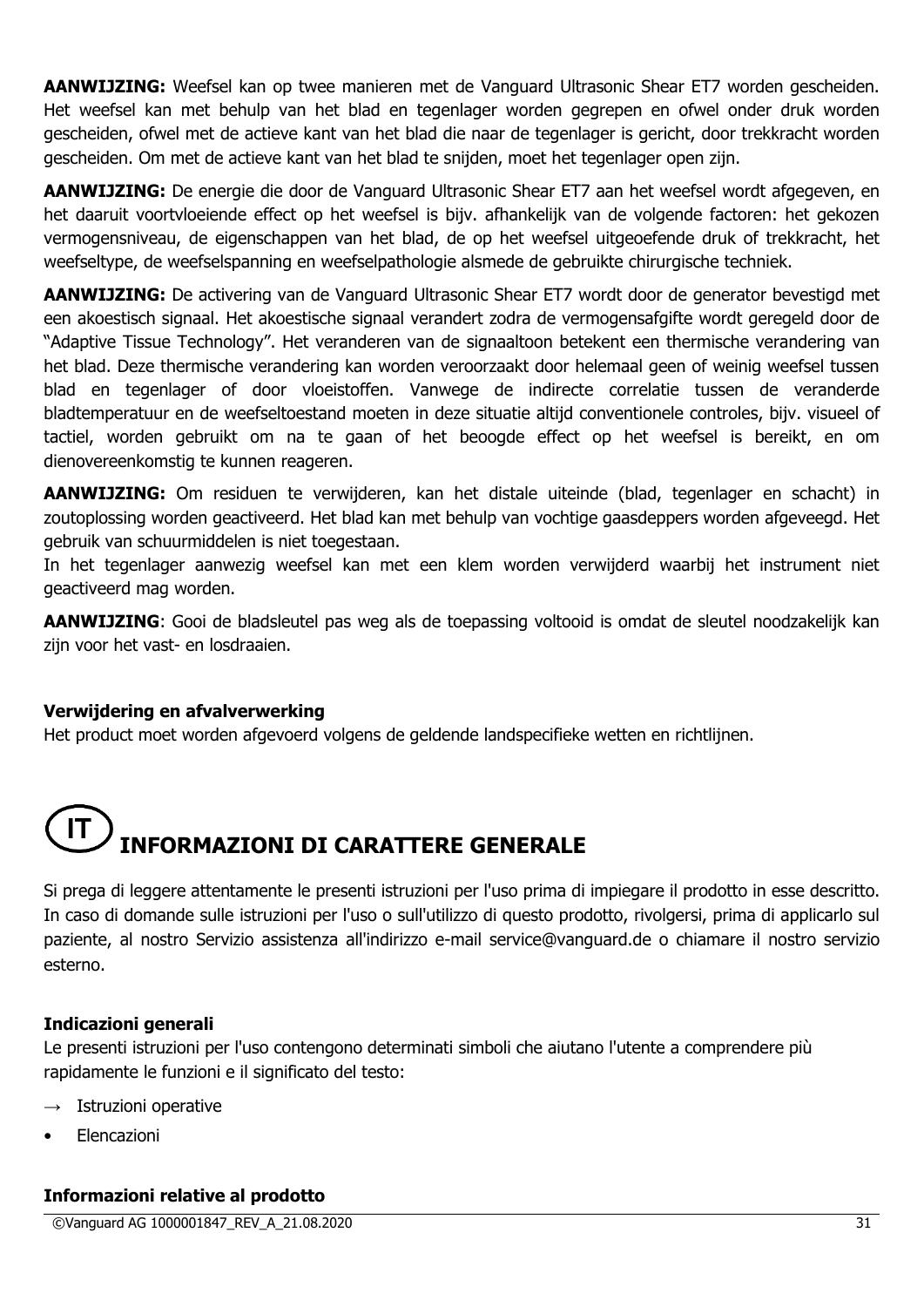Questo prodotto deve essere messo in funzione solamente se ne è garantito l'utilizzo sicuro. Rispettare le indicazioni, le misure di sicurezza e le avvertenze.

Vanguard declina ogni responsabilità per danni derivanti da un uso improprio della Vanguard Ultrasonic Shear ET7 e/o dal mancato rispetto delle presenti istruzioni per l'uso.

Vanguard AG e il fabbricante del prodotto originale, Ethicon Endo-Surgery, Inc. (Cincinnati, OH 45242-2839 USA, una società della Johnson & Johnson Company), non sono aziende collegate tra loro; la rimessa a nuovo del prodotto è eseguita esclusivamente da Vanguard AG che lo commercializza senza la collaborazione della Ethicon Endo-Surgery, Inc. "Harmonic" è un marchio registrato del fabbricante del prodotto originale, Ethicon Endo-Surgery, Inc. (Cincinnati, OH 45242-2839 USA, una società della Johnson & Johnson Company) o di un'azienda a essa collegata.

# **DESCRIZIONE DEL PRODOTTO**

La Vanguard Ultrasonic Shear ET7 è uno strumento per tagliare e coagulare tessuti molli. È possibile inoltre utilizzarlo per mettere in evidenza e afferrare senza necessità di attivare gli ultrasuoni.



La Vanguard Ultrasonic Shear ET7 è costituita da un corpo (1) munito di elementi di comando, dalla connessione per l'impugnatura (5) e da uno stelo (2) alla cui estremità distale si trovano la lama (3) e la branca inerte (4). L'attivazione manuale dello strumento avviene mediante i seguenti pulsanti posti sul corpo: il pulsante di attivazione che permette di selezionare i livelli di potenza "MAX" (7) per il taglio di piccoli vasi e "MIN" (7) per vasi fino a 5 mm compresi, o il pulsante di attivazione "Advanced Hemostasis" (8, su ambo i lati) per vasi fino a 7 mm compresi. Lo spessore del trattino raffigurato accanto ai pulsanti di attivazione indica, a titolo esemplificativo, il diametro dei vasi. Il prelievo di tessuto avviene dopo aver chiuso la branca inerte premendo la leva di azionamento (6). La chiusura completa della branca inerte viene confermata da un segnale di ritorno audio-tattile. Per consentire un utilizzo ergonomico dello strumento, lo stelo è inserito in un alloggiamento ruotabile. La rotazione dello stelo avviene mediante la ghiera (9) integrata nel corpo dello strumento. Per introdurre lo strumento all'interno del corpo del paziente si utilizzano appositi trocar con un diametro esterno di 5 mm oppure direttamente attraverso l'incisione.

La Vanguard Ultrasonic Shear ET7 è dotata di "Adaptive Tissue Technology" integrata con la quale il generatore può monitorare l'avanzamento del procedimento di taglio o di coagulazione del tessuto. Il generatore adegua automaticamente la potenza di uscita in funzione dello stato del tessuto. La conferma acustica per l'utente avviene mediante una modifica del segnale del generatore.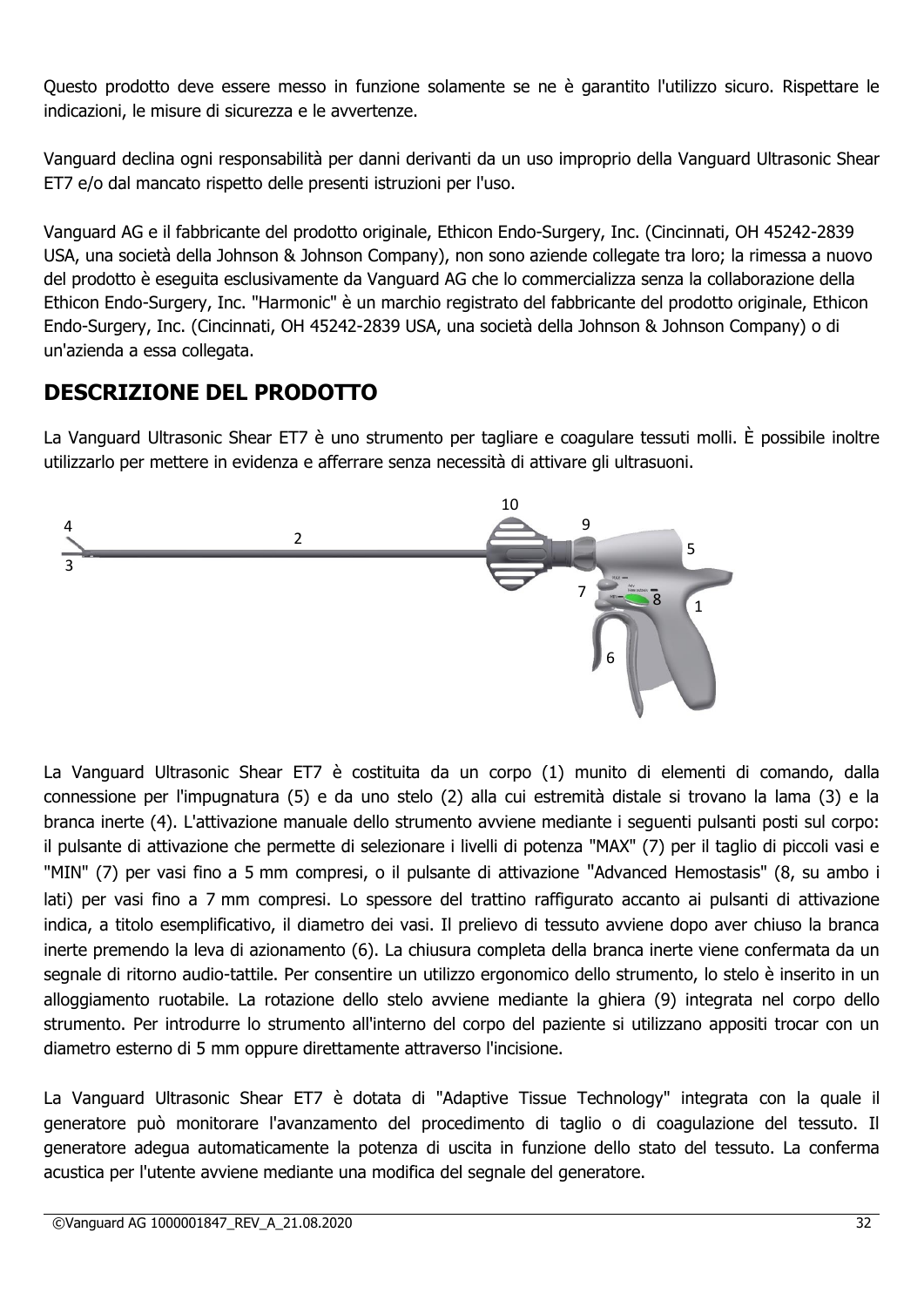Nella dotazione di fornitura di ciascuna Vanguard Ultrasonic Shear ET7 è compresa una chiave sterile monouso (10) che serve per fissare e svitare lo strumento dall'impugnatura.

La Vanguard Ultrasonic Shear ET7 deve essere usata esclusivamente con i seguenti accessori e gli strumenti supplementari della Ethicon Endo-Surgery, Inc.: impugnatura (HP054), generatore G11 (GEN11) con versione software 2013\_1 / 2016\_1 e adattatore (HGA11). Attenersi alle istruzioni per l'uso degli accessori e strumenti supplementari.

#### **Utilizzo conforme alla destinazione d'uso**

La Vanguard Ultrasonic Shear ET7, assieme agli accessori e agli strumenti supplementari elencati nel paragrafo Dati tecnici, è destinata al taglio e alla coagulazione di tessuti molli. Il taglio e la coagulazione di vasi è garantito fino ad un diametro di 5 mm. Utilizzando la funzione "Advanced Hemostasis" è possibile coagulare vasi fino a 7 mm compresi. Lo strumento non deve essere impiegato per coagulare vasi più grandi.

La Vanguard Ultrasonic Shear ET7 può essere utilizzata in numerosi campi, quali la chirurgia generale, la chirurgia plastica, la pediatria, la ginecologia, l'urologia, la chirurgia toracica, in procedure per l'esposizione di strutture ossee (ad es. spina dorsale e rime articolari), nella cauterizzazione e resezione di vasi linfatici ed in altre procedure a cielo aperto o laparoscopiche. È possibile abbinare lo strumento ad altri strumenti elettrochirurgici, convenzionali o strumenti laser.

Il dispositivo medico può essere utilizzato solo da medici specialisti con formazione ed esperienza appropriate. Tutti i procedimenti e le tecniche chirurgiche vengono applicate sotto la diretta responsabilità del medico operante. È necessario attenersi alle indicazioni contenute nelle presenti istruzioni per l'uso.

#### **Controindicazioni**

L'impiego della Vanguard Ultrasonic Shear ET7 è controindicato nelle incisioni ossee e nell'occlusione tubarica ginecologica.

| Codice di<br>rif. | Lunghezza<br>utile | Lunghezza<br>stelo | Corrispondente codice<br>di rif. strumento | Codice rif. accessori / strum. supplem.<br>Ethicon Endo-Surgery |       |                       |
|-------------------|--------------------|--------------------|--------------------------------------------|-----------------------------------------------------------------|-------|-----------------------|
|                   |                    |                    | Ethicon Endo-Surgery                       | Generatore                                                      |       | Adattatore Impugnatur |
| 35033             | $23 \text{ cm}$    | $5 \, \text{mm}$   | HARH <sub>23</sub>                         | GEN11 con versione<br>software 2013 1 / 2016 1                  | HGA11 | <b>HP054</b>          |
| 35034             | 36 cm              | 5 mm               | HARH36                                     | GEN11 con versione<br>software 2013 1 / 2016 1                  | HGA11 | <b>HP054</b>          |

# **Dati tecnici**

# $C \epsilon_{2797}$

Il presente prodotto è contrassegnato con il marchio CE in conformità alle disposizioni comunitarie della Direttiva 93/42/CEE.

# **MISURE DI SICUREZZA E AVVERTENZE**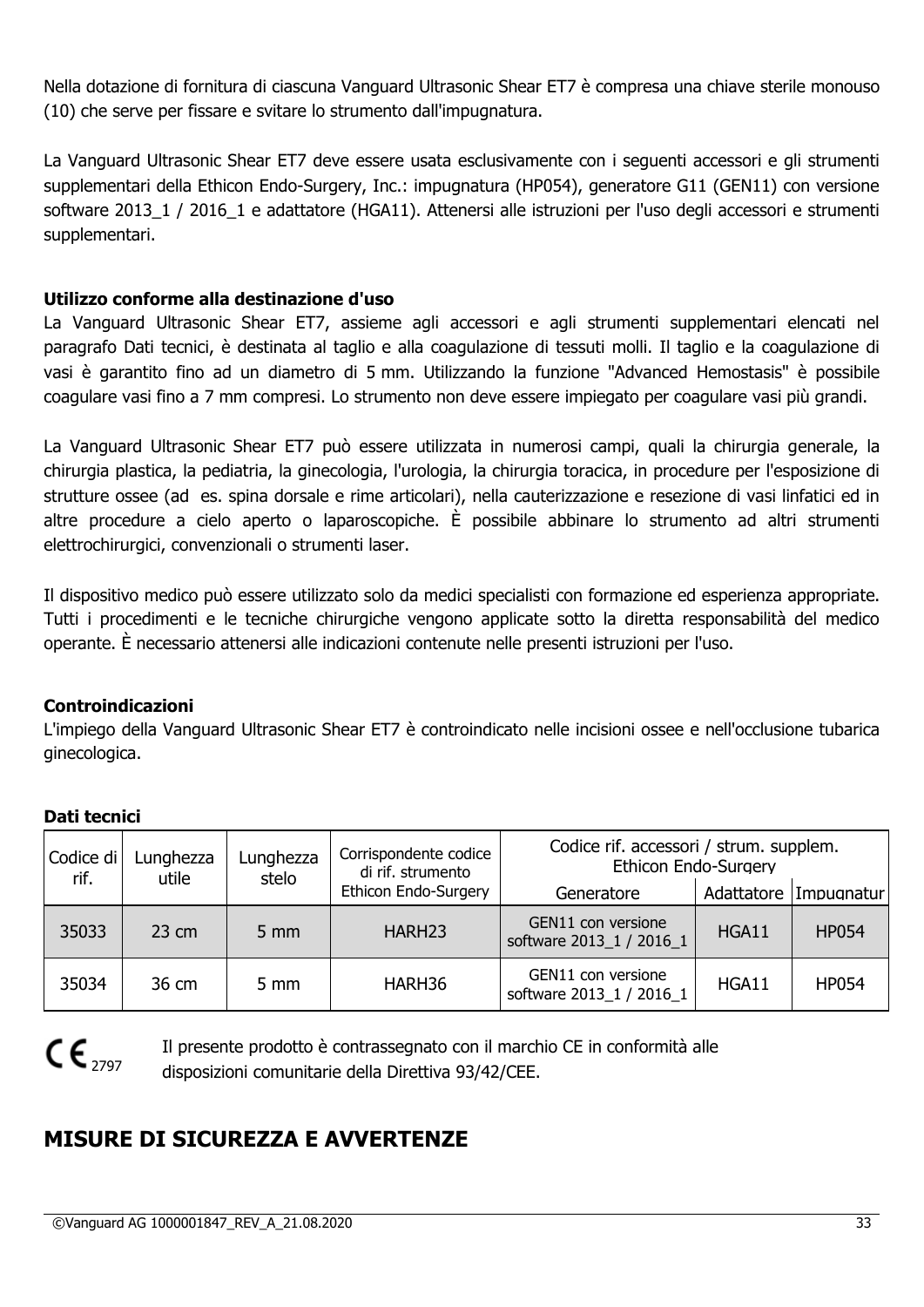- 1. Rappresenta precondizione essenziale una completa comprensione dei principi e delle tecniche della chirurgia ad ultrasuoni, onde evitare pericoli per i pazienti e il personale medico e prevenire danni alle apparecchiature e alla strumentazione medicale.
- 2. Gli interventi devono essere effettuati esclusivamente da medici specialisti formati allo scopo e con esperienza nel campo, che abbiano familiarità con le tecniche impiegate.
- 3. Al fine di evitare danni al prodotto è necessario tenere presente e attenersi all'utilizzo conforme alla destinazione e alle condizioni di immagazzinaggio.
- 4. La Vanguard Ultrasonic Shear ET7 è parte integrante di un sistema chirurgico a ultrasuoni. In caso di guasto al sistema durante il suo impiego deve essere disponibile un idoneo sistema di riserva.
- 5. La Vanguard Ultrasonic Shear ET7 deve essere utilizzata esclusivamente con accessori e strumenti supplementari compatibili (vedi Dati tecnici). Verificare la compatibilità della versione del software del generatore GEN11. È necessario leggere e aver compreso le relative istruzioni per l'uso.
- 6. La Vanguard Ultrasonic Shear ET7 è un prodotto monouso, destinato ad essere utilizzato una sola volta su un paziente.
- 7. L'utilizzo di strumenti non sterili può comportare l'insorgenza di infezioni nel paziente. Per questo motivo gli strumenti con la confezione aperta o danneggiata non devono essere impiegati.
- 8. Prima dell'utilizzo effettuare un controllo visivo e funzionale scrupoloso della Vanguard Ultrasonic Shear ET7. Strumenti danneggiati o non funzionanti possono causare lesioni ai pazienti o agli utenti e non devono essere utilizzati.
- 9. Il fissaggio non corretto della lama o il superamento della durata di vita dell'impugnatura o un difetto della lama possono causare un aumento della temperatura durante l'utilizzo e provocare lesioni al paziente o all'utente. Questo stato di errore viene segnalato da segnali acustici dai toni elevati emessi dalla lama o dall'impugnatura.
- 10. Se, durante l'utilizzo, sul generatore appare visualizzato un messaggio d'errore relativo alle "Funzioni estese", ciò significa che non sono disponibili né l'adattamento automatico della potenza in uscita tramite "Adaptive Tissue Technology", né la cauterizzazione di vasi superiori a 5 mm con la funzione "Advanced Hemostasis".
- 11. Durante l'attivazione della Vanguard Ultrasonic Shear ET7 è necessario proteggere il sistema chirurgico a ultrasuoni da qualsiasi fonte di elettricità statica. È necessario garantire isolamento elettrico e messa a terra.
- 12. È assolutamente vietato immergere la Vanguard Ultrasonic Shear ET7 nei liquidi. L'unica eccezione è costituita dall'immersione della punta dello strumento in soluzione salina per l'eliminazione di residui indesiderati. L'esecuzione è descritta nel relativo paragrafo delle presenti istruzioni per l'uso.
- 13. Per evitare danni allo strumento, al trocar o lesioni al paziente è necessario che, all'atto dell'introduzione/estrazione dal trocar o dalla incisione, la branca inerte della Vanguard Ultrasonic Shear ET7 sia chiusa.
- 14. È vietato apportare qualsiasi modifica in qualsivoglia forma alla lama, poiché può causare dei malfunzionamenti e provocare lesioni al paziente o all'utente.
- 15. Durante l'attivazione della Vanguard Ultrasonic Shear ET7 si deve evitare il contatto della lama con il metallo, altri oggetti in plastica o strumenti. Qualora la lama venga a contatto con pinze, clip o altri strumenti mentre viene attivata, sussiste il pericolo di danneggiamento della lama che può condurre alla sua rottura. In caso di danneggiamento della lama il generatore emette un'avvertenza mediante un messaggio di errore. È necessario osservare sempre questo tipo di messaggi.
- 16. Quando lo strumento è attivato le porzioni libere della lama e dello stelo possono tagliare il tessuto e coagularlo. Per questo motivo va evitato il contatto accidentale con queste superfici dello strumento quando questo è attivato.

©Vanguard AG 1000001847\_REV\_A\_21.08.2020 34 17. Per l'utilizzo su organi dalla struttura consistente devono essere eventualmente adottate misure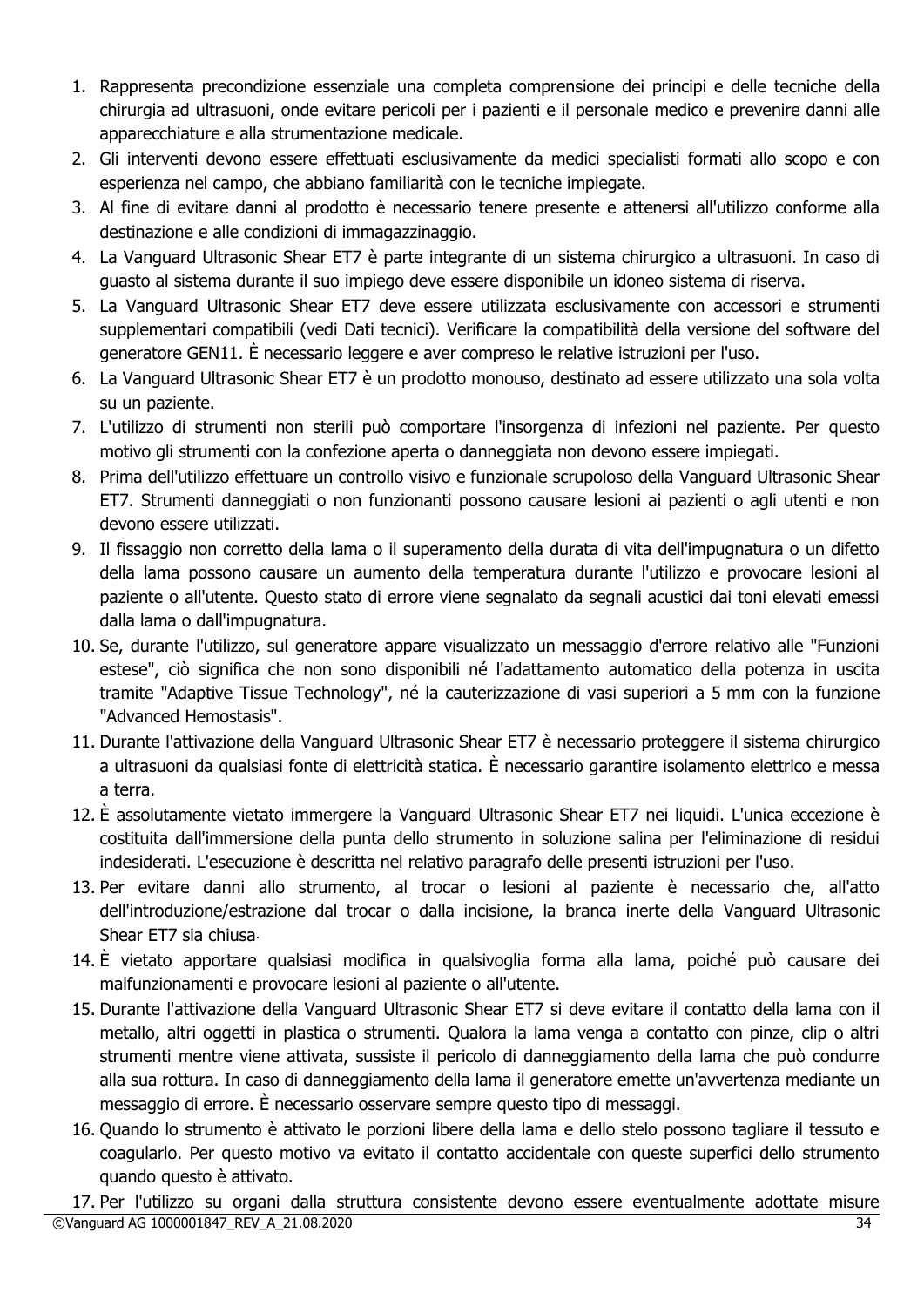aggiuntive per garantire una corretta emostasi. Il taglio di grandi quantità di tessuto deve essere effettuato in più fasi, vista l'impossibilità di tenere conto in maniera sufficiente delle strutture interne. In caso di limitata conoscenza delle strutture interne, evitare il taglio di grossi vasi sanguigni e vie biliari.

- 18. Verificare sempre la corretta emostasi del tessuto; se non fosse presente, adottare tecniche appropriate per garantire l'emostasi.
- 19. Qualora vengano impiegate sul tessuto fonti di energia con effetti termici, si sprigionano fumo e aerosol. Esistono indicazioni a tal proposito che considerano fumo e aerosol cancerogeni o infettivi. Durante l'impiego della Vanguard Ultrasonic Shear ET7 si consiglia di indossare occhiali di protezione e maschere, oltre a garantire la sufficiente aspirazione del fumo prodotto durante interventi a cielo aperto e in laparoscopia.
- 20. In caso di attivazione dello strumento all'interno di tessuto adiposo, l'aerosol sprigionato è potenzialmente infiammabile. Per proteggere paziente ed utente da possibili lesioni, durante l'attivazione della Vanguard Ultrasonic Shear ET7 si deve evitare di attivare anche strumenti elettrochirurgici.
- 21. In caso di attivazione dello strumento quando lama e branca inerte sono a diretto contatto (senza tessuto fra loro), si possono verificare dei danni a carico del cuscinetto per il tessuto sulla branca inerte. Inoltre si possono verificare aumenti di temperatura a carico della lama, della branca inerte e della porzione distale dello stelo che possono causare il danneggiamento dello strumento. In caso di danneggiamento dello strumento l'utente viene avvertito mediante emissione di un messaggio di errore da parte del generatore.

Se la branca inerte è chiusa, lo strumento può essere attivato solo se vi è del tessuto interposto fra branca inerte e lama. Se si effettua un taglio con la parte attiva della lama, la branca inerte deve essere aperta.

- 22. In caso di uso prolungato della funzione "Advanced Hemostasis" si possono verificare danni a carico del cuscinetto per il tessuto integrato nella branca inerte.
- 23. L'attivazione dello strumento comporta un riscaldamento della lama, della branca inerte e dei primi 7 cm distali dello stelo.
- 24. Evitare il contatto accidentale con teli sterili, camici chirurgici altri materiali infiammabili e tessuto.
- 25. Accumuli di sangue o tessuto possono causare l'aumento della temperatura nella porzione distale dello stelo. Per prevenire il pericolo di ustioni si raccomanda di eliminare i residui visibili dalla porzione distale dello stelo.
- 26. Attivazioni prolungate e accidentali dello strumento su superfici dure (ad es. ossa) causano il riscaldamento della lama che a sua volta può provocare malfunzionamenti dello strumento.
- 27. Dopo il loro utilizzo gli strumenti e la chiave devono essere smaltiti per proteggere l'utente e terze persone dal pericolo di infezioni.

# **INDICAZIONI PER L'UTILIZZO**

# **Trasporto Immagazzinaggio**

Temperatura: da -29° C fino a +50° C Temperatura: al massimo temperatura e ambiente

# **Estrazione dalla confezione**

Controllare che la confezione sia intatta. In caso di confezione danneggiata lo strumento deve essere scartato e ne deve essere usato un altro.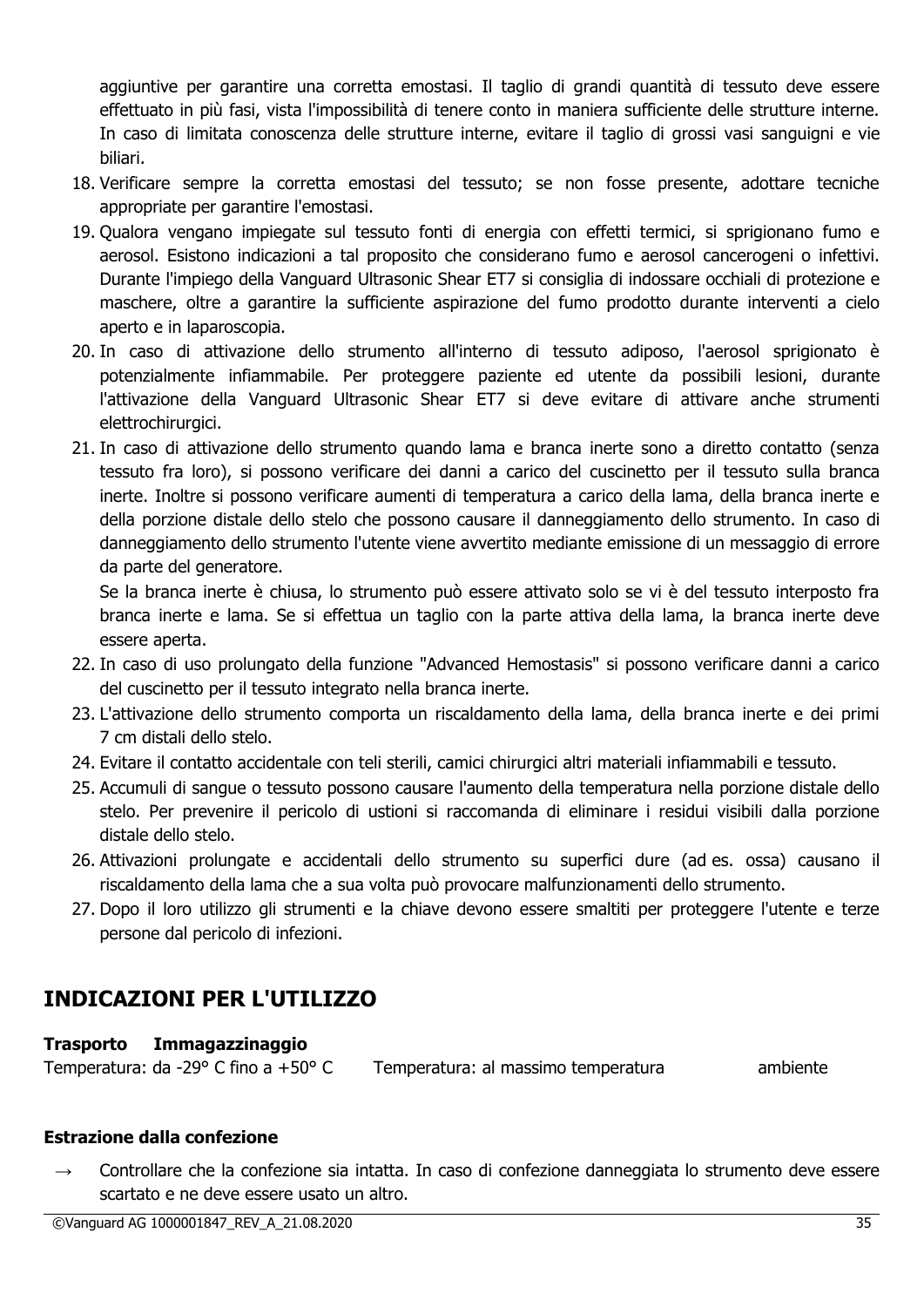- $\rightarrow$  In condizioni di asepsi togliere lo strumento dalla confezione e trasferirlo sul campo di lavoro sterile. Non lanciare lo strumento.
- $\rightarrow$  Verificare che la Vanguard Ultrasonic Shear ET7 non presenti difetti evidenti dovuti a cause esterne. Non utilizzare la Vanguard Ultrasonic Shear ET7 in presenza di segni evidenti di danneggiamento.

# **Applicazione**

- $\rightarrow$  Nell'osservanza delle regole dell'asepsi praticare un accesso sul punto da operare tramite il quale inserire ed estrarre la Vanguard Ultrasonic Shear ET7.
- $\rightarrow$  Collegare la Vanguard Ultrasonic Shear ET7 con un'impugnatura compatibile e sterile (vedi Dati tecnici). Applicare lo strumento all'impugnatura e fissarvelo ruotando lo stelo in senso orario rispetto alla stessa. Per il fissaggio definitivo dello strumento utilizzare esclusivamente la chiave a corredo, al fine di evitare il danneggiamento di strumento e impugnatura. Tenere saldamente l'impugnatura e ruotare la chiave in senso orario rispetto all'impugnatura fino a quando il corretto fissaggio non viene segnalato da un doppio clic della chiave.

Per poter infilare o estrarre la chiave dallo stelo è necessario che la branca inerte sia chiusa. A tale scopo la leva di azionamento deve essere completamente premuta.

- Collegare ad un generatore compatibile la Vanguard Ultrasonic Shear ET7 così connessa all'impugnatura (vedi Dati tecnici). Accendere il generatore solo dopo averlo collegato.
- → Per inizializzare la Vanguard Ultrasonic Shear ET7 seguire le indicazioni fornite dal menu del generatore. L'inizializzazione non è stata conclusa correttamente negli strumenti che visualizzano un messaggio d'errore relativo alle "Funzioni estese". In tal caso lo strumento non può essere impiegato.
- L'attivazione degli ultrasuoni avviene mediante i pulsanti appositamente contrassegnati allo scopo posti sul generatore: MAX, MIN e Adv Hemostasis per la funzione "Advanced Hemostasis".
- → Il livello massimo di potenza (MAX) è impostato sul generatore su 5 e non può essere modificato. Il livello di potenza minimo (MIN) può essere impostato sul generatore. All'inizio si consiglia come livello minimo di potenza quello preimpostato su 3.
- $\rightarrow$  La funzione "Advanced Hemostasis" può essere utilizzata solo se lama e branca inerte sono completamente a contatto. La funzione "Advanced Hemostasis" non deve essere utilizzata se lama e branca inerte non sono completamente a contatto.
- Quando si utilizza l'opzione "Advanced Hemostasis" si raccomanda di eseguire con questa funzione la resezione completa del vaso.
- In caso di interruzione accidentale della funzione "Advanced Hemostasis" occorre riattivarla con il tessuto serrato fra lama e branca inerte.
- → L'attivazione della funzione "Advanced Hemostasis" può essere commutata sul generatore agendo sul pulsante di attivazione "MIN". Dopo la commutazione il pulsante della funzione "Advanced Hemostasis" è disattivato.
- $\rightarrow$  Per alte velocità di taglio è necessario un elevato livello di potenza, per una coagulazione profonda un livello di potenza basso.
- → Per inserire ed estrarre la Vanguard Ultrasonic Shear ET7 nel trocar o nell'incisione è necessario che la branca inerte sia chiusa. A tale scopo la leva di azionamento deve essere completamente premuta.
- Terminato l'utilizzo il generatore deve essere spento utilizzando l'interruttore di rete.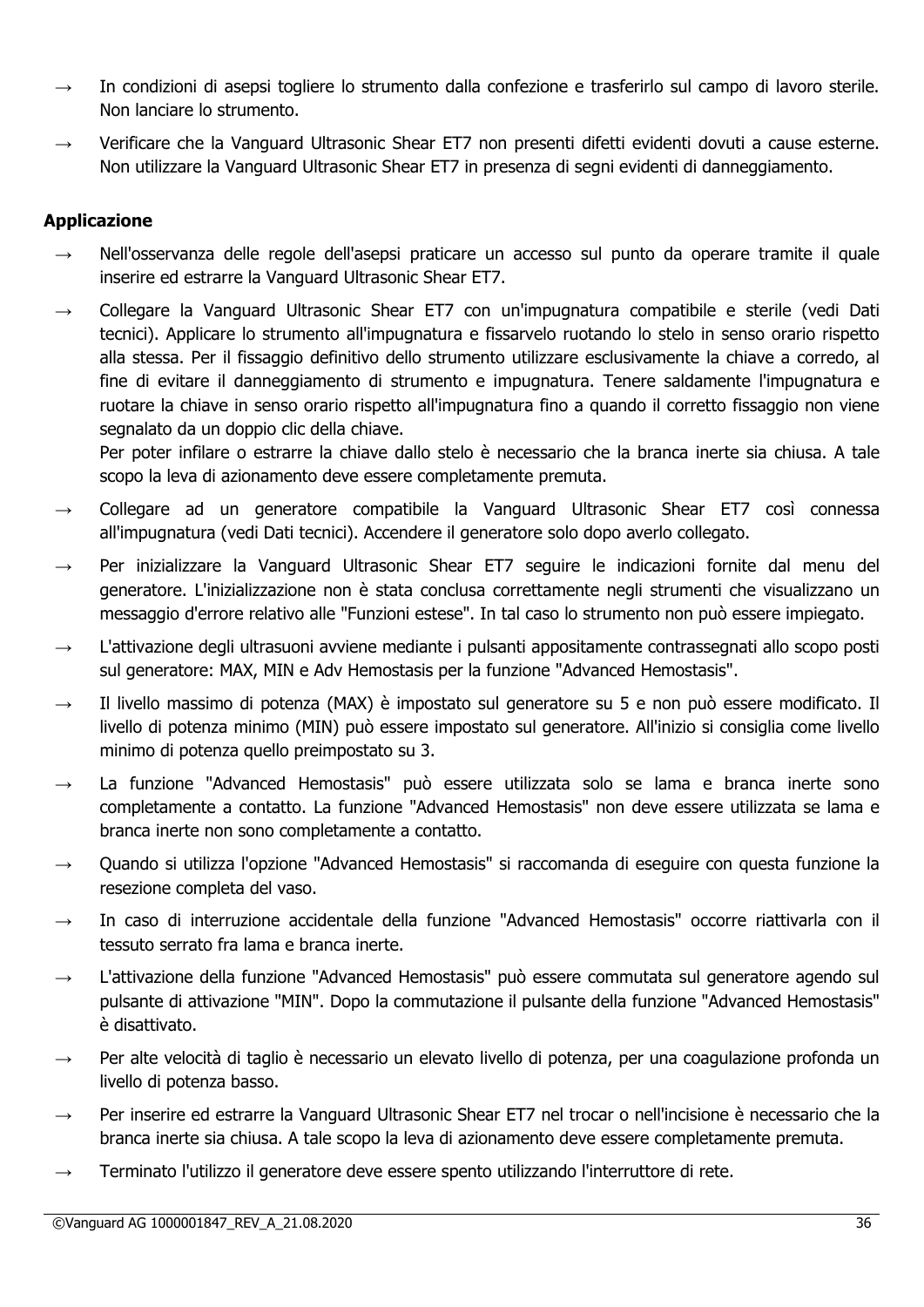- $\rightarrow$  La Vanguard Ultrasonic Shear ET7 deve essere staccata dall'impugnatura utilizzando la chiave fornita a corredo. Per staccare lo strumento dall'impugnatura operare in maniera analoga al fissaggio. La rotazione avviene nella direzione opposta.
- Smaltire sia la chiave che la Vanguard Ultrasonic Shear ET7. Attenzione: l'impugnatura non deve essere smaltita!

**AVVERTENZA** Per avere più facilmente accesso al tessuto e una migliore visuale sul punto di applicazione è possibile variare l'orientamento ruotando lo stelo. A tale scopo si agisce con l'indice sulla ghiera presente sull'impugnatura fino a raggiungere la posizione desiderata. La rotazione è possibile in continuo in ambo le direzioni.

**AVVERTENZA** I migliori risultati di cauterizzazione si ottengono quando il tessuto si trova completamente a contatto fra lama e branca inerte. A tale scopo la leva di azionamento deve essere completamente premuta. La chiusura completa e il rilascio della leva di azionamento da questa posizione viene confermata da un segnale di ritorno audio-tattile. La lama deve restare libera da residui.

**AVVERTENZA** Il taglio di tessuti mediante la Vanguard Ultrasonic Shear ET7 può essere effettuato in due maniere. Il tessuto può essere afferrato fra lama e branca inerte, quindi tagliato per pressione, oppure può essere tagliato esercitando una trazione con il lato attivo della lama, posta di fronte alla branca inerte. Per il taglio con il lato attivo della lama la branca inerte deve essere aperta.

**AVVERTENZA** L'energia ceduta dalla Vanguard Ultrasonic Shear ET7 al tessuto e il risultante effetto sul tessuto dipendono, ad es., dai seguenti fattori: livello di potenza selezionato, caratteristiche della lama, pressione o trazione sul tessuto, tipo di tessuto, tensione del tessuto e patologia dalla quale è affetto, oltre alla tecnica chirurgica impiegata.

**AVVERTENZA** L'attivazione della Vanguard Ultrasonic Shear ET7 viene confermata dal generatore mediante un segnale acustico. Il segnale acustico si modifica non appena la potenza di uscita viene regolata tramite "Adaptive Tissue Technology". La modifica del segnale acustico significa che è in atto una variazione termica della lama. La variazione termica può verificarsi se fra lama e branca inerte si trova poco tessuto o non ve ne è affatto o in presenza di liquidi. Sulla scorta della correlazione indiretta fra temperatura modificata della lama e stato del tessuto si deve sempre verificare in una tale situazione, mediante controlli convenzionali, ad es. visivi o tattili, il raggiungimento dell'effetto desiderato sul tessuto e reagire quindi di conseguenza.

**AVVERTENZA** Per eliminare i residui, la porzione distale (lama, branca inerte e stelo) deve essere attivata in una soluzione salina. Per pulire la lama è possibile impiegare dei tamponi di garza umida. È vietato utilizzare sostanze abrasive.

Il tessuto rimasto sulla branca inerte va eliminato con una pinza, senza attivare lo strumento.

**AVVERTENZA** Smaltire la chiave solo al termine dell'applicazione, dato che questa potrebbe servire per fissare o svitare di nuovo lo strumento.

# **Smaltimento**

Lo smaltimento del prodotto deve essere effettuato in ottemperanza alle vigenti leggi e direttive nazionali



©Vanguard AG 1000001847\_REV\_A\_21.08.2020 37 Lea minuciosamente este manual de instrucciones antes de utilizar el producto que se describe. Si tiene dudas sobre el manual de instrucciones o sobre cómo se maneia el producto, antes de utilizarlo en pacientes por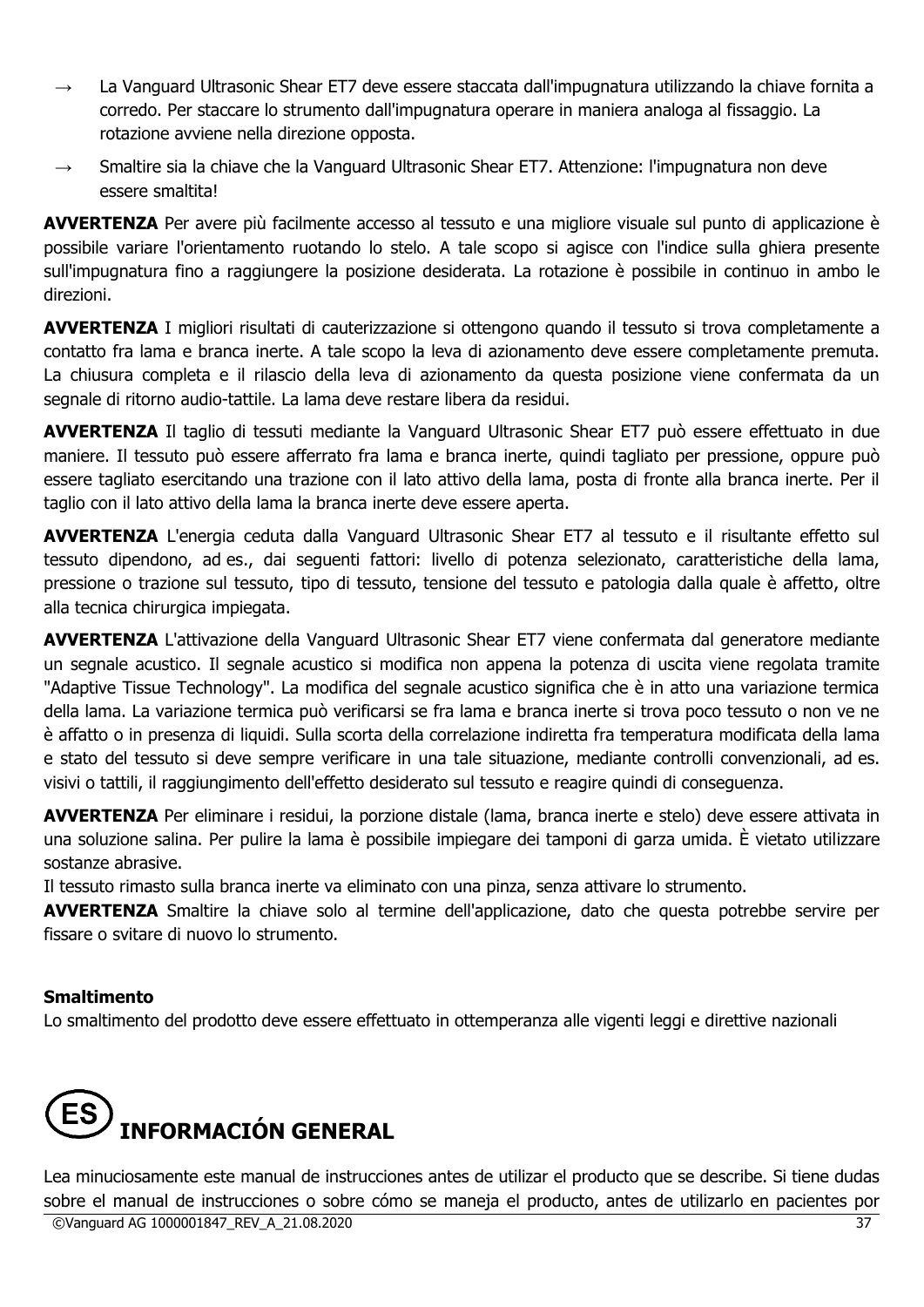primera vez, diríjase a nuestro Centro de Atención al Cliente enviando un correo electrónico a service@vanguard.de o consulte a nuestros distribuidores antes de utilizar el producto en un paciente.

# **Advertencias generales**

En este manual de instrucciones encontrará determinados signos que le ayudarán a comprender mejor las funciones y el significado del texto:

- $\rightarrow$  Instrucciones de manejo
- **Fnumeraciones**

# **Datos del producto**

Este producto solo debe ponerse en marcha cuando esté garantizada su aplicación segura. ¡Preste atención a las indicaciones, medidas de precaución e indicaciones de advertencia!

Vanguard no asumirá ninguna responsabilidad por los daños que se originen a causa de una operación indebida de Vanguard Ultrasonic Shear ET7 y/o por el no cumplimiento de las indicaciones en este manual de instrucciones.

Vanguard AG y el fabricante del producto original, Ethicon Endo-Surgery, Inc. (Cincinnati, OH 45242-2839 EE.UU., parte de Johnson & Johnson Company), no son empresas asociadas; la preparación del producto como nuevo solo se lleva a cabo mediante Vanguard AG, que lo comercializa sin la intervención de Ethicon Endo-Surgery, Inc. "Harmonic" es una marca protegida del fabricante del producto original, Ethicon Endo-Surgery, Inc. (Cincinnati, OH 45242-2839 EE.UU., parte de Johnson & Johnson Company) o de una empresa asociada a la misma.

# **DESCRIPCIÓN DEL PRODUCTO**

El Vanguard Ultrasonic Shear ET7 de Vanguard se ha previsto para la separación y coagulación de tejidos blandos. Además, el instrumento puede utilizarse para la preparación y el agarre; para lo cual no es necesaria una activación por ultrasonido.



El Vanguard Ultrasonic Shear ET7 de Vanguard consta de una carcasa (1) con elementos de mando, la conexión para la pieza manual (5) así como el mango (2) con área de trabajo distal formada por la cuchilla (3) y el contracojinete (4). La activación manual del instrumento se realiza con el botón de activación con los niveles de potencia «MAX» (7) para el corte de vasos pequeños y «MIN» (7) para vasos hasta 5 mm incluidos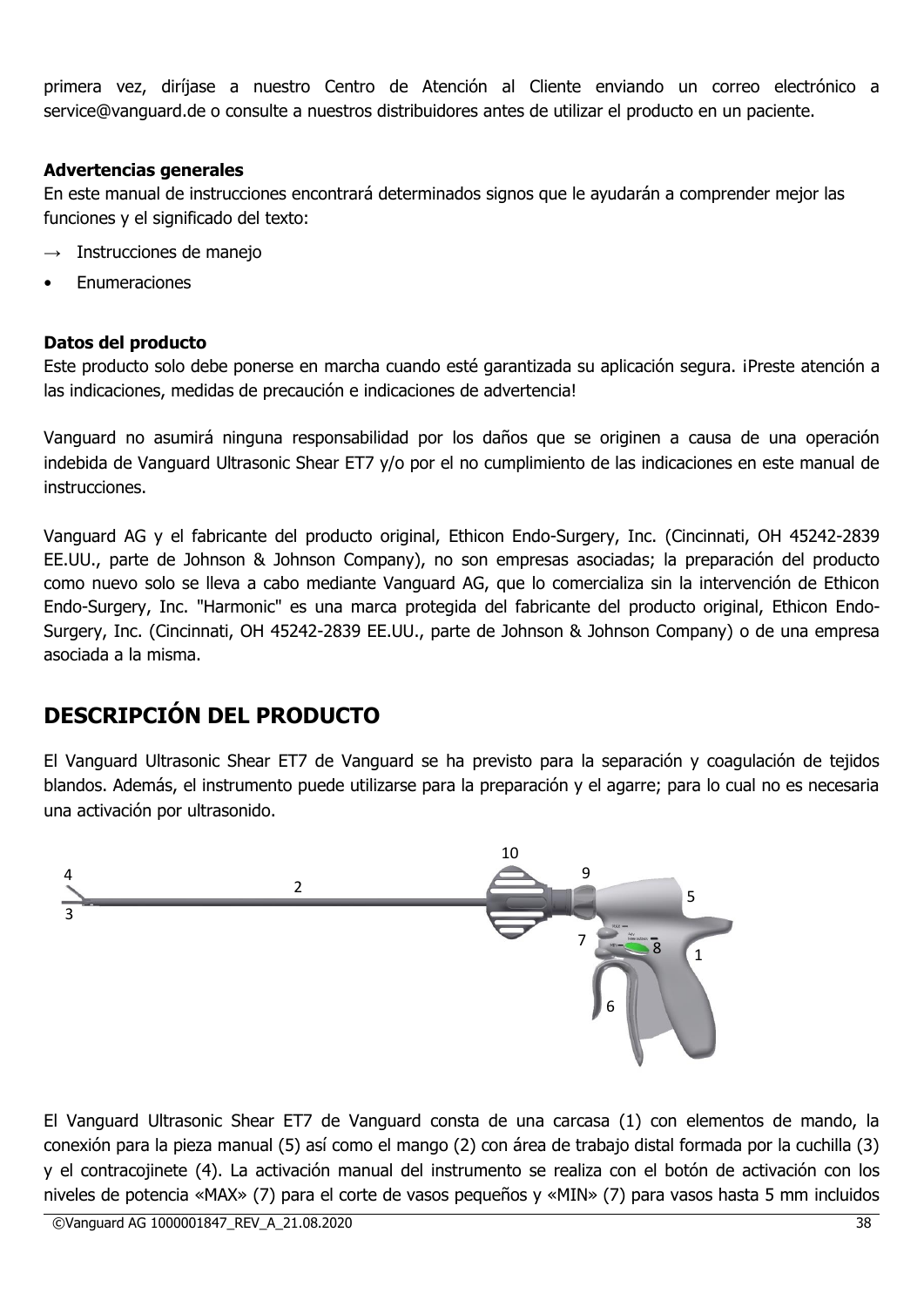o con el botón de activación «Advanced Hemostasis» (8, en ambos lados) para vasos hasta 7 mm. Los grosores de los vasos se representan a modo de ejemplo con distintos grosores de línea junto a los botones de activación. La toma de tejido se realiza tras cerrar el contracojinete accionando la palanca de mando (6). El cierre completo del contracojinete se confirma mediante una respuesta audio-táctil. Para el uso ergonómico, el mango del instrumento se ha alojado de forma que puede girarse. La rotación del mango se realiza con el botón giratorio integrado en la carcasa (9). La introducción del instrumento en el cuerpo puede realizarse mediante trocares adecuados para instrumentos con un diámetro exterior de 5 mm o directamente mediante la incisión.

En el Vanguard Ultrasonic Shear ET7 se ha integrado la «Adaptive Tissue Technology». Con esta tecnología, el generador puede supervisar el progreso de separación y/o coagulación del tejido. En función del estado del tejido, el generador adapta automáticamente el suministro de potencia. La respuesta acústica para el usuario se realiza modificando la señal del generador.

En el volumen de suministro de cada Vanguard Ultrasonic Shear ET7 hay una llave de cuchillas de un solo uso estéril (10). La llave de cuchillas debe utilizarse para sujetar y soltar el instrumento en la pieza manual.

El Vanguard Ultrasonic Shear ET7 únicamente debe utilizarse para el uso con el siguiente accesorio y equipo adicional de la empresa Ethicon Endo Surgery, Inc.: pieza manual (HP054), generador G11 (GEN11) con versión de software 2013 1 / 2016 1 y adaptador (HGA11). Debe observarse el manual de instrucciones del accesorio y del equipo adicional.

### **Uso previsto**

El Vanguard Ultrasonic Shear ET7 se ha previsto en combinación con los accesorios y equipos adicionales indicados en el apartado Datos técnicos para separar y coagular tejidos de partes blandas. La separación y coagulación seguras de vasos se da para diámetros de vasos hasta 5 mm. En caso de utilizar la función «Advanced Hemostasis», la coagulación de vasos se da hasta 7 mm incluidos. El instrumento no debe utilizarse para la coagulación de vasos más grandes.

Los Vanguard Ultrasonic Shear ET7 pueden utilizarse en el ámbito de la cirugía general, cirugía plástica, pediatría, ginecología, urología, cirugía torácica, en la exposición de estructuras ortopédicas (p. ej. de la columna vertebral y articulaciones), al sellar y separar vasos linfáticos y otros procesos abiertos y laparoscópicos. Es posible la combinación con otros instrumentos electroquirúrgicos y convencionales así como instrumentos láser.

El producto médico únicamente debe ser utilizado por un médico especialista debidamente formado y con experiencia. Todos los procesos y las técnicas quirúrgicos utilizados son responsabilidad del médico que los implementa. Las indicaciones de este manual de instrucciones deben tenerse en cuenta en todo momento.

#### **Contraindicaciones**

El uso del Vanguard Ultrasonic Shear ET7 de Vanguard está contraindicado para incisiones en huesos así como para la oclusión tubaria ginecológica.

#### **Datos técnicos**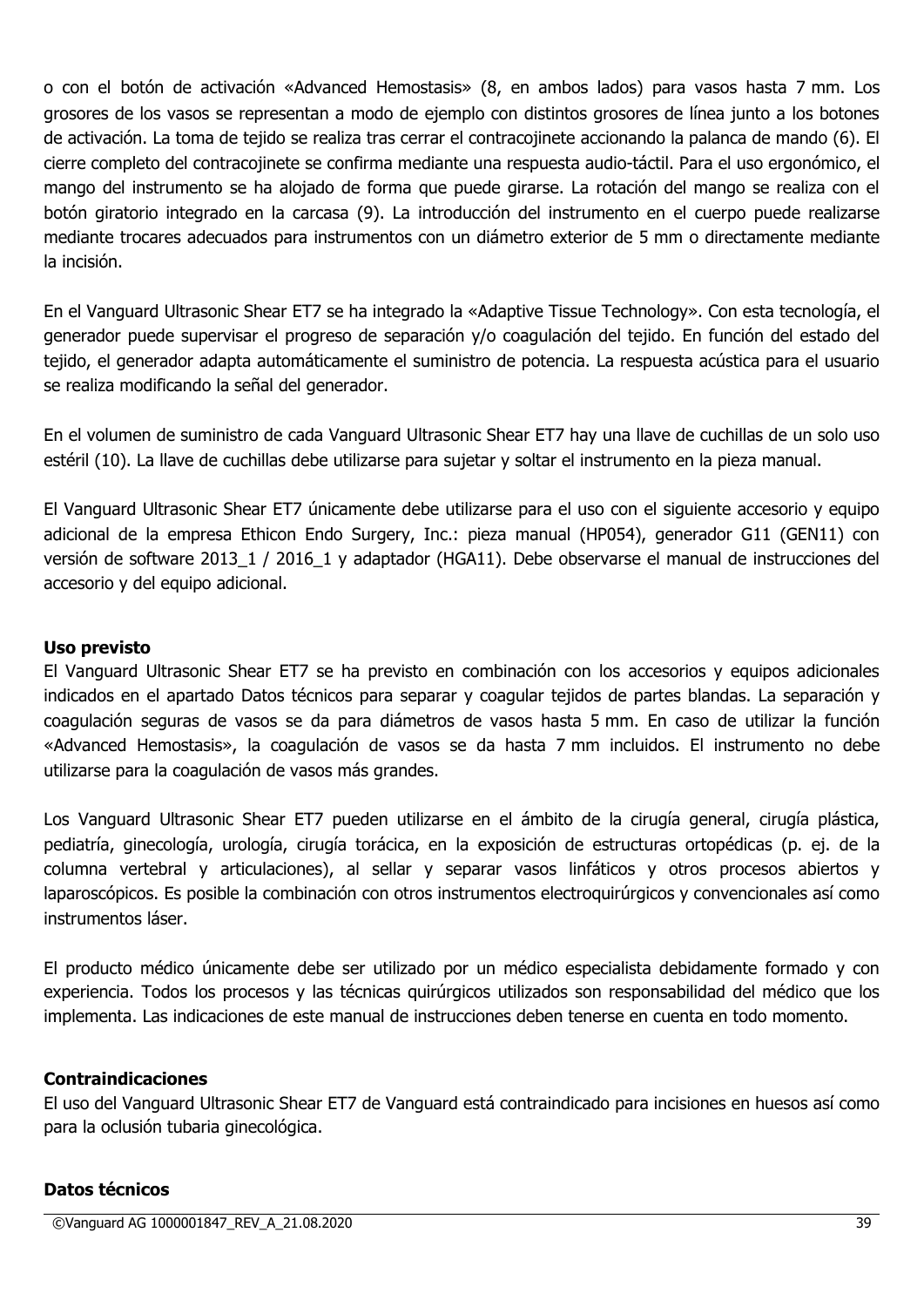| N.º ref. | Longitud útil<br>mango | Diámetro del   | $N0$ ref.<br>correspondiente de                       | N.º ref. accesorios/equipos adicionales<br><b>Ethicon Endo-Surgery</b> |       |              |
|----------|------------------------|----------------|-------------------------------------------------------|------------------------------------------------------------------------|-------|--------------|
|          |                        |                | <b>Instrument Ethicon</b><br>Generador<br>$Finda$ $C$ |                                                                        |       | Pieza        |
| 35033    | 23 cm                  | $5 \text{ mm}$ | HARH <sub>23</sub>                                    | GEN11 con versión de<br>software 2013_1 /                              | HGA11 | <b>HP054</b> |
| 35034    | 36 cm                  | $5 \text{ mm}$ | HARH36                                                | GEN11 con versión de<br>software 2013 1 /                              | HGA11 | <b>HP054</b> |



Este producto lleva un distintivo CE en concordancia con las disposiciones de la Directiva europea 93/42/CEE.

# **MEDIDAS DE SEGURIDAD E INDICACIONES DE ADVERTENCIA**

- 1. Es necesario un conocimiento básico de los principios y las técnicas del proceso por ultrasonido quirúrgico para evitar riesgos en los pacientes y el personal médico así como para proteger los equipos e instrumentos médicos frente a daños.
- 2. Las intervenciones únicamente deberán realizarlas médicos especializados con la debida formación y experiencia y que estén familiarizados con el correspondiente procedimiento.
- 3. El uso según la finalidad prevista y las condiciones de almacenamiento deben tenerse en cuenta y cumplirse para evitar daños en el producto.
- 4. El Vanguard Ultrasonic Shear ET7 forma parte de un sistema quirúrgico por ultrasonido. En caso de fallo del sistema durante el uso debe disponerse de un sistema de reserva adecuado.
- 5. El Vanguard Ultrasonic Shear ET7 únicamente puede utilizarse con accesorios y equipos adicionales compatibles (véanse los datos técnicos). Debe comprobarse la compatibilidad de la versión del software del generador GEN11. Debe haberse leído y comprendido el manual de instrucciones correspondiente.
- 6. El Vanguard Ultrasonic Shear ET7 es un producto de un solo uso únicamente previsto para utilizarse una vez en un paciente.
- 7. La utilización de instrumentos no estériles puede provocar una infección en el paciente. Por este motivo, no deberán utilizarse instrumentos con el embalaje de esterilización dañado o abierto.
- 8. Antes de utilizar el Vanguard Ultrasonic Shear ET7 ejecute una esmerada comprobación visual y de funcionamiento. Los instrumentos dañados o que no funcionan pueden provocar lesiones en los pacientes o usuarios y no deben utilizarse.
- 9. Una fijación incorrecta de la cuchilla, la superación de la vida útil de la pieza manual o un defecto en la cuchilla pueden provocar temperaturas elevadas durante la aplicación y con ello provocar lesiones en el paciente o usuario. Este estado de fallo puede detectarse mediante sonidos altos emitidos por la cuchilla o la pieza manual.
- 10. Si durante el uso en el generador se muestra un mensaje de error para las funciones ampliadas, la adaptación automática de la potencia de salida mediante la «Adaptive Tissue Technology» y el sellado de vasos de más de 5 mm con la «Advanced Hemostasis» no estarán disponibles.
- 11. Durante la activación del Vanguard Ultrasonic Shear ET7 deberá mantenerse alejada cualquier electricidad estática del sistema quirúrgico por ultrasonido. El aislamiento eléctrico y la puesta a tierra debe estar garantizados.
- 12. Queda prohibido sumergir el Vanguard Ultrasonic Shear ET7 en líquidos. Como excepción cabe citar la inmersión de las puntas de los instrumentos en solución salina para eliminar residuos de aplicación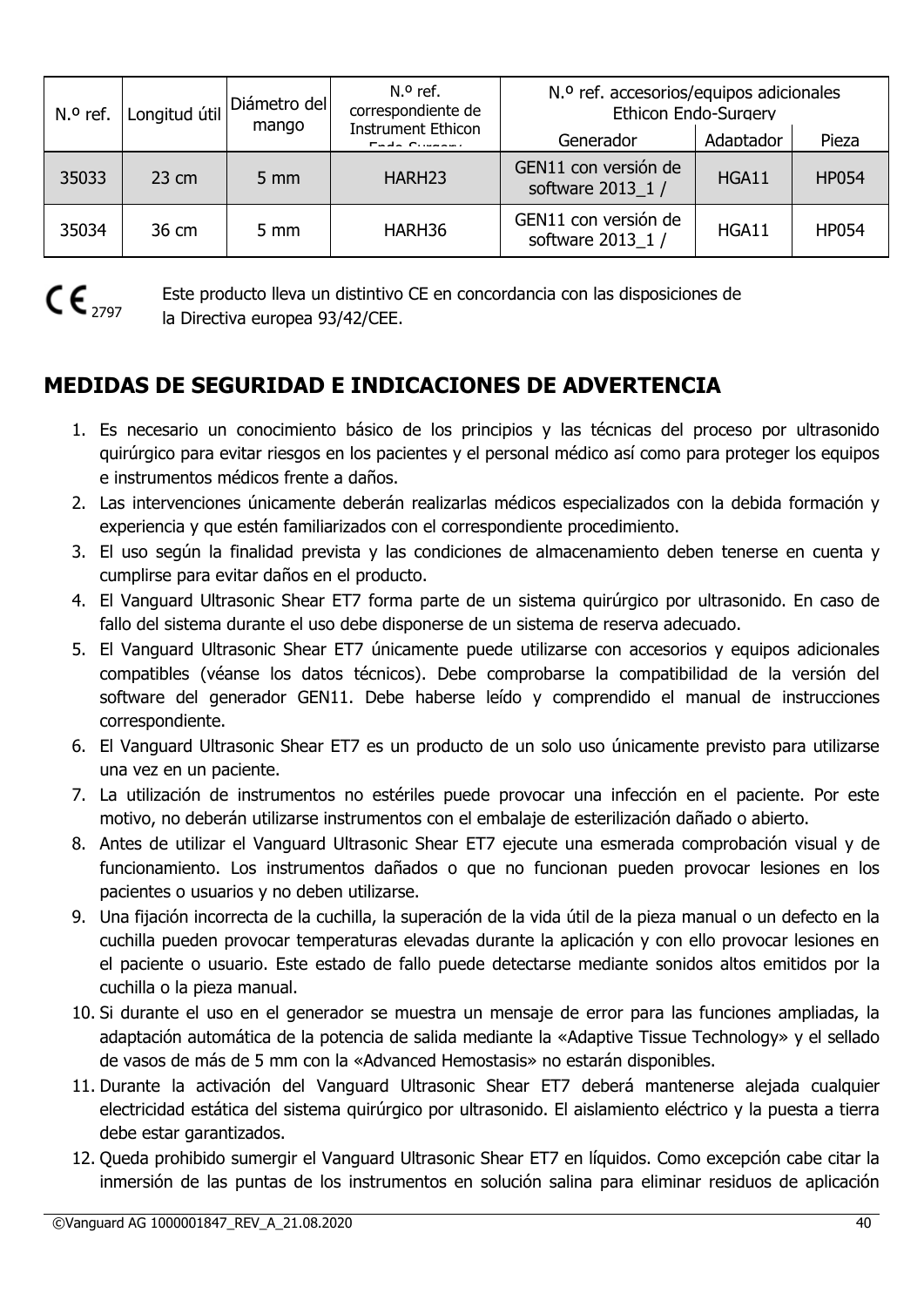indeseados. El proceso se describe en el apartado correspondiente de este manual de instrucciones.

- 13. Para evitar daños en el instrumento o el trocar o lesiones al paciente, el contracojinete del Vanguard Ultrasonic Shear ET7 debe permanecer cerrado al entrar/salir a través del trocar o la incisión.
- 14. Se prohíben las modificaciones de cualquier tipo de la cuchilla. Estas pueden provocar funcionamientos defectuosos y lesiones al paciente o usuario.
- 15. Debe evitarse el contacto de la cuchilla con metal y objetos de plástico o instrumentos durante la activación del Vanguard Ultrasonic Shear ET7. En caso de contacto de la cuchilla con abrazaderas, clips u otros instrumentos con activación simultánea existe peligro de daños en la cuchilla que pueden provocar la rotura de la cuchilla. En caso de daños en la cuchilla, el generador emite una advertencia mediante un mensaje de error. Estos mensajes de error deben observarse.
- 16. Las secciones descubiertas de la cuchilla y el mango pueden seccionar y/o coagular tejidos si se activa el instrumento. Por este motivo, debe evitarse el contacto no intencionado de estas superficies durante la activación del instrumento.
- 17. Para la aplicación en órganos fijos deberán tomarse eventualmente medidas adicionales para lograr una hemostasia correcta. Las cantidades grandes de tejido deberán cortarse despacio en varios pasos, puesto que las estructuras internas no pueden tenerse suficientemente en cuenta. En caso de conocimientos limitados de las estructuras internas, deberá evitarse el seccionamiento de conjuntos vasculares y biliares grandes.
- 18. El tejido siempre debe comprobarse en una hemostasia segura. Dado el caso, esta debe garantizarse mediante técnicas adecuadas.
- 19. En caso de utilizar fuentes de energía con efecto de temperatura en el tejido puede producirse humo y neblina. Existen datos que indican que este humo y neblina son carcinógenos y/o infecciosos. Durante el uso del Vanguard Ultrasonic Shear ET7 se recomienda utilizar gafas de protección o máscaras así como garantizar una salida suficiente del humo para intervenciones abiertas y laparoscópicas.
- 20. Durante la activación en tejidos grasos, la neblina que se forma es potencialmente inflamable. Para proteger al paciente y al usuario de lesiones, durante la activación del Vanguard Ultrasonic Shear ET7 no deben activarse instrumentos electroquirúrgicos.
- 21. En caso de activación del instrumento con contacto directo de la cuchilla y el contracojinete (ningún tejido entre la cuchilla y el contracojinete) pueden producirse daños en la protección del tejido en el contracojinete. Además, pueden producirse aumentos de temperatura en la cuchilla, el contracojinete y el mango distal que podrían dañar el instrumento. En caso de daños en el instrumento se advertirá mediante un mensaje de error del generador.

Con el contracojinete cerrado el instrumento solo debe activarse si hay tejido entre la cuchilla y el contracojinete. Si se secciona con el lado de la cuchilla activo, el contracojinete debe estar abierto.

- 22. En caso de uso prolongado de la función «Advanced Hemostasis» pueden producirse daños en la protección del tejido en el contracojinete.
- 23. Mediante la activación del instrumento se calientan la cuchilla, el contracojinete y el mango distal de 7 cm.
- 24. Debe evitarse el contacto no intencionado con paños estériles, ropa quirúrgica, otros materiales inflamables y tejido.
- 25. Las acumulaciones de sangre o tejido pueden provocar temperaturas elevadas en la zona distal del mango. Para prevenir el peligro de incendio, se recomienda eliminar los residuos visibles en la zona distal del mango.
- 26. Las activaciones más prolongadas e involuntarias en superficies fijas (p. ej. huesos) provocan el calentamiento de la cuchilla. Con ello pueden producirse funcionamientos defectuosos del instrumento.
- 27. Para proteger al usuario o terceros de infecciones, tras el uso los instrumentos y la llave de cuchillas deben eliminarse.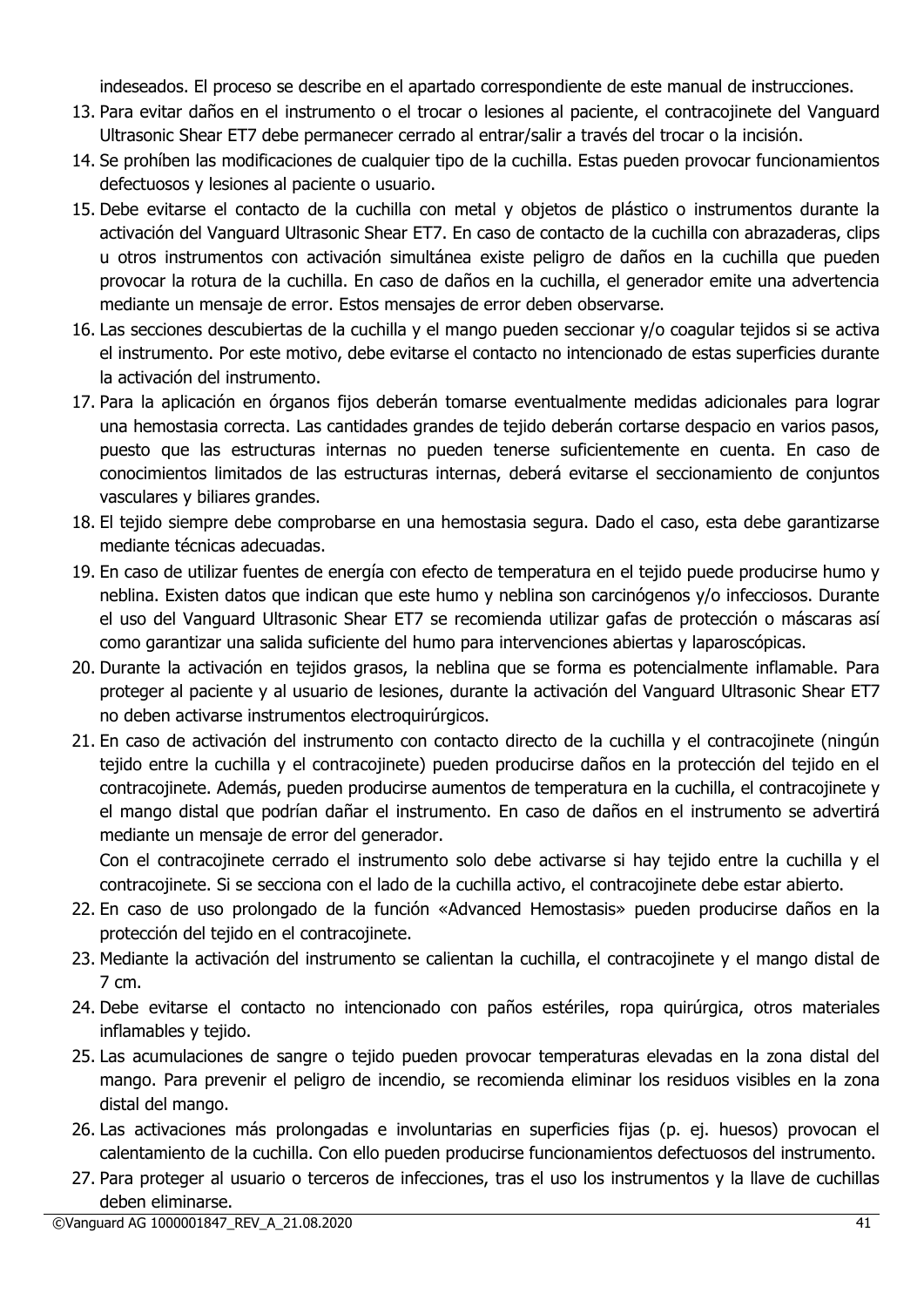# **INDICACIONES SOBRE EL MANEJO**

#### **Transporte Almacenamiento**

Temperatura: -29 °C a +50 °C Temperatura: temperatura ambiente máxima

#### **Extracción del envase**

- → Compruebe la integridad del envase. En caso de daños en el embalaje deberá desecharse el instrumento y utilizar otro.
- $\rightarrow$  Extraiga el instrumento del embalaje en condiciones asépticas y trasládelo a la superficie de trabajo esterilizada. No lance el instrumento.
- $\rightarrow$  Compruebe si el Vanguard Ultrasonic Shear ET7 presenta defectos evidentes debidos a una intervención ajena. No está permitido usar el Vanguard Ultrasonic Shear ET7 en caso de deterioros evidentes.

#### **Aplicación**

- → Teniendo en cuenta las normas asépticas, disponga un acceso al lugar de actuación a través del que pueda introducir y/o trasladar el Vanguard Ultrasonic Shear ET7.
- → Conecte el Vanguard Ultrasonic Shear ET7 a una pieza manual estéril compatible (véanse los datos técnicos). Para ello, coloque el instrumento en la pieza manual y fíjelo bien girando el mango en sentido horario hacia la pieza manual. Para la fijación completa del instrumento utilice solo la llave de cuchillas suministrada para evitar daños en el instrumento y la pieza manual. Para ello, sujete la pieza manual y gire la llave de cuchillas en sentido horario hacia la pieza manual hasta que haya confirmado la fijación correcta mediante un segundo clic de la llave de cuchillas.

Para que la llave de cuchillas se inserte y/o extraiga del mango, el contracojinete debe estar cerrado. Para ello debe cerrarse completamente la palanca de mando.

- → Conecte el Vanguard Ultrasonic Shear ET7 a la pieza manual conectada al generador compatible (véanse los datos técnicos). Encienda el generador solo tras la conexión.
- Para inicializar el Vanguard Ultrasonic Shear ET7 siga las instrucciones del menú del generador. Los instrumentos con un mensaje de error sobre las funciones ampliadas no pudieron inicializarse correctamente. En este caso, el instrumento no deberá utilizarse para la aplicación.
- $\rightarrow$  La activación de la energía de ultrasonido se realiza mediante los botones identificados de forma correspondiente en el instrumento. MAX, MIN y Adv Hemostasis para la función «Advanced Hemostasis».
- $\rightarrow$  El nivel de potencia máximo (MÁX.) está ajustado en el generador a 5 y no se puede modificar. El nivel de potencia mínimo (MÍN.) puede ajustarse en el generador. Para el inicio se recomienda como nivel de potencia mínimo el nivel 3 preajustado.
- La función «Advanced Hemostasis» solo puede utilizarse en caso de contacto completo entre la cuchilla y el contracojinete. En caso de aplicaciones sin contacto completo entre la cuchilla y el contracojinete no debe utilizarse la función «Advanced Hemostasis».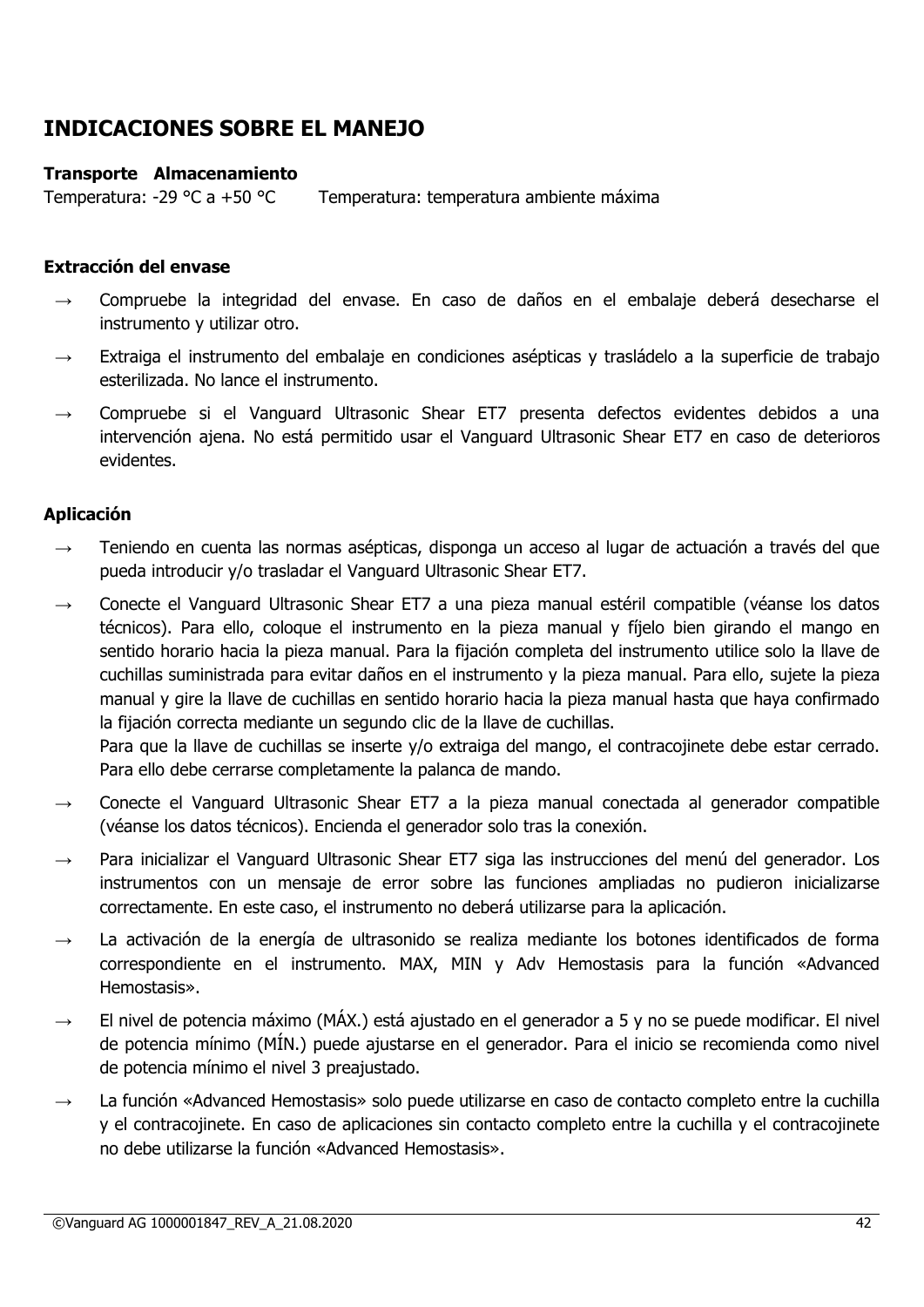- $\rightarrow$  Si se utiliza la función «Advanced Hemostasis» se recomienda realizar con la misma la separación completa del vaso.
- → En caso de interrupción no intencionada de la función «Advanced Hemostasis» esta deberá volver a activarse con el tejido fijado entre la cuchilla y el contracojinete.
- → La activación de «Advanced Hemostasis» puede cambiarse en el generador en el botón de activación MIN. Tras el cambio, el botón para la activación de «Advanced Hemostasis» está desactivado.
- $\rightarrow$  Para una elevada velocidad de corte debe seleccionarse un nivel de potencia elevado y para un efecto de coagulación bajo debe seleccionarse un nivel de potencia más bajo.
- → Al introducir y extraer el Vanguard Ultrasonic Shear ET7 a través del trocar o la incisión, el contracojinete debe estar cerrado. Para ello debe cerrarse completamente la palanca de mando.
- $\rightarrow$  Una vez finalizada la aplicación, debe desconectarse el generador del interruptor de red.
- $\rightarrow$  El Vanguard Ultrasonic Shear ET7 debe soltarse de la pieza manual con la llave de cuchillas suministrada. El soltado del instrumento de la pieza manual se realiza de forma similar al proceso de fijación. Para ello el giro se realiza en sentido contrario.
- $\rightarrow$  La llave de cuchillas y el Vanguard Ultrasonic Shear ET7 deben eliminarse. ¡Atención: la pieza manual no debe eliminarse!

**INDICACIÓN:** Para un acceso más fácil al tejido y una mejor visibilidad del lugar de aplicación puede modificarse la alineación mediante rotación del mango. Para ello, el botón que se halla en el mango se maneja con el dedo índice hasta alcanzar la posición deseada. La rotación es posible en ambos lados sin limitación.

**INDICACIÓN:** El mejor sellado a través del instrumento se logra para aquel tejido que se halla completamente entre el contracojinete y la cuchilla. Para ello debe cerrarse completamente la palanca de mando. El cierre completo y el soltado de la palanca de mando de esta posición se confirma mediante una respuesta audio-táctil. Además, la cuchilla debería estar limpia de residuos.

**INDICACIÓN:** El seccionamiento de tejido puede realizarse con el Vanguard Ultrasonic Shear ET7 mediante dos métodos. El tejido puede agarrarse con la cuchilla y el contracojinete y seccionarse bajo presión o bien seccionarse bajo tracción con el lado activo de la cuchilla que se halla frente al contracojinete. Para el seccionamiento con el lado de la cuchilla activo, el contracojinete debe estar abierto.

**INDICACIÓN:** La energía emitida a través del Vanguard Ultrasonic Shear ET7 al tejido y el efecto que resulta de ello en el tejido dependen p. ej. de los siguientes factores: nivel de potencia seleccionado, propiedades de la cuchilla, la presión y/o la tracción sobre el tejido, el tipo de tejido, la tensión del tejido y la patología del tejido así como la técnica quirúrgica aplicada.

**INDICACIÓN:** La activación del Vanguard Ultrasonic Shear ET7 se confirma mediante el generador con una señal acústica. El tono de señal cambia en cuanto se regula la salida de potencia mediante la «Adaptive Tissue Technology». La modificación del tono de señal significa una modificación térmica de la cuchilla. La modificación térmica puede deberse a que haya poco tejido o no haya tejido entre la cuchilla y el contracojinete o líquidos. Debido a la relación indirecta entre la temperatura de la cuchilla modificada y el estado del tejido, en esta situación siempre debería comprobarse mediante controles convencionales, p. ej. visuales o táctiles, que se ha logrado el efecto deseado en el tejido y reaccionarse de forma correspondiente.

**INDICACIÓN:** Para eliminar residuos debería activarse el extremo distal (cuchilla, contracojinete y mango) en solución salina. Para limpiar la cuchilla puede utilizarse una gasa humedecida. Queda prohibido el uso de medios abrasivos.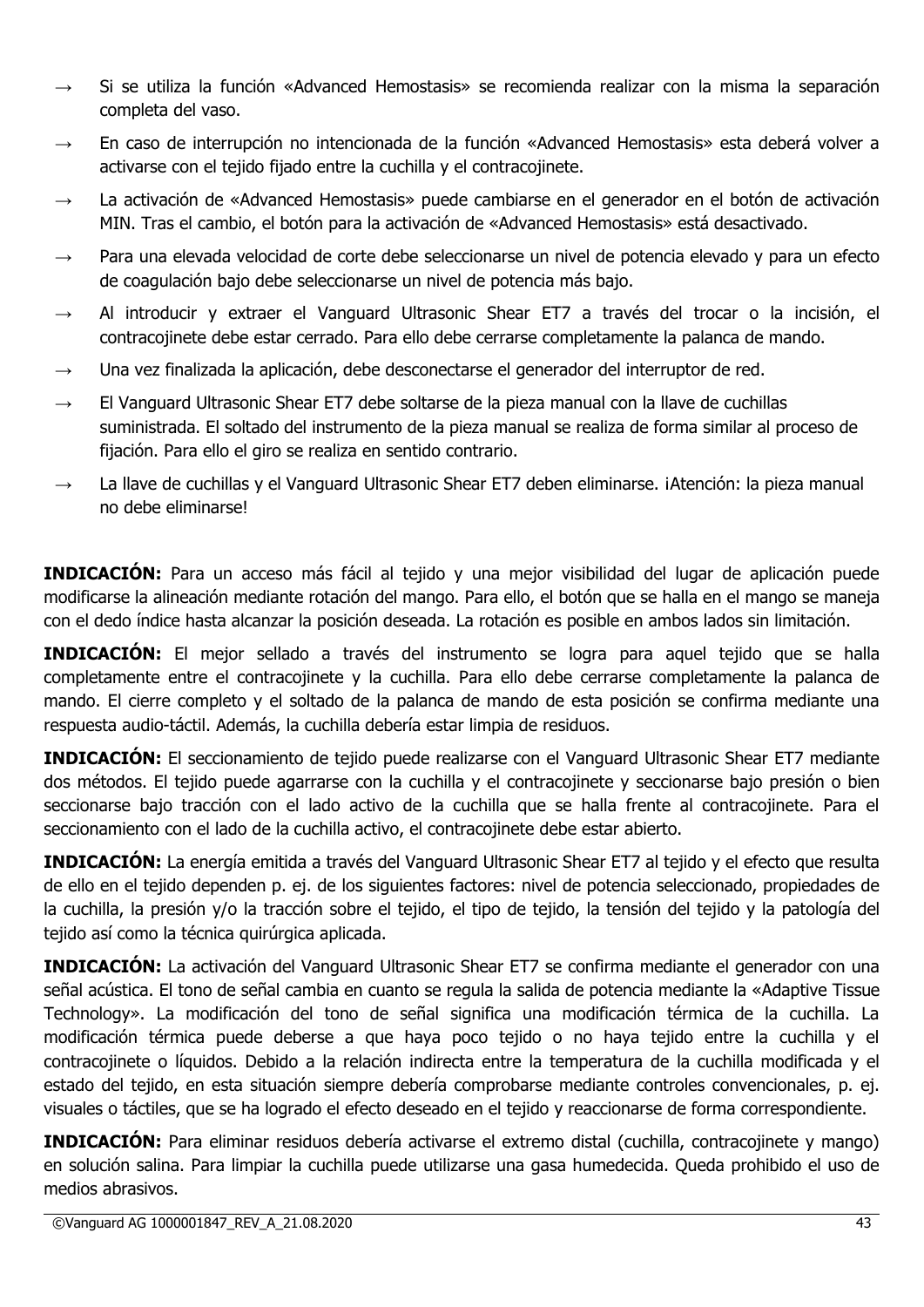El tejido que se halla en el contracojinete debe eliminarse con una pinza; para ello no debe activarse el instrumento.

**INDICACIÓN:** Elimine la llave de cuchillas una vez haya finalizado la aplicación, ya que es posible que esta se necesite de nuevo para la sujeción y el soltado.

# **Eliminación**

La eliminación del producto debe realizarse según las leyes y directivas específicas de cada país.

# **GENERALIDADES**

Leia atentamente as presentes Instruções de Utilização antes de utilizar o produto descrito nas mesmas. Se tiver dúvidas sobre as Instruções de Utilização ou sobre o manuseamento do produto, não deve utilizar o produto em pacientes sem antes contactar o nosso serviço de apoio ao cliente através do e-mail service@vanguard.de ou o nosso serviço externo.

#### **Recomendações genéricas**

Nestas Instruções de Utilização encontrará determinados estilos que pretendem ajudá-lo a compreender mais rapidamente as funções e o significado do texto:

- $\rightarrow$  Instruções de ação
- **Listagens**

#### **Informações sobre o produto**

Este produto só deve ser colocado em funcionamento se estiver garantida a sua utilização segura. Tenha em atenção as recomendações, medidas de precaução e advertências!

A Vanguard não se responsabiliza por quaisquer danos que advenham da utilização indevida do Vanguard Ultrasonic Shear ET7 e/ou da inobservância das indicações constantes nestas Instruções de Utilização.

A Vanguard AG e o fabricante do produto original, a Ethicon Endo-Surgery, Inc. (Cincinnati, OH 45242-2839 USA, pertencente à empresa Johnson & Johnson), não são empresas associadas; o reprocessamento do produto como dispositivo renovado é da exclusiva responsabilidade da Vanguard AG, que o coloca no mercado sem a colaboração da Ethicon Endo-Surgery, Inc.. "Harmonic" é uma marca registada do fabricante do produto original, a Ethicon Endo-Surgery, Inc. (Cincinnati, OH 45242-2839 USA, pertencente à empresa Johnson & Johnson) ou de uma empresa sua associada.

# **DESCRIÇÃO DO PRODUTO**

O Vanguard Ultrasonic Shear ET7 foi concebido para a dissecção e coagulação de tecidos moles. Além disso, o instrumento pode ser utilizado para a preparação e preensão, sem que seja necessária a ativação dos ultrassons para esse efeito.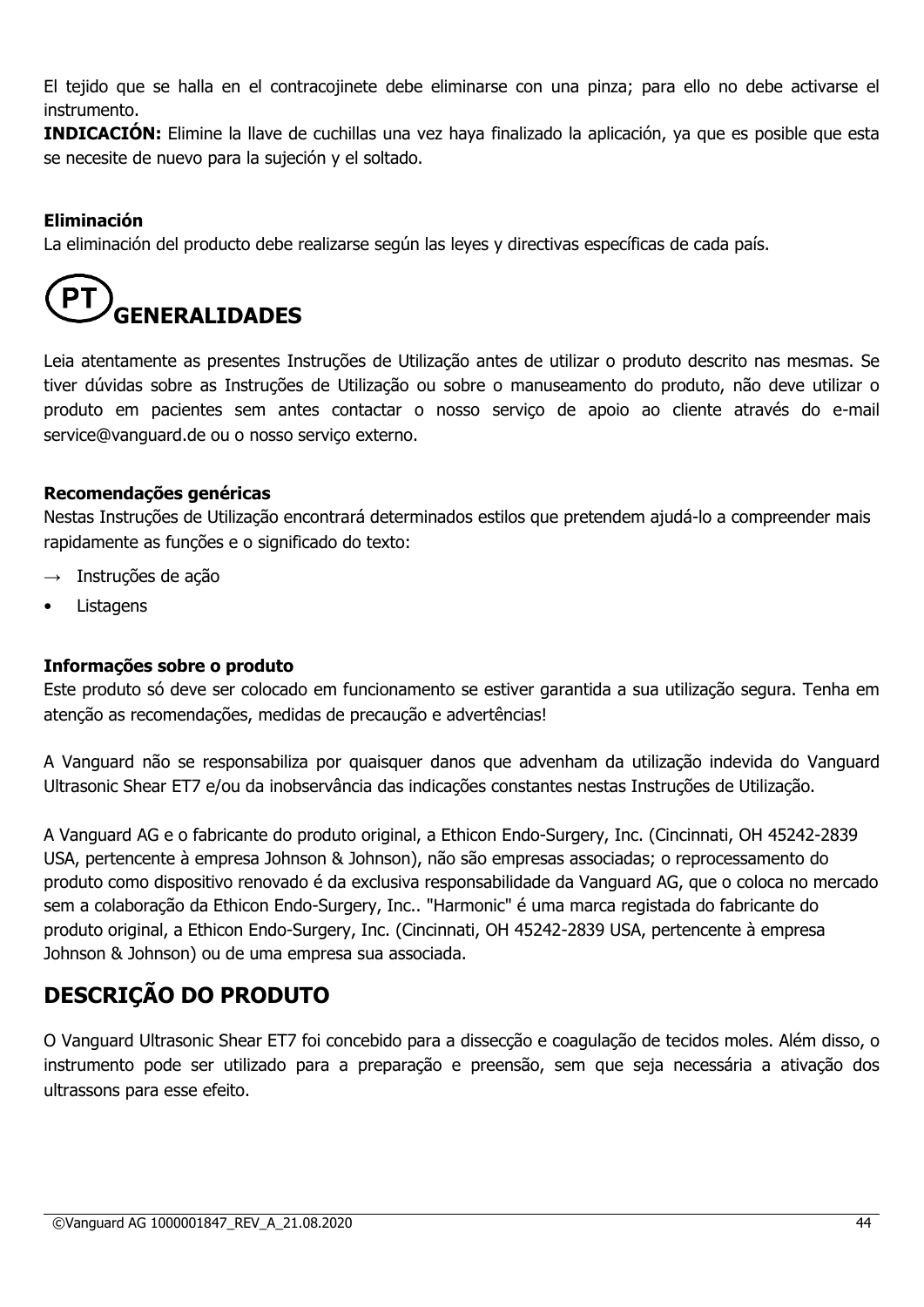

O Vanguard Ultrasonic Shear ET7 é composto por um punho (1) com elementos de comando, uma ligação para a peça de mão (5) e a haste (2) com extremidade distal constituída por uma lâmina (3) e um contraapoio (4). A ativação manual do instrumento é efetuada, através do botão de ativação, com as potências "MAX" (7) para o corte de pequenos vasos e "MIN" (7) para vasos com diâmetro igual ou inferior a 5 mm, ou através do botão de ativação "Advanced Hemostasis" (8, de ambos os lados) para vasos com diâmetro igual ou inferior a 7 mm. Os diâmetros dos vasos são exemplificados com traços de diferentes espessuras ao lado dos botões de ativação. A preensão do tecido ocorre depois de fechar o contra-apoio com o gatilho (6). O fecho completo do contra-apoio é confirmado por um sinal audível e tátil. Para uma utilização ergonómica, a haste do instrumento é rotativa. A haste é rodada por meio do botão rotativo integrado no punho (9). O instrumento é introduzido no corpo do paciente por meio de trocartes adequados para instrumentos com um diâmetro exterior de 5 mm ou diretamente através de uma incisão.

O Vanguard Ultrasonic Shear ET7 possui tecnologia "Adaptive Tissue Technology" integrada. Graças a esta tecnologia, o gerador pode monitorizar o progresso de dissecção e coagulação dos tecidos. Dependendo do estado do tecido, o gerador adapta automaticamente a potência de saída. Um aviso sonoro informa o utilizador em caso de alteração do sinal do gerador.

Cada Vanguard Ultrasonic Shear ET7 é fornecido com uma chave descartável esterilizada (10). A chave serve para fixar e soltar o instrumento na peça de mão.

O Vanguard Ultrasonic Shear ET7 deve ser utilizado exclusivamente com os acessórios e equipamentos adicionais da firma Ethicon Endo Surgery, Inc. indicados a seguir: peça de mão (HP054), gerador G11 (GEN11) com versão de software 2013\_1 / 2016\_1 e adaptador (HGA11). Devem ser observadas as Instruções de Utilização dos acessórios e equipamentos adicionais.

#### **Utilização conforme**

O Vanguard Ultrasonic Shear ET7 destina-se à dissecção e coagulação de tecidos moles em combinação com os acessórios e equipamentos adicionais referidos na secção "Dados técnicos". A utilização é segura para a dissecção e coagulação de vasos de até 5 mm de diâmetro. A função "Advanced Hemostasis" permite a coagulação de vasos com diâmetro igual ou inferior a 7 mm. O instrumento não pode ser utilizado para a coagulação de vasos de diâmetro superior.

O Vanguard Ultrasonic Shear ET7 pode ser utilizado em procedimentos de cirurgia geral, cirurgia plástica, pediatria, ginecologia, urologia, cirurgia torácica, exposição de estruturas ortopédicas (como, p. ex., a coluna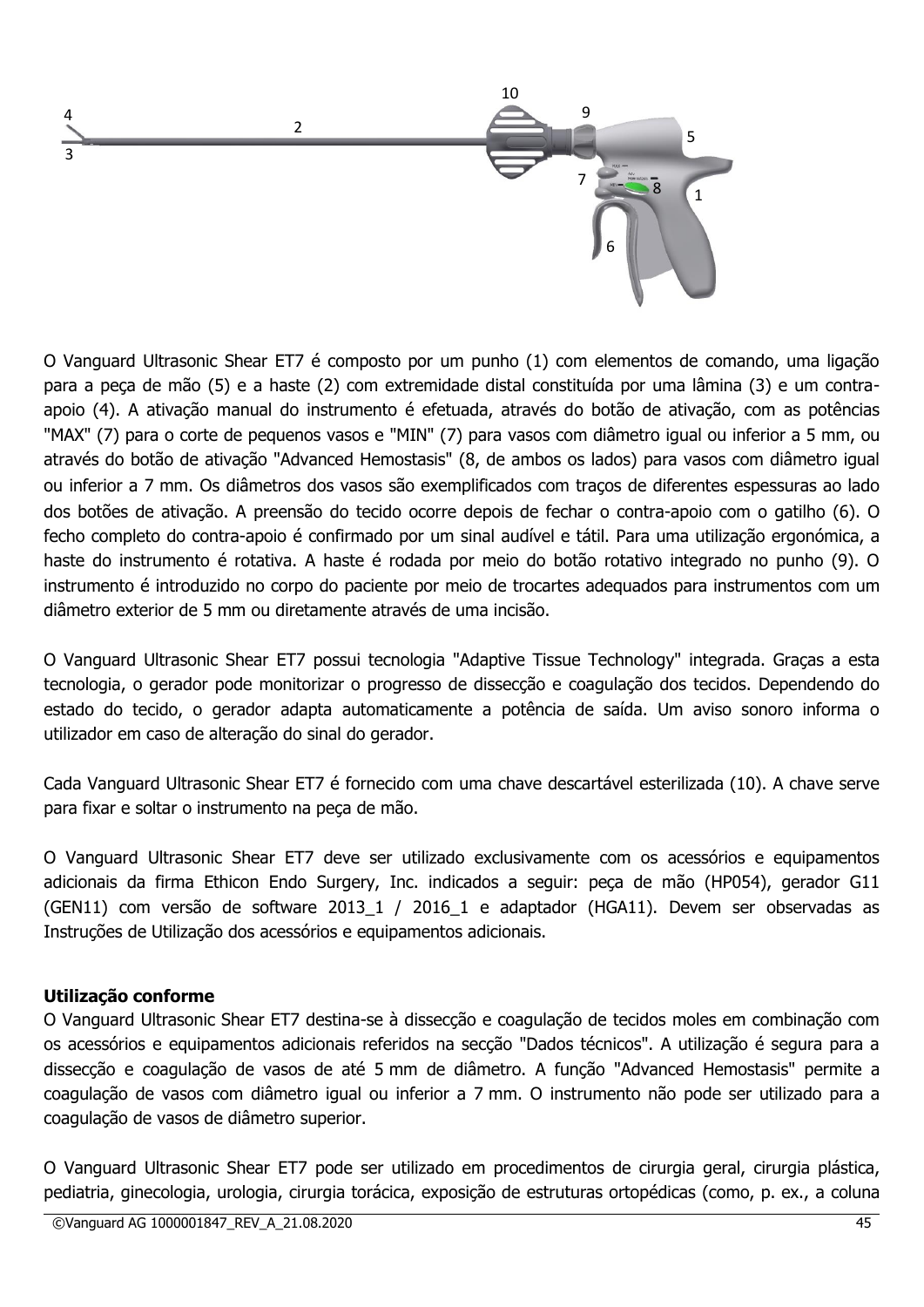vertebral e o espaço articular), na selagem e dissecção de vasos linfáticos, bem como noutras intervenções de cirurgia aberta e laparoscópica. Também pode ser combinado com outros instrumentos eletrocirúrgicos e convencionais e com instrumentos a laser.

O dispositivo médico só pode ser utilizado por um médico especialista devidamente qualificado e experiente. Todos os procedimentos cirúrgicos e técnicas cirúrgicas são da responsabilidade do médico que os executa. Nesse contexto, devem ser observados os avisos contidos nas presentes Instruções de Utilização.

# **Contraindicações**

A utilização do Vanguard Ultrasonic Shear ET7 é contraindicada para a incisão óssea, bem como para a laqueação de trompas.

# **Dados técnicos**

| Ref. <sup>a</sup> | Compriment<br>o útil | Diâmetro da<br>haste | Ref. <sup>a</sup> correspondente<br>do instrumento da | Ref. <sup>a</sup> dos acessórios / equipamentos adicionais da<br>Ethicon Endo-Surgery |           |              |
|-------------------|----------------------|----------------------|-------------------------------------------------------|---------------------------------------------------------------------------------------|-----------|--------------|
|                   |                      |                      | Ethicon Endo-Surgery                                  | Gerador                                                                               | Adaptador | Peca de      |
| 35033             | $23 \text{ cm}$      | $5 \text{ mm}$       | HARH <sub>23</sub>                                    | GEN11 com versão de<br>software 2013 1 / 2016 1                                       | HGA11     | <b>HP054</b> |
| 35034             | 36 cm                | $5 \, \text{mm}$     | HARH36                                                | GEN11 com versão de<br>software 2013 1 / 2016 1                                       | HGA11     | <b>HP054</b> |

# $C\epsilon_{\text{2797}}$

Este produto ostenta a marcação CE de conformidade com os requisitos da Diretiva 93/42/CEE.

# **MEDIDAS DE PRECAUÇÃO E ADVERTÊNCIAS**

- 1. Um conhecimento profundo dos princípios e técnicas envolvidos nos procedimentos com ultrassons é essencial para evitar riscos para o paciente e para o pessoal médico, bem como para prevenir danos nos dispositivos e instrumentos médicos.
- 2. As intervenções devem ser realizadas exclusivamente por médicos devidamente qualificados e experientes que estejam familiarizados com os respetivos procedimentos.
- 3. É obrigatório respeitar e cumprir as finalidades de uso e as condições de armazenamento, a fim de evitar danos no produto.
- 4. O Vanguard Ultrasonic Shear ET7 faz parte de um sistema cirúrgico ultrassónico. Para o caso de o sistema falhar durante a utilização tem de estar disponível um sistema redundante adequado.
- 5. O Vanguard Ultrasonic Shear ET7 apenas pode ser utilizado com acessórios e equipamentos adicionais compatíveis (ver dados técnicos). É necessário verificar a compatibilidade da versão de software do gerador GEN11. A leitura e compreensão das respetivas Instruções de Utilização são obrigatórias.
- 6. O Vanguard Ultrasonic Shear ET7 é um produto descartável destinado exclusivamente à utilização única num único paciente.
- 7. A utilização de instrumentos não esterilizados pode causar infeções nos pacientes. Por isso, os instrumentos cujas embalagens esterilizadas estejam danificadas ou abertas não devem ser utilizados.
- 8. Antes de utilizar o Vanguard Ultrasonic Shear ET7, deve inspecioná-lo cuidadosamente e testar o seu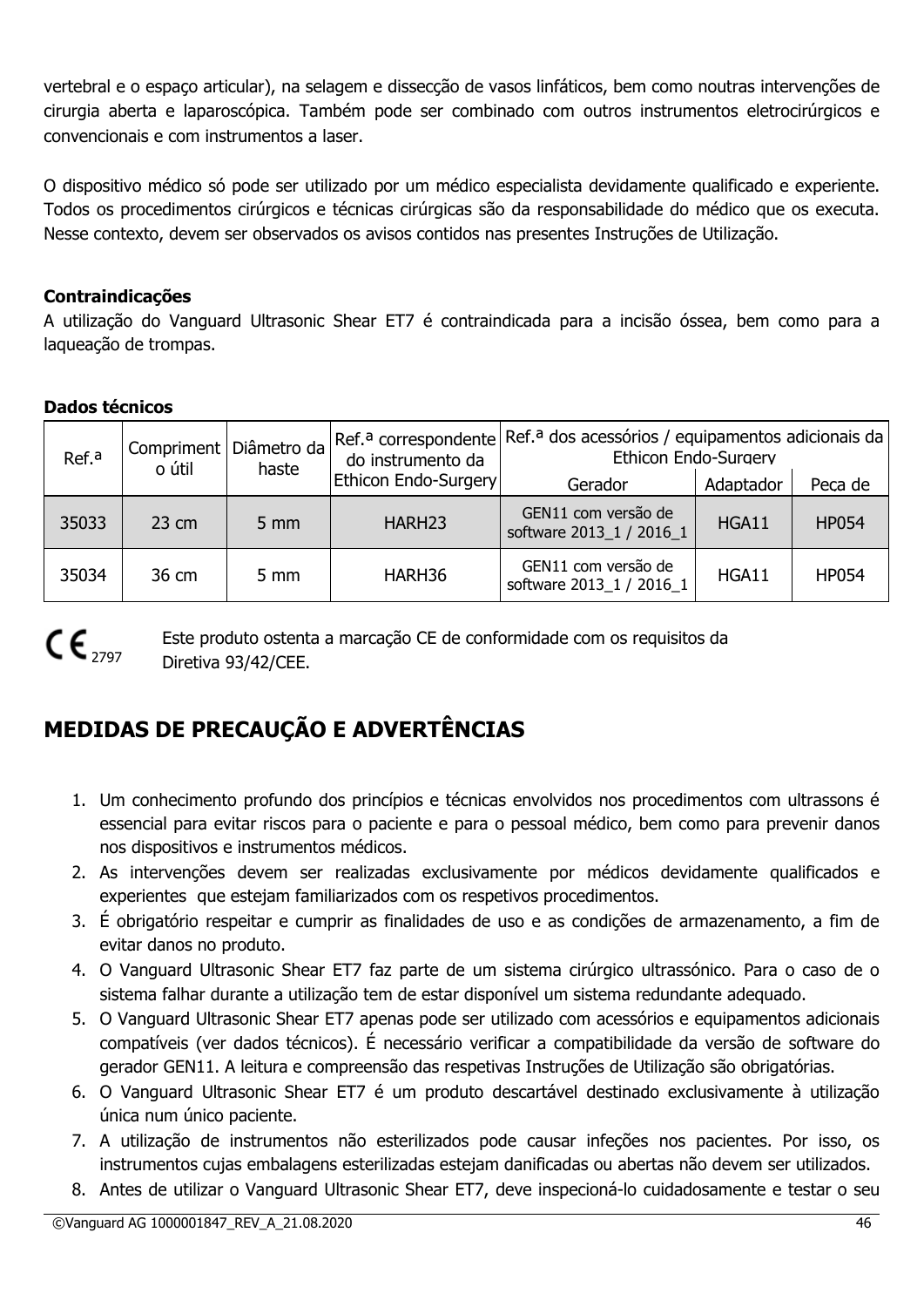funcionamento. Não é permitido utilizar instrumentos danificados ou que não funcionem, pois podem causar ferimentos aos pacientes ou utilizadores.

- 9. A fixação incorreta da lâmina ou a utilização da peça de mão para além da sua vida útil ou de uma lâmina com defeito podem originar temperaturas elevadas durante a utilização e, por conseguinte, causar ferimentos aos pacientes ou utilizadores. Esta anomalia manifesta-se através de sons agudos provenientes da lâmina ou da peça de mão.
- 10. Se, durante a utilização, for exibida no gerador uma mensagem de erro relativa às funções avançadas, não estão disponíveis as funções de adaptação automática da potência de saída com a "Adaptive Tissue Technology" e de selagem de vasos com diâmetro superior a 5 mm por meio de "Advanced Hemostasis".
- 11. Durante a ativação do Vanguard Ultrasonic Shear ET7 deve ser afastada qualquer fonte de eletricidade estática do sistema cirúrgico ultrassónico. O isolamento elétrico e a ligação à terra têm de estar garantidos.
- 12. É proibido mergulhar o Vanguard Ultrasonic Shear ET7 em líquidos, com exceção da ponta do instrumento, que pode ser mergulhada em soro fisiológico para remover eventuais resíduos de utilização indesejados. Este procedimento é descrito na secção correspondente das presentes Instruções de Utilização.
- 13. Para evitar danos no instrumento e no trocarte ou ferimentos no paciente, o contra-apoio do Vanguard Ultrasonic Shear ET7 tem de permanecer fechado quando é inserido no trocarte ou na incisão e quando é retirado.
- 14. É proibido qualquer tipo de modificação da lâmina, pois pode causar falhas de funcionamento ou ferimentos no paciente ou utilizador.
- 15. Durante a ativação do Vanguard Ultrasonic Shear ET7 deve evitar-se o contacto da lâmina com instrumentos ou objetos metálicos ou plásticos. Em caso de contacto da lâmina com agrafos, clipes ou outros instrumentos em simultâneo com a ativação do instrumento, existe o risco de danificação da lâmina ao ponto de esta quebrar. Se a lâmina estiver danificada, o gerador emite uma mensagem de erro. Estas mensagens de erro devem ser observadas.
- 16. As superfícies expostas da lâmina e da haste podem dissecar ou coagular tecidos quando o instrumento é ativado. Por isso, deve evitar-se o contacto acidental com estas superfícies durante a ativação do instrumento.
- 17. Para utilizar o instrumento em órgãos sólidos, poderá ser necessário adotar medidas complementares, a fim de assegurar uma boa hemóstase. Devido à dificuldade em visualizar estruturas internas, as grandes massas de tecido devem ser dissecadas de forma lenta e faseada. Se a visualização das estruturas internas for limitada, deve evitar-se a dissecção de grandes estruturas vasculares/biliares.
- 18. O tecido tem de ser permanentemente examinado para confirmar se está garantida a hemóstase. Eventualmente poderá ser necessário garantir a hemóstase por meio de técnicas apropriadas.
- 19. A utilização de fontes de energia com efeito térmico sobre os tecidos gera fumos e vapores. Existem indicações de que estes fumos e vapores são cancerígenos ou infecciosos. Tanto nos procedimentos laparoscópicos como nos abertos, recomenda-se o uso de óculos de proteção ou máscaras e uma extração suficiente dos fumos durante a utilização do Vanguard Ultrasonic Shear ET7.
- 20. Os vapores libertados durante a ativação em tecidos adiposos são potencialmente inflamáveis. Para proteger o paciente e o utilizador contra ferimentos, os instrumentos eletrocirúrgicos não devem ser ativados durante a ativação do Vanguard Ultrasonic Shear ET7.
- 21. Em caso de ativação do instrumento com contacto direto entre a lâmina e o contra-apoio (nenhum tecido entre a lâmina e o contra-apoio), o batente de tecido no contra-apoio pode ser danificado. Além disso, podem ocorrer temperaturas elevadas na lâmina, no contra-apoio e na haste distal, que podem danificar o instrumento. Em caso de danificação do instrumento, o gerador emite uma mensagem de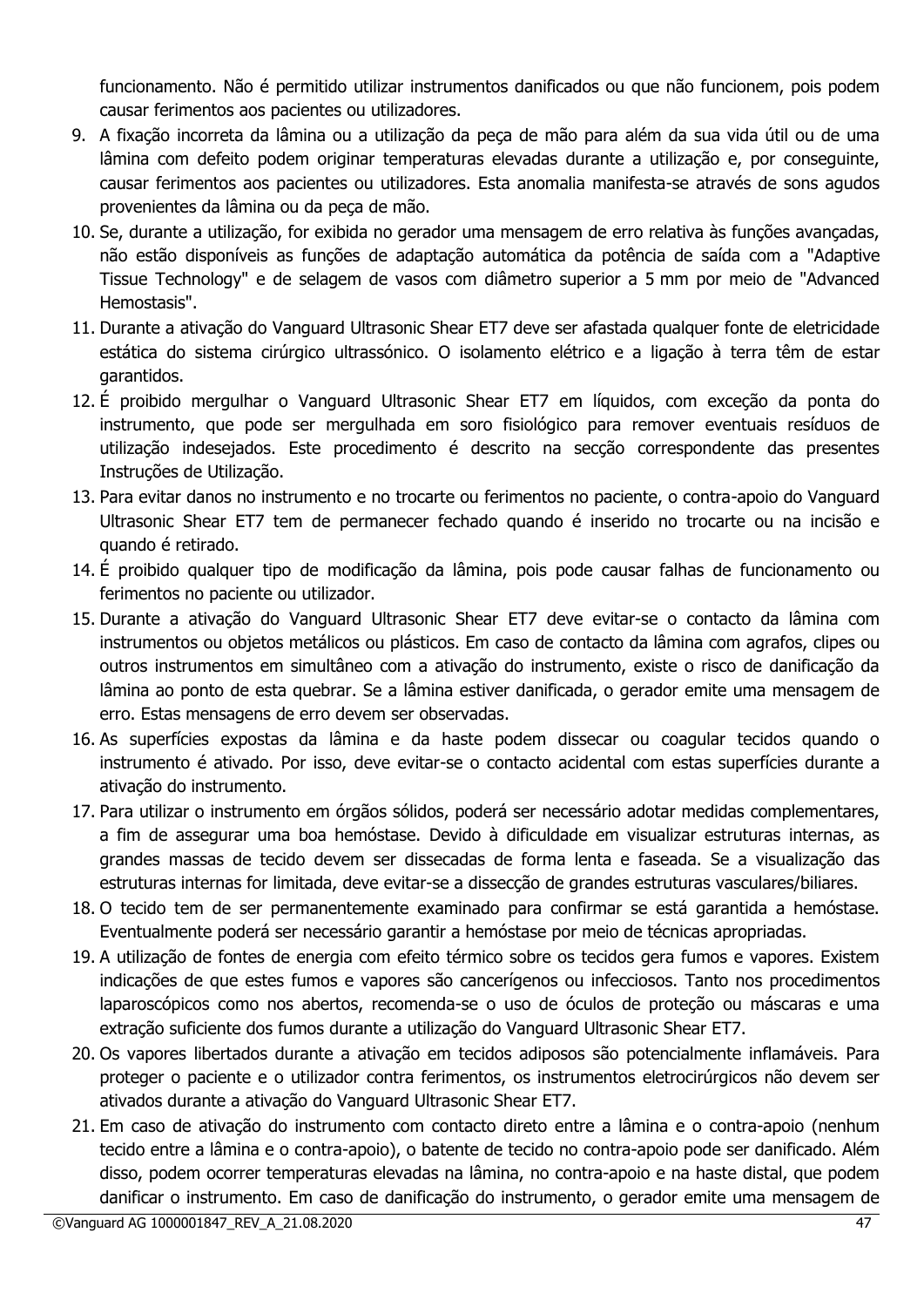erro.

O instrumento só pode ser ativado com o contra-apoio fechado, se houver tecido entre a lâmina e o contra-apoio. Enquanto se corta com o lado ativo da lâmina, o contra-apoio tem de estar aberto.

- 22. Em caso de utilização prolongada da função "Advanced Hemostasis", o batente de tecido montado no contra-apoio pode ser danificado.
- 23. A ativação do instrumento provoca o aquecimento da lâmina, do contra-apoio e do segmento distal de 7 cm da haste.
- 24. Deve evitar-se o contacto acidental com campos cirúrgicos e batas cirúrgicas esterilizados, com outros materiais inflamáveis e com tecidos.
- 25. A acumulação de sangue ou tecidos pode originar temperaturas elevadas na extremidade distal da haste. A fim de prevenir o risco de queimadura, recomenda-se a remoção dos resíduos visíveis na extremidade distal da haste.
- 26. A ativação acidental prolongada em superfícies sólidas (p. ex., ossos) causa o aquecimento da lâmina. Daí podem resultar falhas de funcionamento do instrumento.
- 27. Para proteger o utilizador ou terceiros contra infeções, os instrumentos e as chaves têm de ser eliminados após a utilização.

# **INDICAÇÕES DE MANUSEAMENTO**

# **Transporte Armazenamento**

Temperatura: -29 °C a +50 °C Temperatura: no máximo, temperatura ambiente

# **Remoção da embalagem**

- Verificar se a embalagem está intacta. Se a embalagem estiver danificada, descartar o instrumento e utilizar outro.
- Retirar o instrumento da embalagem em condições de assepsia e transferi-lo para o campo esterilizado. Não atirar o instrumento.
- → Verificar se o Vanguard Ultrasonic Shear ET7 apresenta deficiências visíveis causadas por ação externa. O Vanguard Ultrasonic Shear ET7 não pode ser utilizado se apresentar danos visíveis.

# **Utilização**

- Cumprindo as regras de assepsia, estabelecer um acesso ao local da intervenção, através do qual o Vanguard Ultrasonic Shear ET7 possa ser inserido ou introduzido.
- $\rightarrow$  Conectar o Vanguard Ultrasonic Shear ET7 a uma peca de mão compatível esterilizada (ver dados técnicos). Para esse efeito, encaixar o instrumento na peça de mão e fixá-lo, manualmente, rodando a haste no sentido dos ponteiros do relógio em direção à peça de mão. Usar apenas a chave fornecida para apertar e, assim, fixar completamente o instrumento, de modo a evitar a danificação do instrumento e da peça de mão. Para esse efeito, segurar a peça de mão e rodar a chave no sentido dos ponteiros do relógio em direção à peça de mão, até ouvir dois estalidos da chave, que confirmam a fixação correta.

Para colocar e retirar a chave da haste, o contra-apoio tem de estar fechado. Para esse efeito, fechar completamente o gatilho.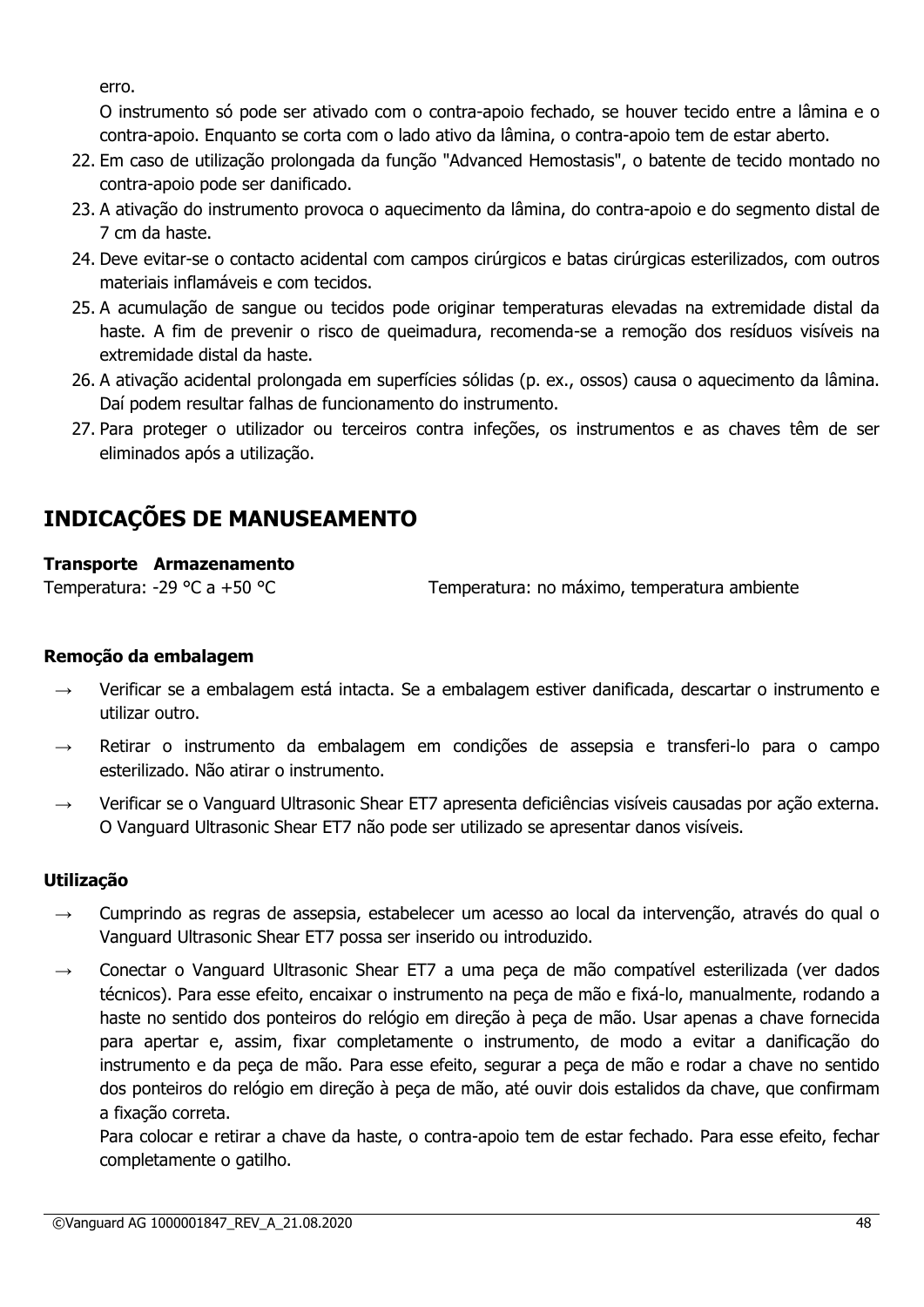- $\rightarrow$  Estabelecer a ligação entre o Vanguard Ultrasonic Shear ET7 com a peça de mão conectada e o gerador compatível (ver dados técnicos). Ligar o gerador apenas depois de estar estabelecida a ligação.
- Para inicializar o Vanguard Ultrasonic Shear ET7, seguir as instruções no menu do gerador. Se o instrumento apresentar uma mensagem de erro relativa às funções avançadas, isso significa que a inicialização falhou. Nesse caso, o instrumento não deve ser utilizado para a intervenção.
- $\rightarrow$  A energia de ultrassons é ativada com os botões devidamente identificados no instrumento: MAX, MIN e Adv Hemostasis para a função "Advanced Hemostasis".
- $\rightarrow$  A potência máxima (MAX) está predefinida no nível 5 no gerador e não pode ser alterada. A potência mínima (MIN) pode ser regulada no gerador. Para começar, recomenda-se o nível 3 predefinido como potência mínima.
- → A função "Advanced Hemostasis" só pode ser utilizada se existir contacto total entre a lâmina e o contra-apoio. Nas intervenções sem contacto total entre a lâmina e o contra-apoio, a função "Advanced Hemostasis" não deve ser utilizada.
- $\rightarrow$  Se for utilizada a função "Advanced Hemostasis", recomenda-se que o procedimento completo de dissecção do vaso seja executado com essa função.
- $\rightarrow$  Em caso de interrupção acidental da função "Advanced Hemostasis", esta deve ser novamente ativada com o tecido fixado entre a lâmina e o contra-apoio.
- $\rightarrow$  A ativação da função "Advanced Hemostasis" pode ser mudada para o botão de ativação MIN no gerador. Após essa mudança, o botão de ativação da função "Advanced Hemostasis" fica desativado.
- → Para obter uma elevada velocidade de corte, é necessário regular uma potência alta; para obter um efeito profundo de coagulação, deve selecionar uma potência baixa.
- $\rightarrow$  Ao introduzir e extrair o Vanguard Ultrasonic Shear ET7 pelo trocarte ou pela incisão, o contra-apoio tem de estar fechado. Para esse efeito, fechar completamente o gatilho.
- $\rightarrow$  Depois de concluir a intervenção, desligar o gerador no botão principal.
- $\rightarrow$  Separar o Vanguard Ultrasonic Shear ET7 da peça de mão, usando a chave fornecida. O procedimento de separação do instrumento da peça de mão é análogo ao procedimento de fixação. Apenas o sentido de rotação é ao contrário.
- $\rightarrow$  A chave e o Vanguard Ultrasonic Shear ET7 devem ser eliminados. Cuidado para não eliminar a peça de mão!

**RECOMENDAÇÃO:** Para facilitar o acesso aos tecidos e ter uma melhor visibilidade do local de intervenção, é possível alterar a orientação rodando a haste. Para o efeito, o botão rotativo que se encontra no gatilho deve ser premido com o dedo indicador até ser alcançada a posição desejada. A rotação é possível em ambos os sentidos, sem limitação.

**RECOMENDAÇÃO:** O instrumento produz os melhores resultados possíveis de selagem nos tecidos que se encontram completamente entre o contra-apoio e a lâmina. Para esse efeito, fechar completamente o gatilho. Um sinal audível e tátil confirma o fecho completo e o desbloqueio do gatilho a partir desta posição. Além disso, a lâmina deve estar limpa de resíduos.

**RECOMENDAÇÃO:** O Vanguard Ultrasonic Shear ET7 permite dois métodos de dissecção de tecidos. No primeiro, a lâmina e o contra-apoio prendem o tecido que é dissecado sob pressão; no segundo, o lado ativo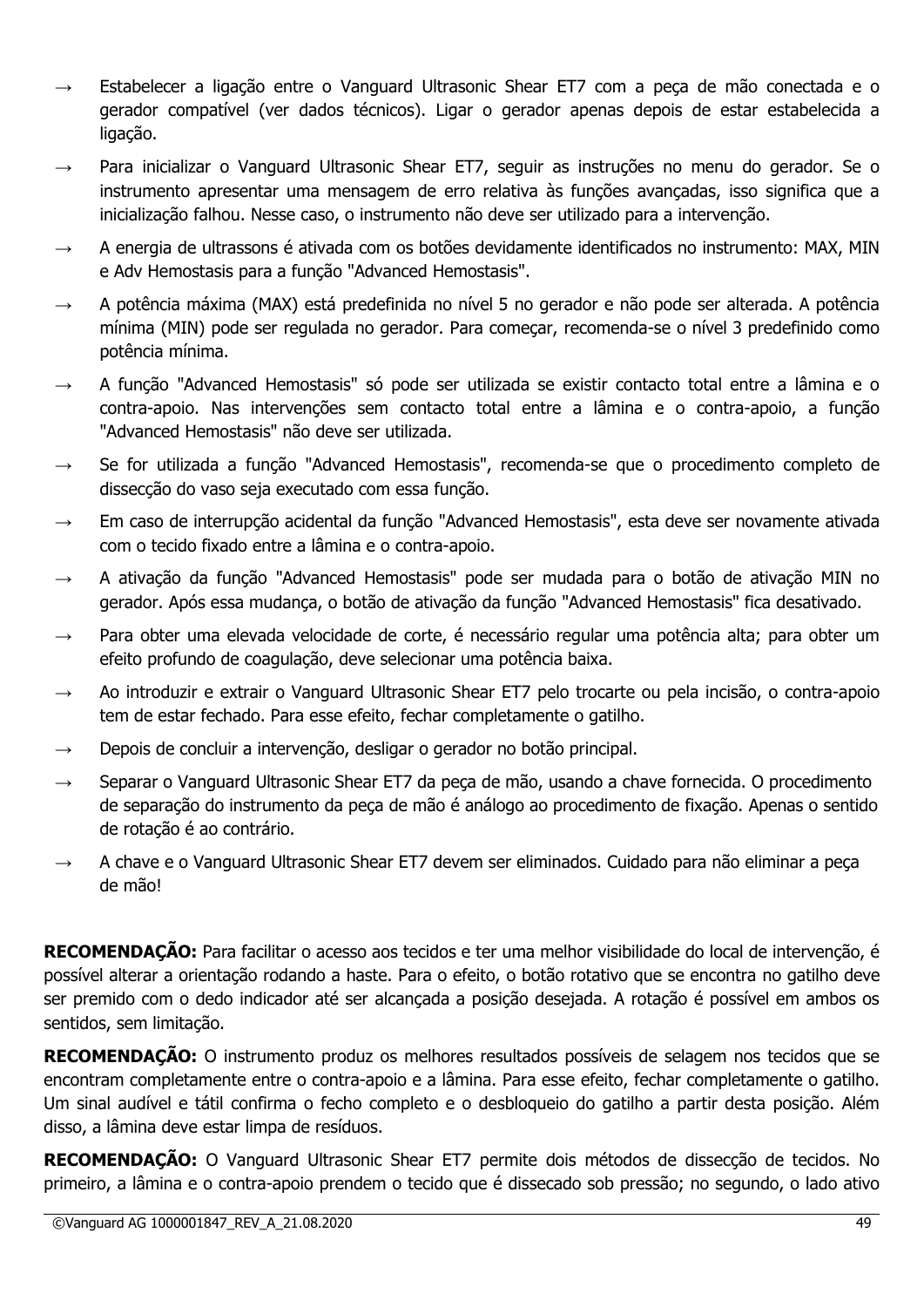da lâmina, oposto ao contra-apoio, disseca o tecido sob tração. Para cortar com o lado ativo da lâmina, o contra-apoio tem de estar aberto.

**RECOMENDAÇÃO:** A energia que o Vanguard Ultrasonic Shear ET7 transmite aos tecidos e os efeitos que causa nos mesmos dependem de diversos fatores como, por exemplo, o nível de potência selecionado, as características da lâmina, a pressão ou tração exercida sobre o tecido, o tipo de tecido, a tensão do tecido e a patologia do tecido, bem como a técnica cirúrgica aplicada.

**RECOMENDAÇÃO:** A ativação do Vanguard Ultrasonic Shear ET7 é confirmada por um sinal acústico emitido pelo gerador. O som do sinal muda, assim que a potência de saída é regulada pela "Adaptive Tissue Technology". A mudança de som do sinal indica uma alteração térmica da lâmina. Estas alterações térmicas podem ser causadas pela ausência ou insuficiência de tecido entre a lâmina e o contra-apoio ou por líquidos. Tendo em conta a relação indireta existente entre a temperatura alterada da lâmina e o estado do tecido, neste caso, deve verificar-se sempre por meio de controlos convencionais, p. ex., visuais ou táteis, se está a ser produzido o efeito pretendido nos tecidos e, se necessário, reagir em conformidade.

**RECOMENDAÇÃO:** Para a remoção de resíduos, a extremidade distal (lâmina, contra-apoio e haste) deve ser ativada em soro fisiológico. A lâmina pode ser limpa com uma gaze húmida. Não é permitido utilizar agentes abrasivos.

O tecido eventualmente existente no contra-apoio deve ser removido com uma pinça, sem ativar o instrumento.

**RECOMENDAÇÃO:** A chave só deve ser eliminada no final da intervenção, pois, eventualmente, pode voltar a ser necessária para fixar e soltar o instrumento.

# **Eliminação**

O produto deve ser eliminado de acordo com a legislação e as diretivas nacionais específicas em vigor.



Vennligst les nøye igjennom denne bruksanvisningen før du tar produktet i bruk. Hvis du har spørsmål om denne bruksanvisningen eller om håndteringen av produktet, bør du ta kontakt med vår kundeservice via epostadressen service@vanguard.de eller rådføre deg med våre konsulenter før du bruker produktet på en pasient.

#### **Generelle merknader**

I denne bruksanvisningen finner du bestemte uttrykk som skal hjelpe deg å finne raskere frem i funksjonene og i betydningen av teksten:

- $\rightarrow$  Handlingsinstrukser
- **Lister**

#### **Opplysninger om produktet**

Dette produktet må ikke tas i bruk før sikker bruk kan garanteres. Følg anvisningene, sikkerhetsinstruksene og advarslene!

Vanguard tar ikke ansvar for skader som oppstår pga. ikke forskriftsmessig bruk avVanguard Ultrasonic Shear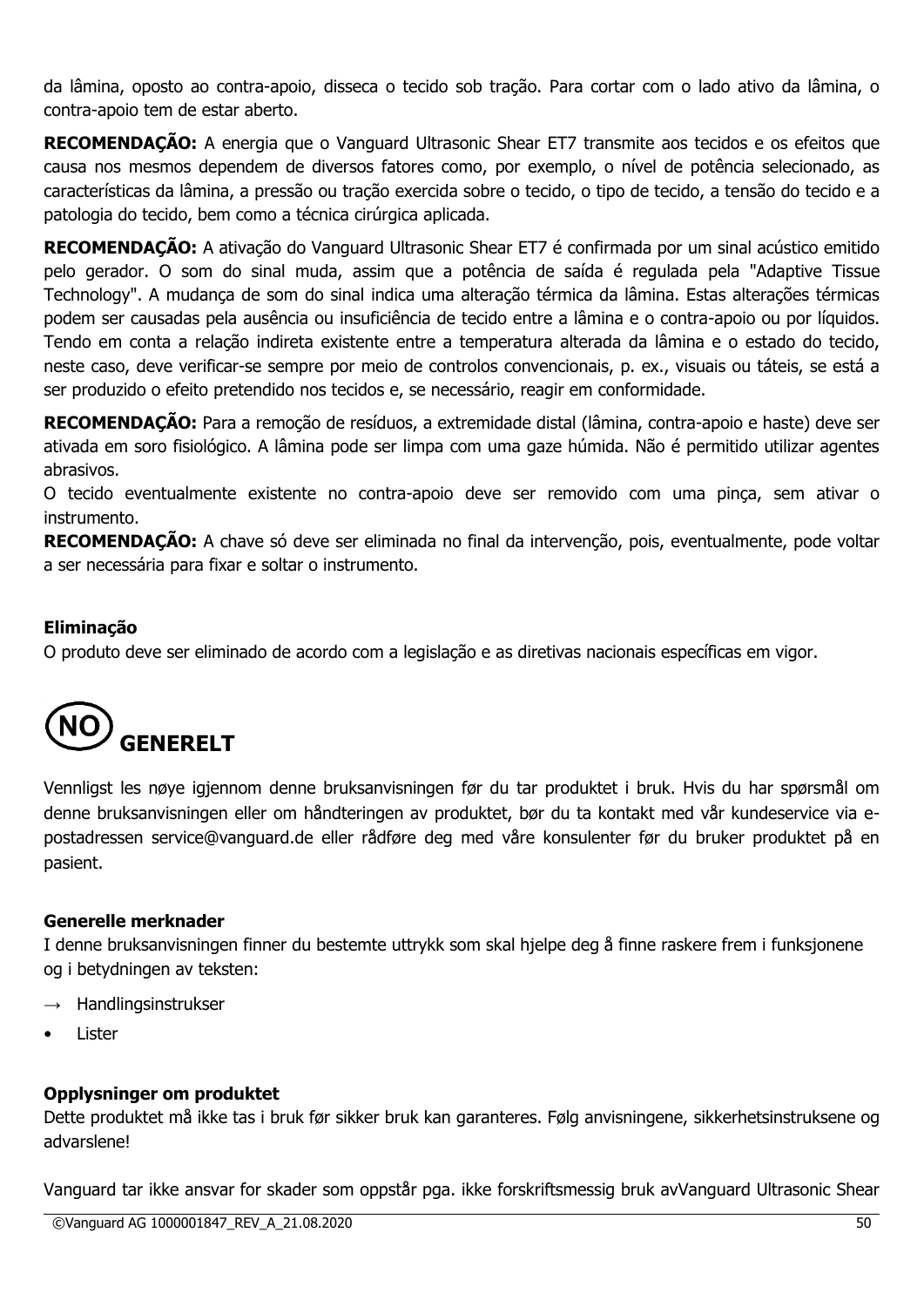ET7 og/eller dersom anvisningene i denne bruksanvisningen ikke følges.

Vanguard AG og produsenten av originalproduktet, Ethicon Endo-Surgery, Inc. (Cincinnati, OH 45242-2839 USA, del av Johnson & Johnson Company), er firmaer uten forbindelse med hverandre. Overhalingen av produktet til ny stand er ene og alene foretatt av Vanguard AG, og produktet markedsføres uten medvirkning fra Ethicon Endo-Surgery, Inc. "Harmonic" er et beskyttet varemerke for produsenten av originalproduktet, Ethicon Endo-Surgery, Inc. (Cincinnati, OH 45242-2839 USA, del av Johnson & Johnson Company) eller for et tilknyttet firma.

# **BESKRIVELSE AV PRODUKTET**

Vanguard Ultrasonic Shear ET7 er beregnet for å kutte og koagulere bløtvev. Instrumentet kan i stor grad brukes til å preparere og gripe, ultralydaktivering er ikke nødvendig i den forbindelse.



Vanguard Ultrasonic Shear ET7 består av et hus (1) med betjeningselementer, tilkobling for håndstykke (5) og skaft (2) med distalt arbeidsområde som består av knivblad (3) og motlager (4). Instrumentet aktiveres for hånd med aktiveringsknappen med effekttrinnene "MAX" (7) for å skjære små kar og "MIN" (7) for kar til og med 5 mm eller med aktiveringsknappen "Advanced Hemostasis" (8, begge sider) for kar til og med 7 mm. Eksempler på kartykkelser vises med streker av ulike tykkelser ved siden av aktiveringsknappene. Du griper vev etter å ha lukket motlageret ved hjelp av betjeningsspaken (6). Du mottar en hør- og følbar tilbakemelding om at motlageret er lukket helt. Skaftet er lagret dreibart på instrumentet for ergonomisk bruk. Skaftet roterer du med dreieknappen (9) som er integrert i huset. Du fører instrumentet inn i kroppen via egnede trokarer for instrumenter med en ytre diameter på 5 mm eller direkte gjennom incisjonen.

I Vanguard Ultrasonic Shear ET7 er det integrert "Adaptive Tissue Technoloy" . Dette kan generatoren bruke for å overvåke kuttingen og koaguleringen av vevet. Generatoren tilpasser utgangseffekten avhengig av tilstanden til vevet. Brukeren mottar en hørbar tilbakemelding i og med at generatorsignalet endres.

For hver Vanguard Ultrasonic Shear ET7 følger det med et sterilt engangs-knivfeste (10). Knivfestet brukes til å feste og løsne instrumentet på håndstykket.

Vanguard Ultrasonic Shear ET7 skal utelukkende brukes sammen med følgende tilbehør og tilleggsutstyr fra firmaet Ethicon Endo Surgery, Inc.: Håndstykke (HP054), generator G11 (GEN11) med programvareversjon 2013 1 / 2016 1 og adapter (HGA11). Følg bruksanvisningen for tilbehøret og tilleggsutstyret.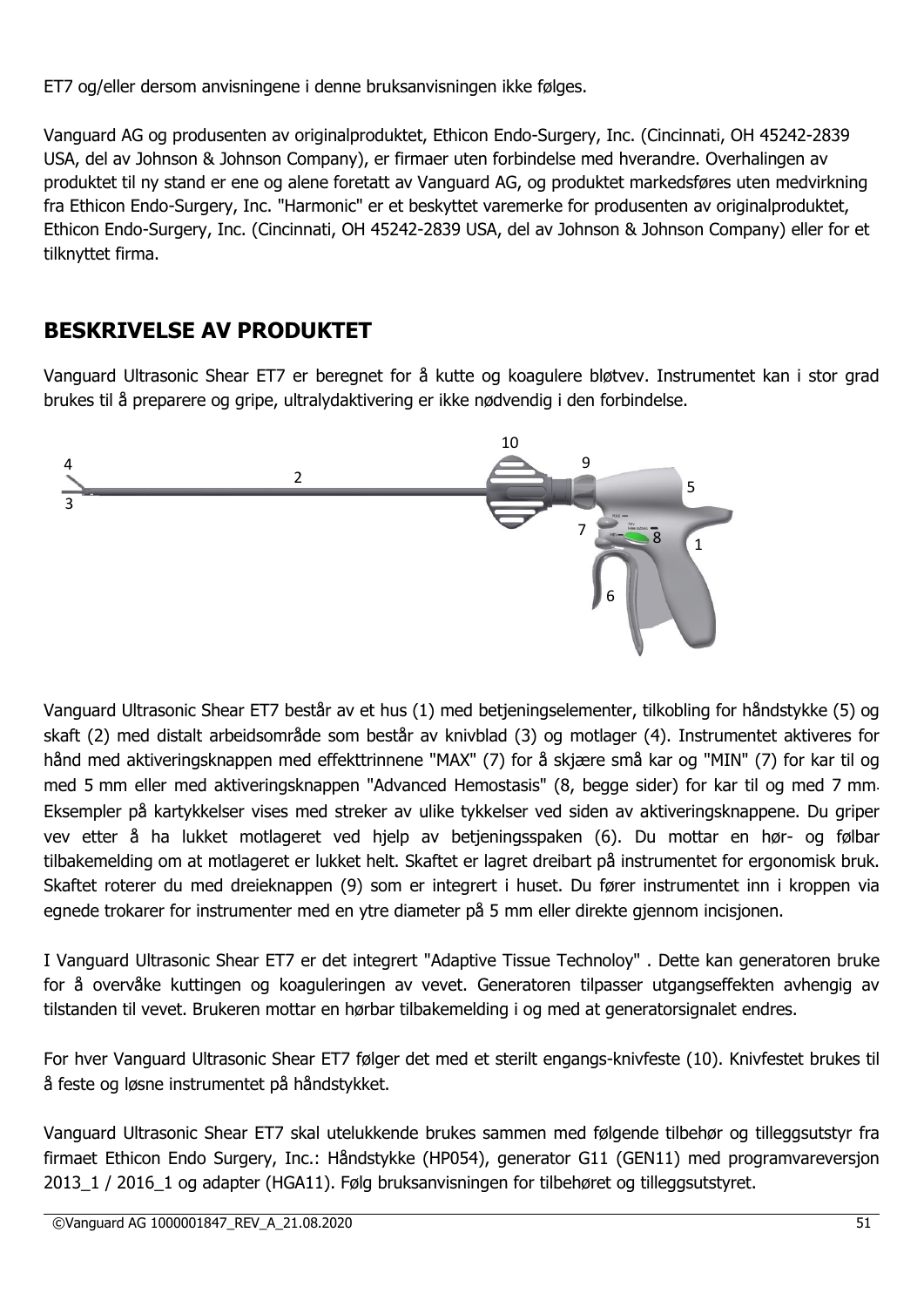# **Tiltenkt bruk**

Vanguard Ultrasonic Shear ET7 er beregnet for å kutte og koagulere bløtvev i forbindelse med tilbehør og tilleggsutstyr som er ført opp i avsnittet om teknisk data. Det er mulig med sikker kutting og koagulering av kar med en diameter på inntil 5 mm. Ved å bruke funksjonen "Advanced Hemostasis" er det mulig med koagulering av kar på opptil 7 mm. Instrumentet skal ikke brukes til å koagulere større kar.

Vanguard Ultrasonic Shear ET7 kan brukes innenfor allmenn kirurgi, plastisk kirurgi, pediatri, gynekologi, urologi, thoraxkirurgi, til eksponering av ortopediske strukturer (f.eks. ryggsøylen og leddspalter), til forsegling og kutting av lymfekar samt andre åpne og laparoskopiske prosedyrer. Det er mulig å kombinere med andre elektrokirurgiske og konvensjonelle instrumenter og laserinstrumenter.

Det medisinske utstyret skal kun brukes av utdannet og erfaren spesialistlege. Alle kirurgiske prosedyrer og teknikker som brukes, ligger innenfor ansvarsområdet til utøvende lege. Følg merknadene i denne bruksanvisningen.

#### **Kontraindikasjoner**

Bruk av Vanguard Ultrasonic Shear ET7 er kontraindisert for incisjoner i bein samt for gynekologisk tubeokklusjon.

#### **Tekniske data**

| REF-nr. | Skaft-<br>Nyttelengde |                | Tilhørende REF-nr.                 | REF-nr. tilbehør/tilleggsutstyr<br>Ethicon Endo-Surgery |         |              |
|---------|-----------------------|----------------|------------------------------------|---------------------------------------------------------|---------|--------------|
|         |                       | diameter       | instrument Ethicon<br>Endo-Surgery | Generator                                               | Adapter | Håndstykke   |
| 35033   | $23 \text{ cm}$       | $5 \text{ mm}$ | HARH <sub>23</sub>                 | GEN11 med<br>programvareversjon<br>2013_1 / 2016_1      | HGA11   | <b>HP054</b> |
| 35034   | 36 cm                 | $5 \text{ mm}$ | HARH36                             | GEN11 med<br>programvareversjon<br>2013 1 / 2016 1      | HGA11   | <b>HP054</b> |



Dette produktet er CE-merket i samsvar med bestemmelsene i EU-direktivet 93/42/EØF.

# **SIKKERHETSINSTRUKSER OG ADVARSLER**

- 1. Grunnleggende kunnskap om prinsippene og teknikkene innenfor ultralyd-prosedyrer er en forutsetning for å unngå risiko for pasienten og medisinsk personale og for å beskytte medisinske apparater og instrumenter mot skader.
- 2. Inngrep skal utelukkende utføres av utdannede og erfarne spesialistleger som kjenner godt til riktige prosedyrer.
- ©Vanguard AG 1000001847\_REV\_A\_21.08.2020 52 3. Ta hensyn til og overhold tiltenkt bruk samt lagringsbetingelsene for å unngå at produktet blir skadet.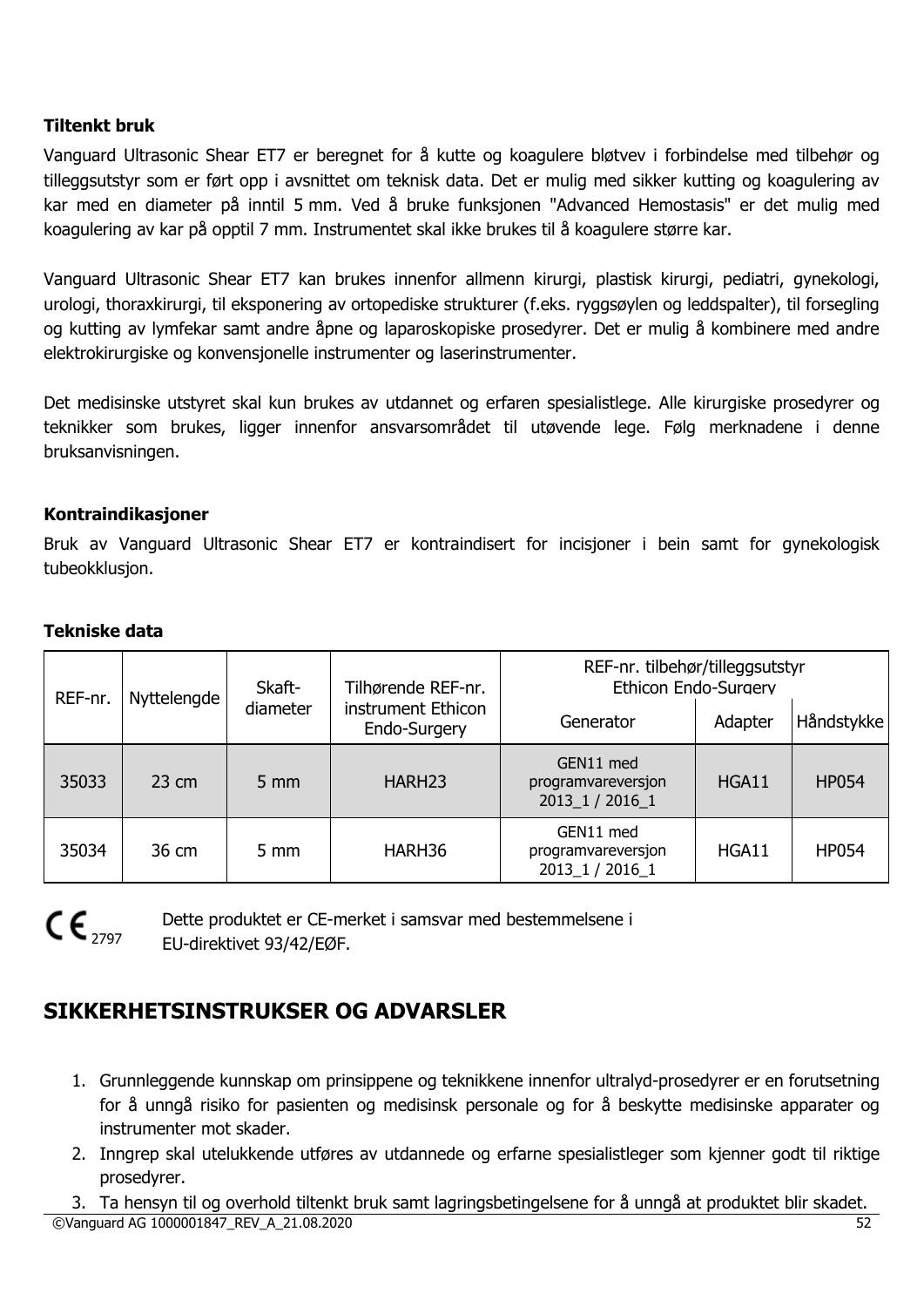- 4. Vanguard Ultrasonic Shear ET7 er del av et ultralydkirurgisystem. I tilfelle systemsvikt under bruk skal det være tilgang på et egnet reservesystem.
- 5. Vanguard Ultrasonic Shear ET7 skal utelukkende brukes med kompatibelt tilbehør og tilleggsutstyr (se tekniske data). Kontroller at programvareversjonen til generator GEN11 er kompatibel. Les og forstå de enkelte bruksanvisningene.
- 6. Vanguard Ultrasonic Shear ET7 er et engangsprodukt og utelukkende ment for engangs bruk på én pasient.
- 7. Bruk av ikke-sterile instrumenter kan føre til infeksjon hos pasienten. Bruk derfor ikke instrumenter med skadet eller åpnet steril forpakning.
- 8. Foreta en grundig Vanguard Ultrasonic Shear ET7 visuell kontroll og funksjonssjekk før bruk. Instrumenter som er skadet eller ikke fungerer riktig, kan føre til skader på pasient eller bruker og skal derfor ikke brukes.
- 9. Feilaktig feste av knivbladet, overskridelse av håndstykkets levetid eller defekt knivblad kan føre til for høye temperaturer under bruk og dermed til at pasient eller bruker blir skadet. Denne feiltilstanden legger du merke til ved hjelp av høye toner som blir avgitt av knivblad eller håndstykke.
- 10. Hvis det blir vist en feilmelding om de utvidede funksjonene på generatoren under bruk, er automatisk tilpasning av utgangseffekten vha. "Adaptive Tissue Technoloy" og forsegling av kar på over 5 mm med "Advanced Hemostasis" ikke tilgjengelig.
- 11. All statisk elektrisitet må holdes borte fra ultralydkirurgisystemet Vanguard Ultrasonic Shear ET7 når det er aktivert. Kontroller elektrisk isolering og jording.
- 12. Det er ikke tillatt å senke Vanguard Ultrasonic Shear ET7 ned i væsker. Et unntak er nedsenking av instrumentspissen i koksaltløsning for å fjerne uønskede rester etter bruk. Hvordan dette gjøres, finner du i det respektive avsnittet i denne bruksanvisningen.
- 13. For å unngå skader på instrument, trokar eller pasienten må motlageret på Vanguard Ultrasonic Shear ET7 være lukket når det føres inn gjennom eller ut av trokaren eller incisjonen.
- 14. Alle endringer av knivbladet er forbudt. Dette kan føre til funksjonsfeil eller skader på pasient eller bruker.
- 15. Unngå at knivbladet kommer i kontakt med metall- og plastgjenstander Vanguard Ultrasonic Shear ET7 når det er aktivert. Hvis knivbladet kommer i kontakt med klemmer, klips eller andre instrumenter samtidig som det er aktivert, er det fare for skader på knivbladet som kan føre til at knivbladet brekker. Generatoren advarer om skader på knivbladet med en feilmelding. Ta hensyn til disse feilmeldingene.
- 16. De frittliggende delene av knivblad og skaft kan kutte eller koagulere vev når instrumentet blir aktivert. Unngå derfor utilsiktet kontakt med disse flatene når instrumentet blir aktivert.
- 17. For bruk på solide organer må du iverksette nødvendige tiltak for å oppnå vellykket hemostase. Store vevmengder bør kuttes langsomt over flere trinn ettersom indre strukturer ikke kan vurderes tilstrekkelig. Unngå å kutte store vaskulære og biliære bunter hvis du har begrenset kunnskap om den indre strukturen.
- 18. Kontroller vevet fortløpende med hensyn til sikker hemostase. Dette kan eventuelt sikres med egnede teknikker.
- 19. Ved bruk av energikilder som virker inn på temperaturen i vevet, oppstår det røyk og sprøytetåke. Det er tegn på at slik røyk og sprøytetåke er karsinogen eller infiserende. Under bruk av Vanguard Ultrasonic Shear ET7 er det anbefalt å bruke vernebriller eller masker samt tilstrekkelig røykfjerning for åpne og laparoskopiske inngrep.
- 20. Sprøytetåke som oppstår ved aktivering i fettvev, kan være brennbar. For å beskytte pasient og bruker mot skader skal elektrokirurgiske instrumenter ikke aktiveres Vanguard Ultrasonic Shear ET7 under aktiveringen.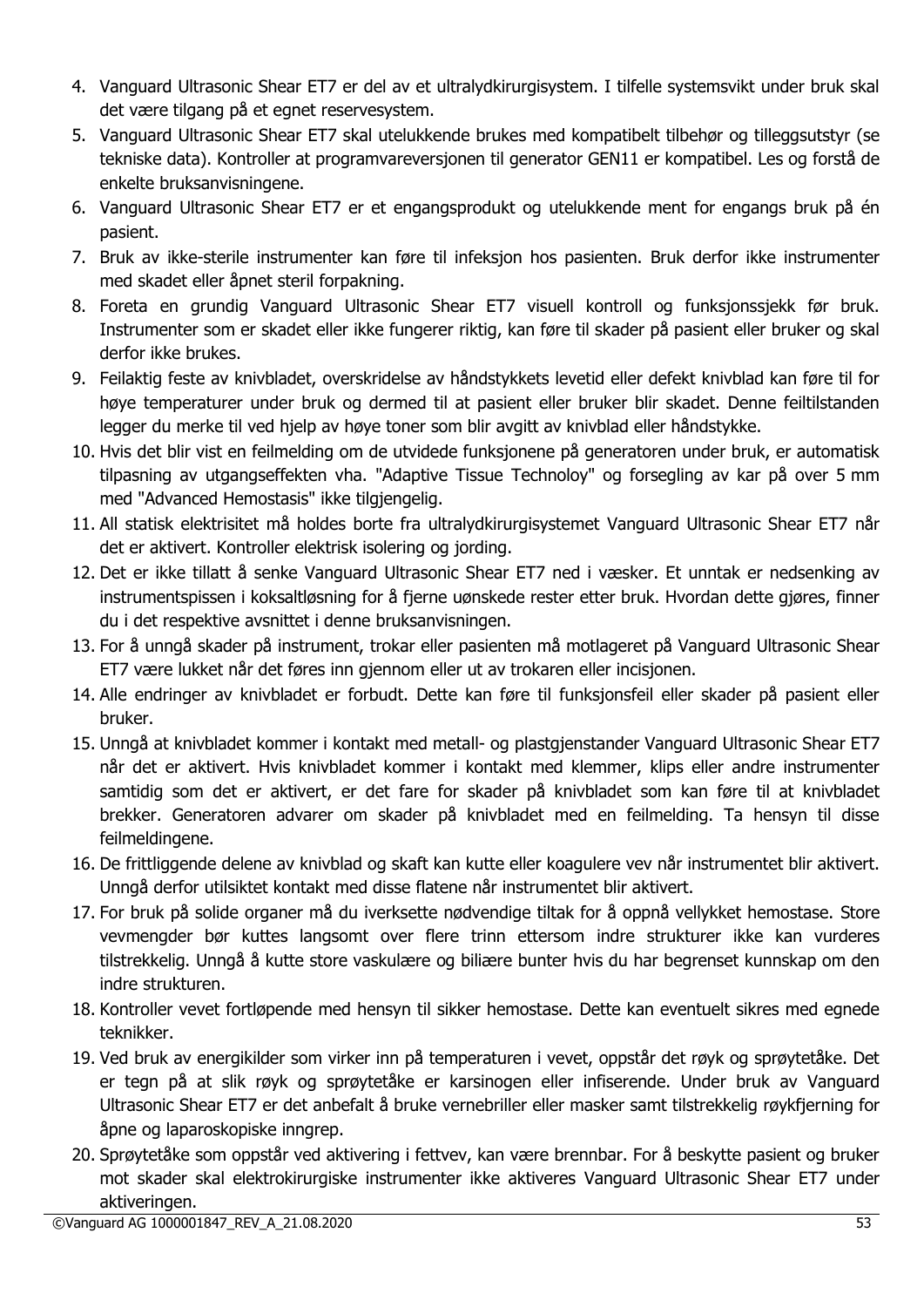21. Hvis instrumentet aktiveres når det er direkte kontakt mellom knivblad og motlager (ikke vev mellom knivblad og motlager) kan det oppstå skader på vevpolstringen i motlageret. Dessuten kan temperaturen på knivblad, motlager og distalt skaft øke, noe som kan skade instrumentet. En feilmelding fra generatoren advarer om skader på instrumentet. Når motlageret er lukket, kan du kun aktivere instrumentet når det samtidig er vev mellom knivblad og

motlager. Når du kutter med den aktive knivbladsiden, må motlageret være åpnet.

- 22. Ved lengre bruk av funksjonen "Advanced Hemostasis" kan det oppstå skader på vevpolstringen som er montert i motlageret.
- 23. Når instrumentet blir aktivert, blir knivbladet, motlageret og de distale 7 cm på skaftet varmet opp.
- 24. Unngå utilsiktet kontakt med sterile kluter, operasjonsklær, andre brennbare materialer samt vev.
- 25. Opphopet blod eller vev kan føre til økt temperatur på det distale området av skaftet. For å forebygge faren for forbrenninger lønner det seg å fjerne synlige rester på det distale området av skaftet.
- 26. Lengre og utilsiktede aktiveringer på faste overflater (f.eks. bein) fører til at knivbladet blir varmet opp. Da kan det oppstå funksjonsfeil i instrumentet.
- 27. For å beskytte brukeren og tredjeperson må instrumenter og knivfester kasseres etter bruk.

# **INFORMASJON OM HÅNDTERINGEN**

# **Transport Lagring**

Temperatur: -29 °C til +50 °C Temperatur: maksimal romtemperatur

# **Utpakking**

- → Kontroller at forpakningen er uskadd. Hvis forpakningen er skadd, må du forkaste instrumentet og bruke et annet.
- Ta ut instrumentet under aseptiske betingelser og overfør det til den sterile arbeidsoverflaten. Ikke kast instrumentet.
- $\rightarrow$  Kontroller Vanguard Ultrasonic Shear ET7 for åpenbare mangler som følge av ekstern påvirkning. Vanguard Ultrasonic Shear ET7 skal ikke brukes ved synlige skader.

#### **Bruk**

- $\rightarrow$  Følg de aseptiske reglene og opprett tilgang til inngrepsstedet som du kan bruke til å føre Vanguard Ultrasonic Shear ET7 til og inn.
- $\rightarrow$  Koble Vanguard Ultrasonic Shear ET7 til et kompatibelt, sterilt håndstykke (se tekniske data). Sett instrumentet på håndstykket og drei skaftet med urviseren for hånd for å feste det til håndstykket. Bruk kun det medfølgende knivfestet for å feste instrumentet helt slik at du unngår skader på instrument og håndstykke. Hold i håndstykket og drei knivfestet med urviseren på håndstykket til knivfestet klikker to ganger, noe som bekrefter at sammenkoblingen er utført riktig. For at knivfestet skal kunne settes på eller trekkes av skaftet, må motlageret være lukket. Lukk i den

forbindelse betjeningsspaken helt.

Koble Vanguard Ultrasonic Shear ET7 det tilkoblede håndstykket til den kompatible generatoren (se tekniske data). Slå først på generatoren etter at den er koblet til.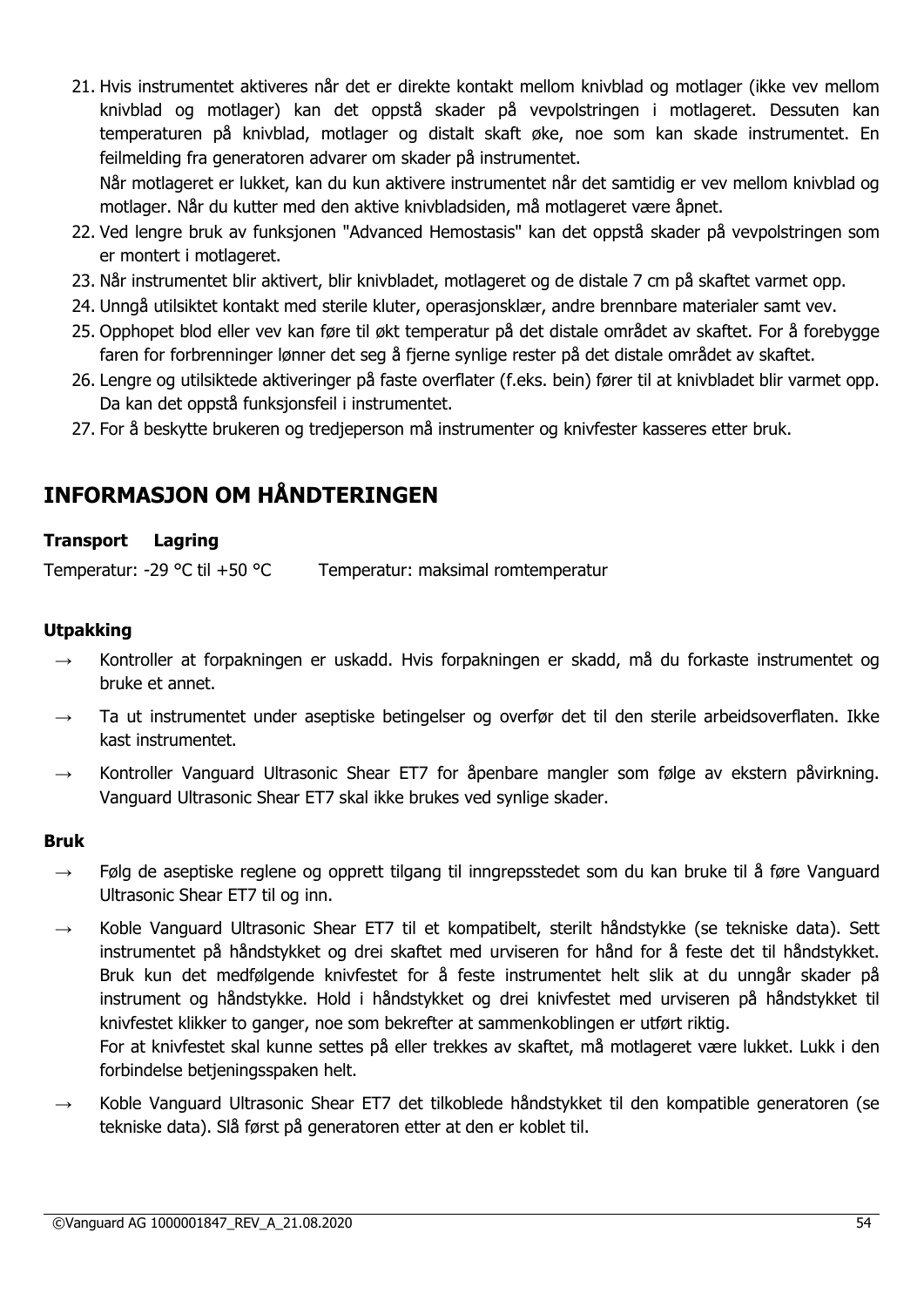- $\rightarrow$  Følg menymeldingene på generatoren for å sette i gang Vanguard Ultrasonic Shear ET7. Instrumenter med feilmelding om de utvidede funksjonene kan ikke settes i gang riktig. Ikke ta i bruk instrumentet i slike tilfeller.
- Ultralydenergien aktiveres ved hjelp av de merkede knappene på instrumentet: MAX, MIN og Adv Hemostasis for funksjonen "Advanced Hemostasis".
- Det maksimale effekttrinnet (MAX) er stilt inn til trinn 5 på generatoren og kan ikke endres. Det minimale effekttrinnet (MIN) kan stilles inn på generatoren. Forhåndsinnstilt trinn 3 er å anbefale som minimalt effekttrinn i begynnelsen.
- $\rightarrow$  Funksjonen "Advanced Hemostasis" kan kun brukes når det er fullstendig kontakt mellom knivblad og motlager. Ikke bruk "Advanced Hemostatis" uten fullstendig kontakt mellom knivblad og motlager.
- $\rightarrow$  Ved bruk av funksjonen "Advanced Hemostatis" anbefales det å kutte helt av karet med denne funksjonen.
- → Ved utilsiktet stans av funksjonen "Advanced Hemostatis" må denne aktiveres på nytt når det er festet vev mellom knivblad og motlager.
- → Aktivering av "Advanced Hemostasis" kan flyttes til MIN-aktiveringsknappen på generatoren. Etter flyttingen er knappen for å aktivere "Advanced Hemostasis" deaktivert.
- $\rightarrow$  Velg et høyt effekttrinn for høy kuttehastighet og et lavt effekttrinn for en dyp koaguleringsvirkning.
- $\rightarrow$  Når Vanguard Ultrasonic Shear ET7føres inn og ut gjennom trokaren eller incisjonen, må motlageret være lukket. Lukk i den forbindelse betjeningsspaken helt.
- $\rightarrow$  Etter avsluttet bruk må du slå av generatoren med strømbryteren.
- $\rightarrow$  Løsne Vanguard Ultrasonic Shear ET7 sammen med det medfølgende knivfestet fra håndstykket. Du løsner instrumentet fra håndstykket på samme måte som festeprosedyren. Bare drei i motsatt retning.
- $\rightarrow$  Knivfeste og Vanguard Ultrasonic Shear ET7 skal kasseres. Håndstykket skal ikke kasseres!

**MERK:** For enklere tilgang til vevet og bedre sikt til bruksstedet kan du endre innretningen ved å rotere skaftet. Aktiver dreieknappen på håndtaket med pekefingeren til du når ønsket posisjon. Du kan rotere begge veier uten begrensninger.

**MERK:** Instrumentet gir best mulig forsegling av vev som er fullstendig mellom motlager og knivblad. Lukk i den forbindelse betjeningsspaken helt. Du mottar en hør- og følbar tilbakemelding om at betjeningsspaken er lukket og løsnet helt fra denne posisjonen. Dessuten bør knivbladet være uten rester.

**MERK:** Kutting av vev med Vanguard Ultrasonic Shear ET7 kan gjøres på to måter. Du kan gripe vevet med knivbladet og motlageret og kutte det under trykk, eller kutte vevet under spenning med den aktive knivbladsiden som ligger overfor motlageret. For å kunne kutte med den aktive knivbladsiden må motlageret være åpent.

**MERK:** Energien som Vanguard Ultrasonic Shear ET7 avgir til vevet, og den resulterende virkningen på vevet er bl.a. avhengig av følgende faktorer: valgt effekttrinn, knivbladets egenskaper, trykket eller spenningen på vevet, vevtype, vevspenning og vevpatologi samt hvilken kirurgisk teknikk som er brukt.

**MERK:** Generatoren bekrefter at Vanguard Ultrasonic Shear ET7 er aktivert, med et lydsignal. Signallyden endrer seg når utgangseffekten blir regulert av "Adaptive Tissue Technology". Endret signallyd betyr en termisk endring av knivbladet. Den termiske endringen kan skylles intet eller lite vev mellom knivblad og motlager eller væsker. Som følge av den indirekte sammenhengen mellom endret knivbladtemperatur og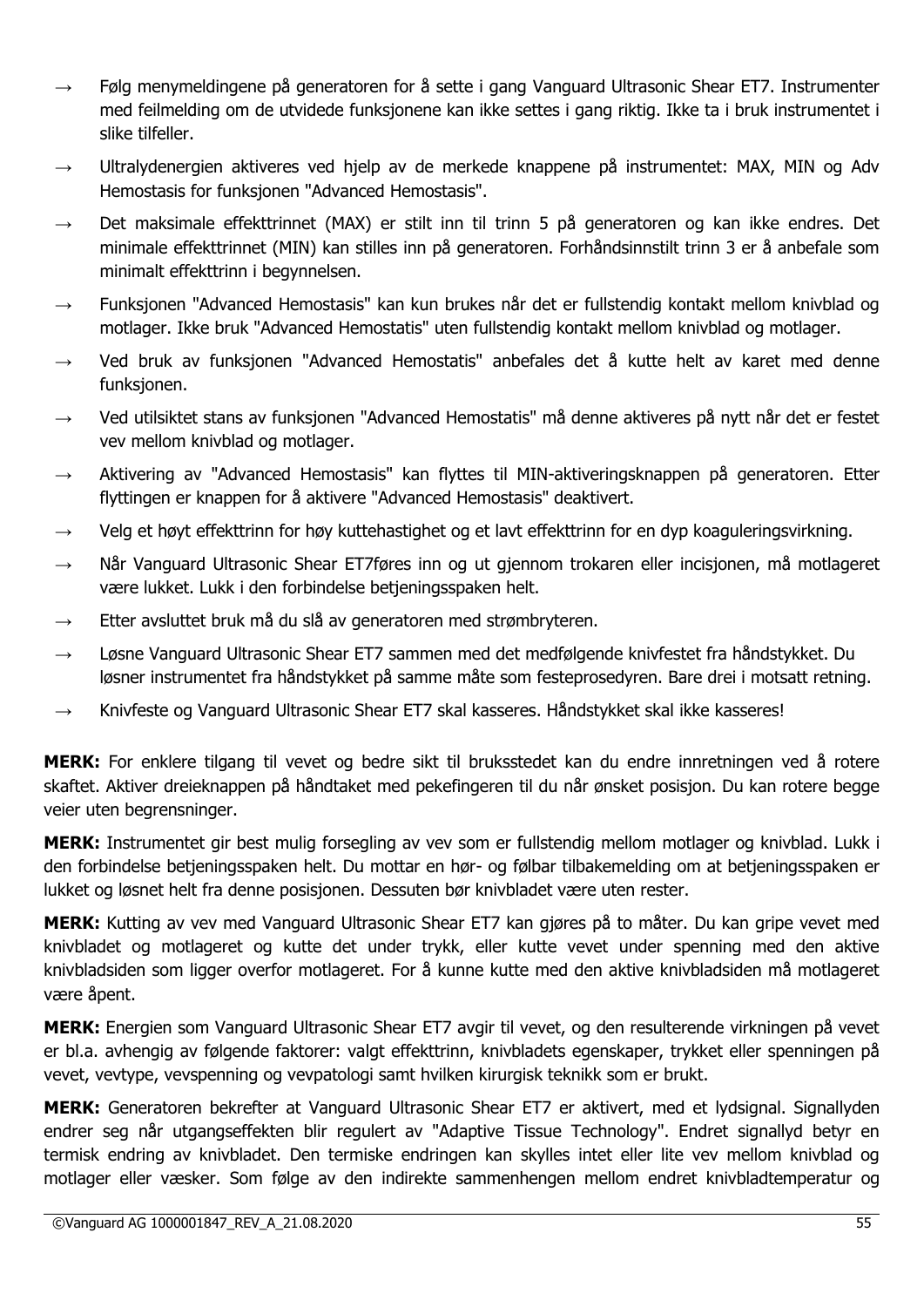vevtilstand bør du i denne situasjonen fortløpende kontrollere vha. konvensjonelle metoder, f.eks. visuelt eller taktilt, om den ønskede virkningen på vevet er oppnådd, og deretter reagere i henhold til dette.

**MERK:** For å fjerne rester bør den distale enden (knivblad, motlager og skaft) aktiveres i koksaltløsning. Du kan bruke fuktig gastupfer for å tørke knivbladet. Det er forbudt å bruke skuremidler.

Vev i motlageret skal fjernes med klemme, instrumentet skal da ikke aktiveres.

**MERK:** Kast først knivfestet etter avsluttet bruk ettersom denne kan trengs til å feste og løsne flere ganger.

# **Avfallsbehandling**

Avfallsbehandling av produktet må skje i henhold til gjeldende nasjonale lover og retningslinjer.



Läs bruksanvisningen noga innan du använder den produkt som beskrivs. Om du har frågor om bruksanvisningen eller hur produkten ska hanteras ber vi att du kontaktar vår kundservice på e-postadressen service@vanguard.de eller vår service på plats innan du använder produkten på en patient.

# **Allmänna anvisningar**

I den här bruksanvisning används vissa skrivsätt så att du snabbare ska kunna uppfatta funktioner och betydelser i texten:

- $\rightarrow$  Hanteringsinstruktioner
- Uppräkningar

# **Information om produkten**

Den här produkten får endast tas i drift om det kan garanteras att den är säker att använda. Beakta anvisningarna, försiktighetsåtgärderna och varningarna!

Vanguard AG övertar inget ansvar för skador som uppstår på grund av felaktig användning av Vanguard Ultrasonic Shear ET7 och/eller på grund av att anvisningarna i denna bruksanvisning inte följts.

Vanguard AG och tillverkaren av originalprodukten, Ethicon Endo-Surgery, Inc. (Cincinnati, OH 45242-2839 USA, del av Johnson & Johnson Company) är inga associerade företag: helrenovering av produkten utförs endast av Vanguard AG, som marknadsför denna, utan medverkan av firma Ethicon Endo-Surgery, Inc. "Harmonic" är ett skyddat varumärke som tillhör tillverkaren av originalprodukten, Ethicon Endo-Surgery, Inc. (Cincinnati, OH 45242-2839 USA, del av Johnson & Johnson Company) eller ett företag som är associerat med detta.

# **PRODUKTBESKRIVNING**

Vanguard Vanguard Ultrasonic Shear ET7 är avsedd för borttagning och koagulering av mjuk vävnad. Vidare kan instrumentet användas för preparering och fasttagning, för detta är det inte nödvändigt att aktivera ultraliudet.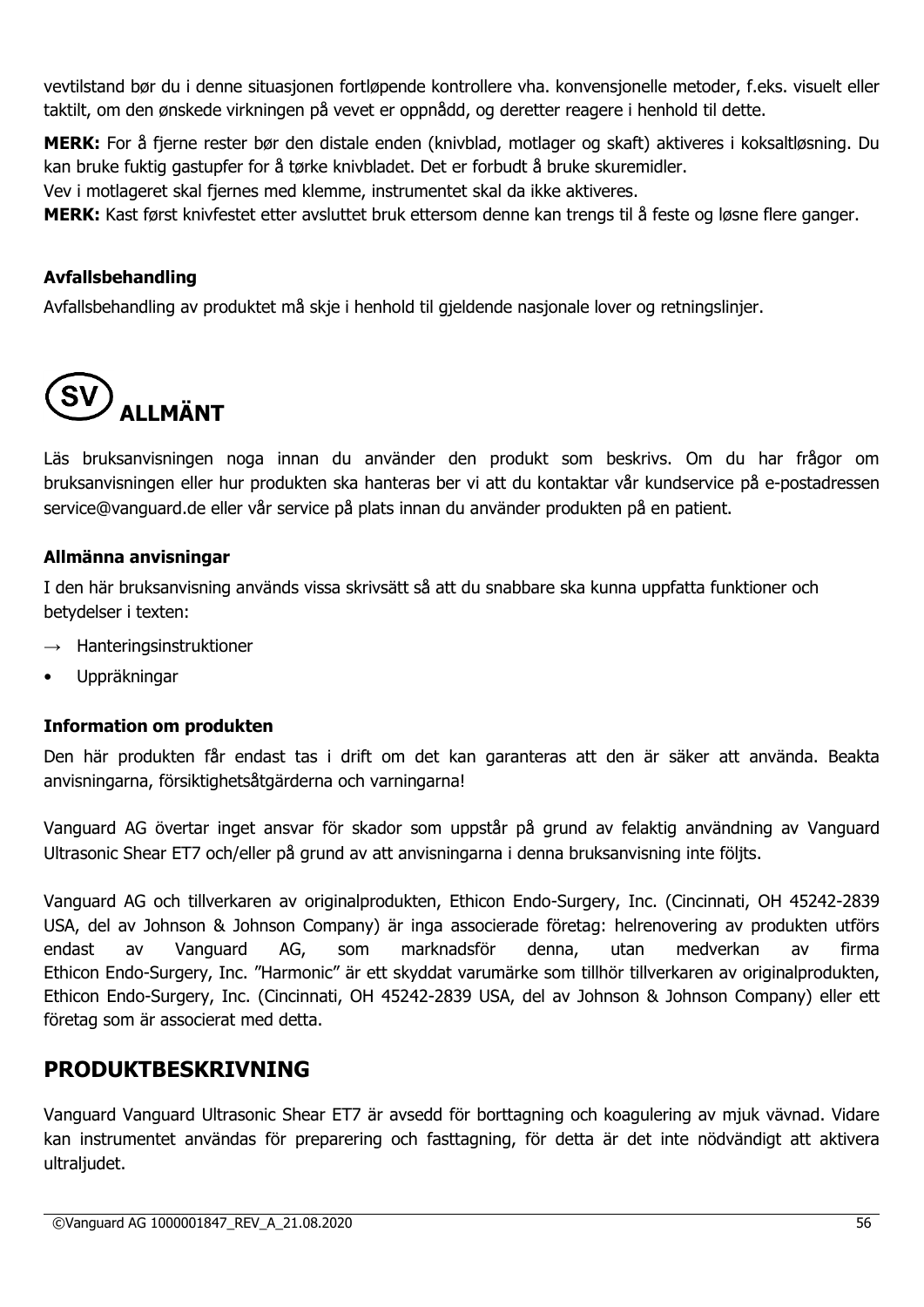

Vanguard Vanguard Ultrasonic Shear ET7 består av ett hölje (1) med reglage, anslutningen för handenheten (5) samt axeln (2) med distalt arbetsområde som består av kniv (3) och motlager (4). Den manuella aktiveringen av instrumentet sker med aktiveringsknappen med effektstegen "MAX" (7) för kapning av små kärl och "MIN" (7) för kärl upp till 5 mm eller med aktiveringsknappen"Advanced Hemostasis" (8, båda sidorna) för kärl upp till 7 mm. Kärlens tjocklek visas som exempel med olika tjocka streck bredvid aktiveringsknapparna. Upptagningen av vävnaden sker efter att motlagret har stängts genom att aktivera manöverspaken (6). Fullständig stängning av motlagret bekräftas med ett audio-taktilt svar. Instrumentets skaft har vridbart lager för ergonomisk användning. Rotation av skaftet sker med vridknappen (9) som är inbyggd i höljet. Införingen av instrumentet i kroppen kan ske via lämplig trokar för instrument med en ytterdiameter på 5 mm eller genom direkt insnitt.

Vanguard Ultrasonic Shear ET7 har "Adaptive Tissue Technoloy" integrerad. Med denna kan generatorn övervaka förloppet för borttagning samt koagulation av vävnaden. Generatorn anpassar automatiskt effektuppgifterna beroende av vävnadens tillstånd. Ett akustiskt svar för användaren sker genom att förändra generatorsignalen.

I leveransen av varie Vanguard Ultrasonic Shear ET7 medföljer en steril engångs knivnyckel (10). Knivnyckeln ska användas för att fästa och lossa instrumentet från handenheten.

Vanguard Ultrasonic Shear ET7 är uteslutande avsedd för användning med följande tillbehör och tillsatsinstrument från företaget Ethicon Endo Surgery, Inc.: Handenhet (HP054), generator G11 (GEN11) med programversion 2013\_1/2016\_1 och adapter (HGA11). Bruksanvisningen till tillbehöret och tillsatsinstrumentet ska beaktas.

#### **Avsedd användning**

Vanguard Ultrasonic Shear ET7 är avsedd för borttagning och koagulering av mjukdelsvävnad i kombination med de tillbehör och extra enheter som anges i avsnittet Tekniska data. Säker borttagning och koagulering av kär ges för kärldiameter upp till 5 mm. Vid användning av funktionen "Advanced Hemostasis" kan koagulering av kärl upp till 7 mm göras. Instrumentet får inte användas för koagulering av större kärl.

Vanguard Ultrasonic Shear ET7 kan användas inom allmänkirurgi, plastikkirurgi, pediatrik, gynekologi, urologi, toraxkirurgi, exponering av ortopediska strukturer (t.ex. ryggraden och ledhålor) vid försegling och avkapning av lymfkärl och andra öppna kirurgiska metoder och laparoskopi. Kan kombineras med andra elektrokirurgiska och konventionella instrument, samt laserinstrument.

©Vanguard AG 1000001847\_REV\_A\_21.08.2020 57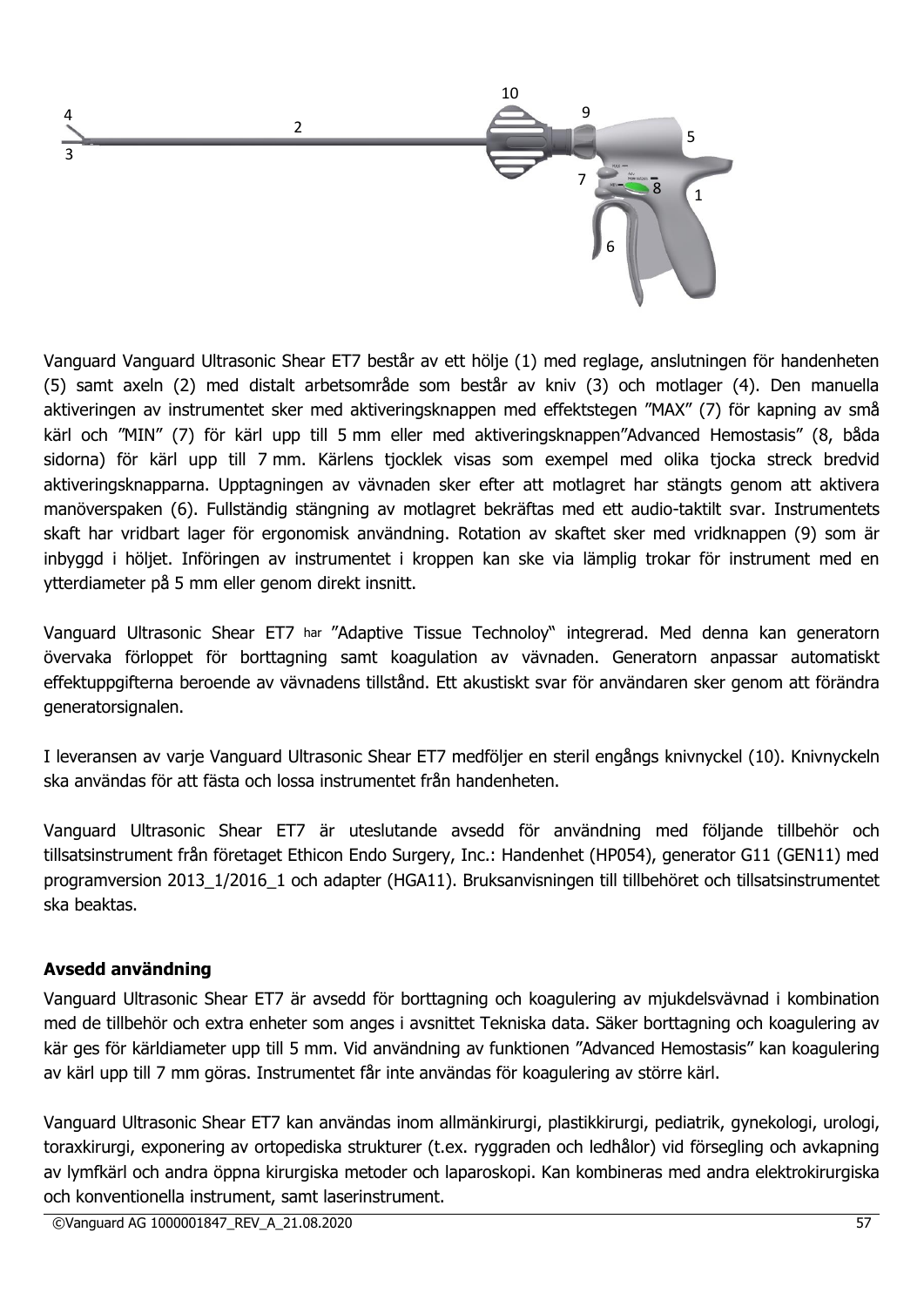Den medicintekniska produkten får endast användas av utbildad och erfaren specialistläkare. Den utförande läkaren ansvarar för alla tillämpade kirurgiska metoder och tekniker. Anvisningarna i denna bruksanvisning måste beaktas.

# **Kontraindikationer**

Användningen av Vanguard Ultrasonic Shear ET7 är kontraindicerad för ledincisioner samt för gynekologisk ocklusion av äggledarna.

# **Tekniska data**

| REF-nr | <b>Skaftets</b><br>Användbar<br>längd<br>diameter | motsvarande REF-nr<br>för instrument från | REF-nr för tillbehör/extra enheter<br>Ethicon Endo-Surgery |                                              |         |              |
|--------|---------------------------------------------------|-------------------------------------------|------------------------------------------------------------|----------------------------------------------|---------|--------------|
|        |                                                   |                                           | <b>Ethion Endo-Surgery</b>                                 | Generator                                    | Adapter | Handenhet    |
| 35033  | $23 \text{ cm}$                                   | $5 \text{ mm}$                            | HARH <sub>23</sub>                                         | GEN11 med<br>programversion<br>2013 1/2016 1 | HGA11   | <b>HP054</b> |
| 35034  | 36 cm                                             | $5 \text{ mm}$                            | HARH36                                                     | GEN11 med<br>programversion<br>2013_1/2016_1 | HGA11   | <b>HP054</b> |

 $CE_{2797}$ 

Produkten är CE-märkt enligt bestämmelserna i EU-direktivet 93/42/EEG.

# **SÄKERHETSÅTGÄRDER OCH VARNINGAR**

- 1. En grundläggande förståelse av principerna och teknikerna för kirurgisk ultraljuds--metoder förutsätts, för att förhindra fara för patienter och medicinsk personal, samt för att skydda apparater och instrument mot skador.
- 2. Ingrepp ska uteslutande utföras av utbildade och erfarna specialistläkare som är förtrogna med de använda metoderna.
- 3. Instruktionerna gällande avsedd användning och korrekt lagringsförhållanden måste beaktas och följas för att förhindra skador på produkten.
- 4. Vanguard Ultrasonic Shear ET7 är en del av ett ultraljudskirurgisystem. Om systemet skulle upphöra att fungera under användningen måste det finnas ett lämpligt reservsystem tillgängligt.
- 5. Vanguard Ultrasonic Shear ET7 får uteslutande användas med kompatibla tillbehör och extra enheter (se Tekniska data). Man måste kontrollera att generatorns GEN11 programversion är kompatibel. Man måste ha läst och förstått tillhörande bruksanvisningar.
- 6. Vanguard Ultrasonic Shear ET7 är en engångsprodukt som uteslutande är avsedd att användas en gång på en patient.
- 7. Användning av icke sterila instrument kan leda till infektion av patienten. Instrument med skadad eller öppnad steriliseringsförpackning får därför inte användas.
- 8. Utför en noggrann visuell inspektion och en funktionskontroll före användningen av Vanguard Ultrasonic Shear ET7. Skadade eller icke fungerande instrument kan leda till skador på patient eller användare och får inte användas.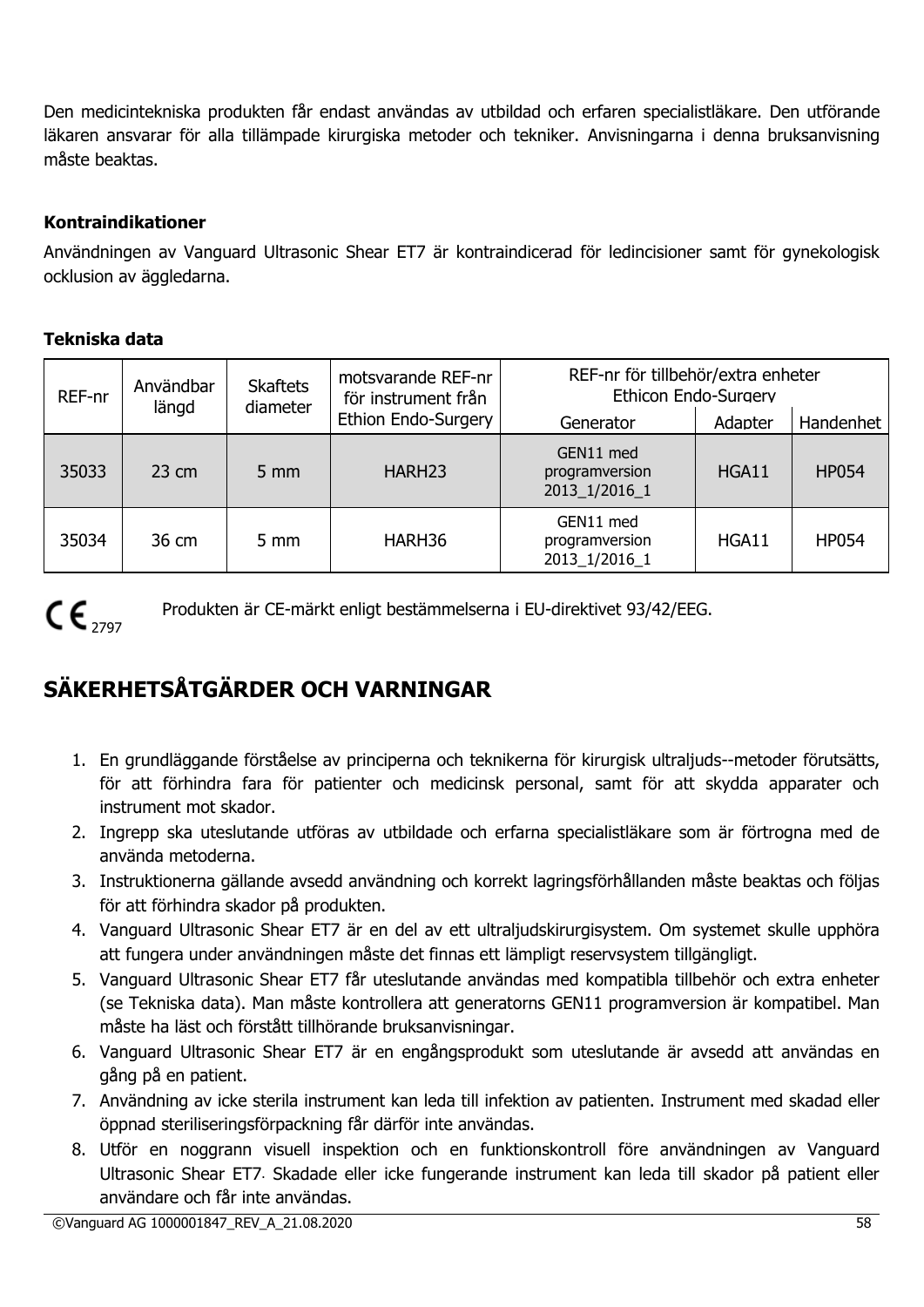- 9. Felaktig fastsättning av kniven, om användningstiden för handenheten överskrids eller om kniven är defekt kan det leda till höga temperaturer under användningen och därmed till skada på patient eller användare. Detta feltillstånd upptäcks genom högt ljud från kniv eller handenhet.
- 10. Om ett felmeddelande visas på generatorn under användningen är inte den automatiska anpassningen av uteffekten genom "Adaptive Tissue Technology" och försegling av kärl som är större än 5 mm med "Advanced Hemostasis" inte tillgängliga.
- 11. All statisk elektricitet måste hållas undan från ultraljudskirurgisystemet under aktiveringen av Vanguard Ultrasonic Shear ET7. Elektrisk isolering och jordning måste vara säkerställd.
- 12. Det är inte tillåtet att doppa Vanguard Ultrasonic Shear ET7 i vätskor. Ett undantag är att doppa instrumentspetsen i koksaltlösning för borttagning av oönskade användningsrester. Utförandet beskrivs i tillhörande avsnitt i denna bruksanvisning.
- 13. För att förhindra skador på instrumentet, trokaren eller skador på patienten måste motlagret i Vanguard Ultrasonic Shear ET7 vara stängt vid in-/utföring genom trokaren eller inskärningen.
- 14. Alla former av ändring av kniven är förbjudet. Detta kan leda till felfunktioner och till skador på patienten eller användaren.
- 15. Kontakt mellan kniv och metall- och plastrester eller instrument ska undvikas under aktiveringen av Vanguard Ultrasonic Shear ET7. Om kniven kommer i kontakt med klämmor, clips eller andra instrument samtidigt som aktiveringen utförs föreligger risk för att kniven skadas, vilket leda till brott på klingan. Vid en skada på klingan varnar generatorn genom ett felmeddelande. Dessa felmeddelanden ska beaktas.
- 16. De friliggande delarna av kniv och skaft kan kapa av resp. koagulera vävnad när instrumentet aktiveras. Därför ska oavsiktlig kontakt med dessa ytor undvikas under aktiveringen av instrumentet.
- 17. För användning på fasta organ måste eventuellt ytterligare åtgärder vidtas för att uppnå en lyckad hemostas. Stora vävnadsmängder ska skäras bort i flera steg, eftersom de inre strukturerna inte kan beaktas tillräckligt. Vid begränsade kunskaper om de inre strukturerna ska man undvika att skära av större vaskulära och gallvägskärl.
- 18. Vävnaden måste alltid kontrolleras för en säker hemostas. Dessa måste ev. säkerställas med lämpliga tekniker.
- 19. Vid användning av energikällor med temperaturinverkan på vävnaden uppstår rök och spraydimma. Det finns anvisningar om att denna rök och spraydimma är cancerogen eller infektiös. Vid användning av Vanguard Ultrasonic Shear ET7 rekommenderas skyddsglasögon eller masker samt tillräckligt utsugning av röken för öppen kirurgi och laparoskopi.
- 20. Vid aktivering i fettvävnad är spraydimman som bildas potentiellt brännbar. För att skydda patient och användare mot skador ska elektrokirurgiska instrument inte aktiveras medan Vanguard Ultrasonic Shear ET7 är aktiverad.
- 21. Vid aktiveringen av instrumentet vid direkt kontakt mellan kniv och motlager (ingen vävnad mellan kniv och motlager) kan det uppstå skador på vävnadsdynan i motlagret. Vidare kan det uppstå temperaturökningar på kniv, motlager och det distala skaftet, vilket kan skada instrumentet. Vid skador på instrumentet ges en varning genom ett felmeddelande från generatorn. Om motlagret är stängt får instrumentet endast aktiveras om det finns vävnad mellan kniv och

motlager. Om man skär med den aktiva knivsidan måste motlagret vara öppet.

- 22. Vid lång användning av funktionen "Advanced Hemostasis" kan det uppstå skador på vävnadsdynan som är monterad i motlagret.
- 23. När instrumentet aktiveras värms kniven, motlagret och de 7 cm av det distala skaftet upp.
- 24. Oavsiktlig kontakt med sterila dukar, OP-kläder, andra brännbara material samt vävnad måste undvikas.

<sup>©</sup>Vanguard AG 1000001847\_REV\_A\_21.08.2020 59 25. Ansamling av blod eller vävnad kan leda till förhöjda temperaturer i den distala delen av skaftet. För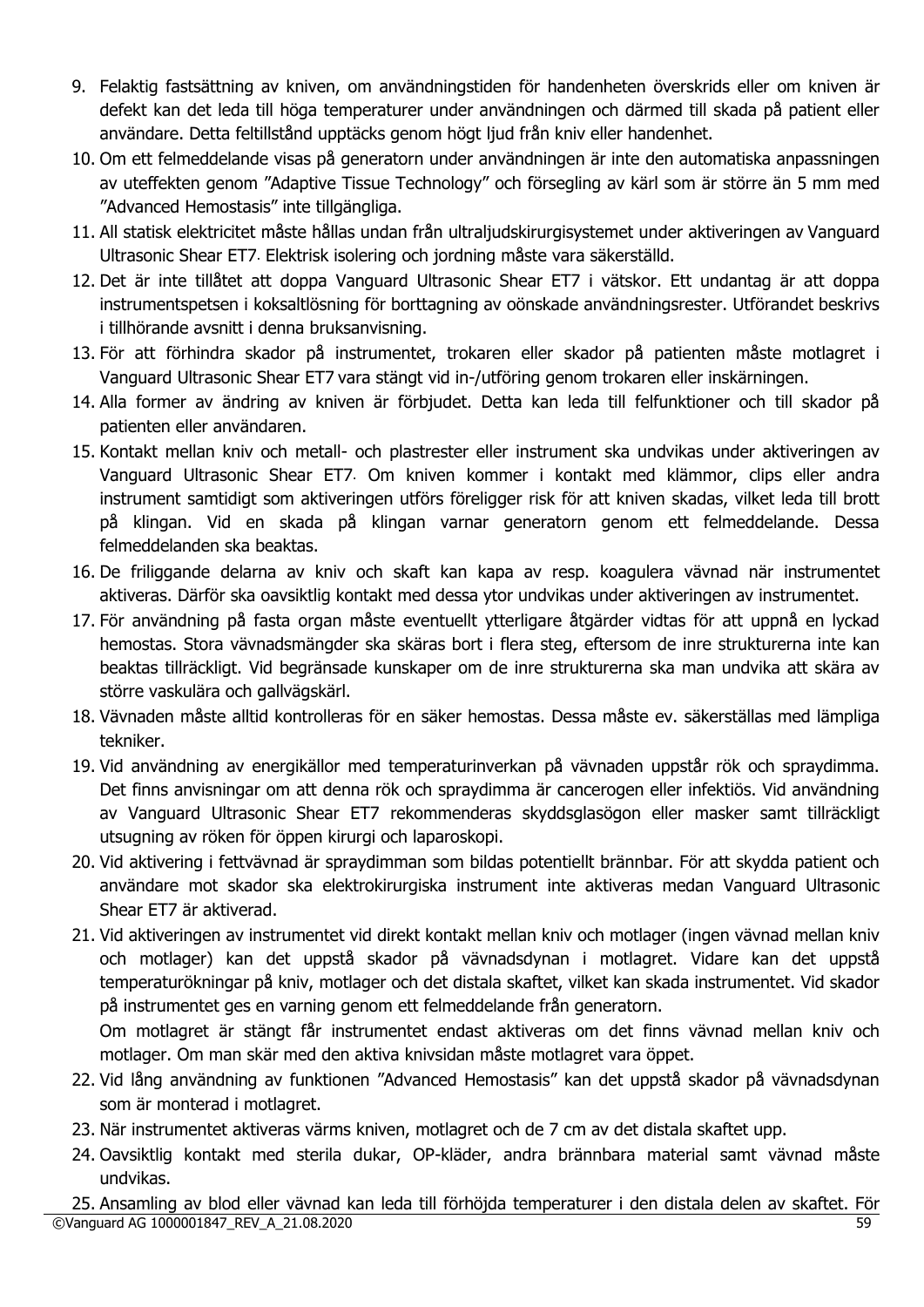att förebygga risken för brännskador rekommenderas att åtgärda synliga rester i det distala området av skaftet.

- 26. Längre och avsiktlig aktivering mot fasta ytor (t.ex. ben) leder till att kniven värms upp. Det kan leda till att instrumentet fungerar felaktigt.
- 27. För att skydda användaren eller tredje part mot infektioner måste instrument och knivnyckel avfallshanteras efter användningen.

# **HANTERINGSINSTRUKTIONER**

#### **Transport Förvaring**

Temperatur: -29 °C till +50 °C Temperatur: max. rumstemperatur

# **Uttagning ur förpackningen**

- $\rightarrow$  Kontrollera att förpackningen inte är skadad. Om förpackningen är skadad ska instrumentet kasseras och ett annat användas.
- $\rightarrow$  Ta ut instrumentet ur förpackningen under aseptiska förhållanden och överför det till det sterila arbetsfältet. Kasta inte instrumentet.
- $\rightarrow$  Kontrollera Vanguard Ultrasonic Shear ET7 för uppenbara brister, som kan återföras till extern påverkan. Vanguard Ultrasonic Shear ET7 får inte användas vid uppenbara skador.

# **Användning**

- $\rightarrow$  Upprätta en åtkomst till ingreppsplatsen under beaktande av de aseptiska reglerna, som kan användas för att till- resp. införa Vanguard Ultrasonic Shear ET7.
- $\rightarrow$  Anslut Vanguard Ultrasonic Shear ET7 till en kompatibel, steril handenhet (se Tekniska data). Sätt dessutom på instrumentet på handenheten och fäst det på handenheten genom att vrida skaftet medurs. Använd endast den medföljande knivnyckeln för fullständig fastsättning av instrumentet för att undvika att instrumentet och handenheten skadas. Fäst instrumentet genom att hålla i handenheten och vrida knivnyckeln medurs mot handenheten tills korrekt fastsättning bekräftas genom att knivnyckeln klickar två gånger.

För att knivnyckeln ska kunna sättas på och tas av från skaftet måste motlagret vara stängt. Dessutom måste manöverspaken stängas helt.

- $\rightarrow$  Anslut Vanguard Ultrasonic Shear ET7 med ansluten handenhet till kompatibel generator (se Tekniska data). Generatorn ska inte startas förrän efter anslutningen.
- För initiering av Vanguard Ultrasonic Shear ET7 ska generatorns skärminstruktioner följas. Instrument med ett felmeddelande om de utökade funktionerna kunde inte initieras. I detta fall ska instrumentet inte användas för tillämpningen.
- $\rightarrow$  Ultraljudsenergin aktiveras med knapparna med motsvarande märkning på instrumentet: MAX, Min och Adv. Hemostasis för funktionen "Advanced Hemostasis".
- $\rightarrow$  Max. effektsteg (MAX) är inställt på steg 5 på generatorn och kan inte ändras. Min. effektsteg (MIN) kan ställas in på generatorn. För start rekommenderas förinställt steg 3 som min. effektsteg.
- $\rightarrow$  Funktionen "Advanced Hemostasis" kan endast användas vid fullständig kontakt mellan kniv och motlager. Vid användning utan fullständig kontakt mellan kniv och motlager ska "Advanced Hemostasis" inte användas.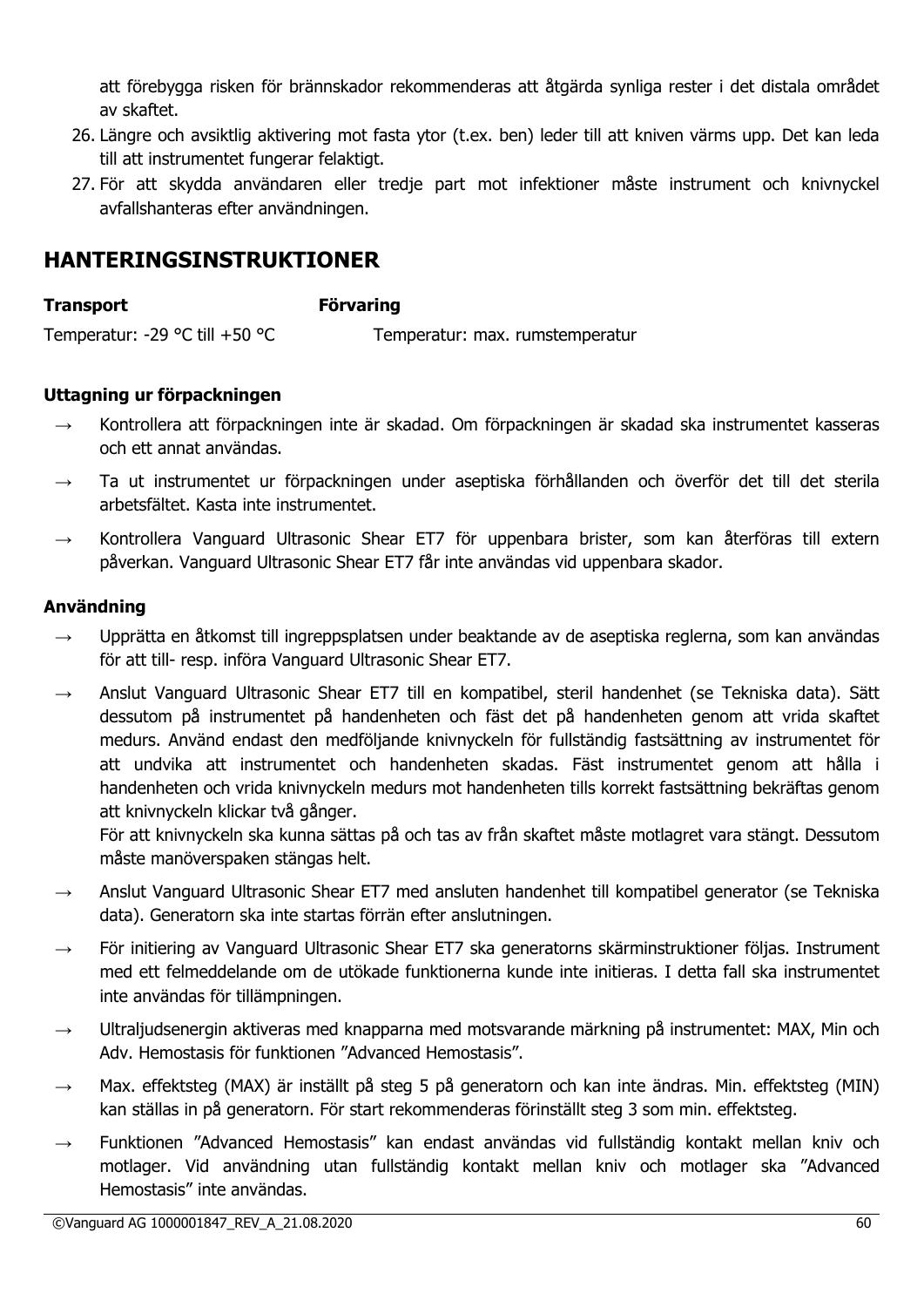- $\rightarrow$  Vid användning av funktionen "Advanced Hemostasis" rekommenderas att utföra fullständig avkapning av kärlet med denna.
- → Vid oavsiktligt avbrott av funktionen "Advanced Hemostasis" ska denna aktiveras igen när vävnad är fixerad mellan kniv och motlager.
- $\rightarrow$  Aktiveringen av "Advanced Hemostasis" kan ändras till MIN aktiveringsknapp på generatorn. Efter omställningen är knappen för aktivering av "Advanced Hemostasis" avaktiverad.
- $\rightarrow$  För hög skärhastighet måste ett högt effektsteg väljas och för djup koaguleringseffekt måste ett lågt effektsteg väljas.
- → Vid in- och utföring av Vanguard Ultrasonic Shear ET7 genom trokaren eller insnittet måste motlagret vara stängt. Dessutom måste manöverspaken stängas helt.
- $\rightarrow$  Efter avslutad användning ska generatorn stängas av på strömbrytaren.
- $\rightarrow$  Vanguard Ultrasonic Shear ET7 ska lossas från handenheten med den medföljande knivnyckeln. Lösgöring av instrumentet från handenheten sker analogt med fastsättningen. Vridningen sker därvid i motsatt riktning.
- $\rightarrow$  Knivnyckel och Vanguard Ultrasonic Shear ET7 ska kasseras. Observera, handenheten ska inte kasseras!

**ANVISNING:** För enklare åtkomst till vävnaden och bättre sikt över användningsplatsen kan uppriktningen ändras genom att rotera skaftet. För detta finns det en vridknapp på handtaget som manövreras med pekfingret till önskad position. Rotationen är möjlig utan begränsning på båda sidor.

**ANVISNING:** Bästa möjliga försegling med instrumentet uppnås för vävnad som befinner sig helt mellan motlager och kniv. Dessutom måste manöverspaken stängas helt. Fullständig stängning och lösgöring av manöverspaken från denna position bekräftas med en audiotaktil signal. Vidare ska kniven vara fri från rester.

**ANVISNING:** Borttagning av vävnad kan utföras på två sätt med Vanguard Ultrasonic Shear ET7. Vävnaden kan gripas med kniv och motlager och tas av under tryck eller genom drag med den aktiva knivsidan, som ligger mittemot motlagret. För att skära med den aktiva knivsidan måste motlagret vara öppet.

**ANVISNING:** Energin som avges till vävnaden från Vanguard Ultrasonic Shear ET7 och den därav resulterande effekten på vävnaden är t.ex. beroende av följande faktorer: valt effektsteg, knivens egenskaper, trycket resp. draget på vävnaden, vävnadstyp, vävnadsspänning och vävnadspatologi samt använd kirurgisk teknik.

**ANVISNING:** Aktiveringen av Vanguard Ultrasonic Shear ET7 bekräftas av generatorn med en akustisk signal. Signalen ändras så snart effektavgivningen regleras genom "Adaptive Tissue Technology". Signalens ändring betyder en termisk förändring av kniven. Den termiska förändringen kan framkallas av ingen eller lite vävnad mellan kniv och motlager eller vätskor. På grund av det indirekta sambandet mellan förändrad knivtemperatur och vävnadens tillstånd ska man i denna situation alltid kontrollera uppnådd avsedd effekt på vävnaden kontrolleras genom konventionella kontroller, t.ex. visuellt eller taktilt, och lämpliga åtgärder utföras.

**ANVISNING:** För att ta bort rester ska den distala änden (kniv, motlager och skaft) aktiveras i koksaltlösning. För avtorkning av kniven kan man använda fuktig gasbinda. Det är förbjudet att använda skurmedel.

Vävnad som finns i motlagret tas bort med en klämma, därmed får inte instrumentet aktiveras.

**ANVISNING:** Knivnyckeln ska inte kasseras förrän efter avslutad användning, eftersom denna behövs vid ny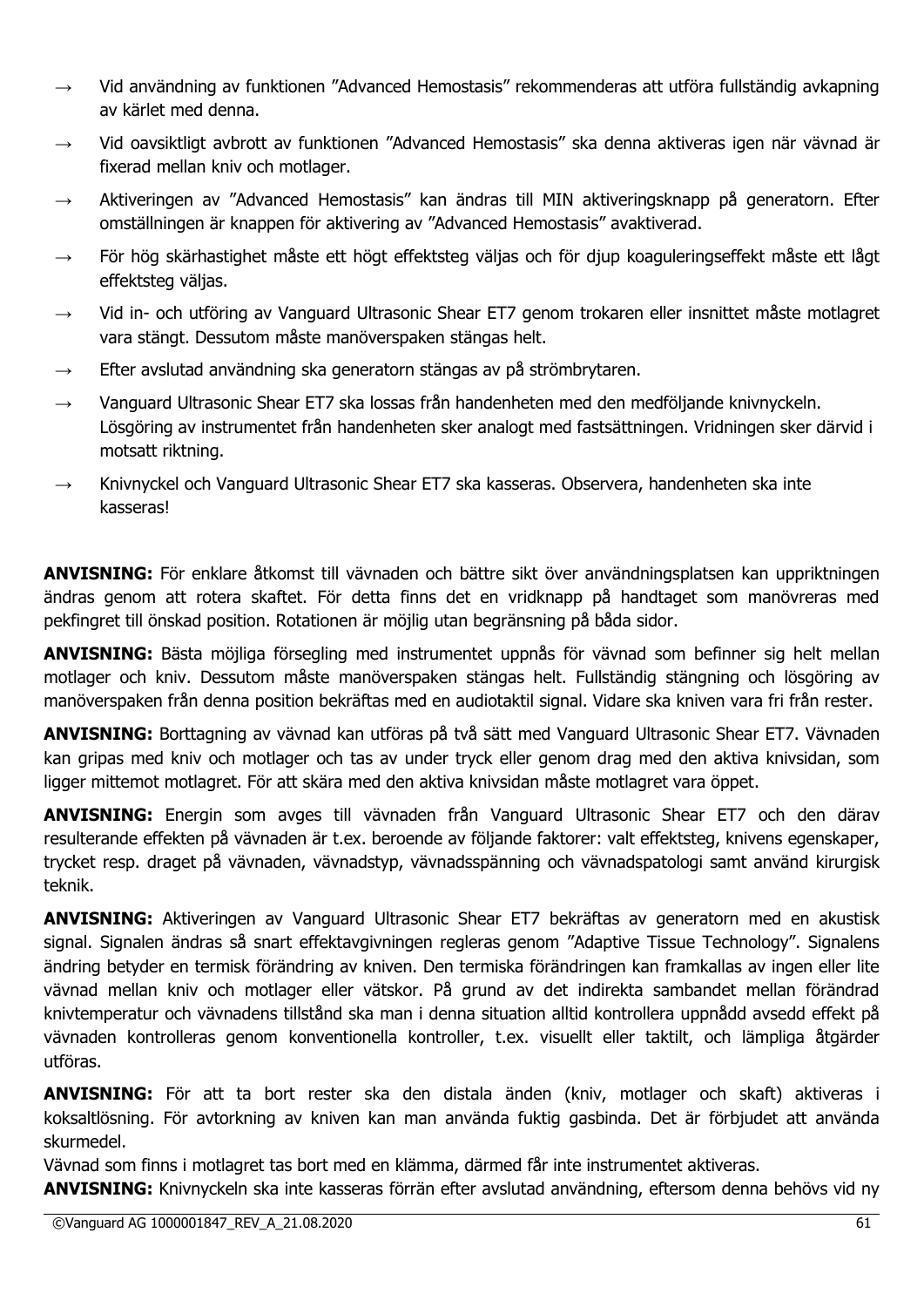åtdragning eller lossning.

# **Avfallshantering**

Avfallshanteringen av produkten ska utföras enligt gällande landspecifika lagar och riktlinjer.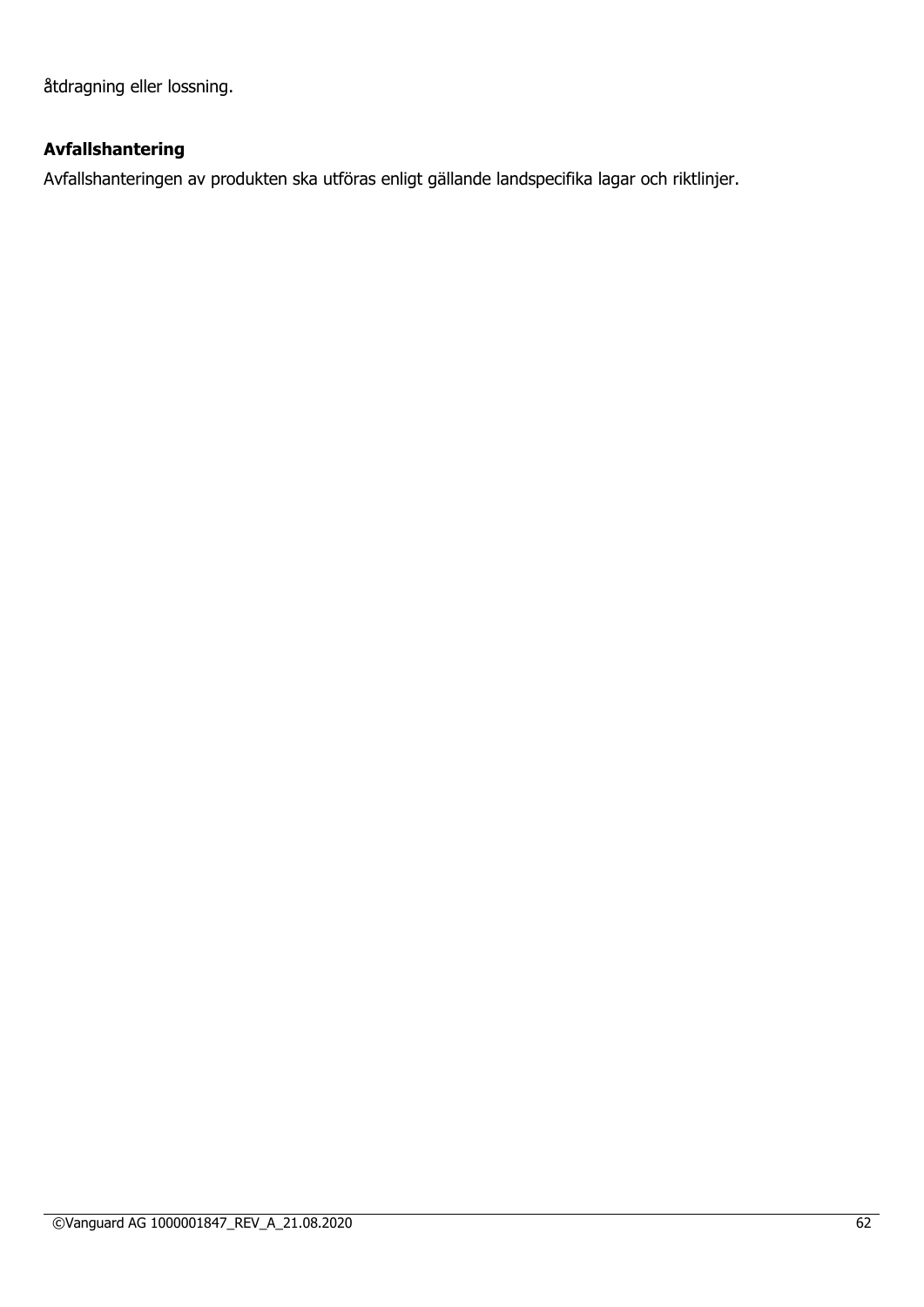# **INFORMACJE OGÓLNE**

Dokładnie przeczytać niniejszą instrukcję obsługi przed użyciem opisanego w niej produktu. W przypadku pytań odnośnie do instrukcji obsługi lub posługiwania się produktem należy przed jego zastosowaniem u pacjenta skontaktować się z naszym działem obsługi klienta, pisząc na adres service@vanguard.de lub porozmawiać z naszym przedstawicielem.

# **Wskazówki ogólne**

W niniejszej instrukcji obsługi zastosowano podane niżej sposoby prezentacji treści mające pomóc w szybszym rozpoznaniu funkcji i znaczeń poszczególnych części tekstu:

- Instrukcja postępowania
- **Wyliczenia**

#### **Informacje o produkcie**

Niniejszy produkt wolno stosować, wyłacznie jeżeli zapewniono jego bezpieczne użycie. Przestrzegać wskazówek, środków bezpieczeństwa i ostrzeżeń!

Vanguard nie odpowiada za szkody, które powstają w wyniku nieprawidłowego stosowania produktu Vanguard Ultrasonic Shear ET7 i/lub nieprzestrzegania zaleceń zawartych w niniejszej instrukcji obsługi.

Firma Vanguard AG oraz producent produktu oryginalnego, firma Ethicon Endo-Surgery, Inc. (Cincinnati, OH 45242-2839 USA, należąca do Johnson & Johnson Company), nie są podmiotami powiązanymi; pełne odnawianie produktu i wprowadzanie go po pełnym odnowieniu do obrotu jest realizowane przez Vanguard AG bez udziału firmy Ethicon Endo-Surgery, Inc. "Harmonic" to chroniona marka producenta oryginalnego produktu, firmy Ethicon Endo-Surgery, Inc. (Cincinnati, OH 45242-2839 USA, należącej do firmy Johnson & Johnson Company) lub powiązanej z nią firmy.

# **OPIS PRODUKTU**

Urządzenie Vanguard Vanguard Ultrasonic Shear ET7 służy do przecinania i koagulowania tkanek miękkich. Ponadto instrument można stosować do preparowania i chwytania; aktywacja ultradźwięków nie jest w tym przypadku konieczna.

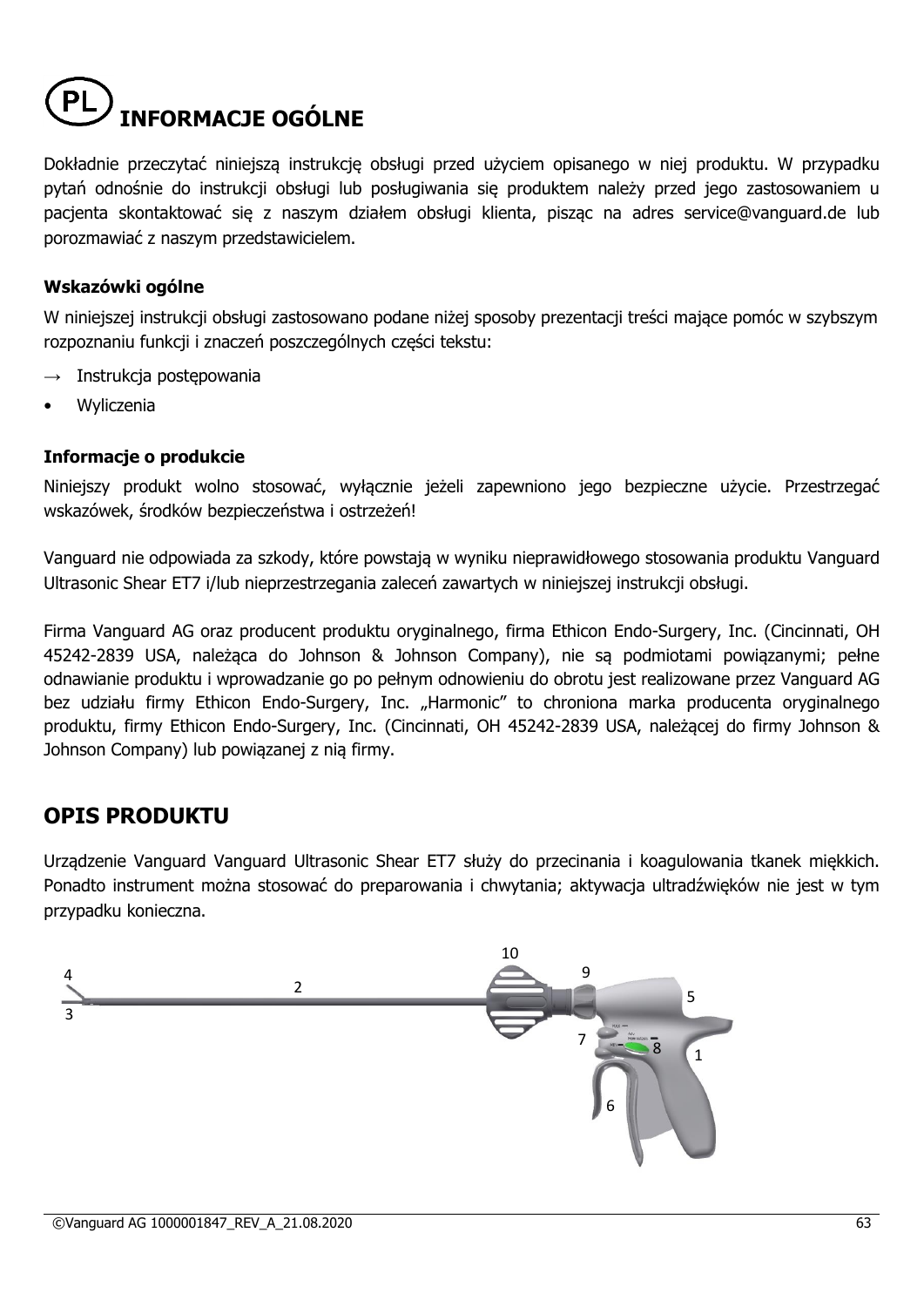Urządzenie Vanguard Vanguard Ultrasonic Shear ET7 składa się z obudowy (1) z elementami obsługowymi, przyłącza uchwytu (5) oraz trzonka (2) z dystalnym obszarem roboczym złożonym z ostrza (3) i branszy przeciwległej (4). Urządzenie uruchamia się ręcznie za pomocą przycisku aktywującego – z możliwością ustawienia mocy na "MAX" (7) do cięcia małych naczyń i "MIN" (7) do naczyń o średnicy do 5 mm włącznie – lub za pomocą przycisku aktywującego "Advanced Hemostasis" (8, z obu stron) do naczyń o średnicy do 7 mm włącznie. Grubości naczyń są przedstawione poglądowo za pomocą pasków o różnej szerokości, umieszczonych obok włączników. Tkankę chwyta się, zwierając branszę przeciwległą, co następuje po naciśnięciu dźwigni obsługowej (6). Całkowite zwarcie branszy przeciwległej zostaje potwierdzone przez dźwiękowy i dotykowy sygnał zwrotny. Obrotowy trzonek gwarantuję wysoką ergonomię podczas pracy. Do obracania trzonka służy pokrętło (9) zintegrowane w obudowie. Instrument można wprowadzić do ciała za pomocą odpowiednich trokarów przeznaczonych do instrumentów o średnicy zewnętrznej wynoszącej 5 mm lub bezpośrednio przez nacięcie.

Urządzenie Vanguard Ultrasonic Shear ET7 jest wyposażone w układ "Adaptive Tissue Technology". Dzięki temu generator może monitorować postęp procesu cięcia lub koagulacji tkanki. Zależnie od stanu tkanki generator automatycznie dostosowuje moc pracy. Dźwiękowy sygnał zwrotny dla użytkownika generowany jest w następstwie zmiany sygnału generatora.

W zakres dostawy każdego urządzenia Vanguard Ultrasonic Shear ET7 wchodzi sterylny, jednorazowy klucz motylkowy (10). Klucz motylkowy jest przeznaczony do mocowania i odłączania instrumentu do/od uchwytu.

Urządzenie Vanguard Ultrasonic Shear ET7 należy stosować wyłącznie z następującymi akcesoriami i urządzeniem dodatkowym firmy Ethicon Endo Surgery, Inc.: z uchwytem (HP054), generatorem G11 (GEN11) z oprogramowaniem 2013\_1 / 2016\_1 i adapterem (HGA11). Przestrzegać instrukcji obsługi akcesoriów i urządzenia dodatkowego.

# **Zastosowanie zgodne z przeznaczeniem**

Urządzenie Vanguard Ultrasonic Shear ET7 wraz z akcesoriami i urządzeniami dodatkowymi wymienionymi w punkcie "Dane techniczne" jest przeznaczone do cięcia i koagulacji tkanek miękkich. Bezpieczeństwo cięcia i koagulacji naczyń jest zapewnione w przypadku średnic naczyń nieprzekraczających 5 mm. Funkcja "Advanced Hemostasis" umożliwia koagulację naczyń o średnicy do 7 mm włącznie. Zabrania się wykorzystywania instrumentu do koagulacji większych naczyń.

Urządzenie Vanguard Ultrasonic Shear ET7 można stosować w chirurgii ogólnej, chirurgii plastycznej, pediatrii, ginekologii, urologii, chirurgii klatki piersiowej, przy eksponowaniu struktur ortopedycznych (np. kręgosłupa i szpar stawowych), przy zamykaniu przerwaniu naczyń limfatycznych oraz w innych procedurach otwartych i laparoskopowych. Można łączyć z innymi instrumentami elektrochirurgicznymi i konwencjonalnymi oraz instrumentami laserowymi.

Wyrób medyczny wolno stosować wyłącznie odpowiednio wykształconemu i doświadczonemu lekarzowi specjaliście. Za wszystkie zastosowane procedury i techniki chirurgiczne odpowiada lekarz przeprowadzający zabieg. Należy przy tym bezwzględnie stosować się do wskazówek zawartych w niniejszej instrukcji obsługi.

# **Przeciwwskazania**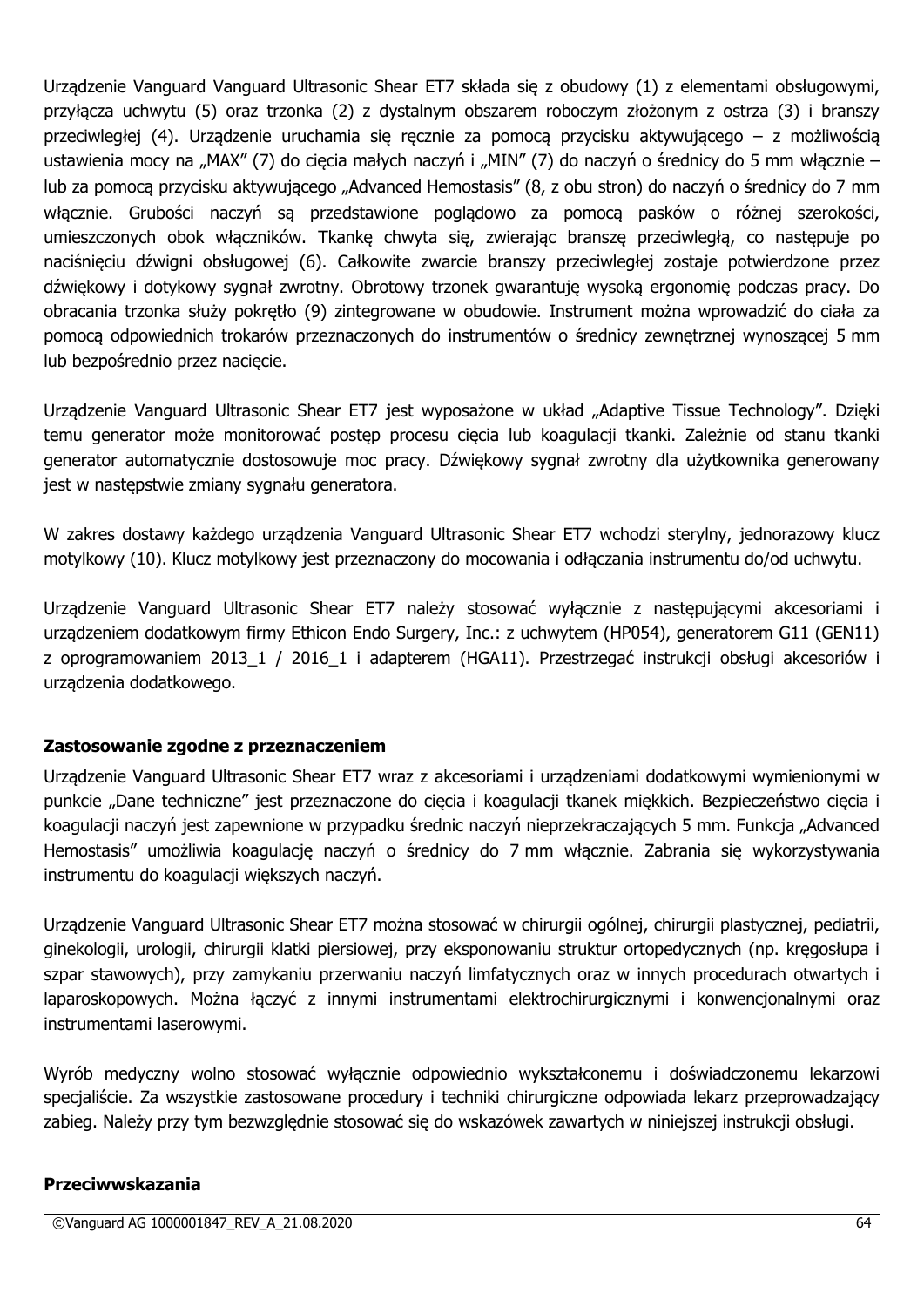Stosowanie urządzenia Vanguard Vanguard Ultrasonic Shear ET7 jest przeciwwskazane w przypadku wykonywania nacięć kości oraz okluzji jajowodów.

# **Dane techniczne**

| Nr ref. | Długość<br><b>Srednica</b><br>użytkowa<br>trzonka |                  | Odpowiedni nr ref.<br><b>Instrument Ethicon</b> | Nr ref. akcesoriów / urządzeń dodatkowych<br>Ethicon Endo-Surgery |            |               |
|---------|---------------------------------------------------|------------------|-------------------------------------------------|-------------------------------------------------------------------|------------|---------------|
|         |                                                   |                  | Endo-Surgery                                    | Generator                                                         | Adapter do | <b>Uchwyt</b> |
| 35033   | $23 \text{ cm}$                                   | $5 \, \text{mm}$ | HARH <sub>23</sub>                              | GEN11 z wersją<br>oprogramowania<br>2013 1 / 2016 1               | HGA11      | <b>HP054</b>  |
| 35034   | 36 cm                                             | $5 \, \text{mm}$ | HARH36                                          | GEN11 z wersją<br>oprogramowania<br>2013 1 / 2016 1               | HGA11      | <b>HP054</b>  |

 $C\epsilon_{\text{2797}}$ 

Niniejszy produkt posiada znak CE zgodnie z postanowieniami dyrektywy WE 93/42/EWG.

# **ŚRODKI BEZPIECZEŃSTWA I OSTRZEŻENIA**

- 1. Warunkiem koniecznym jest zrozumienie podstawowych zasad i technik chirurgicznych-procedur ultradźwiękowych, aby wyeliminować zagrożenia dla pacjentów i personelu medycznego, a także chronić urządzenia medyczne i instrumenty przed uszkodzeniami.
- 2. Zabiegi powinni wykonywać wyłącznie wykształceni i doświadczeni lekarze specjaliści, którzy znają odpowiednie procedury.
- 3. Aby uniknąć uszkodzenia produktu, należy uwzględnić użycie zgodne z przeznaczeniem oraz warunki przechowywania i ich przestrzegać.
- 4. Urządzenie Vanguard Ultrasonic Shear ET7 są częścią systemu chirurgicznych procedur ultradźwiękowych. W razie awarii systemu podczas stosowania musi być dostępny odpowiedni system rezerwowy.
- 5. Urządzenie Vanguard Ultrasonic Shear ET7 wolno stosować wyłącznie z kompatybilnymi akcesoriami i urządzeniami dodatkowymi (patrz dane techniczne). Sprawdzić kompatybilność wersji oprogramowania generatora GEN11. Należy przeczytać i zrozumieć odpowiednie instrukcje obsługi.
- 6. Urządzenie Vanguard Ultrasonic Shear ET7 to produkt jednorazowy, przeznaczony wyłącznie do użytku u jednego pacjenta.
- 7. Użycie niesterylnych instrumentów może wywołać infekcję u pacjenta. Nie wolno używać instrumentów z uszkodzonego lub otwartego opakowania sterylnego.
- 8. Przed użyciem Vanguard Ultrasonic Shear ET7 należy przeprowadzić staranne oględziny i sprawdzić prawidłowe działanie. Uszkodzone lub niesprawne instrumenty mogą spowodować urazy u pacjentów lub u użytkownika i ich stosowanie jest zabronione.
- 9. Wskutek błędnego zamocowania ostrza lub przekroczenia okresu żywotności uchwytu lub uszkodzenia ostrza mogą wystąpić podczas zabiegu zbyt wysokie temperatury, co grozi urazami u pacjenta lub użytkownika. Uszkodzenia tego rodzaju można rozpoznać po wysokich dźwiękach wydawanych przez ostrze lub uchwyt.

©Vanguard AG 1000001847\_REV\_A\_21.08.2020 65 10. Jeżeli w trakcie stosowania urządzenia pojawi się na generatorze komunikat błędu dotyczący funkcji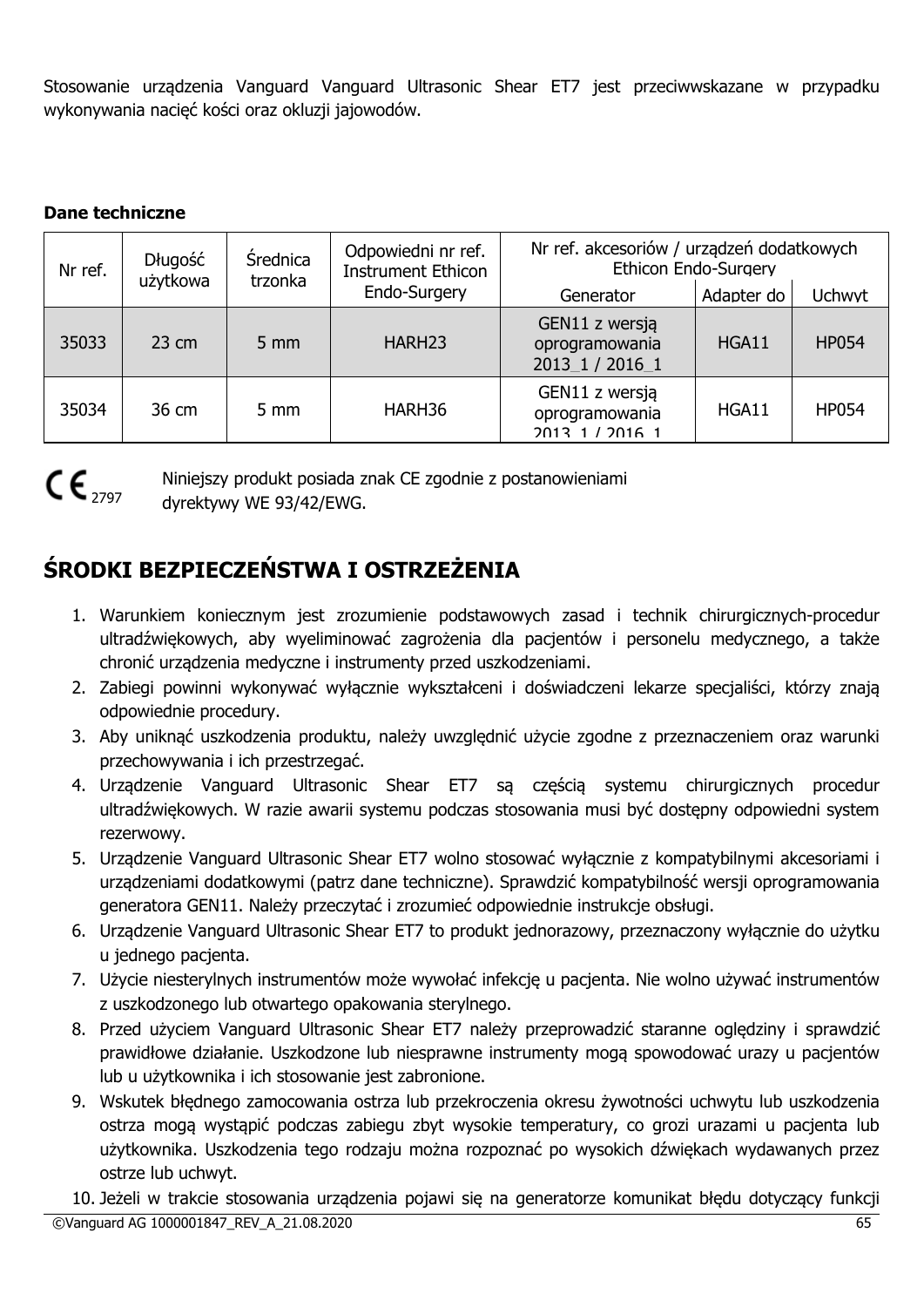zaawansowanych, nie będzie możliwe automatyczne dopasowanie mocy wyjściowej poprzez układ "Adaptive Tissue Technology" i zamykanie naczyń o średnicy większej niż 5 mm za pomocą funkcji "Advanced Hemostasis".

- 11. Podczas aktywacji urządzenia Vanguard Ultrasonic Shear ET7 należy trzymać z dala od ultradźwiękowego systemu chirurgicznego wszelkie ładunki elektrostatyczne. Należy zagwarantować izolację elektryczną i uziemienie.
- 12. Niedozwolone jest zanurzanie Vanguard Ultrasonic Shear ET7 w płynach. Wyjątek stanowi zanurzanie końcówki instrumentu w roztworze soli fizjologicznej w celu usunięcia niepożądanych pozostałości po użyciu instrumentu. Sposób postępowania jest opisany we właściwym punkcie niniejszej instrukcji obsługi.
- 13. Podczas wprowadzania/wyprowadzania przez trokar lub nacięcie przeciwległa bransza urządzenia Vanguard Ultrasonic Shear ET7 musi być zamknięta, aby nie doszło do uszkodzeń instrumentu, trokara lub urazów u pacjenta.
- 14. Wszelkie modyfikacje ostrza są zabronione. Mogą one spowodować błędne działanie bądź urazy u pacjenta lub użytkownika.
- 15. Podczas- aktywacji urządzenia Vanguard Ultrasonic Shear ET7 trzeba unikać styczności ostrza z metalem i przedmiotami plastikowymi lub innymi instrumentami. Jeżeli podczas aktywacji ostrze zetknie się z klamrami, zaciskami lub innymi instrumentami, powstanie niebezpieczeństwo uszkodzenia ostrza, co może doprowadzić do pęknięcia ostrza. O uszkodzeniu ostrza ostrzega generator, wysyłając komunikat o błędzie. Należy przestrzegać komunikatów o błędzie.
- 16. Gdy instrument jest uaktywniony, odsłonięte fragmenty ostrza i trzonka mogą przecinać lub koagulować tkanki. W związku z tym należy unikać niezamierzonego kontaktu z tymi powierzchniami w trakcie aktywacji instrumentu.
- 17. W przypadku zastosowania do twardych narządów konieczne może być użycie dodatkowych środków w celu uzyskania prawidłowej hemostazy. Duże fragmenty tkanki należy przecinać powoli, w kilku krokach, ponieważ nie można dostatecznie uwzględnić struktur wewnętrznych. Przy ograniczonej znajomości struktur wewnętrznych należy unikać przecinania dużych wiązek naczyń krwionośnych i przewodów żółciowych.
- 18. Przez cały czas należy kontrolować pełną hemostazę tkanki. W razie potrzeby należy ją zapewnić, stosując właściwe techniki.
- 19. W przypadku stosowania źródeł energii oddziałujących termicznie na tkankę powstaje dym i rozpylona mgła. Istnieją wskazania, że dym ten i rozpylona mgła są rakotwórcze lub zakaźne. Podczas stosowania urządzenia Vanguard Ultrasonic Shear ET7 przy zabiegach otwartych i laparoskopowych zaleca się noszenie okularów ochronnych lub masek, a także skuteczne odprowadzanie dymu.
- 20. W przypadku aktywacji w tkance tłuszczowej rozpylona mgła jest potencjalnie łatwopalna. Aby chronić pacjenta i użytkownika przed urazami, nie wolno aktywować instrumentów elektrochirurgicznych w trakcie aktywacji urządzenia Vanguard Ultrasonic Shear ET7.
- 21. Aktywacja instrumentu w przypadku bezpośredniego stykania się ostrza i branszy przeciwległej (brak tkanki między ostrzem a branszą przeciwległą) może spowodować uszkodzenie powłoki nieprzywierającej branszy przeciwległej. Ponadto temperatura ostrza, branszy przeciwległej oraz dystalnego trzonka może wzrosnąć, co może skutkować uszkodzeniem instrumentu. Generator ostrzega o uszkodzeniach instrumentu, wysyłając komunikat o błędzie.

Instrument ze zwartą branszą przeciwległą wolno aktywować, tylko jeżeli między ostrzem a branszą przeciwległą znajduje się tkanka. Podczas cięcia aktywną branszą z ostrzem bransza przeciwległa musi być rozwarta.

22. Podczas długiego korzystania z funkcji "Advanced Hemostasis" może dojść do uszkodzenia powłoki nieprzywierającej w branszy przeciwległej.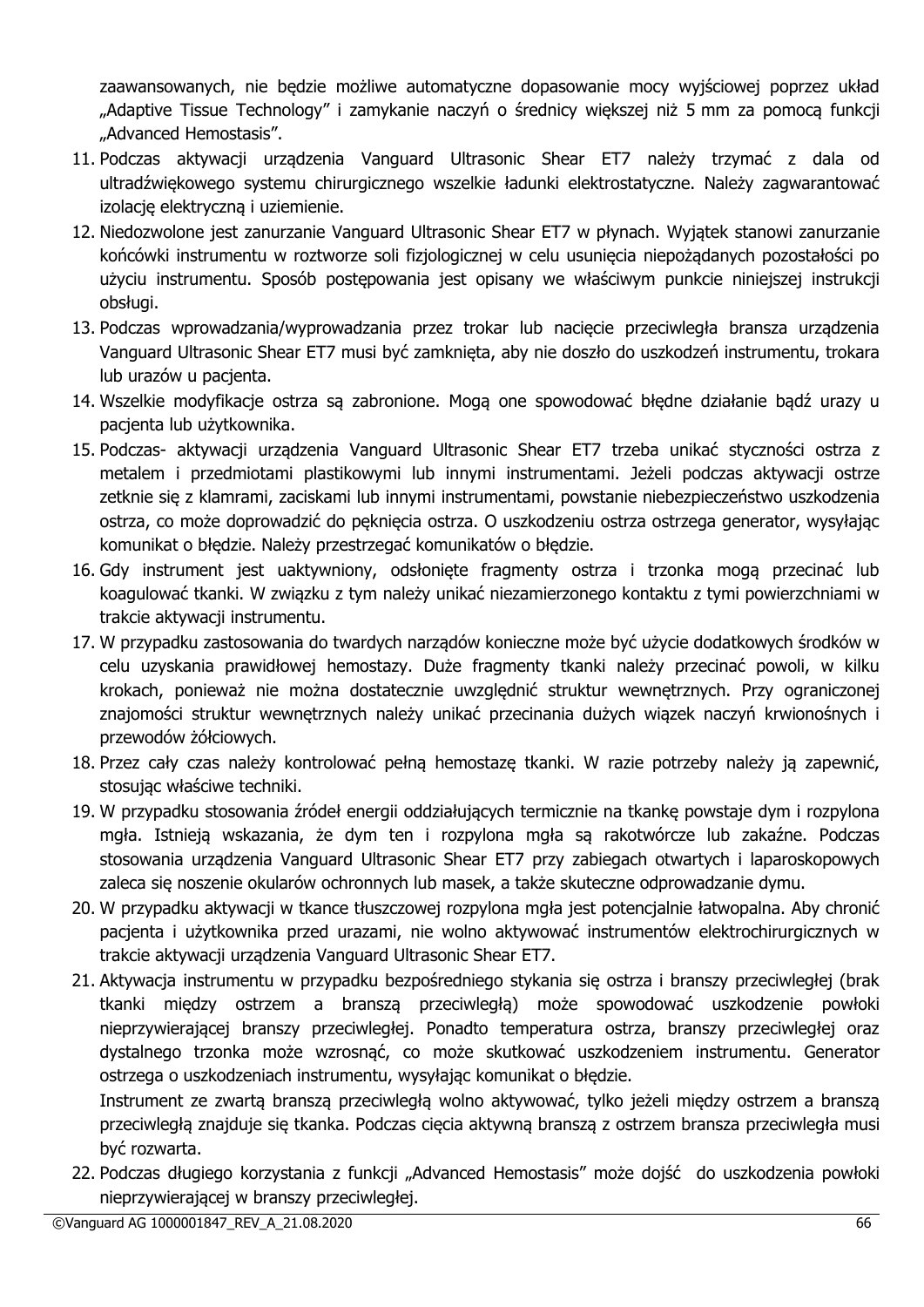- 23. W następstwie aktywacji instrumentu nagrzewają się ostrze, bransza przeciwległa oraz 7-centymetrowy dystalny odcinek trzonka.
- 24. Unikać niezamierzonego kontaktu ze sterylnymi chustami, odzieżą operacyjną, innymi materiałami łatwopalnymi oraz tkankami.
- 25. Nagromadzone resztki krwi lub tkanek mogą powodować wzrost temperatury w dystalnym obszarze trzonka. Aby zapobiec niebezpieczeństwu poparzenia, zaleca się usunięcie widocznych pozostałości z dystalnego obszaru trzonka.
- 26. Dłuższe i przypadkowe aktywacje na twardych powierzchniach (np. kości) powodują nagrzewanie się ostrza. Może to spowodować błędne działanie instrumentu.
- 27. Aby chronić użytkownika lub osoby trzecie przed zakażeniami, instrumenty oraz klucze motylkowy trzeba zutylizować po użyciu.

# **WSKAZÓWKI DOTYCZĄCE OBSŁUGI**

# **Transport Przechowywanie**

Temperatura: od -29 °C do +50 °C Temperatura: maksymalnie temperatura pokojowa

# **Wyjęcie z opakowania**

- → Sprawdzić, czy opakowanie nie jest uszkodzone. Jeżeli opakowanie jest uszkodzone, instrument należy wyrzucić i użyć innego.
- → Wyjąć instrument z opakowania w warunkach aseptycznych i umieścić go w polu sterylnym. Nie rzucać instrumentem.
- → Sprawdzić, czy urządzenie Vanguard Ultrasonic Shear ET7 nie posiada widocznych gołym okiem wad będących następstwem oddziaływania czynników zewnętrznych. W przypadku oczywistych uszkodzeń nie wolno używać urządzenia Vanguard Ultrasonic Shear ET7.

# **Zastosowanie**

- $\rightarrow$  Zapewnić zgodnie z zasadami postępowania aseptycznego dojście do miejsca zabiegu, przez które będzie można doprowadzić lub wprowadzić urządzenie Vanguard Ultrasonic Shear ET7.
- $\rightarrow$  Połączyć urządzenie Vanguard Ultrasonic Shear ET7 z kompatybilnym, sterylnym uchwytem (patrz dane techniczne). W tym celu nasadzić instrument na uchwyt i obracając trzonek zgodnie z ruchem wskazówek zegara, stabilnie zamocować w uchwycie. Aby uniknąć uszkodzenia instrumentu i uchwytu, do zamocowania instrumentu stosować wyłącznie dostarczony w komplecie klucz motylkowy. W tym celu przytrzymać uchwyt i obracać kluczem motylkowym zgodnie z ruchem wskazówek zegara w stronę uchwytu, aż poprawne zamocowanie zostanie potwierdzone przez dwukrotne kliknięcie klucza motylkowego.

Aby dało się nasadzić klucz motylkowy na trzonek lub zdjąć go z trzonka, bransza przeciwległa musi być zwarta. W tym celu należy całkowicie ścisnąć dźwignię obsługową.

- Podłączyć urządzenie Vanguard Ultrasonic Shear ET7 wraz z zamocowanym uchwytem do kompatybilnego generatora (patrz dane techniczne). Generator włączyć dopiero po podłączeniu.
- W celu inicjalizacji urządzenia Vanguard Ultrasonic Shear ET7 postępować zgodnie z komunikatami w menu generatora. W przypadku instrumentów, które wskazują błąd działania funkcji zaawansowanych, inicjalizacja nie powiedzie się. W takiej sytuacji odstąpić od użycia instrumentu do danego zastosowania.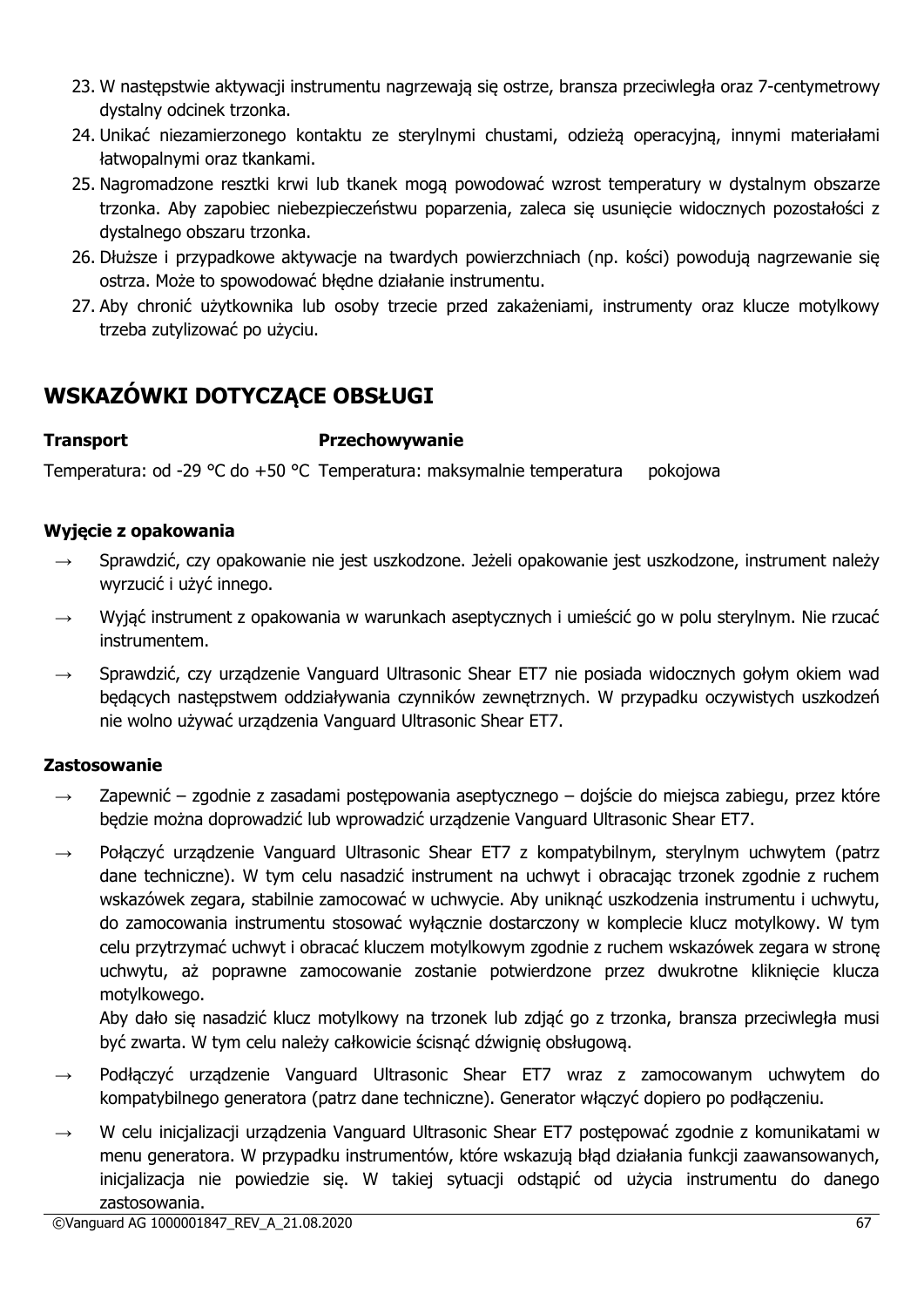- $\rightarrow$  Aktywacja energii ultradźwięków następuje za pomocą odpowiednio oznakowanych przycisków na instrumencie: MAX, MIN i Adv Hemostasis dla funkcji "Advanced Hemostasis".
- $\rightarrow$  Ustawienie maksymalnego poziomu mocy (MAX) jest ustawione na generatorze na poziom 5 i nie można tego zmienić. Minimalny poziom mocy (MIN) można ustawiać na generatorze. Zaleca się, aby na początku jako minimalny poziom mocy stosować ustawiony domyślnie poziom 3.
- Z funkcji "Advanced Hemostasis" można korzystać tylko w przypadku pełnego kontaktu między ostrzem a branszą przeciwległą. W przypadku stosowania bez pełnego kontaktu między ostrzem a branszą przeciwległą nie można korzystać z funkcji "Advanced Hemostasis".
- $\rightarrow$  Podczas stosowania funkcji "Advanced Hemostasis" zaleca się przeprowadzić za jej pomocą całkowite oddzielenie naczynia.
- $\rightarrow$  W razie niezamierzonego przerwania funkcji "Advanced Hemostasis" należy aktywować ją ponownie przy unieruchomieniu tkanki między ostrzem a branszą przeciwległą.
- $\rightarrow$  Aktywowaną funkcję "Advanced Hemostasis" można przestawić na generatorze na poziom MIN na przycisku aktywującym. Po przestawieniu przycisk aktywujący funkcję "Advanced Hemostasis" jest nieaktywny.
- $\rightarrow$  Aby zapewnić dużą prędkość cięcia, należy wybrać wysoki poziom mocy, natomiast aby uzyskać głęboką koagulację, niezbędny jest wybór niskiego poziomu mocy.
- Podczas wprowadzania i wyprowadzania urządzenia Vanguard Ultrasonic Shear ET7 przez trokar lub nacięcie bransza przeciwległa musi być zwarta. W tym celu należy całkowicie ścisnąć dźwignię obsługową.
- → Po zakończeniu użytkowania generator należy wyłączyć za pomocą wyłącznika sieciowego.
- $\rightarrow$  Odłączyć urządzenie Vanguard Ultrasonic Shear ET7 od uchwytu za pomocą dostarczonego w komplecie klucza motylkowego. Odłączanie instrumentu od uchwytu przebiega analogicznie jak mocowanie. Obracanie odbywa się w odwrotnym kierunku.
- → Klucz motylkowy i Vanguard Ultrasonic Shear ET7 należy zutylizować. Uwaga nie wyrzucać uchwytu!

**WSKAZÓWKA:** Aby uzyskać łatwiejszy dostęp do tkanki oraz poprawić widoczność miejsca zabiegu można zmienić położenie instrumentu poprzez obrót trzonka. W tym celu należy posłużyć znajdującym się na uchwycie pokrętłem (obracanym palcem wskazującym) aż do uzyskania żądanego położenia. Instrument można obracać w obu kierunkach bez ograniczeń.

**WSKAZÓWKA:** Najlepsze możliwe zamknięcie za pomocą instrumentu uzyskuje się w przypadku tkanki, która w całości znajduje się między branszą przeciwległą a ostrzem. W tym celu należy całkowicie ścisnąć dźwignię obsługową. Całkowite zwarcie i zwolnienie dźwigni obsługowej z tej pozycji zostaje potwierdzone przez dźwiękowy i dotykowy sygnał zwrotny. Ponadto ostrze musi być wolne od pozostałości.

**WSKAZÓWKA:** Za pomocą urządzenia Vanguard Ultrasonic Shear ET7 cięcie tkanki można wykonać dwoma metodami. Aby przeciąć tkankę należy chwycić tkankę ostrzem i branszą przeciwległą, a następnie docisnąć albo przeciągnąć aktywną stroną ostrza (znajdującej się naprzeciwko branszy przeciwległej) po tkance. Aby wykonać cięcie aktywną branszą z ostrzem, bransza przeciwległa musi być rozwarta.

**WSKAZÓWKA:** Energia urządzenia Vanguard Ultrasonic Shear ET7 przekazywana do tkanki i zawiązane z tym oddziaływanie na tkankę zależą np. od następujących czynników: wybrany poziom mocy, właściwości ostrza, nacisk na tkankę lub przeciąganie po tkance, typ tkanki, napięcie tkanki oraz patologia tkankowa, a także zastosowana technika chirurgiczna.